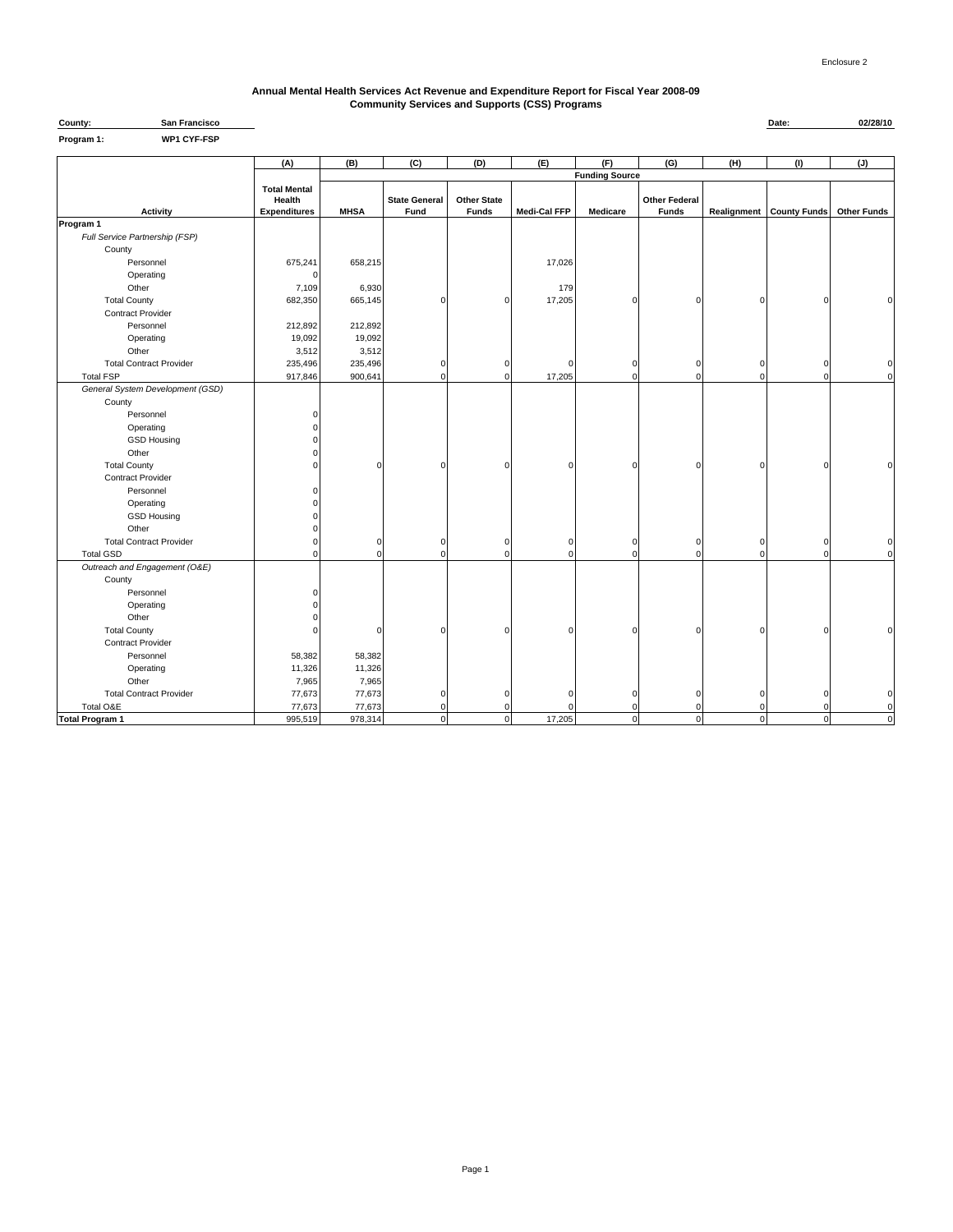| County:                | San Francisco                    |                                                      |             |                              |                                    |                     |                       |                                      |             | Date:                    | 02/28/10           |
|------------------------|----------------------------------|------------------------------------------------------|-------------|------------------------------|------------------------------------|---------------------|-----------------------|--------------------------------------|-------------|--------------------------|--------------------|
| Program 2:             | WP2 CYF-GSD                      |                                                      |             |                              |                                    |                     |                       |                                      |             |                          |                    |
|                        |                                  | (A)                                                  | (B)         | (C)                          | (D)                                | (E)                 | (F)                   | (G)                                  | (H)         | (1)                      | (J)                |
|                        |                                  |                                                      |             |                              |                                    |                     | <b>Funding Source</b> |                                      |             |                          |                    |
|                        | <b>Activity</b>                  | <b>Total Mental</b><br>Health<br><b>Expenditures</b> | <b>MHSA</b> | <b>State General</b><br>Fund | <b>Other State</b><br><b>Funds</b> | <b>Medi-Cal FFP</b> | Medicare              | <b>Other Federal</b><br><b>Funds</b> |             | Realignment County Funds | <b>Other Funds</b> |
| Program 2              |                                  |                                                      |             |                              |                                    |                     |                       |                                      |             |                          |                    |
|                        | Full Service Partnership (FSP)   |                                                      |             |                              |                                    |                     |                       |                                      |             |                          |                    |
|                        | County                           |                                                      |             |                              |                                    |                     |                       |                                      |             |                          |                    |
|                        | Personnel                        | O                                                    |             |                              |                                    |                     |                       |                                      |             |                          |                    |
|                        | Operating                        |                                                      |             |                              |                                    |                     |                       |                                      |             |                          |                    |
|                        | Other                            |                                                      |             |                              |                                    |                     |                       |                                      |             |                          |                    |
|                        | <b>Total County</b>              |                                                      |             | $\mathbf 0$                  |                                    | $\mathbf 0$         | $\Omega$              | $\Omega$                             | $\Omega$    | $\Omega$                 |                    |
|                        | <b>Contract Provider</b>         |                                                      |             |                              |                                    |                     |                       |                                      |             |                          |                    |
|                        | Personnel                        |                                                      |             |                              |                                    |                     |                       |                                      |             |                          |                    |
|                        | Operating                        |                                                      |             |                              |                                    |                     |                       |                                      |             |                          |                    |
|                        | Other                            |                                                      |             |                              |                                    |                     |                       |                                      |             |                          |                    |
|                        | <b>Total Contract Provider</b>   | O                                                    | 0           | $\mathbf 0$                  | n                                  | $\mathbf 0$         | $\mathbf 0$           | O                                    | 0           | C                        | 0                  |
| <b>Total FSP</b>       |                                  | $\Omega$                                             | n           | $\mathbf 0$                  | $\Omega$                           | $\mathbf 0$         | $\Omega$              | n                                    | $\Omega$    | C                        | $\mathbf 0$        |
|                        | General System Development (GSD) |                                                      |             |                              |                                    |                     |                       |                                      |             |                          |                    |
|                        | County                           |                                                      |             |                              |                                    |                     |                       |                                      |             |                          |                    |
|                        | Personnel                        | 301,448                                              | 301,448     |                              |                                    |                     |                       |                                      |             |                          |                    |
|                        | Operating                        | n                                                    |             |                              |                                    |                     |                       |                                      |             |                          |                    |
|                        | <b>GSD Housing</b>               | O                                                    |             |                              |                                    |                     |                       |                                      |             |                          |                    |
|                        | Other                            | 0                                                    |             |                              |                                    |                     |                       |                                      |             |                          |                    |
|                        | <b>Total County</b>              | 301,448                                              | 301,448     | $\mathbf 0$                  |                                    | $\mathbf 0$         | $\Omega$              | $\Omega$                             | $\Omega$    | $\Omega$                 |                    |
|                        | <b>Contract Provider</b>         |                                                      |             |                              |                                    |                     |                       |                                      |             |                          |                    |
|                        | Personnel                        | 337,979                                              | 334,876     |                              |                                    |                     |                       |                                      |             | 3,103                    |                    |
|                        | Operating                        | 80,537                                               | 77,348      |                              |                                    |                     |                       |                                      |             | 3,189                    |                    |
|                        | <b>GSD Housing</b>               | $\mathbf 0$                                          |             |                              |                                    |                     |                       |                                      |             | $\epsilon$               |                    |
|                        | Other                            | 46,117                                               | 45,565      |                              |                                    |                     |                       |                                      |             | 552                      |                    |
|                        | <b>Total Contract Provider</b>   | 464,633                                              | 457,789     | $\mathsf 0$                  | $\Omega$                           | $\mathsf{O}\xspace$ | 0                     | $\Omega$                             | $\Omega$    | 6,844                    | 0                  |
| <b>Total GSD</b>       |                                  | 766,081                                              | 759,237     | $\mathbf 0$                  | n                                  | $\mathbf 0$         | $\Omega$              | n                                    | $\Omega$    | 6,844                    | 0                  |
|                        | Outreach and Engagement (O&E)    |                                                      |             |                              |                                    |                     |                       |                                      |             |                          |                    |
|                        | County                           |                                                      |             |                              |                                    |                     |                       |                                      |             |                          |                    |
|                        | Personnel                        | n                                                    |             |                              |                                    |                     |                       |                                      |             |                          |                    |
|                        | Operating                        |                                                      |             |                              |                                    |                     |                       |                                      |             |                          |                    |
|                        | Other                            |                                                      |             |                              |                                    |                     |                       |                                      |             |                          |                    |
|                        | <b>Total County</b>              |                                                      |             | $\mathbf 0$                  |                                    | $\mathbf 0$         | $\Omega$              | ŋ                                    | $\Omega$    | $\Omega$                 | 0                  |
|                        | <b>Contract Provider</b>         |                                                      |             |                              |                                    |                     |                       |                                      |             |                          |                    |
|                        | Personnel                        | n                                                    |             |                              |                                    |                     |                       |                                      |             |                          |                    |
|                        | Operating                        |                                                      |             |                              |                                    |                     |                       |                                      |             |                          |                    |
|                        | Other                            |                                                      |             |                              |                                    |                     |                       |                                      |             |                          |                    |
|                        | <b>Total Contract Provider</b>   |                                                      |             | $\mathsf 0$                  | n                                  | $\mathbf 0$         | $\Omega$              | ŋ                                    | $\Omega$    | C                        | 0                  |
| Total O&E              |                                  | $\Omega$                                             |             | $\mathbf 0$                  | $\Omega$                           | $\mathsf{O}\xspace$ | $\Omega$              | n                                    | $\Omega$    |                          | $\mathbf 0$        |
| <b>Total Program 2</b> |                                  | 766,081                                              | 759,237     | $\mathbf 0$                  | $\mathbf 0$                        | $\mathbf 0$         | $\mathbf 0$           | $\Omega$                             | $\mathbf 0$ | 6,844                    | $\mathbf 0$        |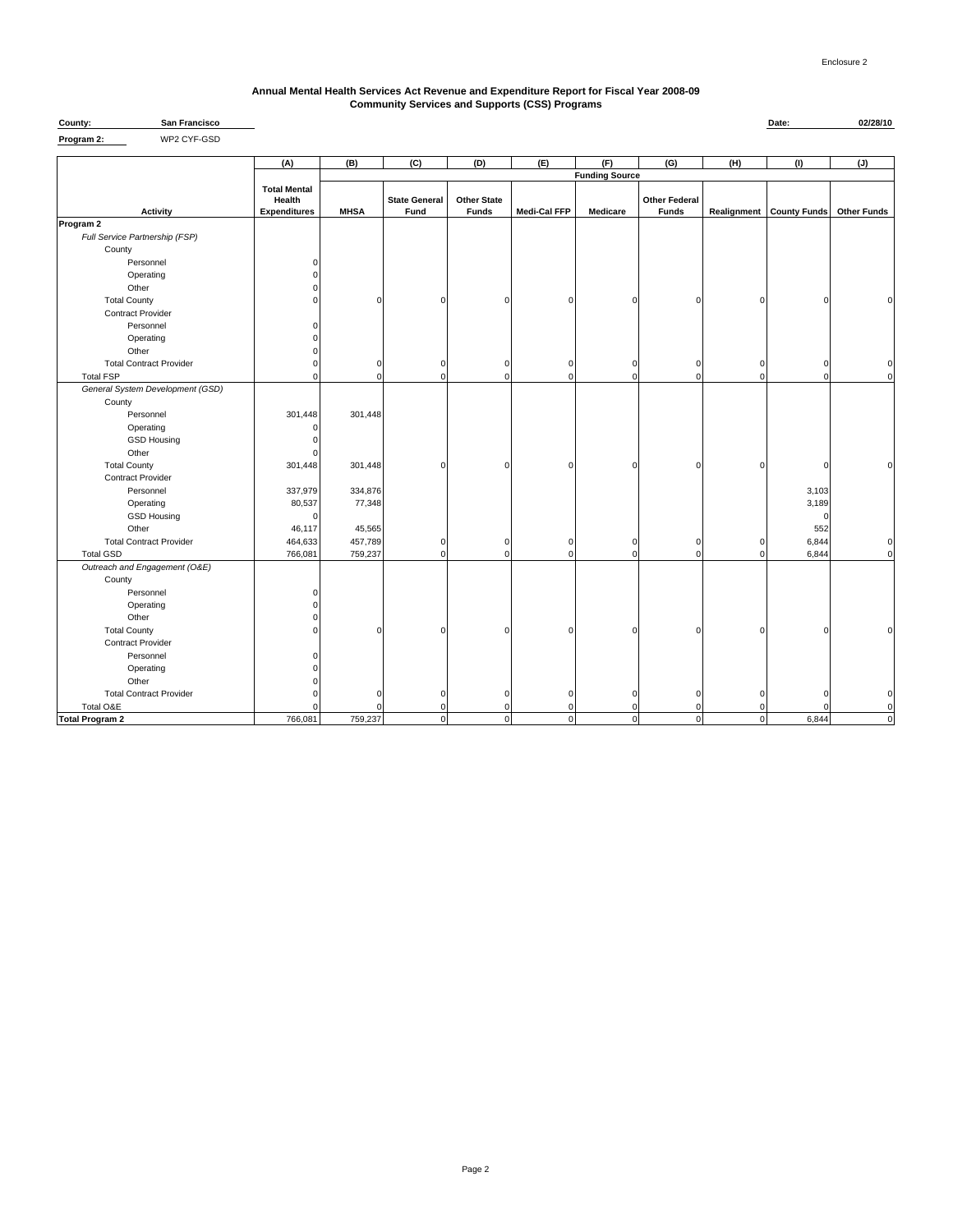|                                  | (A)                           | (B)         | (C)                  | (D)                | (E)                 | (F)                   | (G)                  | (H)         | (1)                      | (J)                |
|----------------------------------|-------------------------------|-------------|----------------------|--------------------|---------------------|-----------------------|----------------------|-------------|--------------------------|--------------------|
|                                  |                               |             |                      |                    |                     | <b>Funding Source</b> |                      |             |                          |                    |
|                                  | <b>Total Mental</b><br>Health |             | <b>State General</b> | <b>Other State</b> |                     |                       | <b>Other Federal</b> |             |                          |                    |
| <b>Activity</b>                  | <b>Expenditures</b>           | <b>MHSA</b> | Fund                 | <b>Funds</b>       | <b>Medi-Cal FFP</b> | Medicare              | <b>Funds</b>         |             | Realignment County Funds | <b>Other Funds</b> |
| Program 3                        |                               |             |                      |                    |                     |                       |                      |             |                          |                    |
| Full Service Partnership (FSP)   |                               |             |                      |                    |                     |                       |                      |             |                          |                    |
| County                           |                               |             |                      |                    |                     |                       |                      |             |                          |                    |
| Personnel                        | 351,985                       | 286,084     |                      |                    | 65,901              |                       |                      |             |                          |                    |
| Operating                        | $\Omega$                      |             |                      |                    |                     |                       |                      |             |                          |                    |
| Other                            | 2,963                         | 2,386       |                      |                    | 577                 |                       |                      |             |                          |                    |
| <b>Total County</b>              | 354,948                       | 288,470     | $\mathbf 0$          | $\Omega$           | 66,478              | $\mathbf 0$           | r                    | $\Omega$    | 0                        | $\Omega$           |
| <b>Contract Provider</b>         |                               |             |                      |                    |                     |                       |                      |             |                          |                    |
| Personnel                        | 255,408                       | 148,252     | 31,193               |                    | 70,721              |                       |                      |             |                          | 5,242              |
| Operating                        | 288,949                       | 226,701     | 18,120               |                    | 41,082              |                       |                      |             |                          | 3,045              |
| Other                            | 63,373                        | 43,040      | 5,919                |                    | 13,419              |                       |                      |             |                          | 995                |
| <b>Total Contract Provider</b>   | 607,729                       | 417,993     | 55,232               | $\mathbf 0$        | 125,223             | 0                     | $\sqrt{ }$           | $\mathbf 0$ | $\Omega$                 | 9,281              |
| <b>Total FSP</b>                 | 962,677                       | 706,463     | 55,232               | $\mathbf 0$        | 191,701             | $\pmb{0}$             | $\Omega$             | $\Omega$    | $\Omega$                 | 9,281              |
| General System Development (GSD) |                               |             |                      |                    |                     |                       |                      |             |                          |                    |
| County                           |                               |             |                      |                    |                     |                       |                      |             |                          |                    |
| Personnel                        | n                             |             |                      |                    |                     |                       |                      |             |                          |                    |
| Operating                        | $\Omega$                      |             |                      |                    |                     |                       |                      |             |                          |                    |
| <b>GSD Housing</b>               |                               |             |                      |                    |                     |                       |                      |             |                          |                    |
| Other                            |                               |             |                      |                    |                     |                       |                      |             |                          |                    |
| <b>Total County</b>              |                               |             | $\mathbf 0$          | $\Omega$           | $\Omega$            | $\mathbf 0$           | C                    | $\Omega$    | $\Omega$                 | n                  |
| <b>Contract Provider</b>         |                               |             |                      |                    |                     |                       |                      |             |                          |                    |
| Personnel                        | $\Omega$                      |             |                      |                    |                     |                       |                      |             |                          |                    |
| Operating                        |                               |             |                      |                    |                     |                       |                      |             |                          |                    |
| <b>GSD Housing</b>               |                               |             |                      |                    |                     |                       |                      |             |                          |                    |
| Other                            |                               |             |                      |                    |                     |                       |                      |             |                          |                    |
| <b>Total Contract Provider</b>   | $\Omega$                      | $\Omega$    | $\mathsf{O}\xspace$  | $\mathbf 0$        | $\mathbf 0$         | $\pmb{0}$             | $\Omega$             | $\mathbf 0$ | 0                        | 0                  |
| <b>Total GSD</b>                 | $\Omega$                      | n           | $\mathbf 0$          | $\mathbf 0$        | $\Omega$            | $\Omega$              | $\Omega$             | $\Omega$    | $\Omega$                 | $\circ$            |
| Outreach and Engagement (O&E)    |                               |             |                      |                    |                     |                       |                      |             |                          |                    |
| County                           |                               |             |                      |                    |                     |                       |                      |             |                          |                    |
| Personnel                        | $\Omega$                      |             |                      |                    |                     |                       |                      |             |                          |                    |
| Operating                        | $\Omega$                      |             |                      |                    |                     |                       |                      |             |                          |                    |
| Other                            | n                             |             |                      |                    |                     |                       |                      |             |                          |                    |
| <b>Total County</b>              |                               |             | $\mathbf 0$          | $\Omega$           | $\Omega$            | $\mathbf 0$           |                      | $\mathbf 0$ | $\Omega$                 | $\Omega$           |
| <b>Contract Provider</b>         |                               |             |                      |                    |                     |                       |                      |             |                          |                    |
| Personnel                        |                               |             |                      |                    |                     |                       |                      |             |                          |                    |
| Operating                        |                               |             |                      |                    |                     |                       |                      |             |                          |                    |
| Other                            |                               |             |                      |                    |                     |                       |                      |             |                          |                    |
| <b>Total Contract Provider</b>   | n                             |             | $\mathbf 0$          | $\Omega$           | $\Omega$            | $\pmb{0}$             | C                    | $\Omega$    | $\mathbf 0$              | $\Omega$           |
| Total O&E                        | $\Omega$                      |             | $\mathbf 0$          | $\pmb{0}$          | $\Omega$            | $\Omega$              | $\Omega$             | $\Omega$    | $\Omega$                 | $\mathbf 0$        |
| <b>Total Program 3</b>           | 962,677                       | 706,463     | 55,232               | $\mathbf 0$        | 191,701             | $\mathbf 0$           | $\Omega$             | $\Omega$    | $\mathbf 0$              | 9,281              |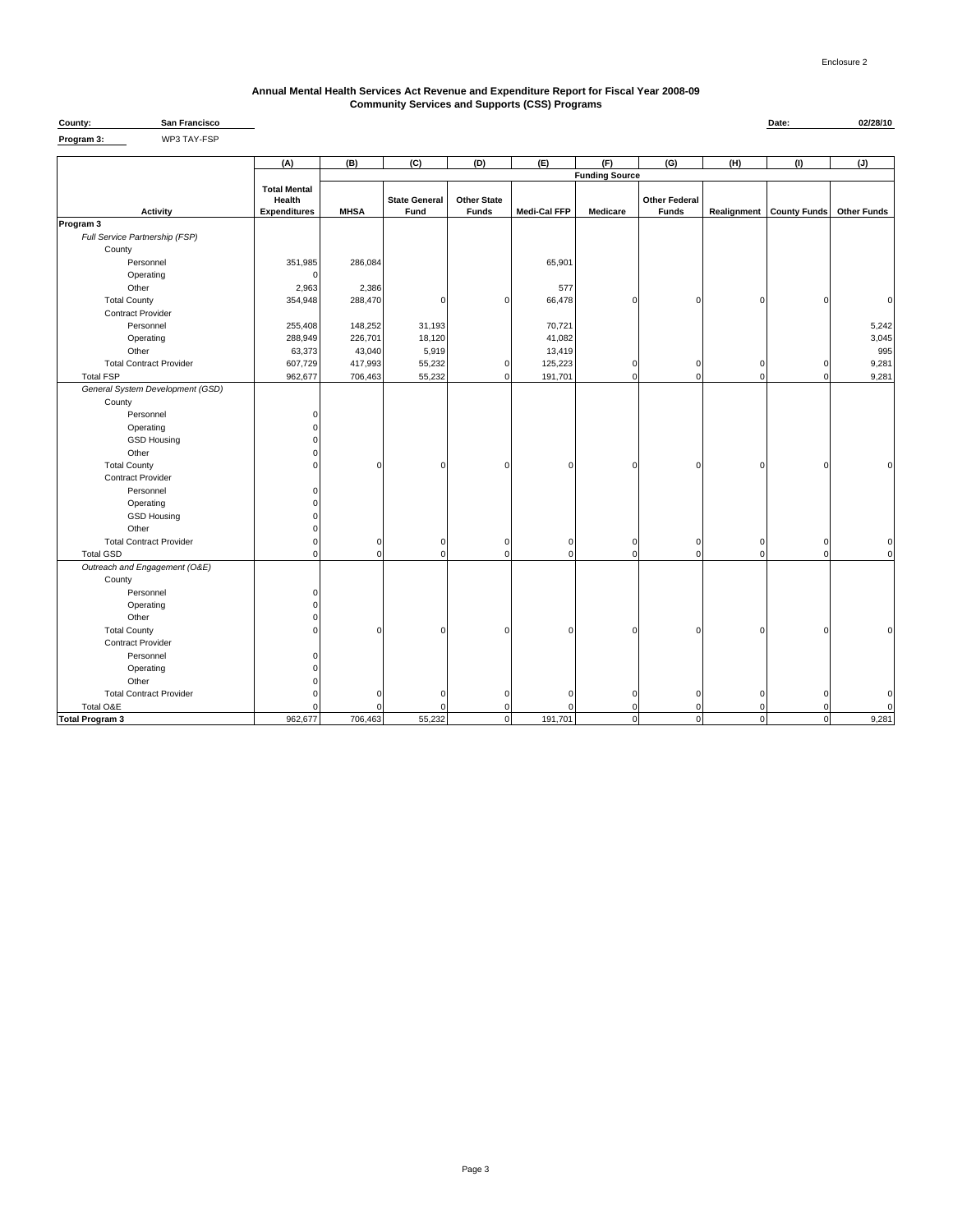| County:                | San Francisco                    |                                                      |             |                              |                                    |                     |                       |                                      |             | Date:                    | 02/28/10           |
|------------------------|----------------------------------|------------------------------------------------------|-------------|------------------------------|------------------------------------|---------------------|-----------------------|--------------------------------------|-------------|--------------------------|--------------------|
| Program 4:             | WP4 TAY-GSD                      |                                                      |             |                              |                                    |                     |                       |                                      |             |                          |                    |
|                        |                                  | (A)                                                  | (B)         | (C)                          | (D)                                | (E)                 | (F)                   | (G)                                  | (H)         | (1)                      | (J)                |
|                        |                                  |                                                      |             |                              |                                    |                     | <b>Funding Source</b> |                                      |             |                          |                    |
|                        | <b>Activity</b>                  | <b>Total Mental</b><br>Health<br><b>Expenditures</b> | <b>MHSA</b> | <b>State General</b><br>Fund | <b>Other State</b><br><b>Funds</b> | <b>Medi-Cal FFP</b> | Medicare              | <b>Other Federal</b><br><b>Funds</b> |             | Realignment County Funds | <b>Other Funds</b> |
| Program 4              |                                  |                                                      |             |                              |                                    |                     |                       |                                      |             |                          |                    |
|                        | Full Service Partnership (FSP)   |                                                      |             |                              |                                    |                     |                       |                                      |             |                          |                    |
|                        | County                           |                                                      |             |                              |                                    |                     |                       |                                      |             |                          |                    |
|                        | Personnel                        | O                                                    |             |                              |                                    |                     |                       |                                      |             |                          |                    |
|                        | Operating                        |                                                      |             |                              |                                    |                     |                       |                                      |             |                          |                    |
|                        | Other                            |                                                      |             |                              |                                    |                     |                       |                                      |             |                          |                    |
|                        | <b>Total County</b>              |                                                      |             | $\mathbf 0$                  |                                    | $\mathbf 0$         | $\Omega$              | $\Omega$                             | $\Omega$    | $\Omega$                 |                    |
|                        | <b>Contract Provider</b>         |                                                      |             |                              |                                    |                     |                       |                                      |             |                          |                    |
|                        | Personnel                        |                                                      |             |                              |                                    |                     |                       |                                      |             |                          |                    |
|                        | Operating                        |                                                      |             |                              |                                    |                     |                       |                                      |             |                          |                    |
|                        | Other                            |                                                      |             |                              |                                    |                     |                       |                                      |             |                          |                    |
|                        | <b>Total Contract Provider</b>   |                                                      | 0           | $\mathbf 0$                  |                                    | $\mathbf 0$         | $\mathbf 0$           | O                                    | 0           | C                        | 0                  |
| <b>Total FSP</b>       |                                  | $\Omega$                                             | n           | $\mathbf 0$                  | $\Omega$                           | $\mathbf 0$         | $\Omega$              | n                                    | $\Omega$    | C                        | $\mathbf 0$        |
|                        | General System Development (GSD) |                                                      |             |                              |                                    |                     |                       |                                      |             |                          |                    |
|                        | County                           |                                                      |             |                              |                                    |                     |                       |                                      |             |                          |                    |
|                        | Personnel                        | 157,266                                              | 157,266     |                              |                                    |                     |                       |                                      |             |                          |                    |
|                        | Operating                        | $\Omega$                                             |             |                              |                                    |                     |                       |                                      |             |                          |                    |
|                        | <b>GSD Housing</b>               | $\Omega$                                             |             |                              |                                    |                     |                       |                                      |             |                          |                    |
|                        | Other                            | 0                                                    |             |                              |                                    |                     |                       |                                      |             |                          |                    |
|                        | <b>Total County</b>              | 157,266                                              | 157,266     | $\mathbf 0$                  |                                    | $\mathbf 0$         | $\Omega$              | $\Omega$                             | $\Omega$    | $\Omega$                 |                    |
|                        | <b>Contract Provider</b>         |                                                      |             |                              |                                    |                     |                       |                                      |             |                          |                    |
|                        | Personnel                        | 366,798                                              | 366,798     |                              |                                    |                     |                       |                                      |             |                          |                    |
|                        | Operating                        | 175,578                                              | 175,578     |                              |                                    |                     |                       |                                      |             |                          |                    |
|                        | <b>GSD Housing</b>               | $\mathbf 0$                                          |             |                              |                                    |                     |                       |                                      |             |                          |                    |
|                        | Other                            | 65,460                                               | 65,460      |                              |                                    |                     |                       |                                      |             |                          |                    |
|                        | <b>Total Contract Provider</b>   | 607,836                                              | 607,836     | $\mathsf 0$                  | $\Omega$                           | $\mathsf{O}\xspace$ | 0                     | $\Omega$                             | 0           | $\Omega$                 | 0                  |
| <b>Total GSD</b>       |                                  | 765,102                                              | 765,102     | $\mathbf 0$                  | n                                  | $\mathbf 0$         | $\Omega$              | n                                    | $\Omega$    | C                        | 0                  |
|                        | Outreach and Engagement (O&E)    |                                                      |             |                              |                                    |                     |                       |                                      |             |                          |                    |
|                        | County                           |                                                      |             |                              |                                    |                     |                       |                                      |             |                          |                    |
|                        | Personnel                        | n                                                    |             |                              |                                    |                     |                       |                                      |             |                          |                    |
|                        | Operating                        |                                                      |             |                              |                                    |                     |                       |                                      |             |                          |                    |
|                        | Other                            |                                                      |             |                              |                                    |                     |                       |                                      |             |                          |                    |
|                        | <b>Total County</b>              |                                                      |             | $\mathbf 0$                  |                                    | $\mathbf 0$         | $\Omega$              |                                      | $\Omega$    | $\Omega$                 | n                  |
|                        | <b>Contract Provider</b>         |                                                      |             |                              |                                    |                     |                       |                                      |             |                          |                    |
|                        | Personnel                        | n                                                    |             |                              |                                    |                     |                       |                                      |             |                          |                    |
|                        | Operating                        |                                                      |             |                              |                                    |                     |                       |                                      |             |                          |                    |
|                        | Other                            |                                                      |             |                              |                                    |                     |                       |                                      |             |                          |                    |
|                        | <b>Total Contract Provider</b>   |                                                      |             | $\mathsf 0$                  | n                                  | $\mathbf 0$         | $\Omega$              | ŋ                                    | 0           | $\Omega$                 | 0                  |
| Total O&E              |                                  | O                                                    |             | $\mathbf 0$                  | n                                  | $\mathbf 0$         | $\Omega$              | n                                    | $\Omega$    |                          | $\mathbf 0$        |
| <b>Total Program 4</b> |                                  | 765,102                                              | 765,102     | $\mathbf 0$                  | $\mathbf 0$                        | $\mathbf 0$         | $\mathbf 0$           | $\Omega$                             | $\mathbf 0$ | $\Omega$                 | $\mathbf 0$        |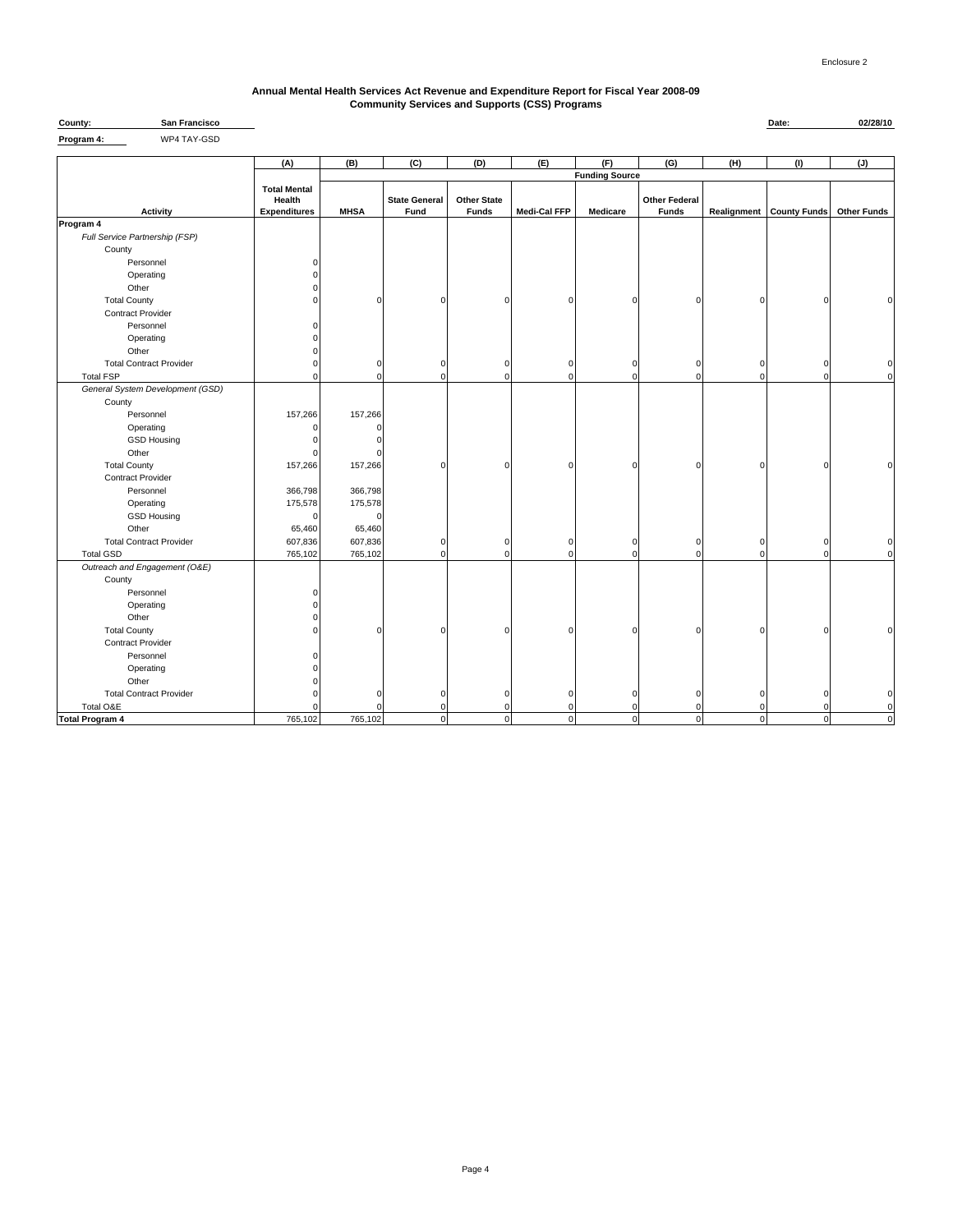| Date: |
|-------|
|       |
|       |
|       |

|                                  | (A)                           | (B)         | (C)                          | (D)                                | (E)                 | (F)                   | (G)                                  | (H)      | (1)                      | (J)                |
|----------------------------------|-------------------------------|-------------|------------------------------|------------------------------------|---------------------|-----------------------|--------------------------------------|----------|--------------------------|--------------------|
|                                  |                               |             |                              |                                    |                     | <b>Funding Source</b> |                                      |          |                          |                    |
|                                  | <b>Total Mental</b>           |             |                              |                                    |                     |                       |                                      |          |                          |                    |
| <b>Activity</b>                  | Health<br><b>Expenditures</b> | <b>MHSA</b> | <b>State General</b><br>Fund | <b>Other State</b><br><b>Funds</b> | <b>Medi-Cal FFP</b> | Medicare              | <b>Other Federal</b><br><b>Funds</b> |          | Realignment County Funds | <b>Other Funds</b> |
| Program 5                        |                               |             |                              |                                    |                     |                       |                                      |          |                          |                    |
| Full Service Partnership (FSP)   |                               |             |                              |                                    |                     |                       |                                      |          |                          |                    |
| County                           |                               |             |                              |                                    |                     |                       |                                      |          |                          |                    |
| Personnel                        | 2,045,147                     | 1,495,439   |                              |                                    | 549,708             |                       |                                      |          |                          |                    |
| Operating                        | $\Omega$                      |             |                              |                                    |                     |                       |                                      |          |                          |                    |
| Other                            | $\Omega$                      |             |                              |                                    |                     |                       |                                      |          |                          |                    |
| <b>Total County</b>              | 2,045,147                     | 1,495,439   | $\mathbf 0$                  | $\Omega$                           | 549,708             | 0                     | $\Omega$                             | $\Omega$ | $\Omega$                 | $\mathbf 0$        |
| <b>Contract Provider</b>         |                               |             |                              |                                    |                     |                       |                                      |          |                          |                    |
| Personnel                        | 1,181,713                     | 853,982     |                              |                                    | 321,904             |                       |                                      |          |                          | 5,827              |
| Operating                        | 607,586                       | 523,378     |                              |                                    | 81,492              |                       |                                      |          |                          | 2,716              |
| Other                            | 179,939                       | 130,346     |                              |                                    | 48,558              |                       |                                      |          |                          | 1,035              |
| <b>Total Contract Provider</b>   | 1,969,237                     | 1,507,706   | $\mathsf{O}\xspace$          | 0                                  | 451,954             | 0                     | 0                                    | $\Omega$ | U                        | 9,577              |
| <b>Total FSP</b>                 | 4,014,384                     | 3,003,145   | $\mathbf 0$                  | $\mathbf 0$                        | 1,001,662           | $\mathbf 0$           | $\Omega$                             | $\Omega$ | $\Omega$                 | 9,577              |
| General System Development (GSD) |                               |             |                              |                                    |                     |                       |                                      |          |                          |                    |
| County                           |                               |             |                              |                                    |                     |                       |                                      |          |                          |                    |
| Personnel                        | C                             |             |                              |                                    |                     |                       |                                      |          |                          |                    |
| Operating                        |                               |             |                              |                                    |                     |                       |                                      |          |                          |                    |
| <b>GSD Housing</b>               | C                             |             |                              |                                    |                     |                       |                                      |          |                          |                    |
| Other                            |                               |             |                              |                                    |                     |                       |                                      |          |                          |                    |
| <b>Total County</b>              |                               | $\Omega$    | $\mathbf 0$                  | $\Omega$                           | $\Omega$            | $\Omega$              | $\Omega$                             | $\Omega$ | $\mathbf 0$              | $\Omega$           |
| <b>Contract Provider</b>         |                               |             |                              |                                    |                     |                       |                                      |          |                          |                    |
| Personnel                        | C                             |             |                              |                                    |                     |                       |                                      |          |                          |                    |
| Operating                        |                               |             |                              |                                    |                     |                       |                                      |          |                          |                    |
| <b>GSD Housing</b>               |                               |             |                              |                                    |                     |                       |                                      |          |                          |                    |
| Other                            |                               |             |                              |                                    |                     |                       |                                      |          |                          |                    |
| <b>Total Contract Provider</b>   | $\Omega$                      | $\Omega$    | $\mathbf 0$                  | $\mathbf 0$                        | $\Omega$            | $\mathbf 0$           | $\Omega$                             | $\Omega$ | $\Omega$                 | $\overline{0}$     |
| <b>Total GSD</b>                 | $\Omega$                      | $\Omega$    | $\mathbf 0$                  | $\Omega$                           | $\Omega$            | $\Omega$              | $\Omega$                             | $\Omega$ | O                        | $\mathbf 0$        |
| Outreach and Engagement (O&E)    |                               |             |                              |                                    |                     |                       |                                      |          |                          |                    |
| County                           |                               |             |                              |                                    |                     |                       |                                      |          |                          |                    |
| Personnel                        | $\Omega$                      |             |                              |                                    |                     |                       |                                      |          |                          |                    |
| Operating                        | C                             |             |                              |                                    |                     |                       |                                      |          |                          |                    |
| Other                            |                               |             |                              |                                    |                     |                       |                                      |          |                          |                    |
| <b>Total County</b>              |                               | $\Omega$    | $\mathbf 0$                  | $\Omega$                           | n                   | $\Omega$              | $\Omega$                             | $\Omega$ | $\Omega$                 | $\mathbf 0$        |
| <b>Contract Provider</b>         |                               |             |                              |                                    |                     |                       |                                      |          |                          |                    |
| Personnel                        |                               |             |                              |                                    |                     |                       |                                      |          |                          |                    |
| Operating                        |                               |             |                              |                                    |                     |                       |                                      |          |                          |                    |
| Other                            | r                             |             |                              |                                    |                     |                       |                                      |          |                          |                    |
| <b>Total Contract Provider</b>   | $\Omega$                      |             | $\mathbf 0$                  | $\Omega$                           |                     | $\Omega$              | $\Omega$                             | $\Omega$ | $\Omega$                 | $\mathbf 0$        |
| Total O&E                        | $\Omega$                      |             | $\mathbf 0$                  | $\mathbf 0$                        |                     | $\Omega$              | $\Omega$                             |          |                          | $\mathbf 0$        |
| <b>Total Program 5</b>           | 4,014,384                     | 3,003,145   | $\mathsf{O}\xspace$          | $\mathbf 0$                        | 1,001,662           | $\mathbf 0$           | $\sqrt{ }$                           |          | $\Omega$                 | 9,577              |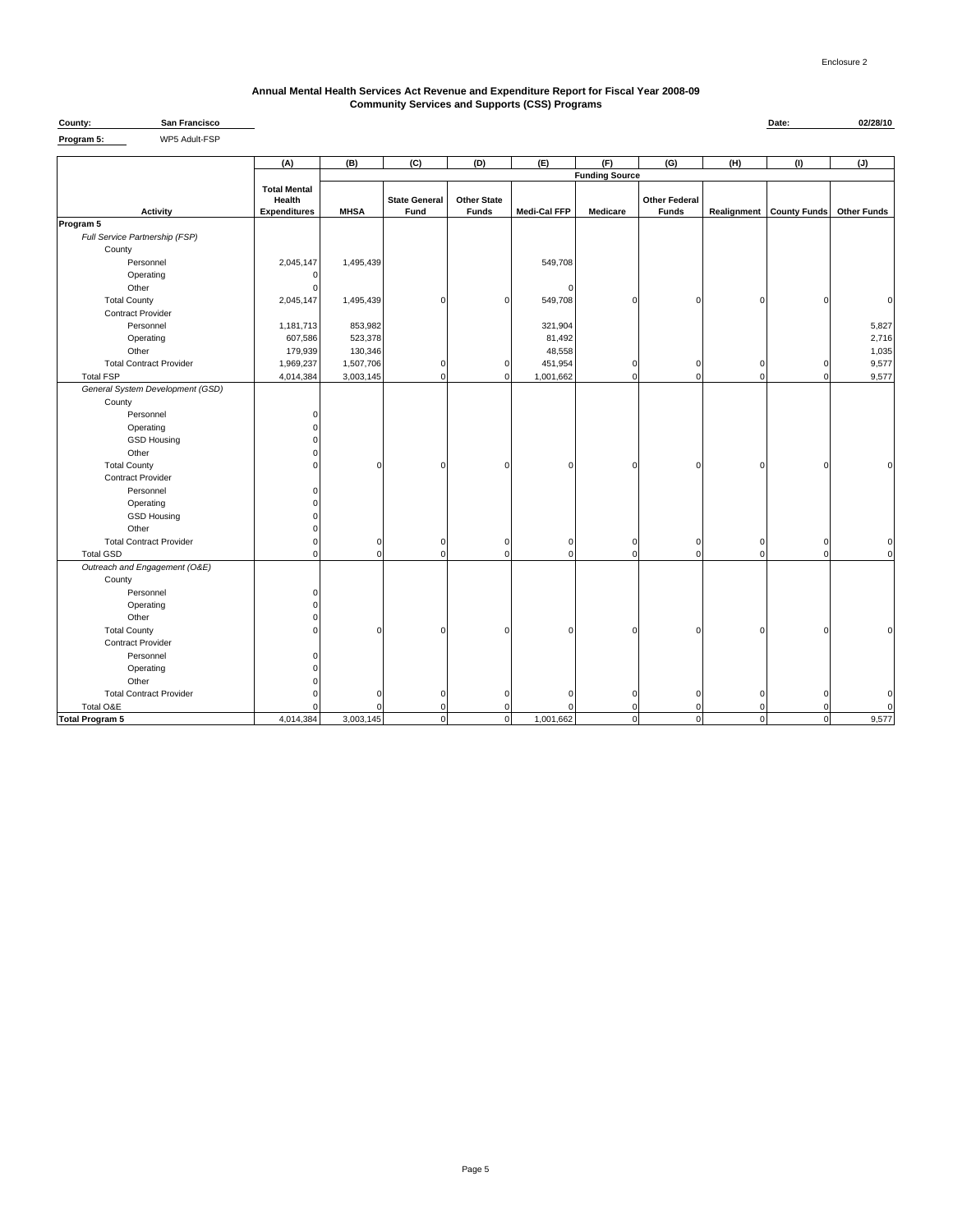| County:                | San Francisco                    |                                                      |             |                              |                                    |                     |                       |                                      |             | Date:                    | 02/28/10           |
|------------------------|----------------------------------|------------------------------------------------------|-------------|------------------------------|------------------------------------|---------------------|-----------------------|--------------------------------------|-------------|--------------------------|--------------------|
| Program 6:             | WP6 Adult-GSD                    |                                                      |             |                              |                                    |                     |                       |                                      |             |                          |                    |
|                        |                                  | (A)                                                  | (B)         | (C)                          | (D)                                | (E)                 | (F)                   | (G)                                  | (H)         | (1)                      | (J)                |
|                        |                                  |                                                      |             |                              |                                    |                     | <b>Funding Source</b> |                                      |             |                          |                    |
|                        | <b>Activity</b>                  | <b>Total Mental</b><br>Health<br><b>Expenditures</b> | <b>MHSA</b> | <b>State General</b><br>Fund | <b>Other State</b><br><b>Funds</b> | <b>Medi-Cal FFP</b> | Medicare              | <b>Other Federal</b><br><b>Funds</b> |             | Realignment County Funds | <b>Other Funds</b> |
| Program 6              |                                  |                                                      |             |                              |                                    |                     |                       |                                      |             |                          |                    |
|                        | Full Service Partnership (FSP)   |                                                      |             |                              |                                    |                     |                       |                                      |             |                          |                    |
|                        | County                           |                                                      |             |                              |                                    |                     |                       |                                      |             |                          |                    |
|                        | Personnel                        | O                                                    |             |                              |                                    |                     |                       |                                      |             |                          |                    |
|                        | Operating                        |                                                      |             |                              |                                    |                     |                       |                                      |             |                          |                    |
|                        | Other                            |                                                      |             |                              |                                    |                     |                       |                                      |             |                          |                    |
|                        | <b>Total County</b>              |                                                      |             | $\mathbf 0$                  |                                    | $\mathbf 0$         | $\Omega$              | $\Omega$                             | $\Omega$    | $\Omega$                 |                    |
|                        | <b>Contract Provider</b>         |                                                      |             |                              |                                    |                     |                       |                                      |             |                          |                    |
|                        | Personnel                        |                                                      |             |                              |                                    |                     |                       |                                      |             |                          |                    |
|                        | Operating                        |                                                      |             |                              |                                    |                     |                       |                                      |             |                          |                    |
|                        | Other                            |                                                      |             |                              |                                    |                     |                       |                                      |             |                          |                    |
|                        | <b>Total Contract Provider</b>   |                                                      | 0           | $\mathbf 0$                  |                                    | $\mathbf 0$         | $\mathbf 0$           | O                                    | 0           | C                        | 0                  |
| <b>Total FSP</b>       |                                  | $\Omega$                                             | n           | $\mathbf 0$                  | $\Omega$                           | $\mathbf 0$         | $\Omega$              | n                                    | $\Omega$    | C                        | $\mathbf 0$        |
|                        | General System Development (GSD) |                                                      |             |                              |                                    |                     |                       |                                      |             |                          |                    |
|                        | County                           |                                                      |             |                              |                                    |                     |                       |                                      |             |                          |                    |
|                        | Personnel                        | 145,415                                              | 145,415     |                              |                                    |                     |                       |                                      |             |                          |                    |
|                        | Operating                        | O                                                    |             |                              |                                    |                     |                       |                                      |             |                          |                    |
|                        | <b>GSD Housing</b>               | O                                                    |             |                              |                                    |                     |                       |                                      |             |                          |                    |
|                        | Other                            | 0                                                    |             |                              |                                    |                     |                       |                                      |             |                          |                    |
|                        | <b>Total County</b>              | 145,415                                              | 145,415     | $\mathbf 0$                  |                                    | $\mathbf 0$         | $\Omega$              | $\Omega$                             | $\Omega$    | $\Omega$                 |                    |
|                        | <b>Contract Provider</b>         |                                                      |             |                              |                                    |                     |                       |                                      |             |                          |                    |
|                        | Personnel                        | 584,925                                              | 584,925     |                              |                                    |                     |                       |                                      |             |                          |                    |
|                        | Operating                        | 138,388                                              | 138,388     |                              |                                    |                     |                       |                                      |             |                          |                    |
|                        | <b>GSD Housing</b>               | $\mathbf 0$                                          |             |                              |                                    |                     |                       |                                      |             |                          |                    |
|                        | Other                            | 5,357                                                | 5,357       |                              |                                    |                     |                       |                                      |             |                          |                    |
|                        | <b>Total Contract Provider</b>   | 728,670                                              | 728,670     | $\mathsf 0$                  | $\Omega$                           | $\mathsf{O}\xspace$ | 0                     | $\Omega$                             | 0           | $\Omega$                 | 0                  |
| <b>Total GSD</b>       |                                  | 874,085                                              | 874,085     | $\mathbf 0$                  | n                                  | $\mathbf 0$         | $\Omega$              | n                                    | $\Omega$    | C                        | 0                  |
|                        | Outreach and Engagement (O&E)    |                                                      |             |                              |                                    |                     |                       |                                      |             |                          |                    |
|                        | County                           |                                                      |             |                              |                                    |                     |                       |                                      |             |                          |                    |
|                        | Personnel                        | n                                                    |             |                              |                                    |                     |                       |                                      |             |                          |                    |
|                        | Operating                        |                                                      |             |                              |                                    |                     |                       |                                      |             |                          |                    |
|                        | Other                            |                                                      |             |                              |                                    |                     |                       |                                      |             |                          |                    |
|                        | <b>Total County</b>              |                                                      |             | $\mathbf 0$                  |                                    | $\mathbf 0$         | $\Omega$              |                                      | $\Omega$    | $\Omega$                 | n                  |
|                        | <b>Contract Provider</b>         |                                                      |             |                              |                                    |                     |                       |                                      |             |                          |                    |
|                        | Personnel                        | ŋ                                                    |             |                              |                                    |                     |                       |                                      |             |                          |                    |
|                        | Operating                        |                                                      |             |                              |                                    |                     |                       |                                      |             |                          |                    |
|                        | Other                            |                                                      |             |                              |                                    |                     |                       |                                      |             |                          |                    |
|                        | <b>Total Contract Provider</b>   |                                                      |             | $\mathsf 0$                  | $\Omega$                           | $\mathbf 0$         | $\Omega$              | ŋ                                    | 0           | O                        | 0                  |
| Total O&E              |                                  | O                                                    |             | $\mathbf 0$                  | n                                  | $\mathbf 0$         | $\Omega$              | n                                    | $\Omega$    |                          | $\mathbf 0$        |
| <b>Total Program 6</b> |                                  | 874,085                                              | 874,085     | $\mathbf 0$                  | $\mathbf 0$                        | $\mathbf 0$         | $\mathbf 0$           | $\Omega$                             | $\mathbf 0$ | $\Omega$                 | $\mathbf 0$        |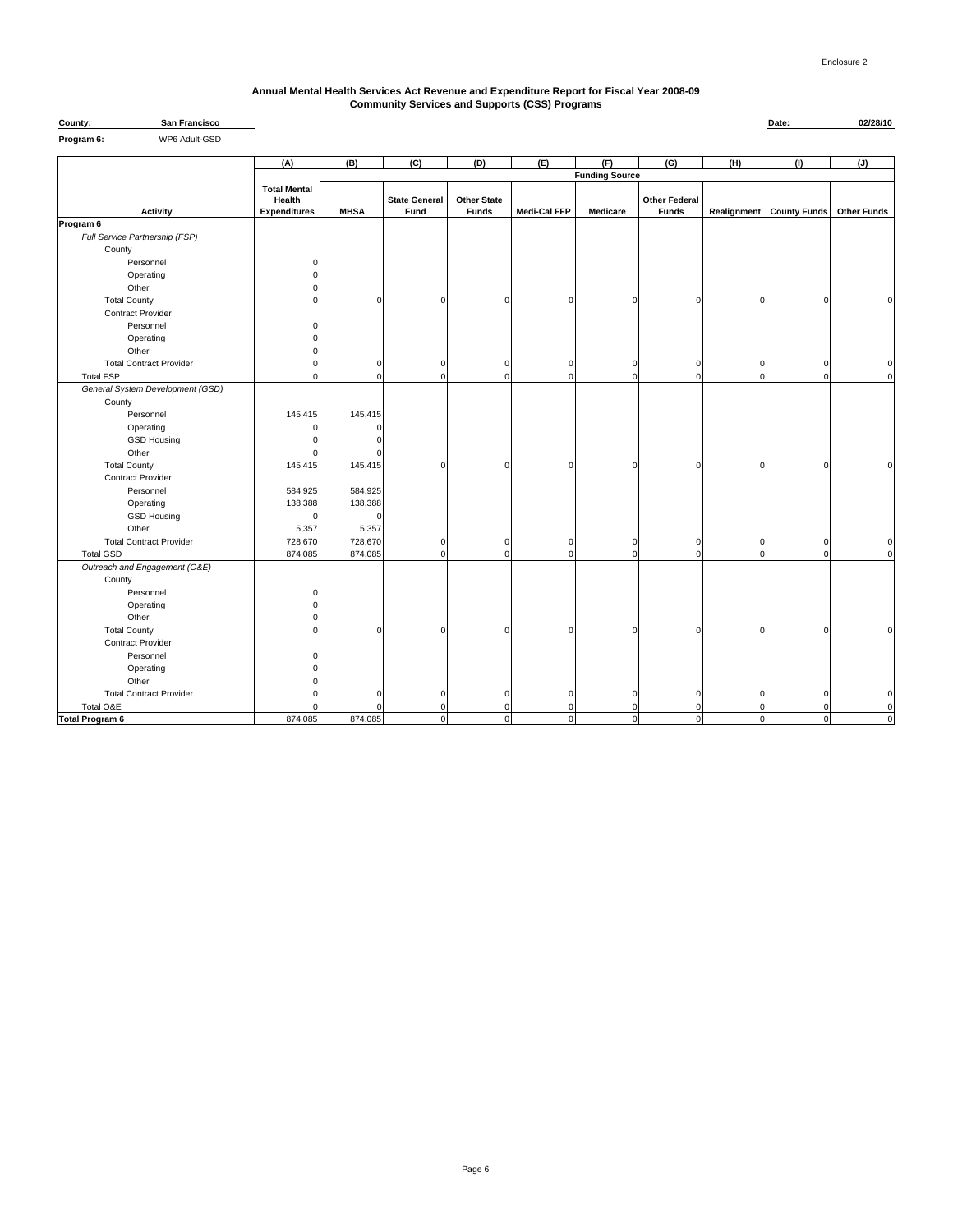| County:                | San Francisco                    |                                                      |             |                              |                                    |                     |                       |                                      |             | Date:                    | 02/28/10           |
|------------------------|----------------------------------|------------------------------------------------------|-------------|------------------------------|------------------------------------|---------------------|-----------------------|--------------------------------------|-------------|--------------------------|--------------------|
| Program 7:             | WP7 Older Adult-FSP              |                                                      |             |                              |                                    |                     |                       |                                      |             |                          |                    |
|                        |                                  | (A)                                                  | (B)         | (C)                          | (D)                                | (E)                 | (F)                   | (G)                                  | (H)         | (1)                      | (J)                |
|                        |                                  |                                                      |             |                              |                                    |                     | <b>Funding Source</b> |                                      |             |                          |                    |
|                        | <b>Activity</b>                  | <b>Total Mental</b><br>Health<br><b>Expenditures</b> | <b>MHSA</b> | <b>State General</b><br>Fund | <b>Other State</b><br><b>Funds</b> | <b>Medi-Cal FFP</b> | Medicare              | <b>Other Federal</b><br><b>Funds</b> |             | Realignment County Funds | <b>Other Funds</b> |
| Program 7              |                                  |                                                      |             |                              |                                    |                     |                       |                                      |             |                          |                    |
|                        | Full Service Partnership (FSP)   |                                                      |             |                              |                                    |                     |                       |                                      |             |                          |                    |
|                        | County                           |                                                      |             |                              |                                    |                     |                       |                                      |             |                          |                    |
|                        | Personnel                        | O                                                    |             |                              |                                    |                     |                       |                                      |             |                          |                    |
|                        | Operating                        |                                                      |             |                              |                                    |                     |                       |                                      |             |                          |                    |
|                        | Other                            |                                                      |             |                              |                                    |                     |                       |                                      |             |                          |                    |
|                        | <b>Total County</b>              |                                                      |             | $\mathbf 0$                  |                                    | $\mathbf 0$         | $\Omega$              | $\Omega$                             | $\Omega$    | $\Omega$                 | $\Omega$           |
|                        | <b>Contract Provider</b>         |                                                      |             |                              |                                    |                     |                       |                                      |             |                          |                    |
|                        | Personnel                        | 513,223                                              | 305,475     |                              |                                    | 196,504             |                       |                                      |             |                          | 11,244             |
|                        | Operating                        | 152,650                                              | 95,822      |                              |                                    | 53,752              |                       |                                      |             |                          | 3,076              |
|                        | Other                            | 79,898                                               | 48,148      |                              |                                    | 30,031              |                       |                                      |             |                          | 1,718              |
|                        | <b>Total Contract Provider</b>   | 745,771                                              | 449,445     | $\mathbf 0$                  |                                    | 280,288             | $\Omega$              | O                                    | 0           | ſ                        | 16,038             |
| <b>Total FSP</b>       |                                  | 745,771                                              | 449,445     | $\mathbf 0$                  | $\Omega$                           | 280,288             | $\Omega$              | n                                    | $\mathbf 0$ | $\epsilon$               | 16,038             |
|                        | General System Development (GSD) |                                                      |             |                              |                                    |                     |                       |                                      |             |                          |                    |
|                        | County                           |                                                      |             |                              |                                    |                     |                       |                                      |             |                          |                    |
|                        | Personnel                        | O                                                    |             |                              |                                    |                     |                       |                                      |             |                          |                    |
|                        | Operating                        |                                                      |             |                              |                                    |                     |                       |                                      |             |                          |                    |
|                        | <b>GSD Housing</b>               |                                                      |             |                              |                                    |                     |                       |                                      |             |                          |                    |
|                        | Other                            |                                                      |             |                              |                                    |                     |                       |                                      |             |                          |                    |
|                        | <b>Total County</b>              | O                                                    |             | $\mathbf 0$                  |                                    | $\mathbf 0$         | $\Omega$              | $\Omega$                             | $\Omega$    | $\Omega$                 |                    |
|                        | <b>Contract Provider</b>         |                                                      |             |                              |                                    |                     |                       |                                      |             |                          |                    |
|                        | Personnel                        | ŋ                                                    |             |                              |                                    |                     |                       |                                      |             |                          |                    |
|                        | Operating                        |                                                      |             |                              |                                    |                     |                       |                                      |             |                          |                    |
|                        | <b>GSD Housing</b>               |                                                      |             |                              |                                    |                     |                       |                                      |             |                          |                    |
|                        | Other                            |                                                      |             |                              |                                    |                     |                       |                                      |             |                          |                    |
|                        | <b>Total Contract Provider</b>   | U                                                    | 0           | $\mathbf 0$                  | $\Omega$                           | $\mathsf{O}\xspace$ | 0                     | $\Omega$                             | 0           | $\Omega$                 | 0                  |
| <b>Total GSD</b>       |                                  | $\mathbf 0$                                          | U           | $\mathbf 0$                  | n                                  | $\mathbf 0$         | $\Omega$              | n                                    | $\Omega$    | $\Omega$                 | 0                  |
|                        | Outreach and Engagement (O&E)    |                                                      |             |                              |                                    |                     |                       |                                      |             |                          |                    |
|                        | County                           |                                                      |             |                              |                                    |                     |                       |                                      |             |                          |                    |
|                        | Personnel                        | ŋ                                                    |             |                              |                                    |                     |                       |                                      |             |                          |                    |
|                        | Operating                        |                                                      |             |                              |                                    |                     |                       |                                      |             |                          |                    |
|                        | Other                            |                                                      |             |                              |                                    |                     |                       |                                      |             |                          |                    |
|                        | <b>Total County</b>              |                                                      |             | $\mathbf 0$                  |                                    | $\mathbf 0$         | $\Omega$              |                                      | $\Omega$    | $\Omega$                 | 0                  |
|                        | <b>Contract Provider</b>         |                                                      |             |                              |                                    |                     |                       |                                      |             |                          |                    |
|                        | Personnel                        | ŋ                                                    |             |                              |                                    |                     |                       |                                      |             |                          |                    |
|                        | Operating                        |                                                      |             |                              |                                    |                     |                       |                                      |             |                          |                    |
|                        | Other                            |                                                      |             |                              |                                    |                     |                       |                                      |             |                          |                    |
|                        | <b>Total Contract Provider</b>   |                                                      |             | $\mathsf 0$                  |                                    | $\mathbf 0$         | $\Omega$              | ŋ                                    | $\Omega$    | C                        | n                  |
| Total O&E              |                                  | O                                                    |             | $\mathbf 0$                  | $\Omega$                           | $\mathbf 0$         | $\Omega$              | n                                    | $\Omega$    |                          | $\mathbf 0$        |
| <b>Total Program 7</b> |                                  | 745,771                                              | 449,445     | $\mathbf 0$                  | $\mathbf 0$                        | 280,288             | $\mathbf 0$           | $\Omega$                             | $\mathbf 0$ | $\mathbf 0$              | 16,038             |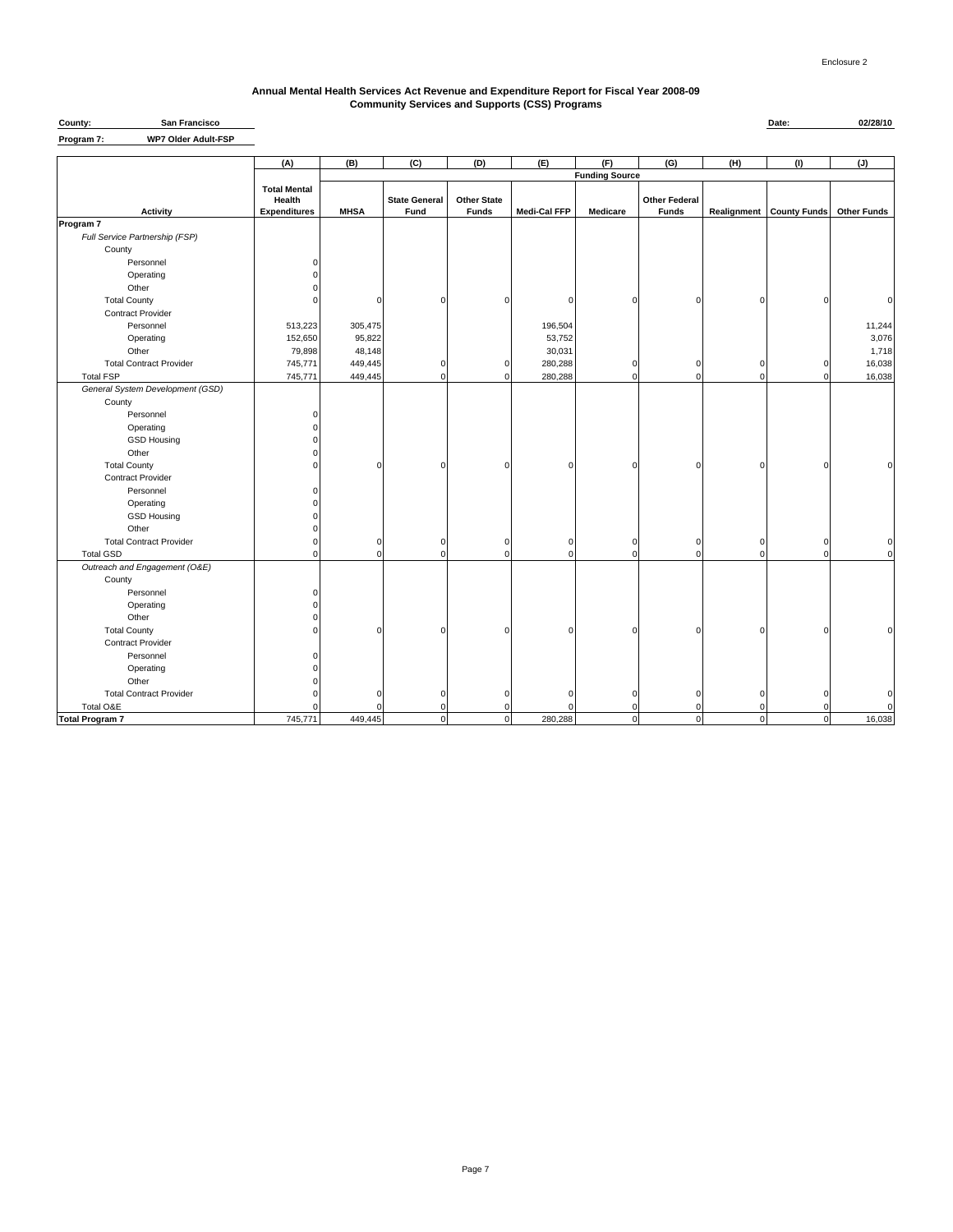**San Francisco**

| Program 8:<br>WP8 Older Adult-GSD |                                                      |             |                              |                                    |                     |                       |                                      |             |                     |                    |
|-----------------------------------|------------------------------------------------------|-------------|------------------------------|------------------------------------|---------------------|-----------------------|--------------------------------------|-------------|---------------------|--------------------|
|                                   | (A)                                                  | (B)         | (C)                          | (D)                                | (E)                 | (F)                   | (G)                                  | (H)         | (1)                 | (J)                |
|                                   |                                                      |             |                              |                                    |                     | <b>Funding Source</b> |                                      |             |                     |                    |
| Activity                          | <b>Total Mental</b><br>Health<br><b>Expenditures</b> | <b>MHSA</b> | <b>State General</b><br>Fund | <b>Other State</b><br><b>Funds</b> | <b>Medi-Cal FFP</b> | Medicare              | <b>Other Federal</b><br><b>Funds</b> | Realignment | <b>County Funds</b> | <b>Other Funds</b> |
| Program 8                         |                                                      |             |                              |                                    |                     |                       |                                      |             |                     |                    |
| Full Service Partnership (FSP)    |                                                      |             |                              |                                    |                     |                       |                                      |             |                     |                    |
| County                            |                                                      |             |                              |                                    |                     |                       |                                      |             |                     |                    |
| Personnel                         |                                                      |             |                              |                                    |                     |                       |                                      |             |                     |                    |
| Operating                         |                                                      |             |                              |                                    |                     |                       |                                      |             |                     |                    |
| Other                             |                                                      |             |                              |                                    |                     |                       |                                      |             |                     |                    |
| <b>Total County</b>               |                                                      | $\Omega$    | O                            | $\Omega$                           | $\Omega$            | $\Omega$              | $\Omega$                             | $\Omega$    | $\Omega$            |                    |
| <b>Contract Provider</b>          |                                                      |             |                              |                                    |                     |                       |                                      |             |                     |                    |
| Personnel                         |                                                      |             |                              |                                    |                     |                       |                                      |             |                     |                    |
| Operating                         |                                                      |             |                              |                                    |                     |                       |                                      |             |                     |                    |
| Other                             |                                                      |             |                              |                                    |                     |                       |                                      |             |                     |                    |
| <b>Total Contract Provider</b>    |                                                      | 0           | 0                            | 0                                  | $\Omega$            | O                     | $\Omega$                             | $\Omega$    | $\Omega$            | C                  |
| <b>Total FSP</b>                  |                                                      | $\mathbf 0$ | $\mathbf 0$                  | $\mathbf 0$                        | $\Omega$            | O                     | $\Omega$                             | $\mathbf 0$ | $\Omega$            | $\mathbf{0}$       |
| General System Development (GSD)  |                                                      |             |                              |                                    |                     |                       |                                      |             |                     |                    |
| County                            |                                                      |             |                              |                                    |                     |                       |                                      |             |                     |                    |
| Personnel                         | 30,925                                               | 30,925      |                              |                                    |                     |                       |                                      |             |                     |                    |
| Operating                         |                                                      | $\Omega$    |                              |                                    |                     |                       |                                      |             |                     |                    |
| <b>GSD Housing</b>                |                                                      | $\Omega$    |                              |                                    |                     |                       |                                      |             |                     |                    |
| Other                             |                                                      |             |                              |                                    |                     |                       |                                      |             |                     |                    |
| <b>Total County</b>               | 30,925                                               | 30,925      | U                            | 0                                  | $\mathbf 0$         | $\Omega$              | $\Omega$                             | $\Omega$    | O                   |                    |
| <b>Contract Provider</b>          |                                                      |             |                              |                                    |                     |                       |                                      |             |                     |                    |
| Personnel                         | 385,057                                              | 384,551     |                              |                                    |                     |                       |                                      |             |                     | 506                |
| Operating                         | 129,354                                              | 129,036     |                              |                                    |                     |                       |                                      |             |                     | 318                |
| <b>GSD Housing</b>                |                                                      | $\Omega$    |                              |                                    |                     |                       |                                      |             |                     | C                  |
| Other                             | 59,979                                               | 59,880      |                              |                                    |                     |                       |                                      |             |                     | 99                 |
| <b>Total Contract Provider</b>    | 574,390                                              | 573,467     | $\mathbf 0$                  | 0                                  | 0                   | U                     | $\Omega$                             | 0           | n                   | 923                |
| <b>Total GSD</b>                  | 605,315                                              | 604,392     | $\Omega$                     | $\mathbf 0$                        | $\Omega$            | C                     | $\Omega$                             | $\Omega$    | n                   | 923                |
| Outreach and Engagement (O&E)     |                                                      |             |                              |                                    |                     |                       |                                      |             |                     |                    |
| County                            |                                                      |             |                              |                                    |                     |                       |                                      |             |                     |                    |
| Personnel                         |                                                      |             |                              |                                    |                     |                       |                                      |             |                     |                    |
| Operating                         |                                                      |             |                              |                                    |                     |                       |                                      |             |                     |                    |
| Other                             |                                                      |             |                              |                                    |                     |                       |                                      |             |                     |                    |
| <b>Total County</b>               |                                                      | $\Omega$    | O                            | $\Omega$                           | $\Omega$            | O                     | $\Omega$                             | $\Omega$    | $\Omega$            |                    |
| <b>Contract Provider</b>          |                                                      |             |                              |                                    |                     |                       |                                      |             |                     |                    |
| Personnel                         |                                                      |             |                              |                                    |                     |                       |                                      |             |                     |                    |
| Operating                         |                                                      |             |                              |                                    |                     |                       |                                      |             |                     |                    |
| Other                             |                                                      |             |                              |                                    |                     |                       |                                      |             |                     |                    |
| <b>Total Contract Provider</b>    |                                                      | n           | $\Omega$                     | 0                                  | 0                   |                       | 0                                    | $\Omega$    | O                   |                    |
| Total O&E                         |                                                      | $\Omega$    | $\Omega$                     | $\mathbf 0$                        | $\Omega$            | n                     | $\Omega$                             | $\Omega$    | O                   | O                  |
| <b>Total Program 8</b>            | 605,315                                              | 604,392     | $\mathbf{0}$                 | $\mathbf 0$                        | $\mathbf 0$         | $\Omega$              | $\Omega$                             | $\mathbf 0$ | $\Omega$            | 923                |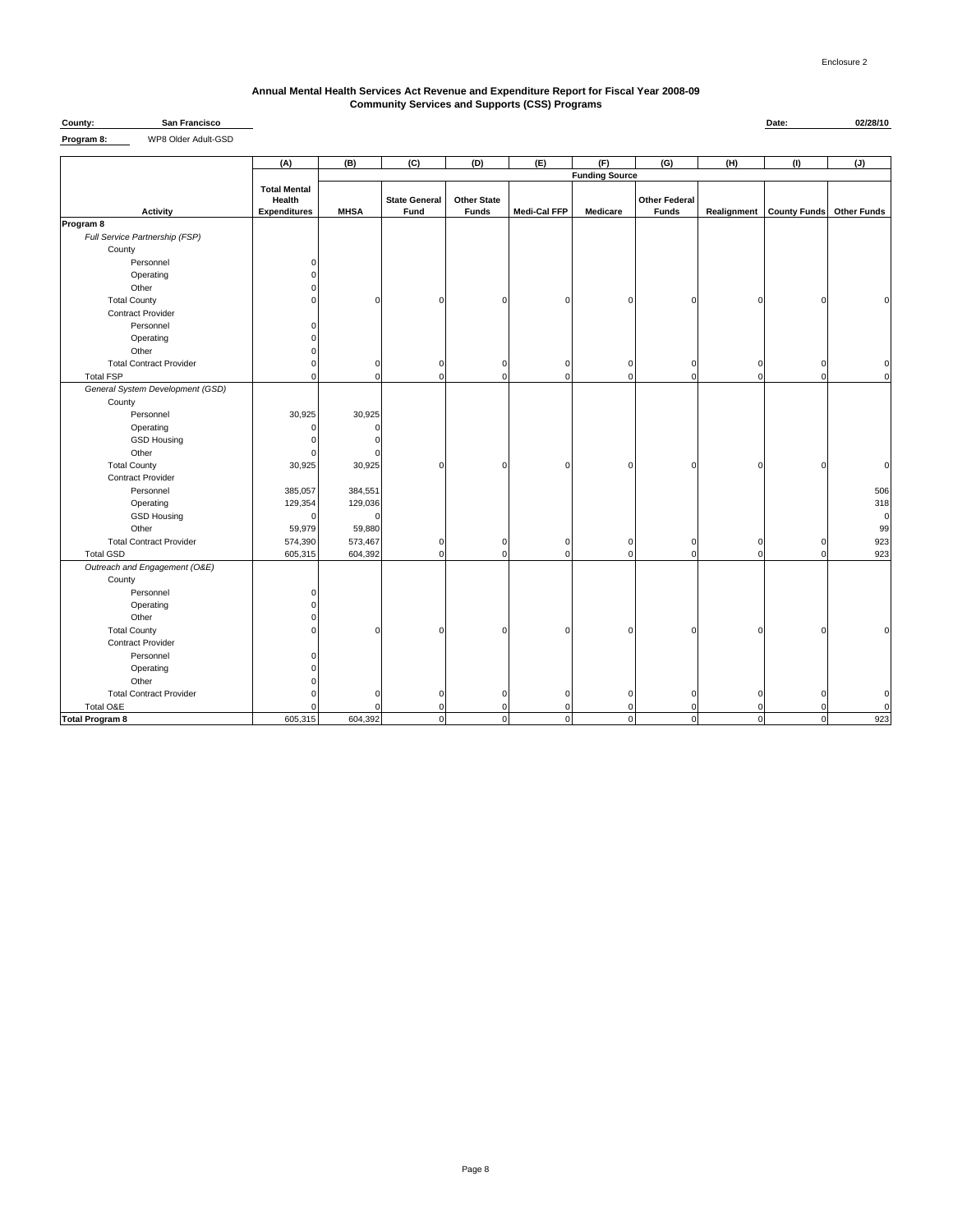| Program 9:                       |                                                      |             |                              |                                    |                     |                       |                                      |          |                                      |              |
|----------------------------------|------------------------------------------------------|-------------|------------------------------|------------------------------------|---------------------|-----------------------|--------------------------------------|----------|--------------------------------------|--------------|
|                                  | (A)                                                  | (B)         | (C)                          | (D)                                | (E)                 | (F)                   | (G)                                  | (H)      | (1)                                  | (J)          |
|                                  |                                                      |             |                              |                                    |                     | <b>Funding Source</b> |                                      |          |                                      |              |
| <b>Activity</b>                  | <b>Total Mental</b><br>Health<br><b>Expenditures</b> | <b>MHSA</b> | <b>State General</b><br>Fund | <b>Other State</b><br><b>Funds</b> | <b>Medi-Cal FFP</b> | <b>Medicare</b>       | <b>Other Federal</b><br><b>Funds</b> |          | Realignment County Funds Other Funds |              |
| Program 9                        |                                                      |             |                              |                                    |                     |                       |                                      |          |                                      |              |
| Full Service Partnership (FSP)   |                                                      |             |                              |                                    |                     |                       |                                      |          |                                      |              |
| County                           |                                                      |             |                              |                                    |                     |                       |                                      |          |                                      |              |
| Personnel                        | $\Omega$                                             |             |                              |                                    |                     |                       |                                      |          |                                      |              |
| Operating                        | $\Omega$                                             |             |                              |                                    |                     |                       |                                      |          |                                      |              |
| Other                            |                                                      |             |                              |                                    |                     |                       |                                      |          |                                      |              |
| <b>Total County</b>              |                                                      | n           | n                            | $\Omega$                           | $\Omega$            | n                     | $\mathbf 0$                          | O        | $\mathbf 0$                          |              |
| <b>Contract Provider</b>         |                                                      |             |                              |                                    |                     |                       |                                      |          |                                      |              |
| Personnel                        |                                                      |             |                              |                                    |                     |                       |                                      |          |                                      |              |
| Operating                        |                                                      |             |                              |                                    |                     |                       |                                      |          |                                      |              |
| Other                            |                                                      |             |                              |                                    |                     |                       |                                      |          |                                      |              |
| <b>Total Contract Provider</b>   | $\Omega$                                             | $\Omega$    | 0                            | 0                                  | 0                   | <sup>0</sup>          | $\pmb{0}$                            | 0        | $\mathbf 0$                          | $\Omega$     |
| <b>Total FSP</b>                 | $\mathbf 0$                                          | $\Omega$    | $\Omega$                     | $\Omega$                           | $\Omega$            | O                     | $\mathbf 0$                          | $\Omega$ | $\mathbf 0$                          | $\mathbf{0}$ |
| General System Development (GSD) |                                                      |             |                              |                                    |                     |                       |                                      |          |                                      |              |
| County                           |                                                      |             |                              |                                    |                     |                       |                                      |          |                                      |              |
| Personnel                        | $\Omega$                                             |             |                              |                                    |                     |                       |                                      |          |                                      |              |
| Operating                        | $\Omega$                                             |             |                              |                                    |                     |                       |                                      |          |                                      |              |
| <b>GSD Housing</b>               |                                                      |             |                              |                                    |                     |                       |                                      |          |                                      |              |
| Other                            |                                                      |             |                              |                                    |                     |                       |                                      |          |                                      |              |
| <b>Total County</b>              |                                                      |             |                              |                                    | $\Omega$            |                       | $\Omega$                             |          | $\mathbf 0$                          |              |
| <b>Contract Provider</b>         |                                                      |             |                              |                                    |                     |                       |                                      |          |                                      |              |
| Personnel                        |                                                      |             |                              |                                    |                     |                       |                                      |          |                                      |              |
| Operating                        |                                                      |             |                              |                                    |                     |                       |                                      |          |                                      |              |
| <b>GSD Housing</b>               | n                                                    |             |                              |                                    |                     |                       |                                      |          |                                      |              |
| Other                            | n                                                    |             |                              |                                    |                     |                       |                                      |          |                                      |              |
| <b>Total Contract Provider</b>   | $\Omega$                                             | $\Omega$    | $\Omega$                     | $\Omega$                           | $\Omega$            | O                     | $\mathbf 0$                          | $\Omega$ | $\mathbf 0$                          | $\Omega$     |
| <b>Total GSD</b>                 | $\mathbf 0$                                          | $\Omega$    | $\mathbf 0$                  | $\Omega$                           | $\Omega$            | $\Omega$              | $\pmb{0}$                            | $\Omega$ | $\mathbf 0$                          | $\mathbf 0$  |
| Outreach and Engagement (O&E)    |                                                      |             |                              |                                    |                     |                       |                                      |          |                                      |              |
| County                           |                                                      |             |                              |                                    |                     |                       |                                      |          |                                      |              |
| Personnel                        | $\Omega$                                             |             |                              |                                    |                     |                       |                                      |          |                                      |              |
| Operating                        | $\Omega$                                             |             |                              |                                    |                     |                       |                                      |          |                                      |              |
| Other                            |                                                      |             |                              |                                    |                     |                       |                                      |          |                                      |              |
| <b>Total County</b>              | n                                                    | $\Omega$    | $\Omega$                     | $\Omega$                           | $\mathbf 0$         | <sup>n</sup>          | $\mathbf 0$                          | $\Omega$ | $\mathbf 0$                          |              |
| <b>Contract Provider</b>         |                                                      |             |                              |                                    |                     |                       |                                      |          |                                      |              |
| Personnel                        |                                                      |             |                              |                                    |                     |                       |                                      |          |                                      |              |
| Operating                        |                                                      |             |                              |                                    |                     |                       |                                      |          |                                      |              |
| Other                            | n                                                    |             |                              |                                    |                     |                       |                                      |          |                                      |              |
| <b>Total Contract Provider</b>   | $\Omega$                                             | $\Omega$    | 0                            | 0                                  | $\Omega$            | O                     | 0                                    | $\Omega$ | $\mathbf 0$                          | $\Omega$     |
| Total O&E                        | $\Omega$                                             | $\Omega$    | $\Omega$                     | $\Omega$                           | $\Omega$            | O                     | $\Omega$                             | O        | $\mathbf 0$                          | $\Omega$     |
| <b>Total Program 9</b>           | $\mathbf 0$                                          | $\Omega$    | $\mathbf 0$                  | $\Omega$                           | $\mathbf 0$         | $\Omega$              | $\mathbf 0$                          | $\Omega$ | $\mathbf 0$                          | $\Omega$     |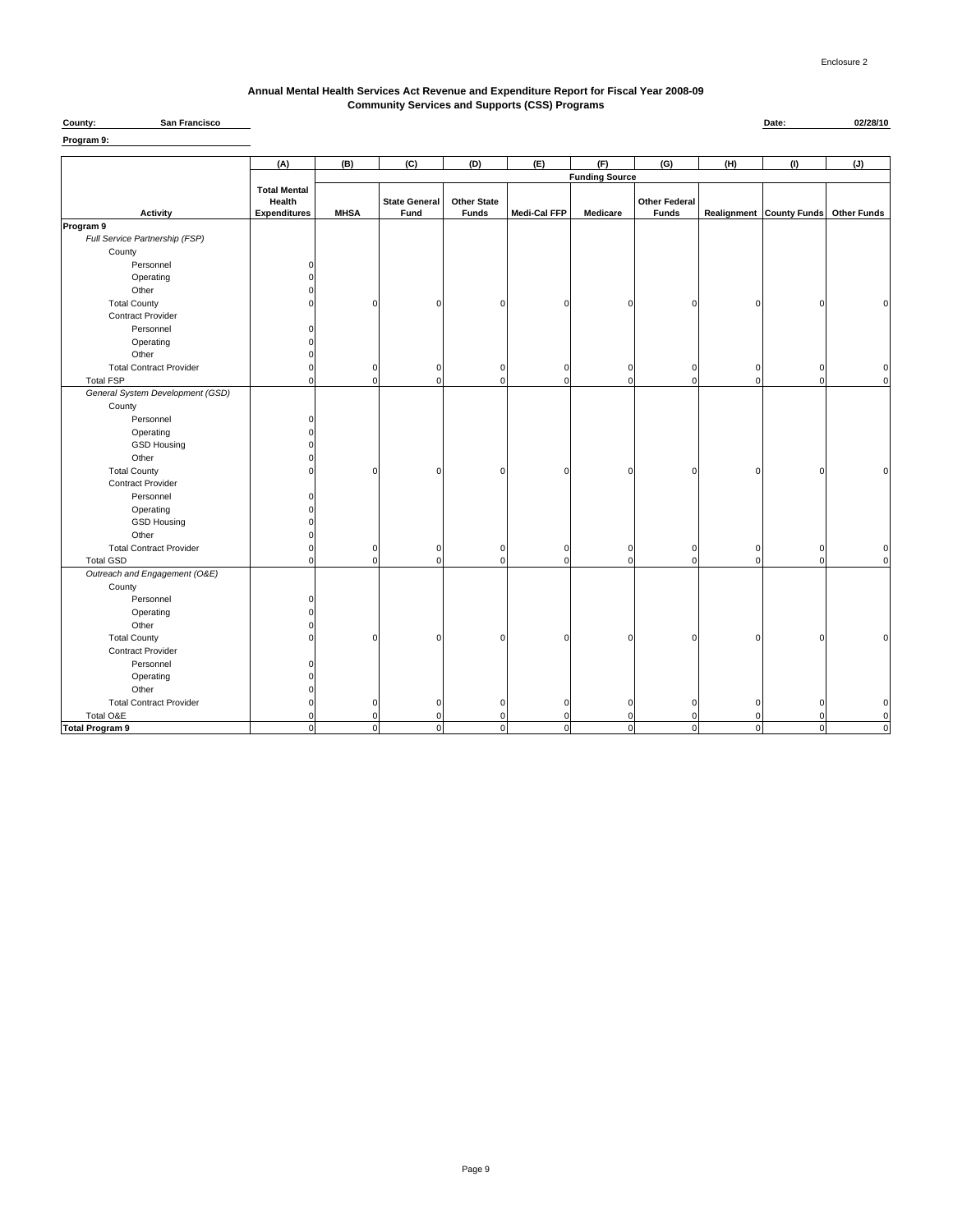| Program 10:                      |                               |             |                      |                    |              |                       |                      |              |                                 |                    |
|----------------------------------|-------------------------------|-------------|----------------------|--------------------|--------------|-----------------------|----------------------|--------------|---------------------------------|--------------------|
|                                  | (A)                           | (B)         | (C)                  | (D)                | (E)          | (F)                   | (G)                  | (H)          | (1)                             | (J)                |
|                                  |                               |             |                      |                    |              | <b>Funding Source</b> |                      |              |                                 |                    |
|                                  | <b>Total Mental</b><br>Health |             | <b>State General</b> | <b>Other State</b> |              |                       | <b>Other Federal</b> |              |                                 |                    |
| <b>Activity</b><br>Program 10    | <b>Expenditures</b>           | <b>MHSA</b> | Fund                 | <b>Funds</b>       | Medi-Cal FFP | Medicare              | <b>Funds</b>         |              | <b>Realignment County Funds</b> | <b>Other Funds</b> |
| Full Service Partnership (FSP)   |                               |             |                      |                    |              |                       |                      |              |                                 |                    |
| County                           |                               |             |                      |                    |              |                       |                      |              |                                 |                    |
| Personnel                        |                               |             |                      |                    |              |                       |                      |              |                                 |                    |
| Operating                        |                               |             |                      |                    |              |                       |                      |              |                                 |                    |
| Other                            |                               |             |                      |                    |              |                       |                      |              |                                 |                    |
| <b>Total County</b>              | O                             | n           | n                    | $\Omega$           | $\Omega$     |                       | $\mathbf 0$          | O            | $\mathbf 0$                     | $\Omega$           |
| <b>Contract Provider</b>         |                               |             |                      |                    |              |                       |                      |              |                                 |                    |
| Personnel                        |                               |             |                      |                    |              |                       |                      |              |                                 |                    |
| Operating                        |                               |             |                      |                    |              |                       |                      |              |                                 |                    |
| Other                            | $\Omega$                      |             |                      |                    |              |                       |                      |              |                                 |                    |
| <b>Total Contract Provider</b>   | $\mathbf 0$                   | $\Omega$    | 0                    | 0                  | 0            | $\Omega$              | $\mathbf 0$          | $\Omega$     | $\mathbf 0$                     | $\Omega$           |
| <b>Total FSP</b>                 | $\Omega$                      | $\Omega$    | $\Omega$             | $\Omega$           | $\Omega$     | n                     | $\Omega$             | $\Omega$     | $\mathbf 0$                     | $\Omega$           |
| General System Development (GSD) |                               |             |                      |                    |              |                       |                      |              |                                 |                    |
| County                           |                               |             |                      |                    |              |                       |                      |              |                                 |                    |
| Personnel                        | 0                             |             |                      |                    |              |                       |                      |              |                                 |                    |
| Operating                        | $\Omega$                      |             |                      |                    |              |                       |                      |              |                                 |                    |
| <b>GSD Housing</b>               |                               |             |                      |                    |              |                       |                      |              |                                 |                    |
| Other                            |                               |             |                      |                    |              |                       |                      |              |                                 |                    |
| <b>Total County</b>              | n                             | n           | n                    | <sup>0</sup>       | $\mathbf 0$  | n                     | $\mathbf 0$          | <sup>0</sup> | $\mathbf 0$                     |                    |
| <b>Contract Provider</b>         |                               |             |                      |                    |              |                       |                      |              |                                 |                    |
| Personnel                        |                               |             |                      |                    |              |                       |                      |              |                                 |                    |
| Operating                        |                               |             |                      |                    |              |                       |                      |              |                                 |                    |
| <b>GSD Housing</b>               | n                             |             |                      |                    |              |                       |                      |              |                                 |                    |
| Other                            | n                             |             |                      |                    |              |                       |                      |              |                                 |                    |
| <b>Total Contract Provider</b>   | $\mathbf 0$                   | 0           | 0                    | $\Omega$           | $\Omega$     | O                     | $\mathbf 0$          | $\Omega$     | $\mathbf 0$                     | $\mathbf 0$        |
| <b>Total GSD</b>                 | $\Omega$                      | $\Omega$    | $\Omega$             | $\Omega$           | $\Omega$     | $\Omega$              | $\Omega$             | $\Omega$     | $\Omega$                        | $\Omega$           |
| Outreach and Engagement (O&E)    |                               |             |                      |                    |              |                       |                      |              |                                 |                    |
| County                           |                               |             |                      |                    |              |                       |                      |              |                                 |                    |
| Personnel                        | 0                             |             |                      |                    |              |                       |                      |              |                                 |                    |
| Operating                        | $\Omega$                      |             |                      |                    |              |                       |                      |              |                                 |                    |
| Other                            | n                             |             |                      |                    |              |                       |                      |              |                                 |                    |
| <b>Total County</b>              | n                             | $\Omega$    | n                    | $\Omega$           | $\Omega$     | n                     | $\mathbf 0$          | n            | $\mathbf 0$                     |                    |
| <b>Contract Provider</b>         |                               |             |                      |                    |              |                       |                      |              |                                 |                    |
| Personnel                        | n                             |             |                      |                    |              |                       |                      |              |                                 |                    |
| Operating                        | O                             |             |                      |                    |              |                       |                      |              |                                 |                    |
| Other                            | n                             |             |                      |                    |              |                       |                      |              |                                 |                    |
| <b>Total Contract Provider</b>   | $\mathbf 0$                   | 0           | $\mathbf 0$          | 0                  | $\Omega$     | O                     | $\mathbf 0$          | O            | $\mathbf 0$                     | $\Omega$           |
| Total O&E                        | $\mathbf 0$                   | $\Omega$    | $\mathbf 0$          | O                  | $\Omega$     | O                     | $\mathbf 0$          |              | $\mathbf 0$                     | $\mathbf 0$        |
| Total Program 10                 | $\mathbf 0$                   | $\Omega$    | $\mathbf 0$          | $\Omega$           | $\mathbf 0$  | $\Omega$              | $\mathbf 0$          | $\Omega$     | $\mathbf 0$                     | $\Omega$           |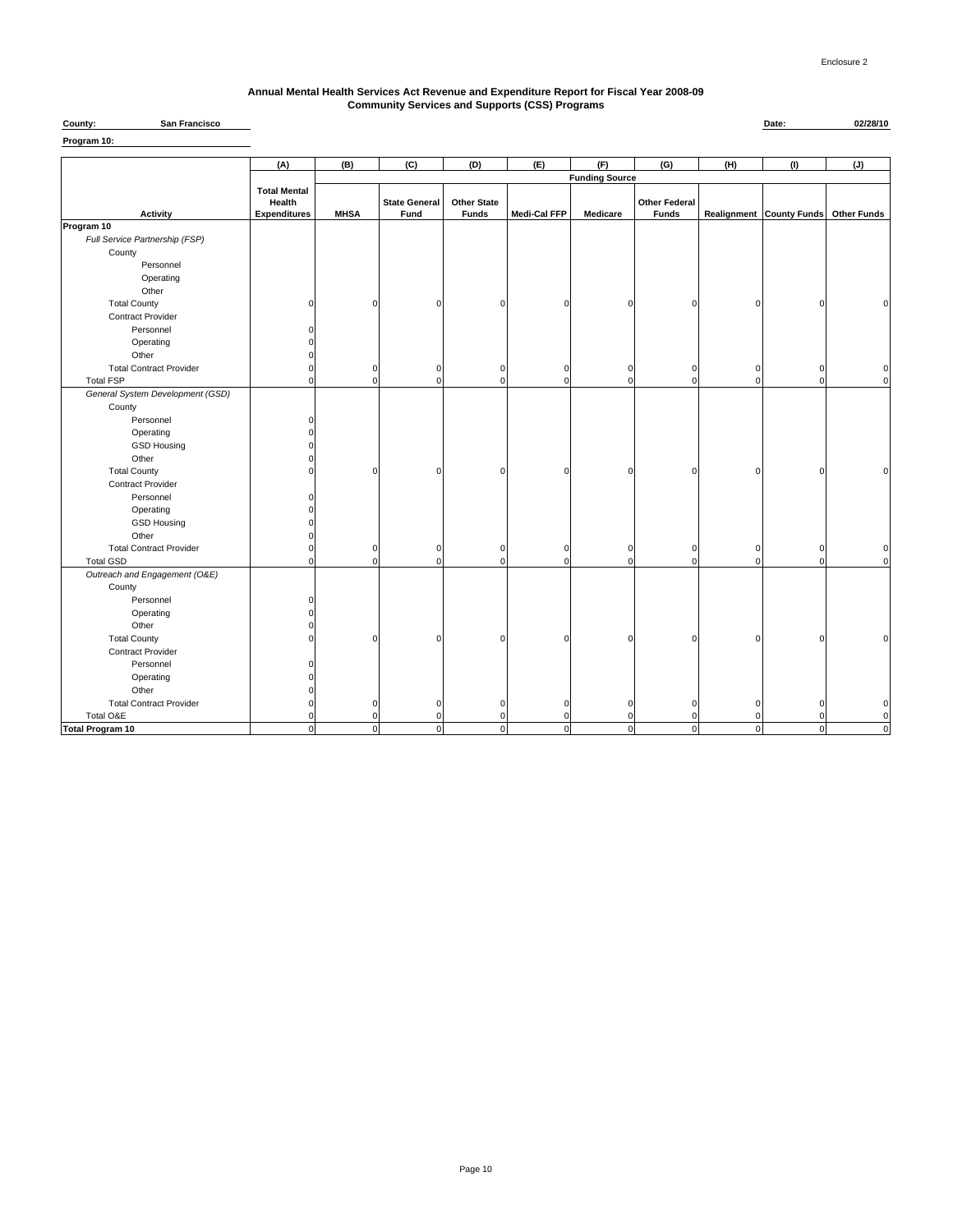**County: Date: 02/28/10 Program 11: San Francisco**

|                                  | (A)                           | (B)         | (C)                          | (D)                                | (E)                 | (F)                   | (G)                                  | (H)      | (1)                      | (J)                |
|----------------------------------|-------------------------------|-------------|------------------------------|------------------------------------|---------------------|-----------------------|--------------------------------------|----------|--------------------------|--------------------|
|                                  |                               |             |                              |                                    |                     | <b>Funding Source</b> |                                      |          |                          |                    |
|                                  | <b>Total Mental</b>           |             |                              |                                    |                     |                       |                                      |          |                          |                    |
| Activity                         | Health<br><b>Expenditures</b> | <b>MHSA</b> | <b>State General</b><br>Fund | <b>Other State</b><br><b>Funds</b> | <b>Medi-Cal FFP</b> | Medicare              | <b>Other Federal</b><br><b>Funds</b> |          | Realignment County Funds | <b>Other Funds</b> |
| Program 11                       |                               |             |                              |                                    |                     |                       |                                      |          |                          |                    |
| Full Service Partnership (FSP)   |                               |             |                              |                                    |                     |                       |                                      |          |                          |                    |
| County                           |                               |             |                              |                                    |                     |                       |                                      |          |                          |                    |
| Personnel                        | $\mathbf 0$                   |             |                              |                                    |                     |                       |                                      |          |                          |                    |
| Operating                        | $\Omega$                      |             |                              |                                    |                     |                       |                                      |          |                          |                    |
| Other                            |                               |             |                              |                                    |                     |                       |                                      |          |                          |                    |
| <b>Total County</b>              | $\Omega$                      | $\mathbf 0$ | n                            | $\mathbf 0$                        | $\Omega$            | $\mathbf 0$           | C                                    | n        | $\mathbf 0$              | C                  |
| <b>Contract Provider</b>         |                               |             |                              |                                    |                     |                       |                                      |          |                          |                    |
| Personnel                        | $\Omega$                      |             |                              |                                    |                     |                       |                                      |          |                          |                    |
| Operating                        |                               |             |                              |                                    |                     |                       |                                      |          |                          |                    |
| Other                            |                               |             |                              |                                    |                     |                       |                                      |          |                          |                    |
| <b>Total Contract Provider</b>   | $\Omega$                      | 0           | $\Omega$                     | $\mathbf 0$                        | 0                   | 0                     | $\Omega$                             | 0        | $\mathbf 0$              | $\mathbf 0$        |
| <b>Total FSP</b>                 | $\mathbf 0$                   | $\pmb{0}$   | 0                            | $\mathbf 0$                        | $\mathbf 0$         | $\mathsf 0$           | $\Omega$                             | $\Omega$ | $\mathbf 0$              | $\mathbf 0$        |
| General System Development (GSD) |                               |             |                              |                                    |                     |                       |                                      |          |                          |                    |
| County                           |                               |             |                              |                                    |                     |                       |                                      |          |                          |                    |
| Personnel                        | $\Omega$                      |             |                              |                                    |                     |                       |                                      |          |                          |                    |
| Operating                        | O                             |             |                              |                                    |                     |                       |                                      |          |                          |                    |
| <b>GSD Housing</b>               | $\Omega$                      |             |                              |                                    |                     |                       |                                      |          |                          |                    |
| Other                            | $\Omega$                      |             |                              |                                    |                     |                       |                                      |          |                          |                    |
| <b>Total County</b>              | $\Omega$                      | 0           | $\cap$                       | $\mathbf 0$                        | $\Omega$            | $\mathbf 0$           | C                                    | $\Omega$ | $\Omega$                 | n                  |
| <b>Contract Provider</b>         |                               |             |                              |                                    |                     |                       |                                      |          |                          |                    |
| Personnel                        | $\Omega$                      |             |                              |                                    |                     |                       |                                      |          |                          |                    |
| Operating                        |                               |             |                              |                                    |                     |                       |                                      |          |                          |                    |
| <b>GSD Housing</b>               | $\Omega$                      |             |                              |                                    |                     |                       |                                      |          |                          |                    |
| Other                            |                               |             |                              |                                    |                     |                       |                                      |          |                          |                    |
| <b>Total Contract Provider</b>   | $\Omega$                      | $\pmb{0}$   | 0                            | $\mathbf 0$                        | $\mathbf 0$         | $\mathbf 0$           | $\Omega$                             | 0        | $\mathbf 0$              | $\mathbf 0$        |
| <b>Total GSD</b>                 | $\Omega$                      | $\mathbf 0$ | $\Omega$                     | $\mathbf 0$                        | $\Omega$            | 0                     | $\Omega$                             | $\Omega$ | $\mathbf 0$              | $\mathbf 0$        |
| Outreach and Engagement (O&E)    |                               |             |                              |                                    |                     |                       |                                      |          |                          |                    |
| County                           |                               |             |                              |                                    |                     |                       |                                      |          |                          |                    |
| Personnel                        | $\Omega$                      |             |                              |                                    |                     |                       |                                      |          |                          |                    |
| Operating                        | $\Omega$                      |             |                              |                                    |                     |                       |                                      |          |                          |                    |
| Other                            | $\Omega$                      |             |                              |                                    |                     |                       |                                      |          |                          |                    |
| <b>Total County</b>              |                               | $\mathbf 0$ |                              | $\mathbf 0$                        | $\Omega$            | $\mathbf 0$           | $\sqrt{ }$                           | O        | $\mathbf 0$              | 0                  |
| <b>Contract Provider</b>         |                               |             |                              |                                    |                     |                       |                                      |          |                          |                    |
| Personnel                        |                               |             |                              |                                    |                     |                       |                                      |          |                          |                    |
| Operating                        |                               |             |                              |                                    |                     |                       |                                      |          |                          |                    |
| Other                            | O                             |             |                              |                                    |                     |                       |                                      |          |                          |                    |
| <b>Total Contract Provider</b>   | $\Omega$                      | $\pmb{0}$   | 0                            | $\mathbf 0$                        | $\mathbf 0$         | $\mathbf 0$           | C                                    | $\Omega$ | $\mathbf 0$              | $\mathbf 0$        |
| Total O&E                        | $\Omega$                      | $\mathbf 0$ | 0                            | $\mathbf 0$                        | $\Omega$            | $\Omega$              | $\Omega$                             |          | $\Omega$                 | 0                  |
| <b>Total Program 11</b>          | $\Omega$                      | $\mathbf 0$ | $\mathbf 0$                  | $\mathbf 0$                        | $\Omega$            | $\mathbf 0$           | $\Omega$                             | $\Omega$ | $\Omega$                 | $\mathbf 0$        |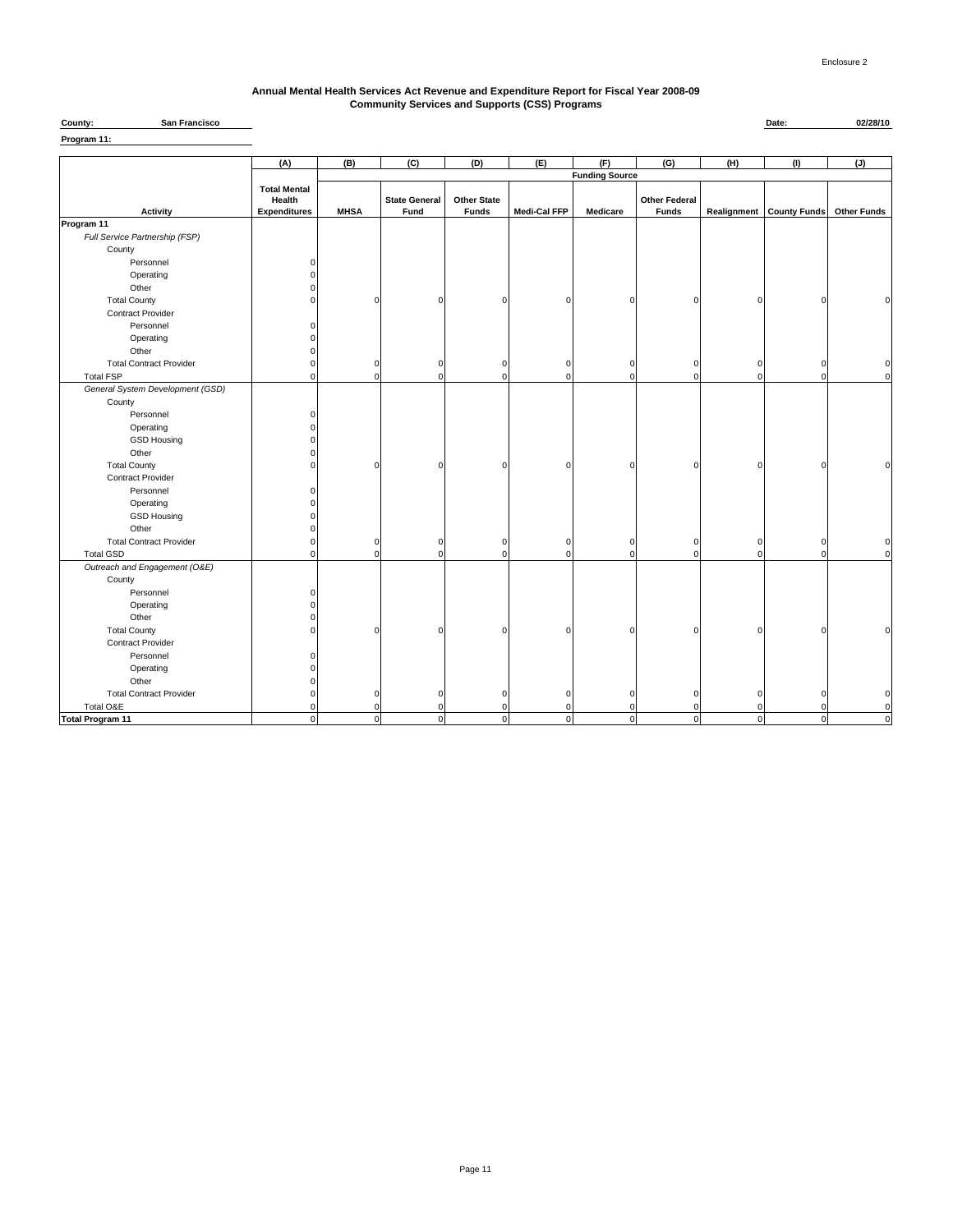**County: Date: 02/28/10 Program 12: San Francisco**

|                                  | (A)                           | (B)         | (C)                          | (D)                                | (E)                 | (F)                   | (G)                                  | (H)      | (1)                      | (J)                |
|----------------------------------|-------------------------------|-------------|------------------------------|------------------------------------|---------------------|-----------------------|--------------------------------------|----------|--------------------------|--------------------|
|                                  |                               |             |                              |                                    |                     | <b>Funding Source</b> |                                      |          |                          |                    |
|                                  | <b>Total Mental</b>           |             |                              |                                    |                     |                       |                                      |          |                          |                    |
| Activity                         | Health<br><b>Expenditures</b> | <b>MHSA</b> | <b>State General</b><br>Fund | <b>Other State</b><br><b>Funds</b> | <b>Medi-Cal FFP</b> | Medicare              | <b>Other Federal</b><br><b>Funds</b> |          | Realignment County Funds | <b>Other Funds</b> |
| Program 12                       |                               |             |                              |                                    |                     |                       |                                      |          |                          |                    |
| Full Service Partnership (FSP)   |                               |             |                              |                                    |                     |                       |                                      |          |                          |                    |
| County                           |                               |             |                              |                                    |                     |                       |                                      |          |                          |                    |
| Personnel                        | O                             |             |                              |                                    |                     |                       |                                      |          |                          |                    |
| Operating                        |                               |             |                              |                                    |                     |                       |                                      |          |                          |                    |
| Other                            |                               |             |                              |                                    |                     |                       |                                      |          |                          |                    |
| <b>Total County</b>              |                               | $\mathbf 0$ | $\Omega$                     | 0                                  | $\Omega$            | $\Omega$              | C                                    | $\Omega$ | $\mathbf 0$              | n                  |
| <b>Contract Provider</b>         |                               |             |                              |                                    |                     |                       |                                      |          |                          |                    |
| Personnel                        |                               |             |                              |                                    |                     |                       |                                      |          |                          |                    |
| Operating                        |                               |             |                              |                                    |                     |                       |                                      |          |                          |                    |
| Other                            |                               |             |                              |                                    |                     |                       |                                      |          |                          |                    |
| <b>Total Contract Provider</b>   | n                             | $\mathbf 0$ | 0                            | 0                                  | $^{\circ}$          | 0                     | $\Omega$                             | $\Omega$ | $\mathbf 0$              | 0                  |
| <b>Total FSP</b>                 | $\Omega$                      | $\pmb{0}$   | $\mathbf 0$                  | $\mathbf 0$                        | $\Omega$            | $\Omega$              | $\Omega$                             | $\Omega$ | $\mathbf 0$              | $\mathbf 0$        |
| General System Development (GSD) |                               |             |                              |                                    |                     |                       |                                      |          |                          |                    |
| County                           |                               |             |                              |                                    |                     |                       |                                      |          |                          |                    |
| Personnel                        | $\Omega$                      |             |                              |                                    |                     |                       |                                      |          |                          |                    |
| Operating                        |                               |             |                              |                                    |                     |                       |                                      |          |                          |                    |
| <b>GSD Housing</b>               | n                             |             |                              |                                    |                     |                       |                                      |          |                          |                    |
| Other                            |                               |             |                              |                                    |                     |                       |                                      |          |                          |                    |
| <b>Total County</b>              |                               | $\mathbf 0$ | $\Omega$                     | $\mathbf 0$                        | $\Omega$            | $\Omega$              | C                                    | n        | $\Omega$                 | n                  |
| <b>Contract Provider</b>         |                               |             |                              |                                    |                     |                       |                                      |          |                          |                    |
| Personnel                        | n                             |             |                              |                                    |                     |                       |                                      |          |                          |                    |
| Operating                        |                               |             |                              |                                    |                     |                       |                                      |          |                          |                    |
| <b>GSD Housing</b>               |                               |             |                              |                                    |                     |                       |                                      |          |                          |                    |
| Other                            | n                             |             |                              |                                    |                     |                       |                                      |          |                          |                    |
| <b>Total Contract Provider</b>   | O                             | $\mathbf 0$ | $\mathbf 0$                  | $\mathbf 0$                        | $\Omega$            | 0                     | $\Omega$                             | $\Omega$ | $\mathbf 0$              | $\mathbf 0$        |
| <b>Total GSD</b>                 | $\Omega$                      | $\mathbf 0$ | $\Omega$                     | $\mathbf 0$                        | C                   | O                     | $\Omega$                             | $\Omega$ | $\sqrt{ }$               | $\mathbf 0$        |
| Outreach and Engagement (O&E)    |                               |             |                              |                                    |                     |                       |                                      |          |                          |                    |
| County                           |                               |             |                              |                                    |                     |                       |                                      |          |                          |                    |
| Personnel                        | O                             |             |                              |                                    |                     |                       |                                      |          |                          |                    |
| Operating                        |                               |             |                              |                                    |                     |                       |                                      |          |                          |                    |
| Other                            |                               |             |                              |                                    |                     |                       |                                      |          |                          |                    |
| <b>Total County</b>              |                               | $\mathbf 0$ | $\Omega$                     | $\mathbf 0$                        | $\Omega$            | 0                     | C                                    | $\Omega$ | $\mathbf 0$              | 0                  |
| <b>Contract Provider</b>         |                               |             |                              |                                    |                     |                       |                                      |          |                          |                    |
| Personnel                        |                               |             |                              |                                    |                     |                       |                                      |          |                          |                    |
| Operating                        |                               |             |                              |                                    |                     |                       |                                      |          |                          |                    |
| Other                            | n                             |             |                              |                                    |                     |                       |                                      |          |                          |                    |
| <b>Total Contract Provider</b>   | O                             | $\mathbf 0$ | 0                            | 0                                  | $\Omega$            | $\Omega$              | $\mathsf{C}$                         | $\Omega$ | $\mathbf 0$              | 0                  |
| Total O&E                        | $\Omega$                      | $\mathbf 0$ | $\Omega$                     | $\mathbf 0$                        | C                   | $\Omega$              | $\Omega$                             |          | $\Omega$                 | $\mathbf 0$        |
| <b>Total Program 12</b>          | $\Omega$                      | $\pmb{0}$   | $\Omega$                     | $\mathbf 0$                        | C                   | $\Omega$              | $\mathsf{C}$                         | በ        | $\sqrt{ }$               | $\mathbf 0$        |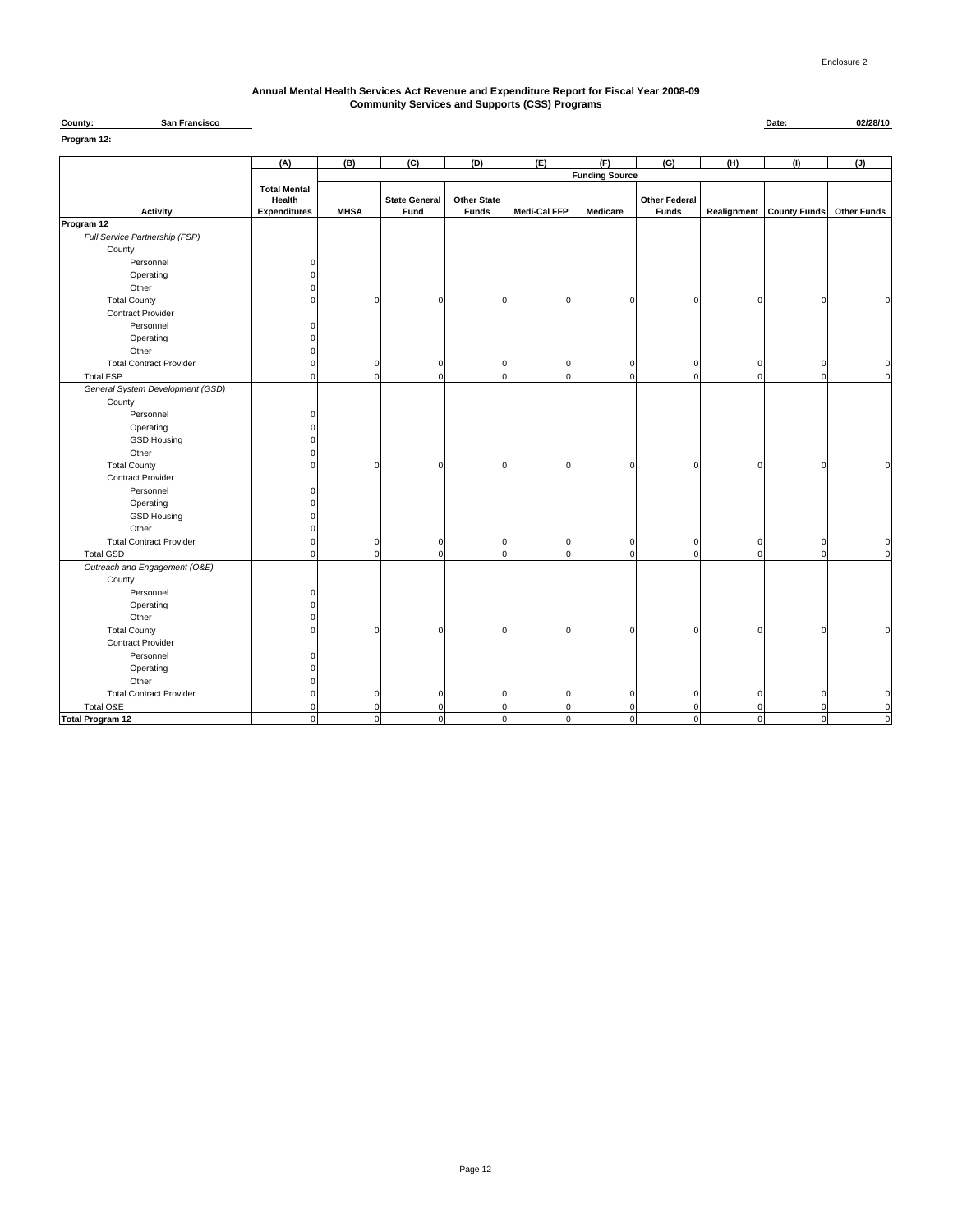| Program 13:                              |                               |             |                      |                    |                     |                       |                      |          |                                 |                    |
|------------------------------------------|-------------------------------|-------------|----------------------|--------------------|---------------------|-----------------------|----------------------|----------|---------------------------------|--------------------|
|                                          | (A)                           | (B)         | (C)                  | (D)                | (E)                 | (F)                   | (G)                  | (H)      | (1)                             | (J)                |
|                                          |                               |             |                      |                    |                     | <b>Funding Source</b> |                      |          |                                 |                    |
|                                          | <b>Total Mental</b><br>Health |             | <b>State General</b> | <b>Other State</b> |                     |                       | <b>Other Federal</b> |          |                                 |                    |
| Activity                                 | <b>Expenditures</b>           | <b>MHSA</b> | Fund                 | <b>Funds</b>       | <b>Medi-Cal FFP</b> | Medicare              | <b>Funds</b>         |          | <b>Realignment County Funds</b> | <b>Other Funds</b> |
| Program 13                               |                               |             |                      |                    |                     |                       |                      |          |                                 |                    |
| Full Service Partnership (FSP)<br>County |                               |             |                      |                    |                     |                       |                      |          |                                 |                    |
| Personnel                                | $\Omega$                      |             |                      |                    |                     |                       |                      |          |                                 |                    |
| Operating                                | $\Omega$                      |             |                      |                    |                     |                       |                      |          |                                 |                    |
| Other                                    | n                             |             |                      |                    |                     |                       |                      |          |                                 |                    |
| <b>Total County</b>                      | $\cap$                        | $\mathbf 0$ | $\Omega$             | $\mathbf 0$        | n                   | $\Omega$              | $\Omega$             |          | $\mathbf 0$                     | $\mathbf 0$        |
| <b>Contract Provider</b>                 |                               |             |                      |                    |                     |                       |                      |          |                                 |                    |
| Personnel                                | n                             |             |                      |                    |                     |                       |                      |          |                                 |                    |
| Operating                                | n                             |             |                      |                    |                     |                       |                      |          |                                 |                    |
| Other                                    | C                             |             |                      |                    |                     |                       |                      |          |                                 |                    |
| <b>Total Contract Provider</b>           | $\Omega$                      | $\mathbf 0$ | $\Omega$             | $\mathbf 0$        | $\Omega$            | 0                     | $^{\circ}$           | n        | $\Omega$                        | $\mathbf 0$        |
| <b>Total FSP</b>                         | $\mathbf 0$                   | $\mathbf 0$ | $\Omega$             | $\mathbf 0$        | $\Omega$            | $\Omega$              | $\mathbf 0$          | $\Omega$ | $\Omega$                        | $\circ$            |
| General System Development (GSD)         |                               |             |                      |                    |                     |                       |                      |          |                                 |                    |
| County                                   |                               |             |                      |                    |                     |                       |                      |          |                                 |                    |
| Personnel                                | $\Omega$                      |             |                      |                    |                     |                       |                      |          |                                 |                    |
| Operating                                | $\Omega$                      |             |                      |                    |                     |                       |                      |          |                                 |                    |
| <b>GSD Housing</b>                       | $\Omega$                      |             |                      |                    |                     |                       |                      |          |                                 |                    |
| Other                                    | C                             |             |                      |                    |                     |                       |                      |          |                                 |                    |
| <b>Total County</b>                      | $\Omega$                      | $\mathbf 0$ | $\Omega$             | $\mathbf 0$        | $\Omega$            | $\mathbf 0$           | $\Omega$             | n        | $\mathbf 0$                     | $\mathbf 0$        |
| <b>Contract Provider</b>                 |                               |             |                      |                    |                     |                       |                      |          |                                 |                    |
| Personnel                                | n                             |             |                      |                    |                     |                       |                      |          |                                 |                    |
| Operating                                |                               |             |                      |                    |                     |                       |                      |          |                                 |                    |
| <b>GSD Housing</b>                       |                               |             |                      |                    |                     |                       |                      |          |                                 |                    |
| Other                                    | n                             |             |                      |                    |                     |                       |                      |          |                                 |                    |
| <b>Total Contract Provider</b>           | $\Omega$                      | $\mathbf 0$ | 0                    | $\pmb{0}$          | $\Omega$            | $\Omega$              | 0                    | $\Omega$ | $\mathbf 0$                     | $\mathbf 0$        |
| <b>Total GSD</b>                         | $\mathbf 0$                   | $\Omega$    | $\Omega$             | $\mathbf 0$        | $\Omega$            | C                     | $\Omega$             | n        | $\Omega$                        | $\circ$            |
| Outreach and Engagement (O&E)            |                               |             |                      |                    |                     |                       |                      |          |                                 |                    |
| County                                   |                               |             |                      |                    |                     |                       |                      |          |                                 |                    |
| Personnel                                | $\Omega$                      |             |                      |                    |                     |                       |                      |          |                                 |                    |
| Operating                                | n                             |             |                      |                    |                     |                       |                      |          |                                 |                    |
| Other                                    | $\Omega$                      |             |                      |                    |                     |                       |                      |          |                                 |                    |
| <b>Total County</b>                      | $\Omega$                      | $\Omega$    | $\Omega$             | $\Omega$           | $\Omega$            | $\Omega$              | $\Omega$             |          | $\Omega$                        | $\Omega$           |
| <b>Contract Provider</b>                 |                               |             |                      |                    |                     |                       |                      |          |                                 |                    |
| Personnel                                |                               |             |                      |                    |                     |                       |                      |          |                                 |                    |
| Operating                                |                               |             |                      |                    |                     |                       |                      |          |                                 |                    |
| Other                                    | n                             |             |                      |                    |                     |                       |                      |          |                                 |                    |
| <b>Total Contract Provider</b>           | $\Omega$                      | $\mathbf 0$ | $\Omega$             | $\mathbf 0$        | $\Omega$            | n                     | $^{\circ}$           |          | O                               | $\mathbf 0$        |
| Total O&E                                | $\Omega$                      | $\Omega$    | $\Omega$             | $\mathbf 0$        | $\Omega$            | C                     | $\Omega$             |          | U                               | $\overline{0}$     |
| Total Program 13                         | $\mathbf 0$                   | $\mathbf 0$ | $\mathsf 0$          | $\mathbf 0$        | 0                   | $\mathbf 0$           | $\mathbf 0$          | $\Omega$ | $\mathbf 0$                     | $\mathbf 0$        |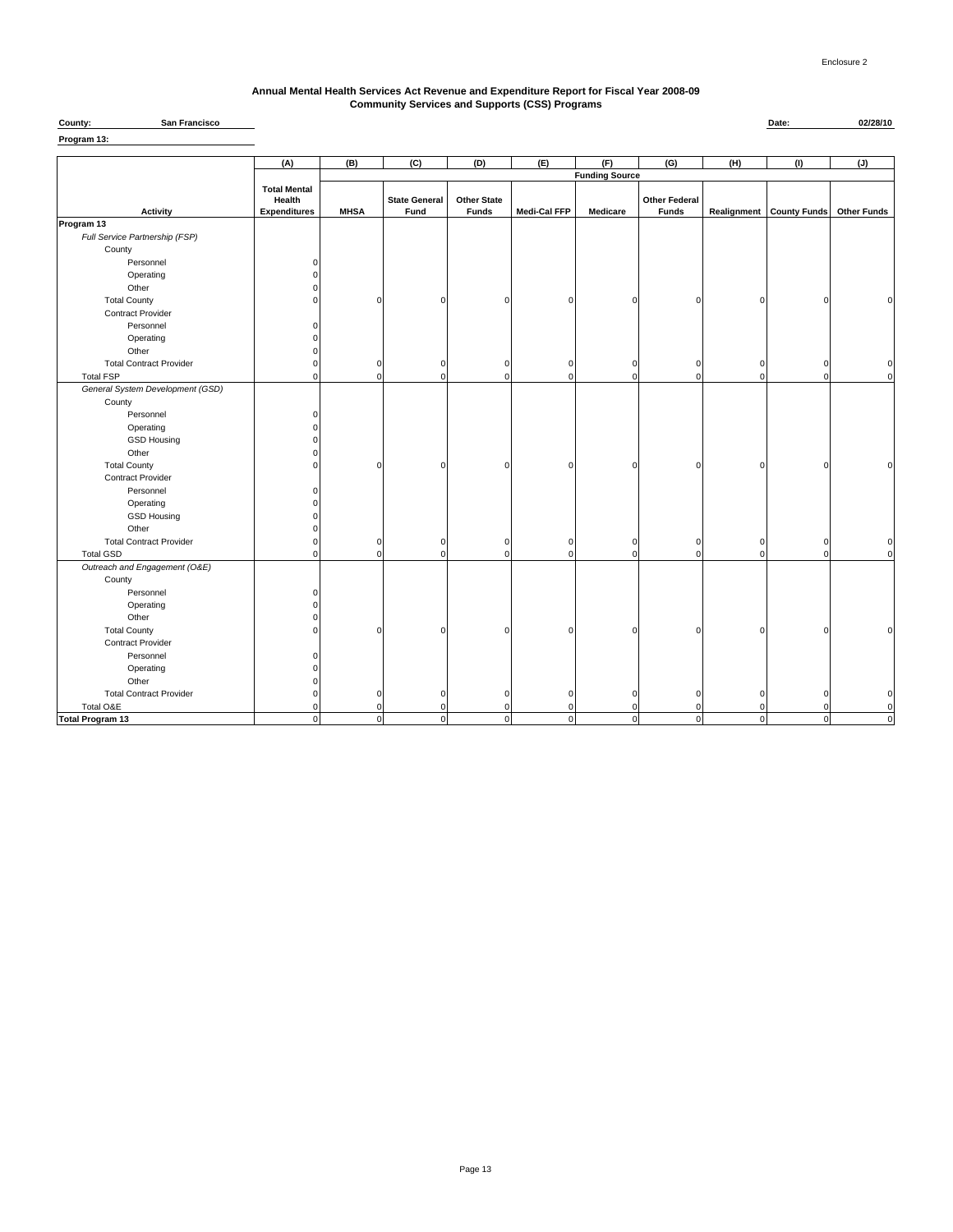**County: Date: 02/28/10 Program 14: San Francisco**

|                                             | (A)                                                  | (B)                  | (C)                          | (D)                         | (E)                  | (F)                      | (G)                                  | (H)                  | (1)                  | (J)                |
|---------------------------------------------|------------------------------------------------------|----------------------|------------------------------|-----------------------------|----------------------|--------------------------|--------------------------------------|----------------------|----------------------|--------------------|
|                                             |                                                      |                      |                              |                             |                      | <b>Funding Source</b>    |                                      |                      |                      |                    |
| <b>Activity</b>                             | <b>Total Mental</b><br>Health<br><b>Expenditures</b> | <b>MHSA</b>          | <b>State General</b><br>Fund | Other State<br><b>Funds</b> | <b>Medi-Cal FFP</b>  | Medicare                 | <b>Other Federal</b><br><b>Funds</b> | Realignment          | <b>County Funds</b>  | <b>Other Funds</b> |
| Program 14                                  |                                                      |                      |                              |                             |                      |                          |                                      |                      |                      |                    |
| Full Service Partnership (FSP)              |                                                      |                      |                              |                             |                      |                          |                                      |                      |                      |                    |
| County                                      |                                                      |                      |                              |                             |                      |                          |                                      |                      |                      |                    |
| Personnel                                   |                                                      |                      |                              |                             |                      |                          |                                      |                      |                      |                    |
| Operating                                   |                                                      |                      |                              |                             |                      |                          |                                      |                      |                      |                    |
| Other                                       |                                                      |                      |                              |                             |                      |                          |                                      |                      |                      |                    |
| <b>Total County</b>                         |                                                      | $\Omega$             | $\Omega$                     | $\Omega$                    | $\Omega$             | $\Omega$                 | $\Omega$                             | $\Omega$             | O                    | $\Omega$           |
| <b>Contract Provider</b>                    |                                                      |                      |                              |                             |                      |                          |                                      |                      |                      |                    |
| Personnel                                   |                                                      |                      |                              |                             |                      |                          |                                      |                      |                      |                    |
| Operating                                   |                                                      |                      |                              |                             |                      |                          |                                      |                      |                      |                    |
| Other                                       |                                                      |                      |                              |                             |                      |                          |                                      |                      |                      |                    |
| <b>Total Contract Provider</b>              |                                                      | 0                    | 0                            | $\mathbf 0$                 | $\mathbf 0$          | $\mathbf 0$              | $\mathbf 0$                          | $\Omega$             | O                    | 0                  |
| <b>Total FSP</b>                            | $\Omega$                                             | $\Omega$             | $\Omega$                     | $\mathbf 0$                 | $\Omega$             | $\Omega$                 | $\Omega$                             | $\Omega$             | $\Omega$             | $\pmb{0}$          |
| General System Development (GSD)            |                                                      |                      |                              |                             |                      |                          |                                      |                      |                      |                    |
| County                                      |                                                      |                      |                              |                             |                      |                          |                                      |                      |                      |                    |
| Personnel                                   | n                                                    |                      |                              |                             |                      |                          |                                      |                      |                      |                    |
| Operating                                   |                                                      |                      |                              |                             |                      |                          |                                      |                      |                      |                    |
| <b>GSD Housing</b>                          |                                                      |                      |                              |                             |                      |                          |                                      |                      |                      |                    |
| Other                                       |                                                      |                      |                              |                             |                      |                          |                                      |                      |                      |                    |
| <b>Total County</b>                         |                                                      | $\Omega$             | $\Omega$                     | $\Omega$                    | $\Omega$             | $\Omega$                 | $\mathbf 0$                          | $\Omega$             | n                    | $\Omega$           |
| <b>Contract Provider</b>                    |                                                      |                      |                              |                             |                      |                          |                                      |                      |                      |                    |
| Personnel                                   |                                                      |                      |                              |                             |                      |                          |                                      |                      |                      |                    |
| Operating                                   |                                                      |                      |                              |                             |                      |                          |                                      |                      |                      |                    |
| <b>GSD Housing</b>                          |                                                      |                      |                              |                             |                      |                          |                                      |                      |                      |                    |
| Other                                       |                                                      |                      |                              |                             |                      |                          |                                      |                      |                      |                    |
| <b>Total Contract Provider</b>              | $\Omega$                                             | $\Omega$             | $\Omega$                     | 0                           | $\mathbf 0$          | $\mathbf 0$              | $\mathbf 0$                          | $\Omega$             | $\Omega$             | 0                  |
| <b>Total GSD</b>                            | $\Omega$                                             | $\Omega$             | $\mathbf 0$                  | $\mathbf 0$                 | $\Omega$             | $\Omega$                 | $\Omega$                             | $\Omega$             | $\Omega$             | 0                  |
| Outreach and Engagement (O&E)               |                                                      |                      |                              |                             |                      |                          |                                      |                      |                      |                    |
| County                                      |                                                      |                      |                              |                             |                      |                          |                                      |                      |                      |                    |
| Personnel                                   |                                                      |                      |                              |                             |                      |                          |                                      |                      |                      |                    |
| Operating                                   |                                                      |                      |                              |                             |                      |                          |                                      |                      |                      |                    |
| Other                                       |                                                      |                      |                              |                             |                      |                          |                                      |                      |                      |                    |
| <b>Total County</b>                         |                                                      | $\Omega$             | $\Omega$                     | $\Omega$                    | $\Omega$             | O                        | $\Omega$                             | $\Omega$             | n                    | $\Omega$           |
| <b>Contract Provider</b>                    |                                                      |                      |                              |                             |                      |                          |                                      |                      |                      |                    |
| Personnel                                   |                                                      |                      |                              |                             |                      |                          |                                      |                      |                      |                    |
| Operating                                   |                                                      |                      |                              |                             |                      |                          |                                      |                      |                      |                    |
| Other                                       |                                                      |                      |                              |                             |                      |                          |                                      |                      |                      |                    |
| <b>Total Contract Provider</b><br>Total O&E | $\Omega$<br>$\Omega$                                 | $\Omega$<br>$\Omega$ | $\mathbf 0$<br>0             | 0<br>$\mathbf 0$            | $\Omega$<br>$\Omega$ | $\mathbf{0}$<br>$\Omega$ | $\mathbf 0$<br>$\Omega$              | $\Omega$<br>$\Omega$ | $\Omega$<br>$\Omega$ | 0<br>0             |
| <b>Total Program 14</b>                     | $\Omega$                                             | $\Omega$             | $\mathbf 0$                  | $\mathbf 0$                 | $\mathbf 0$          | $\mathbf{0}$             | $\mathbf 0$                          | $\Omega$             | $\Omega$             | $\Omega$           |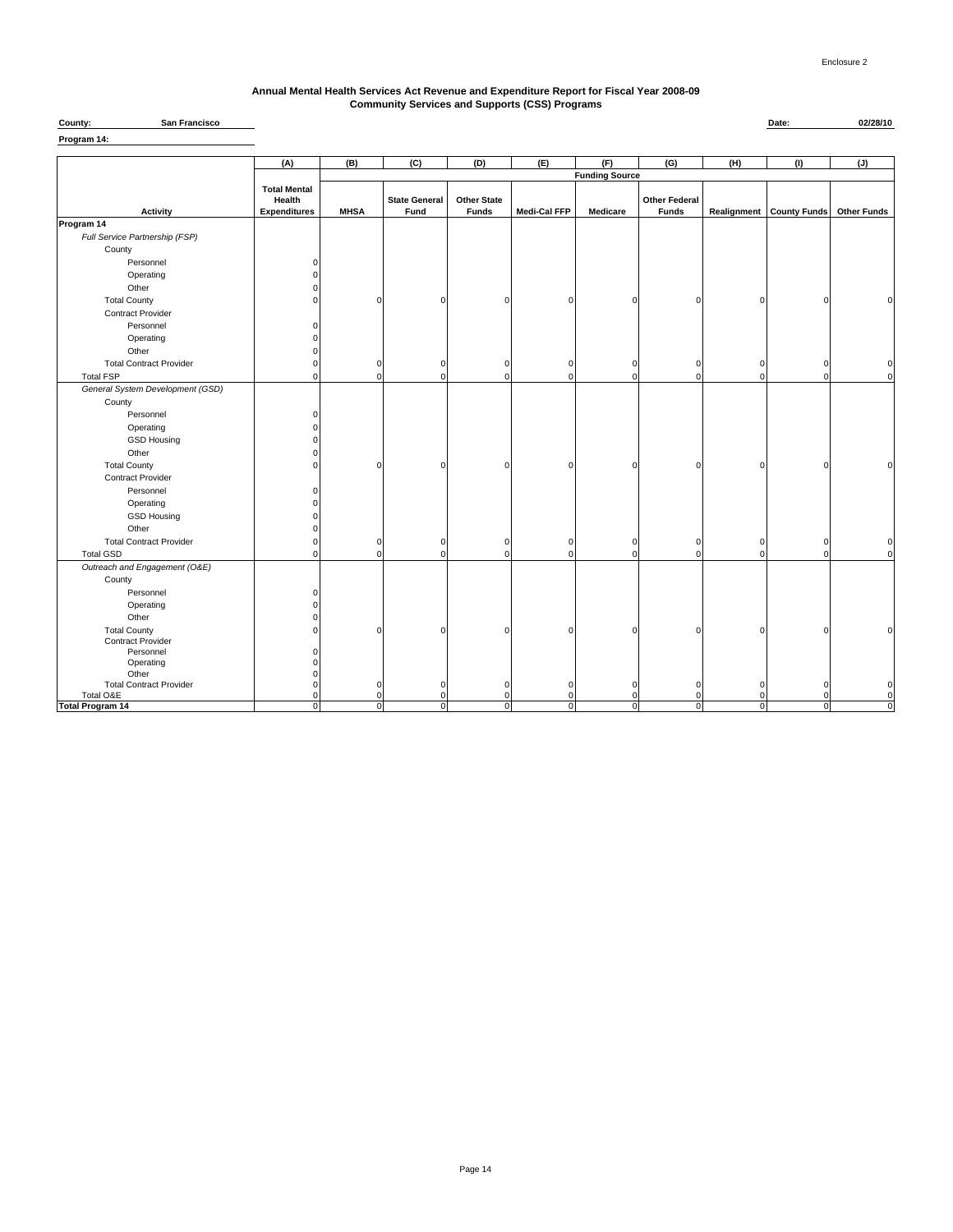**County: Date: 02/28/10 Program 15: San Francisco**

|                                             | (A)                                                  | (B)                  | (C)                          | (D)                                | (E)                  | (F)                   | (G)                                  | (H)           | (1)                 | (J)                |
|---------------------------------------------|------------------------------------------------------|----------------------|------------------------------|------------------------------------|----------------------|-----------------------|--------------------------------------|---------------|---------------------|--------------------|
|                                             |                                                      |                      |                              |                                    |                      | <b>Funding Source</b> |                                      |               |                     |                    |
| <b>Activity</b>                             | <b>Total Mental</b><br>Health<br><b>Expenditures</b> | <b>MHSA</b>          | <b>State General</b><br>Fund | <b>Other State</b><br><b>Funds</b> | <b>Medi-Cal FFP</b>  | Medicare              | <b>Other Federal</b><br><b>Funds</b> | Realignment   | <b>County Funds</b> | <b>Other Funds</b> |
| Program 15                                  |                                                      |                      |                              |                                    |                      |                       |                                      |               |                     |                    |
| Full Service Partnership (FSP)              |                                                      |                      |                              |                                    |                      |                       |                                      |               |                     |                    |
| County                                      |                                                      |                      |                              |                                    |                      |                       |                                      |               |                     |                    |
| Personnel                                   |                                                      |                      |                              |                                    |                      |                       |                                      |               |                     |                    |
| Operating                                   |                                                      |                      |                              |                                    |                      |                       |                                      |               |                     |                    |
| Other                                       |                                                      |                      |                              |                                    |                      |                       |                                      |               |                     |                    |
| <b>Total County</b>                         |                                                      | $\mathbf 0$          | 0                            | $\Omega$                           | $\Omega$             | $\Omega$              |                                      | $\mathbf 0$   | $\Omega$            | $\Omega$           |
| <b>Contract Provider</b>                    |                                                      |                      |                              |                                    |                      |                       |                                      |               |                     |                    |
| Personnel                                   |                                                      |                      |                              |                                    |                      |                       |                                      |               |                     |                    |
| Operating                                   |                                                      |                      |                              |                                    |                      |                       |                                      |               |                     |                    |
| Other                                       |                                                      |                      |                              |                                    |                      |                       |                                      |               |                     |                    |
| <b>Total Contract Provider</b>              | $\Omega$                                             | $\Omega$             | 0                            | 0                                  | $\Omega$             | 0                     | $\Omega$                             | 0             | 0                   | 0                  |
| <b>Total FSP</b>                            | $\Omega$                                             | $\Omega$             | $\mathbf 0$                  | $\Omega$                           | $\Omega$             | $\Omega$              | $\Omega$                             | $\Omega$      | $\Omega$            | $\Omega$           |
| General System Development (GSD)            |                                                      |                      |                              |                                    |                      |                       |                                      |               |                     |                    |
| County                                      |                                                      |                      |                              |                                    |                      |                       |                                      |               |                     |                    |
| Personnel                                   | $\Omega$                                             |                      |                              |                                    |                      |                       |                                      |               |                     |                    |
| Operating                                   |                                                      |                      |                              |                                    |                      |                       |                                      |               |                     |                    |
| <b>GSD Housing</b>                          |                                                      |                      |                              |                                    |                      |                       |                                      |               |                     |                    |
| Other                                       |                                                      |                      |                              |                                    |                      |                       |                                      |               |                     |                    |
| <b>Total County</b>                         |                                                      | $\Omega$             | 0                            | $\Omega$                           | $\Omega$             | $\Omega$              |                                      | $\Omega$      | O                   | $\Omega$           |
| <b>Contract Provider</b>                    |                                                      |                      |                              |                                    |                      |                       |                                      |               |                     |                    |
| Personnel                                   |                                                      |                      |                              |                                    |                      |                       |                                      |               |                     |                    |
| Operating                                   |                                                      |                      |                              |                                    |                      |                       |                                      |               |                     |                    |
| <b>GSD Housing</b>                          |                                                      |                      |                              |                                    |                      |                       |                                      |               |                     |                    |
| Other                                       |                                                      |                      |                              |                                    |                      |                       |                                      |               |                     |                    |
| <b>Total Contract Provider</b>              | $\Omega$                                             | 0                    | 0                            | $\Omega$                           | 0                    | $\mathbf 0$           | n                                    | $\mathbf 0$   | 0                   | 0                  |
| <b>Total GSD</b>                            | $\Omega$                                             | n                    | $\Omega$                     | $\Omega$                           | n                    | $\Omega$              |                                      | U             |                     | $\Omega$           |
| Outreach and Engagement (O&E)               |                                                      |                      |                              |                                    |                      |                       |                                      |               |                     |                    |
| County                                      |                                                      |                      |                              |                                    |                      |                       |                                      |               |                     |                    |
| Personnel                                   | O                                                    |                      |                              |                                    |                      |                       |                                      |               |                     |                    |
| Operating                                   | ŋ                                                    |                      |                              |                                    |                      |                       |                                      |               |                     |                    |
| Other                                       |                                                      |                      |                              |                                    |                      |                       |                                      |               |                     |                    |
| <b>Total County</b>                         |                                                      | n                    | 0                            | $\Omega$                           | $\Omega$             | O                     |                                      | $\Omega$      | U                   | $\Omega$           |
| <b>Contract Provider</b>                    |                                                      |                      |                              |                                    |                      |                       |                                      |               |                     |                    |
| Personnel                                   |                                                      |                      |                              |                                    |                      |                       |                                      |               |                     |                    |
| Operating                                   |                                                      |                      |                              |                                    |                      |                       |                                      |               |                     |                    |
| Other                                       |                                                      |                      |                              |                                    |                      |                       |                                      |               |                     |                    |
| <b>Total Contract Provider</b><br>Total O&E | $\Omega$<br>$\Omega$                                 | $\Omega$<br>$\Omega$ | $\mathbf 0$<br>$\mathsf 0$   | $\mathbf 0$<br>$\mathbf 0$         | $\Omega$<br>$\Omega$ | U<br>$\Omega$         | n<br>$\mathbf 0$                     | 0<br>$\Omega$ | 0<br>$\Omega$       | 0<br>$\mathbf 0$   |
| <b>Total Program 15</b>                     | $\mathbf 0$                                          | $\Omega$             | $\mathbf 0$                  | $\mathbf 0$                        | $\Omega$             | $\Omega$              | $\mathbf 0$                          | $\Omega$      | $\Omega$            | $\Omega$           |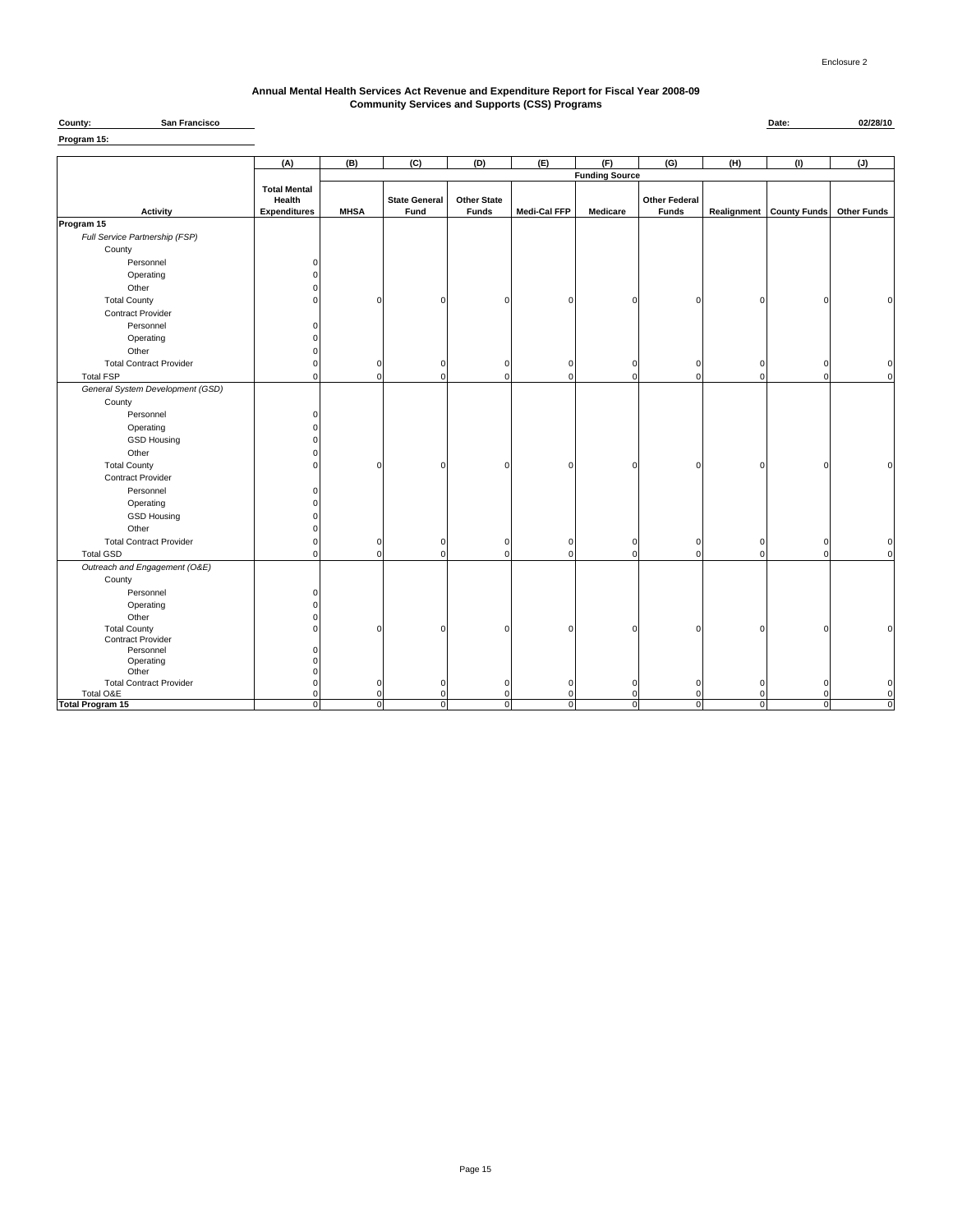| Program 16:                                 |                                                      |             |                              |                                    |                     |                       |                                      |             |                     |                         |
|---------------------------------------------|------------------------------------------------------|-------------|------------------------------|------------------------------------|---------------------|-----------------------|--------------------------------------|-------------|---------------------|-------------------------|
|                                             | (A)                                                  | (B)         | (C)                          | (D)                                | (E)                 | (F)                   | (G)                                  | (H)         | (1)                 | (J)                     |
|                                             |                                                      |             |                              |                                    |                     | <b>Funding Source</b> |                                      |             |                     |                         |
| <b>Activity</b>                             | <b>Total Mental</b><br>Health<br><b>Expenditures</b> | <b>MHSA</b> | <b>State General</b><br>Fund | <b>Other State</b><br><b>Funds</b> | <b>Medi-Cal FFP</b> | Medicare              | <b>Other Federal</b><br><b>Funds</b> | Realignment | <b>County Funds</b> | <b>Other Funds</b>      |
| Program 16                                  |                                                      |             |                              |                                    |                     |                       |                                      |             |                     |                         |
| Full Service Partnership (FSP)              |                                                      |             |                              |                                    |                     |                       |                                      |             |                     |                         |
| County                                      |                                                      |             |                              |                                    |                     |                       |                                      |             |                     |                         |
| Personnel                                   | $\Omega$                                             |             |                              |                                    |                     |                       |                                      |             |                     |                         |
| Operating                                   | $\Omega$                                             |             |                              |                                    |                     |                       |                                      |             |                     |                         |
| Other                                       | $\Omega$                                             |             |                              |                                    |                     |                       |                                      |             |                     |                         |
| <b>Total County</b>                         | $\Omega$                                             |             | 0                            | $\Omega$                           | n                   | $\Omega$              | n                                    | n           | $\Omega$            | $\Omega$                |
| <b>Contract Provider</b>                    |                                                      |             |                              |                                    |                     |                       |                                      |             |                     |                         |
| Personnel                                   | $\mathbf 0$                                          |             |                              |                                    |                     |                       |                                      |             |                     |                         |
| Operating                                   | $\Omega$                                             |             |                              |                                    |                     |                       |                                      |             |                     |                         |
| Other                                       | $\cap$                                               |             |                              |                                    |                     |                       |                                      |             |                     |                         |
| <b>Total Contract Provider</b>              | $\mathbf 0$                                          | $\Omega$    | 0                            | 0                                  | $\Omega$            | 0                     | $\Omega$                             | $\Omega$    | 0                   | $\mathbf 0$             |
| <b>Total FSP</b>                            | $\mathbf 0$                                          | $\Omega$    | $\mathbf 0$                  | $\mathbf 0$                        | $\Omega$            | $\Omega$              | $\Omega$                             | n           | $\Omega$            | $\mathbf 0$             |
| General System Development (GSD)            |                                                      |             |                              |                                    |                     |                       |                                      |             |                     |                         |
| County                                      |                                                      |             |                              |                                    |                     |                       |                                      |             |                     |                         |
| Personnel                                   | $\mathbf 0$                                          |             |                              |                                    |                     |                       |                                      |             |                     |                         |
| Operating                                   | $\Omega$                                             |             |                              |                                    |                     |                       |                                      |             |                     |                         |
| <b>GSD Housing</b>                          | $\Omega$                                             |             |                              |                                    |                     |                       |                                      |             |                     |                         |
| Other                                       | $\Omega$                                             |             |                              |                                    |                     |                       |                                      |             |                     |                         |
| <b>Total County</b>                         | $\Omega$                                             | $\Omega$    | $\mathbf 0$                  | $\Omega$                           | $\Omega$            | $\mathbf 0$           | $\Omega$                             | $\Omega$    | $\Omega$            | $\Omega$                |
| <b>Contract Provider</b>                    |                                                      |             |                              |                                    |                     |                       |                                      |             |                     |                         |
| Personnel                                   | $\Omega$                                             |             |                              |                                    |                     |                       |                                      |             |                     |                         |
| Operating                                   | $\Omega$                                             |             |                              |                                    |                     |                       |                                      |             |                     |                         |
| <b>GSD Housing</b>                          | $\Omega$                                             |             |                              |                                    |                     |                       |                                      |             |                     |                         |
| Other                                       | $\Omega$                                             |             |                              |                                    |                     |                       |                                      |             |                     |                         |
| <b>Total Contract Provider</b>              | $\Omega$                                             | O           | $\mathsf 0$                  | $\mathbf 0$                        | $\Omega$            | $\mathbf 0$           | $\Omega$                             | $\Omega$    | $\mathbf 0$         | $\mathsf 0$             |
| <b>Total GSD</b>                            | $\Omega$                                             | n           | 0                            | $\Omega$                           |                     | $\Omega$              | $\Omega$                             |             | $\Omega$            | $\mathbf 0$             |
| Outreach and Engagement (O&E)               |                                                      |             |                              |                                    |                     |                       |                                      |             |                     |                         |
| County                                      |                                                      |             |                              |                                    |                     |                       |                                      |             |                     |                         |
| Personnel                                   | $\Omega$                                             |             |                              |                                    |                     |                       |                                      |             |                     |                         |
| Operating                                   | $\mathbf 0$                                          |             |                              |                                    |                     |                       |                                      |             |                     |                         |
| Other                                       | $\Omega$                                             |             |                              |                                    |                     |                       |                                      |             |                     |                         |
| <b>Total County</b>                         | $\mathbf 0$                                          | n           | 0                            | $\Omega$                           | n                   | $\mathbf 0$           | $\Omega$                             | n           | $\Omega$            | $\Omega$                |
| <b>Contract Provider</b>                    |                                                      |             |                              |                                    |                     |                       |                                      |             |                     |                         |
| Personnel                                   | $\Omega$                                             |             |                              |                                    |                     |                       |                                      |             |                     |                         |
| Operating                                   | n                                                    |             |                              |                                    |                     |                       |                                      |             |                     |                         |
| Other                                       | $\Omega$                                             |             |                              |                                    |                     |                       |                                      |             |                     |                         |
| <b>Total Contract Provider</b><br>Total O&E | $\mathbf 0$<br>$\Omega$                              | n           | 0<br>0                       | $\mathbf 0$<br>$\mathbf 0$         | $\Omega$            | $\Omega$<br>$\Omega$  | $\Omega$<br>$\Omega$                 | n           | 0<br>$\Omega$       | $\mathbf 0$             |
| <b>Total Program 16</b>                     | $\Omega$                                             | n           | 0                            | $\mathbf 0$                        |                     | $\mathbf 0$           | $\Omega$                             |             | $\Omega$            | $\mathbf 0$<br>$\Omega$ |
|                                             |                                                      |             |                              |                                    |                     |                       |                                      |             |                     |                         |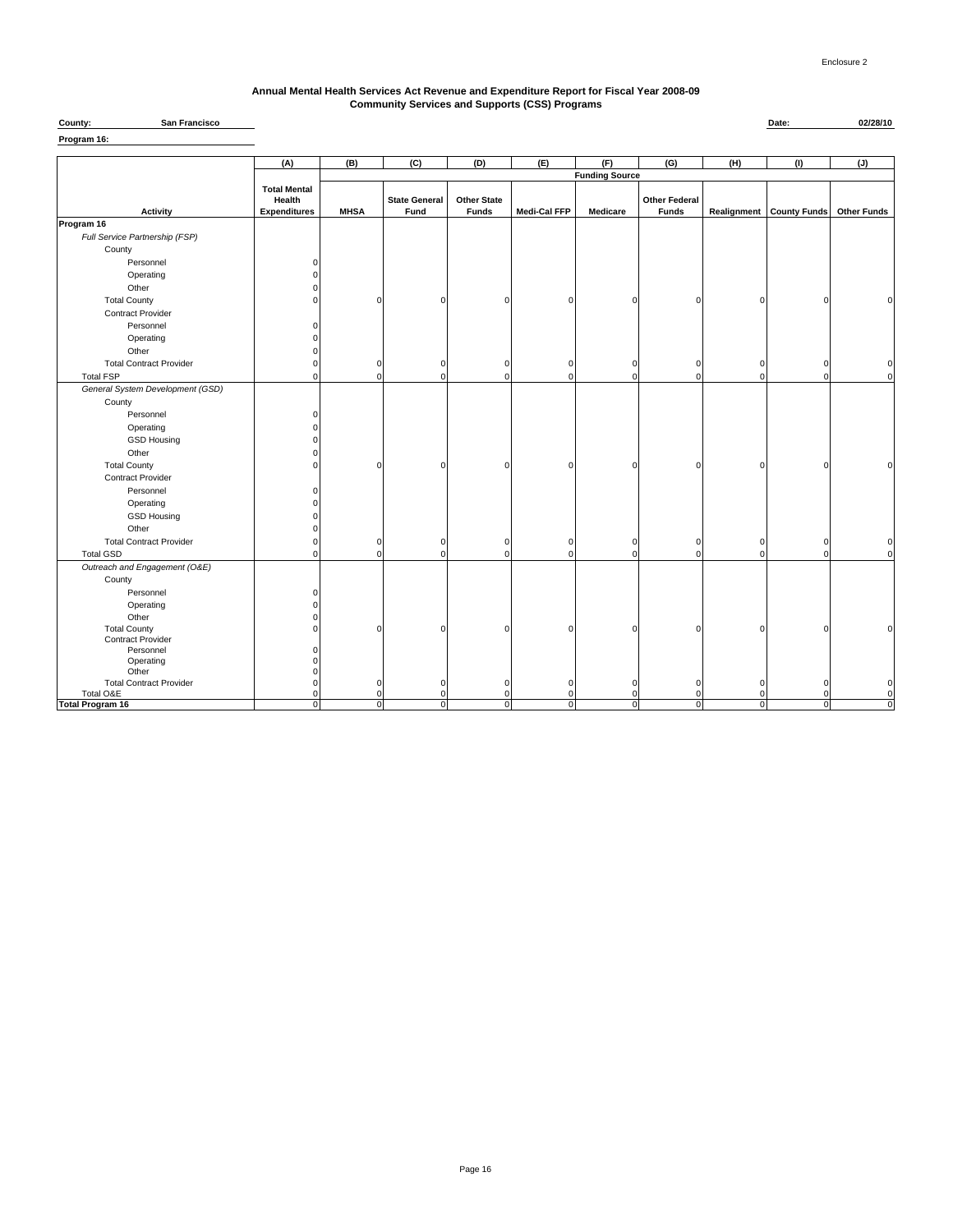**County: Date: 02/28/10 Program 17: San Francisco**

|                                  | (A)                                                  | (B)         | (C)                          | (D)                                | (E)                 | (F)                   | (G)                                  | (H)         | (1)                 | (J)                |
|----------------------------------|------------------------------------------------------|-------------|------------------------------|------------------------------------|---------------------|-----------------------|--------------------------------------|-------------|---------------------|--------------------|
|                                  |                                                      |             |                              |                                    |                     | <b>Funding Source</b> |                                      |             |                     |                    |
| <b>Activity</b>                  | <b>Total Mental</b><br>Health<br><b>Expenditures</b> | <b>MHSA</b> | <b>State General</b><br>Fund | <b>Other State</b><br><b>Funds</b> | <b>Medi-Cal FFP</b> | Medicare              | <b>Other Federal</b><br><b>Funds</b> | Realignment | <b>County Funds</b> | <b>Other Funds</b> |
| Program 17                       |                                                      |             |                              |                                    |                     |                       |                                      |             |                     |                    |
| Full Service Partnership (FSP)   |                                                      |             |                              |                                    |                     |                       |                                      |             |                     |                    |
| County                           |                                                      |             |                              |                                    |                     |                       |                                      |             |                     |                    |
| Personnel                        | n                                                    |             |                              |                                    |                     |                       |                                      |             |                     |                    |
| Operating                        |                                                      |             |                              |                                    |                     |                       |                                      |             |                     |                    |
| Other                            |                                                      |             |                              |                                    |                     |                       |                                      |             |                     |                    |
| <b>Total County</b>              |                                                      | $\Omega$    | $\Omega$                     | $\Omega$                           | $\Omega$            | $\Omega$              | $\Omega$                             |             | $\Omega$            | $\Omega$           |
| <b>Contract Provider</b>         |                                                      |             |                              |                                    |                     |                       |                                      |             |                     |                    |
| Personnel                        | C                                                    |             |                              |                                    |                     |                       |                                      |             |                     |                    |
| Operating                        |                                                      |             |                              |                                    |                     |                       |                                      |             |                     |                    |
| Other                            |                                                      |             |                              |                                    |                     |                       |                                      |             |                     |                    |
| <b>Total Contract Provider</b>   | $\Omega$                                             | $\mathbf 0$ | $\Omega$                     | 0                                  | $\Omega$            | n                     | 0                                    | n           | 0                   | $\mathbf 0$        |
| <b>Total FSP</b>                 | $\Omega$                                             | $\mathbf 0$ | $\Omega$                     | $\mathbf 0$                        | $\Omega$            | $\Omega$              | $\Omega$                             | $\Omega$    | $\Omega$            | $\mathbf 0$        |
| General System Development (GSD) |                                                      |             |                              |                                    |                     |                       |                                      |             |                     |                    |
| County                           |                                                      |             |                              |                                    |                     |                       |                                      |             |                     |                    |
| Personnel                        | $\Omega$                                             |             |                              |                                    |                     |                       |                                      |             |                     |                    |
| Operating                        | n                                                    |             |                              |                                    |                     |                       |                                      |             |                     |                    |
| <b>GSD Housing</b>               | C                                                    |             |                              |                                    |                     |                       |                                      |             |                     |                    |
| Other                            |                                                      |             |                              |                                    |                     |                       |                                      |             |                     |                    |
| <b>Total County</b>              |                                                      | $\Omega$    | $\Omega$                     | $\mathbf 0$                        | n                   | $\Omega$              | $\Omega$                             | n           | $\Omega$            | $\Omega$           |
| <b>Contract Provider</b>         |                                                      |             |                              |                                    |                     |                       |                                      |             |                     |                    |
| Personnel                        |                                                      |             |                              |                                    |                     |                       |                                      |             |                     |                    |
| Operating                        |                                                      |             |                              |                                    |                     |                       |                                      |             |                     |                    |
| <b>GSD Housing</b>               |                                                      |             |                              |                                    |                     |                       |                                      |             |                     |                    |
| Other                            |                                                      |             |                              |                                    |                     |                       |                                      |             |                     |                    |
| <b>Total Contract Provider</b>   | $\Omega$                                             | $\mathbf 0$ | $\Omega$                     | $\mathbf 0$                        | $\Omega$            | $\Omega$              | $\mathbf 0$                          | $\Omega$    | 0                   | $\mathbf 0$        |
| <b>Total GSD</b>                 | $\mathbf 0$                                          | $\Omega$    | $\Omega$                     | $\mathbf 0$                        | $\Omega$            | C                     | $\Omega$                             | C           | n                   | $\circ$            |
| Outreach and Engagement (O&E)    |                                                      |             |                              |                                    |                     |                       |                                      |             |                     |                    |
| County                           |                                                      |             |                              |                                    |                     |                       |                                      |             |                     |                    |
| Personnel                        | n                                                    |             |                              |                                    |                     |                       |                                      |             |                     |                    |
| Operating                        |                                                      |             |                              |                                    |                     |                       |                                      |             |                     |                    |
| Other                            |                                                      |             |                              |                                    |                     |                       |                                      |             |                     |                    |
| <b>Total County</b>              | C                                                    | $\Omega$    | $\Omega$                     | $\Omega$                           |                     | $\Omega$              | n                                    |             | $\Omega$            | $\Omega$           |
| <b>Contract Provider</b>         |                                                      |             |                              |                                    |                     |                       |                                      |             |                     |                    |
| Personnel<br>Operating           |                                                      |             |                              |                                    |                     |                       |                                      |             |                     |                    |
| Other                            |                                                      |             |                              |                                    |                     |                       |                                      |             |                     |                    |
| <b>Total Contract Provider</b>   | $\Omega$                                             | $\mathbf 0$ | $\Omega$                     | $\mathbf 0$                        | 0                   | n                     | 0                                    | n           | U                   | $\overline{0}$     |
| Total O&E                        | $\mathbf 0$                                          | $\Omega$    | $\Omega$                     | $\mathbf 0$                        | $\Omega$            | O                     | $\mathbf 0$                          |             | 0                   | $\overline{0}$     |
| <b>Total Program 17</b>          | $\mathbf 0$                                          | $\mathbf 0$ | $\Omega$                     | $\overline{0}$                     | 0                   | $\Omega$              | $\mathbf 0$                          |             | $\Omega$            | $\overline{0}$     |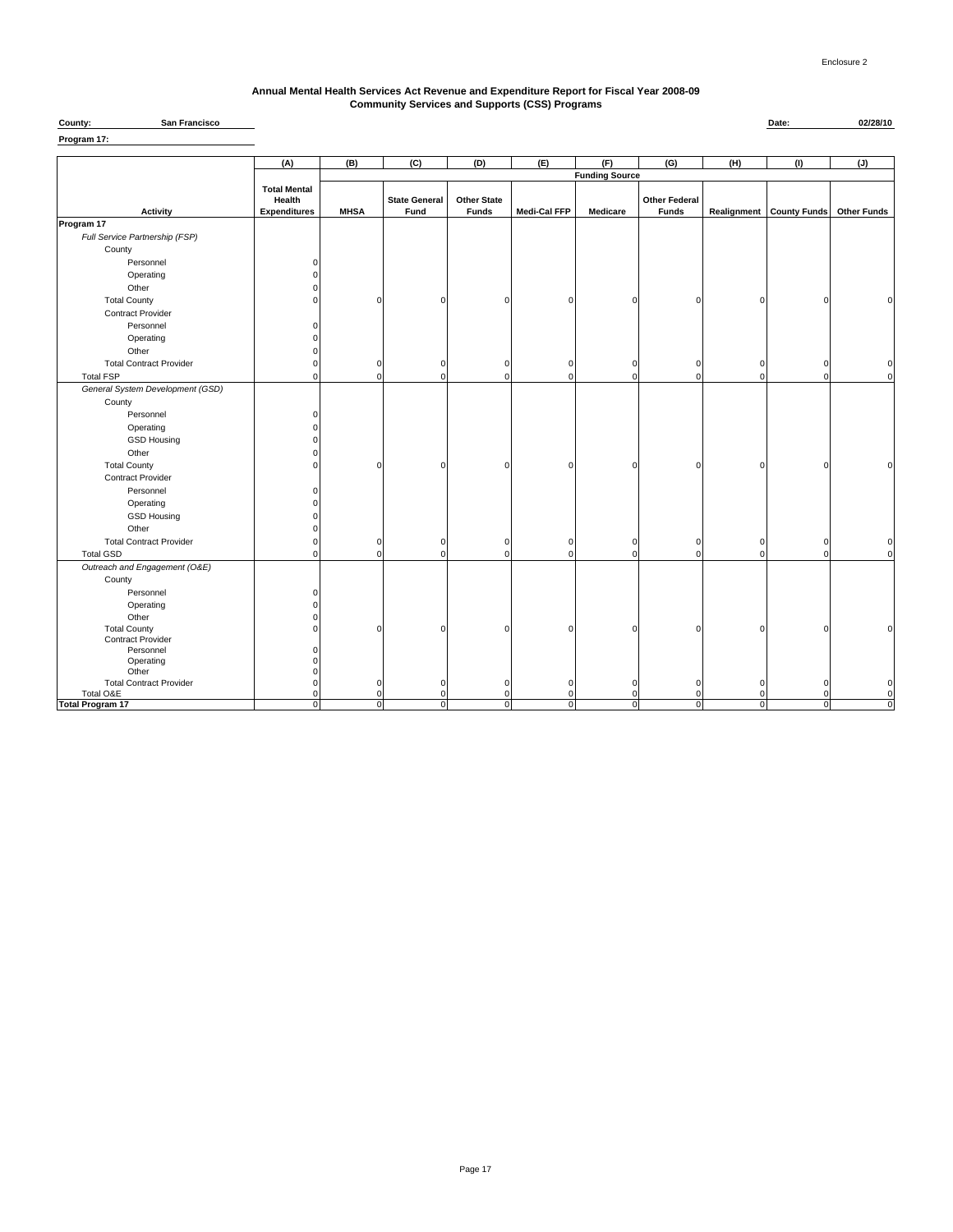**County: Date: 02/28/10 Program 18: San Francisco**

|                                  | (A)                                                  | (B)         | (C)                          | (D)                         | (E)                 | (F)                   | (G)                                  | (H)         | (1)                 | (J)                |
|----------------------------------|------------------------------------------------------|-------------|------------------------------|-----------------------------|---------------------|-----------------------|--------------------------------------|-------------|---------------------|--------------------|
|                                  |                                                      |             |                              |                             |                     | <b>Funding Source</b> |                                      |             |                     |                    |
| <b>Activity</b>                  | <b>Total Mental</b><br>Health<br><b>Expenditures</b> | <b>MHSA</b> | <b>State General</b><br>Fund | Other State<br><b>Funds</b> | <b>Medi-Cal FFP</b> | Medicare              | <b>Other Federal</b><br><b>Funds</b> | Realignment | <b>County Funds</b> | <b>Other Funds</b> |
| Program 18                       |                                                      |             |                              |                             |                     |                       |                                      |             |                     |                    |
| Full Service Partnership (FSP)   |                                                      |             |                              |                             |                     |                       |                                      |             |                     |                    |
| County                           |                                                      |             |                              |                             |                     |                       |                                      |             |                     |                    |
| Personnel                        |                                                      |             |                              |                             |                     |                       |                                      |             |                     |                    |
| Operating                        | n                                                    |             |                              |                             |                     |                       |                                      |             |                     |                    |
| Other                            |                                                      |             |                              |                             |                     |                       |                                      |             |                     |                    |
| <b>Total County</b>              |                                                      | $\mathbf 0$ | $\Omega$                     | $\mathbf 0$                 | $\Omega$            | $\mathbf 0$           | $\Omega$                             |             | $\mathbf 0$         | $\Omega$           |
| <b>Contract Provider</b>         |                                                      |             |                              |                             |                     |                       |                                      |             |                     |                    |
| Personnel                        | n                                                    |             |                              |                             |                     |                       |                                      |             |                     |                    |
| Operating                        |                                                      |             |                              |                             |                     |                       |                                      |             |                     |                    |
| Other                            |                                                      |             |                              |                             |                     |                       |                                      |             |                     |                    |
| <b>Total Contract Provider</b>   | $\cap$                                               | $\mathbf 0$ | O                            | $\mathbf 0$                 | $\Omega$            | n                     | 0                                    | n           | $\Omega$            | $\mathbf 0$        |
| <b>Total FSP</b>                 | $\Omega$                                             | $\Omega$    | $\Omega$                     | $\mathbf 0$                 | $\Omega$            | n                     | $\Omega$                             |             | $\Omega$            | $\overline{0}$     |
| General System Development (GSD) |                                                      |             |                              |                             |                     |                       |                                      |             |                     |                    |
| County                           |                                                      |             |                              |                             |                     |                       |                                      |             |                     |                    |
| Personnel                        | n                                                    |             |                              |                             |                     |                       |                                      |             |                     |                    |
| Operating                        | n                                                    |             |                              |                             |                     |                       |                                      |             |                     |                    |
| <b>GSD Housing</b>               | n                                                    |             |                              |                             |                     |                       |                                      |             |                     |                    |
| Other                            |                                                      |             |                              |                             |                     |                       |                                      |             |                     |                    |
| <b>Total County</b>              | n                                                    | $\mathbf 0$ | $\Omega$                     | $\mathbf 0$                 | $\Omega$            | $\Omega$              | $\Omega$                             |             | $\Omega$            | $\mathbf 0$        |
| <b>Contract Provider</b>         |                                                      |             |                              |                             |                     |                       |                                      |             |                     |                    |
| Personnel                        |                                                      |             |                              |                             |                     |                       |                                      |             |                     |                    |
| Operating                        |                                                      |             |                              |                             |                     |                       |                                      |             |                     |                    |
| <b>GSD Housing</b>               |                                                      |             |                              |                             |                     |                       |                                      |             |                     |                    |
| Other                            |                                                      |             |                              |                             |                     |                       |                                      |             |                     |                    |
| <b>Total Contract Provider</b>   | $\Omega$                                             | $\mathbf 0$ | $\Omega$                     | 0                           | $\Omega$            | $\mathbf 0$           | $^{\circ}$                           | $\Omega$    | $\Omega$            | $\overline{0}$     |
| <b>Total GSD</b>                 | $\Omega$                                             | $\Omega$    | $\Omega$                     | $\mathbf 0$                 | $\Omega$            |                       | $\Omega$                             |             | C                   | $\mathbf 0$        |
| Outreach and Engagement (O&E)    |                                                      |             |                              |                             |                     |                       |                                      |             |                     |                    |
| County                           |                                                      |             |                              |                             |                     |                       |                                      |             |                     |                    |
| Personnel                        | n                                                    |             |                              |                             |                     |                       |                                      |             |                     |                    |
| Operating                        | C                                                    |             |                              |                             |                     |                       |                                      |             |                     |                    |
| Other                            | n                                                    |             |                              |                             |                     |                       |                                      |             |                     |                    |
| <b>Total County</b>              | n                                                    | $\Omega$    | O                            | $\Omega$                    | $\Omega$            | $\Omega$              | $\Omega$                             | n           | $\Omega$            | $\mathbf 0$        |
| <b>Contract Provider</b>         |                                                      |             |                              |                             |                     |                       |                                      |             |                     |                    |
| Personnel                        |                                                      |             |                              |                             |                     |                       |                                      |             |                     |                    |
| Operating<br>Other               |                                                      |             |                              |                             |                     |                       |                                      |             |                     |                    |
| <b>Total Contract Provider</b>   | $\Omega$                                             | 0           | $\Omega$                     | 0                           | $\Omega$            | 0                     | 0                                    |             | 0                   | $\mathbf 0$        |
| Total O&E                        | $\Omega$                                             | $\Omega$    | $\Omega$                     | $\mathbf 0$                 | $\Omega$            | $\Omega$              | $\mathbf 0$                          | n           | 0                   | $\overline{0}$     |
| <b>Total Program 18</b>          | $\mathbf 0$                                          | $\Omega$    | 0                            | $\overline{0}$              | 0                   | $\Omega$              | $\Omega$                             | O           | $\Omega$            | $\overline{0}$     |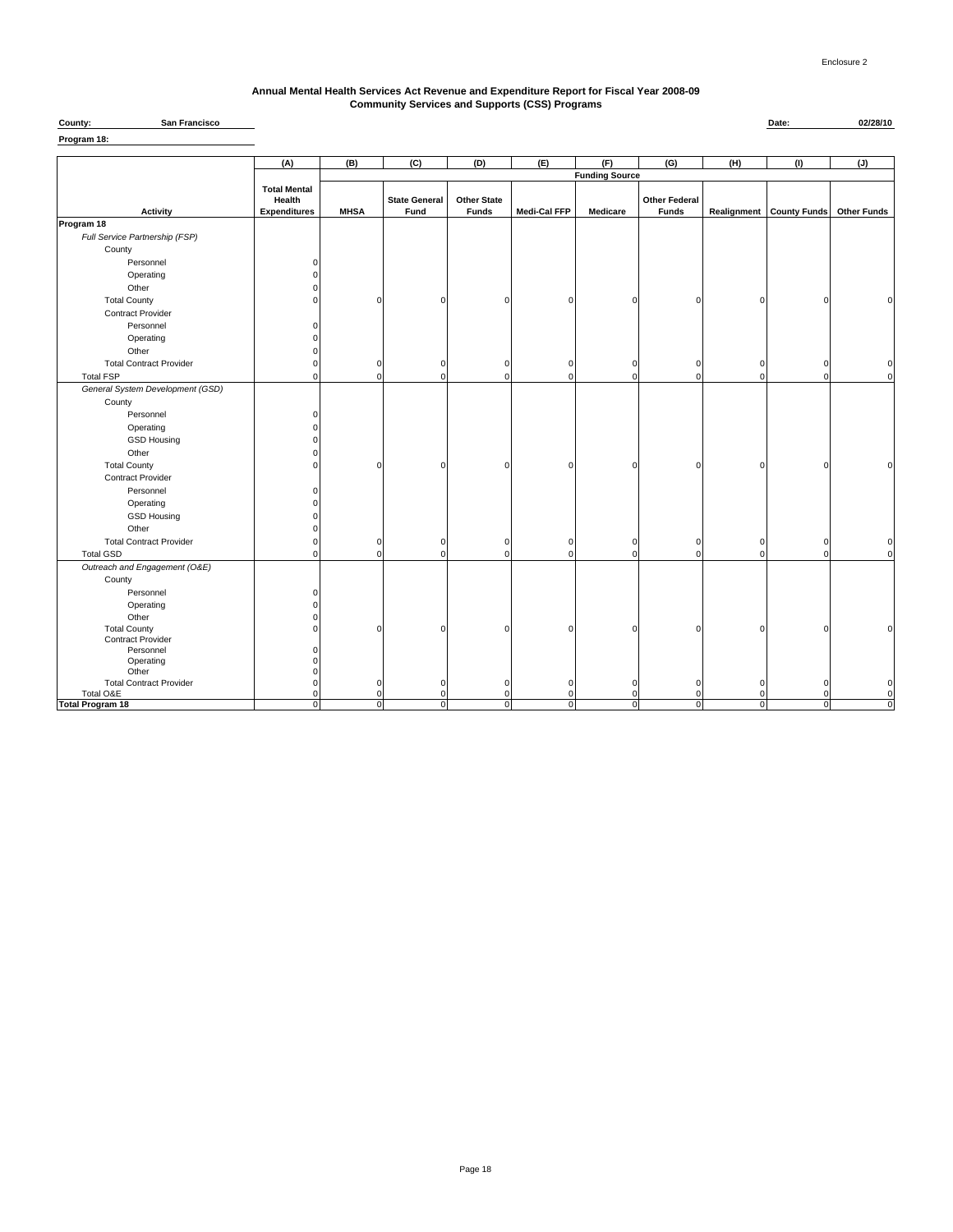**County: Date: 02/28/10 Program 19: San Francisco**

|                                  | (A)                                                  | (B)         | (C)                          | (D)                                | (E)                 | (F)                   | (G)                                  | (H)         | (1)                 | (J)                |
|----------------------------------|------------------------------------------------------|-------------|------------------------------|------------------------------------|---------------------|-----------------------|--------------------------------------|-------------|---------------------|--------------------|
|                                  |                                                      |             |                              |                                    |                     | <b>Funding Source</b> |                                      |             |                     |                    |
| <b>Activity</b>                  | <b>Total Mental</b><br>Health<br><b>Expenditures</b> | <b>MHSA</b> | <b>State General</b><br>Fund | <b>Other State</b><br><b>Funds</b> | <b>Medi-Cal FFP</b> | Medicare              | <b>Other Federal</b><br><b>Funds</b> | Realignment | <b>County Funds</b> | <b>Other Funds</b> |
| Program 19                       |                                                      |             |                              |                                    |                     |                       |                                      |             |                     |                    |
| Full Service Partnership (FSP)   |                                                      |             |                              |                                    |                     |                       |                                      |             |                     |                    |
| County                           |                                                      |             |                              |                                    |                     |                       |                                      |             |                     |                    |
| Personnel                        |                                                      |             |                              |                                    |                     |                       |                                      |             |                     |                    |
| Operating                        |                                                      |             |                              |                                    |                     |                       |                                      |             |                     |                    |
| Other                            |                                                      |             |                              |                                    |                     |                       |                                      |             |                     |                    |
| <b>Total County</b>              |                                                      | $\Omega$    | $\Omega$                     | $\Omega$                           | $\Omega$            | $\Omega$              | $\mathbf 0$                          | $\Omega$    | n                   | $\Omega$           |
| <b>Contract Provider</b>         |                                                      |             |                              |                                    |                     |                       |                                      |             |                     |                    |
| Personnel                        |                                                      |             |                              |                                    |                     |                       |                                      |             |                     |                    |
| Operating                        |                                                      |             |                              |                                    |                     |                       |                                      |             |                     |                    |
| Other                            |                                                      |             |                              |                                    |                     |                       |                                      |             |                     |                    |
| <b>Total Contract Provider</b>   | $\Omega$                                             | $\Omega$    | $\Omega$                     | $\mathbf 0$                        | $\Omega$            | $\mathbf{0}$          | $\mathbf 0$                          | $\Omega$    | O                   | 0                  |
| <b>Total FSP</b>                 | $\Omega$                                             | $\Omega$    | $\Omega$                     | $\mathbf 0$                        | $\Omega$            | $\Omega$              | $\Omega$                             | $\sqrt{2}$  | $\Omega$            | 0                  |
| General System Development (GSD) |                                                      |             |                              |                                    |                     |                       |                                      |             |                     |                    |
| County                           |                                                      |             |                              |                                    |                     |                       |                                      |             |                     |                    |
| Personnel                        |                                                      |             |                              |                                    |                     |                       |                                      |             |                     |                    |
| Operating                        |                                                      |             |                              |                                    |                     |                       |                                      |             |                     |                    |
| <b>GSD Housing</b>               |                                                      |             |                              |                                    |                     |                       |                                      |             |                     |                    |
| Other                            |                                                      |             |                              |                                    |                     |                       |                                      |             |                     |                    |
| <b>Total County</b>              |                                                      | $\Omega$    | $\Omega$                     | $\Omega$                           | 0                   | $\Omega$              | $\mathbf 0$                          | $\sqrt{2}$  | n                   | $\Omega$           |
| <b>Contract Provider</b>         |                                                      |             |                              |                                    |                     |                       |                                      |             |                     |                    |
| Personnel                        |                                                      |             |                              |                                    |                     |                       |                                      |             |                     |                    |
| Operating                        |                                                      |             |                              |                                    |                     |                       |                                      |             |                     |                    |
| <b>GSD Housing</b>               |                                                      |             |                              |                                    |                     |                       |                                      |             |                     |                    |
| Other                            |                                                      |             |                              |                                    |                     |                       |                                      |             |                     |                    |
| <b>Total Contract Provider</b>   |                                                      | $\mathbf 0$ | 0                            | $\mathbf 0$                        | 0                   | $\mathbf 0$           | $\mathbf 0$                          | $\Omega$    | $\Omega$            | 0                  |
| <b>Total GSD</b>                 | $\Omega$                                             | $\Omega$    | $\Omega$                     | $\Omega$                           | $\Omega$            | $\Omega$              | $\Omega$                             | C           | $\Omega$            | $\mathsf 0$        |
| Outreach and Engagement (O&E)    |                                                      |             |                              |                                    |                     |                       |                                      |             |                     |                    |
| County                           |                                                      |             |                              |                                    |                     |                       |                                      |             |                     |                    |
| Personnel                        |                                                      |             |                              |                                    |                     |                       |                                      |             |                     |                    |
| Operating                        |                                                      |             |                              |                                    |                     |                       |                                      |             |                     |                    |
| Other                            |                                                      |             |                              |                                    |                     |                       |                                      |             |                     |                    |
| <b>Total County</b>              |                                                      | $\Omega$    | 0                            | $\Omega$                           | 0                   | O                     | $\mathbf 0$                          | $\Omega$    |                     | O                  |
| <b>Contract Provider</b>         |                                                      |             |                              |                                    |                     |                       |                                      |             |                     |                    |
| Personnel                        |                                                      |             |                              |                                    |                     |                       |                                      |             |                     |                    |
| Operating<br>Other               |                                                      |             |                              |                                    |                     |                       |                                      |             |                     |                    |
| <b>Total Contract Provider</b>   | n                                                    | $\Omega$    | 0                            | $\mathbf 0$                        | 0                   | $\mathbf 0$           | $\mathbf 0$                          | C           | n                   | 0                  |
| Total O&E                        | $\Omega$                                             | $\Omega$    | $\mathsf 0$                  | $\pmb{0}$                          | $\Omega$            | $\mathbf 0$           | $\mathbf 0$                          | C           | $\Omega$            | $\pmb{0}$          |
| <b>Total Program 19</b>          | $\Omega$                                             | $\Omega$    | $\mathbf 0$                  | $\mathbf 0$                        | 0                   | $\mathbf{0}$          | $\mathbf 0$                          | $\sqrt{2}$  | $\Omega$            | $\Omega$           |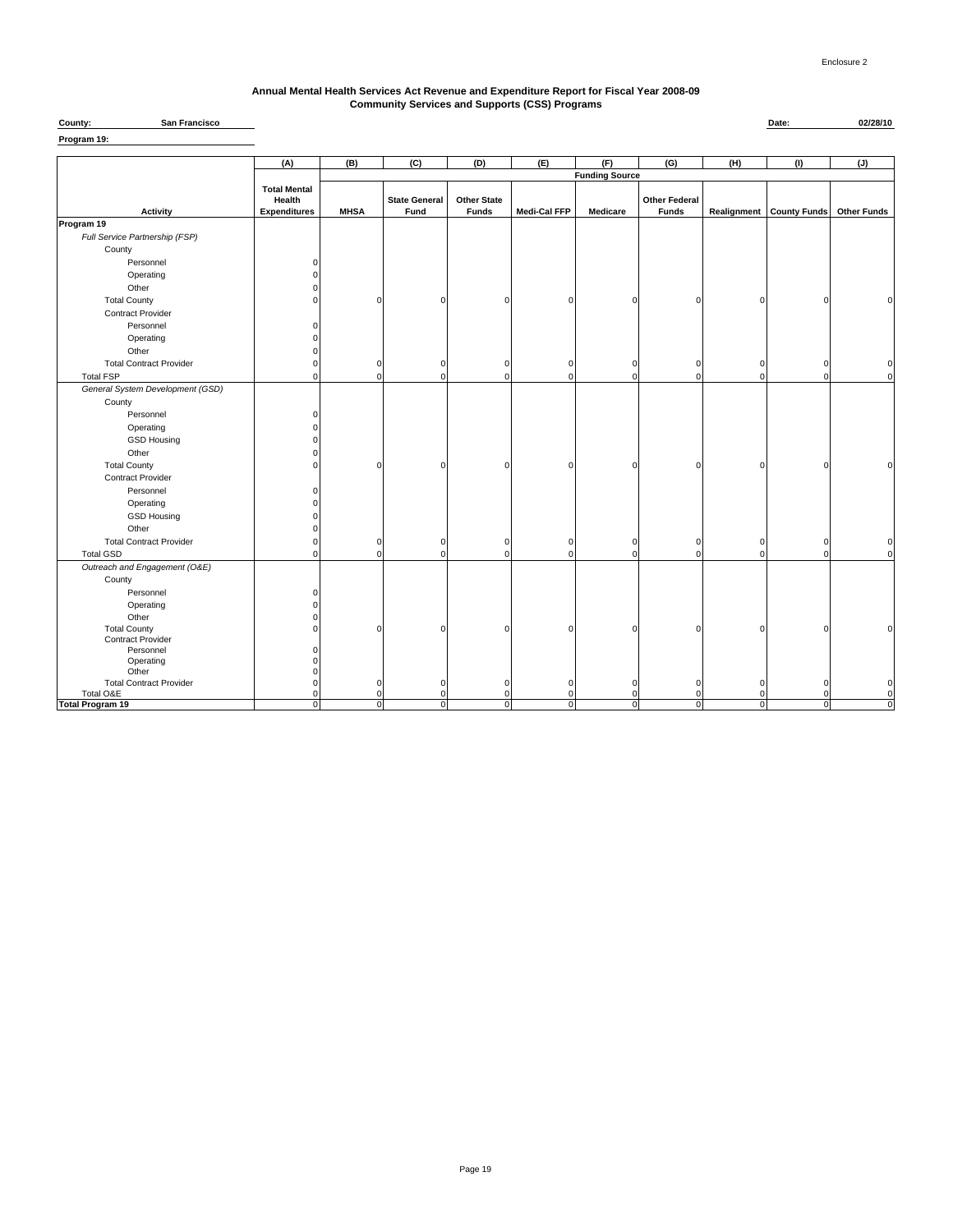| Program 20:                      |                                                      |             |                              |                                    |                     |                       |                                      |              |                     |                    |
|----------------------------------|------------------------------------------------------|-------------|------------------------------|------------------------------------|---------------------|-----------------------|--------------------------------------|--------------|---------------------|--------------------|
|                                  | (A)                                                  | (B)         | (C)                          | (D)                                | (E)                 | (F)                   | (G)                                  | (H)          | (1)                 | (J)                |
|                                  |                                                      |             |                              |                                    |                     | <b>Funding Source</b> |                                      |              |                     |                    |
| <b>Activity</b>                  | <b>Total Mental</b><br>Health<br><b>Expenditures</b> | <b>MHSA</b> | <b>State General</b><br>Fund | <b>Other State</b><br><b>Funds</b> | <b>Medi-Cal FFP</b> | Medicare              | <b>Other Federal</b><br><b>Funds</b> | Realignment  | <b>County Funds</b> | <b>Other Funds</b> |
| Program 20                       |                                                      |             |                              |                                    |                     |                       |                                      |              |                     |                    |
| Full Service Partnership (FSP)   |                                                      |             |                              |                                    |                     |                       |                                      |              |                     |                    |
| County                           |                                                      |             |                              |                                    |                     |                       |                                      |              |                     |                    |
| Personnel                        | n                                                    |             |                              |                                    |                     |                       |                                      |              |                     |                    |
| Operating                        | $\Omega$                                             |             |                              |                                    |                     |                       |                                      |              |                     |                    |
| Other                            | $\Omega$                                             |             |                              |                                    |                     |                       |                                      |              |                     |                    |
| <b>Total County</b>              | $\Omega$                                             | $\mathbf 0$ | $\Omega$                     | $\Omega$                           | $\Omega$            | $\Omega$              | $\Omega$                             |              | $\Omega$            | $\mathbf 0$        |
| <b>Contract Provider</b>         |                                                      |             |                              |                                    |                     |                       |                                      |              |                     |                    |
| Personnel                        | n                                                    |             |                              |                                    |                     |                       |                                      |              |                     |                    |
| Operating                        | n                                                    |             |                              |                                    |                     |                       |                                      |              |                     |                    |
| Other                            | n                                                    |             |                              |                                    |                     |                       |                                      |              |                     |                    |
| <b>Total Contract Provider</b>   | $\mathbf 0$                                          | $\mathbf 0$ | $\Omega$                     | $\pmb{0}$                          | 0                   | $\Omega$              | $\pmb{0}$                            | <sup>0</sup> | $\Omega$            | $\overline{0}$     |
| <b>Total FSP</b>                 | $\mathbf 0$                                          | $\mathbf 0$ | 0                            | $\mathbf 0$                        | $\Omega$            | $\Omega$              | $\mathbf 0$                          | $\Omega$     | $\Omega$            | $\mathbf 0$        |
| General System Development (GSD) |                                                      |             |                              |                                    |                     |                       |                                      |              |                     |                    |
| County                           |                                                      |             |                              |                                    |                     |                       |                                      |              |                     |                    |
| Personnel                        | $\mathbf 0$                                          |             |                              |                                    |                     |                       |                                      |              |                     |                    |
| Operating                        | $\Omega$                                             |             |                              |                                    |                     |                       |                                      |              |                     |                    |
| <b>GSD Housing</b>               | C                                                    |             |                              |                                    |                     |                       |                                      |              |                     |                    |
| Other                            | $\Omega$                                             |             |                              |                                    |                     |                       |                                      |              |                     |                    |
| <b>Total County</b>              | $\Omega$                                             | $\Omega$    | $\Omega$                     | $\mathbf 0$                        | $\Omega$            | $\Omega$              | $\Omega$                             | C            | $\mathbf 0$         | $\Omega$           |
| <b>Contract Provider</b>         |                                                      |             |                              |                                    |                     |                       |                                      |              |                     |                    |
| Personnel                        | $\Omega$                                             |             |                              |                                    |                     |                       |                                      |              |                     |                    |
| Operating                        | n                                                    |             |                              |                                    |                     |                       |                                      |              |                     |                    |
| <b>GSD Housing</b>               | n                                                    |             |                              |                                    |                     |                       |                                      |              |                     |                    |
| Other                            | n                                                    |             |                              |                                    |                     |                       |                                      |              |                     |                    |
| <b>Total Contract Provider</b>   | $\mathbf 0$                                          | $\mathbf 0$ | $\Omega$                     | $\pmb{0}$                          | 0                   | $\Omega$              | $\mathbf 0$                          | $\Omega$     | $\Omega$            | $\overline{0}$     |
| <b>Total GSD</b>                 | $\mathbf 0$                                          | $\Omega$    | $\Omega$                     | $\mathbf 0$                        | $\Omega$            | $\Omega$              | $\mathbf 0$                          | $\Omega$     | $\Omega$            | $\mathbf 0$        |
| Outreach and Engagement (O&E)    |                                                      |             |                              |                                    |                     |                       |                                      |              |                     |                    |
| County                           |                                                      |             |                              |                                    |                     |                       |                                      |              |                     |                    |
| Personnel                        | $\Omega$                                             |             |                              |                                    |                     |                       |                                      |              |                     |                    |
| Operating                        | $\Omega$                                             |             |                              |                                    |                     |                       |                                      |              |                     |                    |
| Other                            | $\Omega$                                             |             |                              |                                    |                     |                       |                                      |              |                     |                    |
| <b>Total County</b>              | $\Omega$                                             | $\Omega$    | ŋ                            | $\mathbf 0$                        | $\Omega$            | $\Omega$              | $\Omega$                             |              | $\Omega$            | $\mathbf 0$        |
| <b>Contract Provider</b>         |                                                      |             |                              |                                    |                     |                       |                                      |              |                     |                    |
| Personnel<br>Operating           |                                                      |             |                              |                                    |                     |                       |                                      |              |                     |                    |
| Other                            | C                                                    |             |                              |                                    |                     |                       |                                      |              |                     |                    |
| <b>Total Contract Provider</b>   | $\Omega$                                             | $\mathbf 0$ | 0                            | 0                                  | $\Omega$            | n                     | $^{\circ}$                           |              | 0                   | $\mathbf 0$        |
| Total O&E                        | $\mathbf 0$                                          | 0           | $\Omega$                     | $\mathbf 0$                        | $\Omega$            | $\Omega$              | $\mathbf 0$                          |              | $\Omega$            | $\overline{0}$     |
| <b>Total Program 20</b>          | $\mathbf 0$                                          | $\mathbf 0$ | $\overline{0}$               | o                                  | $\mathbf 0$         | $\mathbf 0$           | $\pmb{0}$                            | 0            | $\mathbf 0$         | $\overline{0}$     |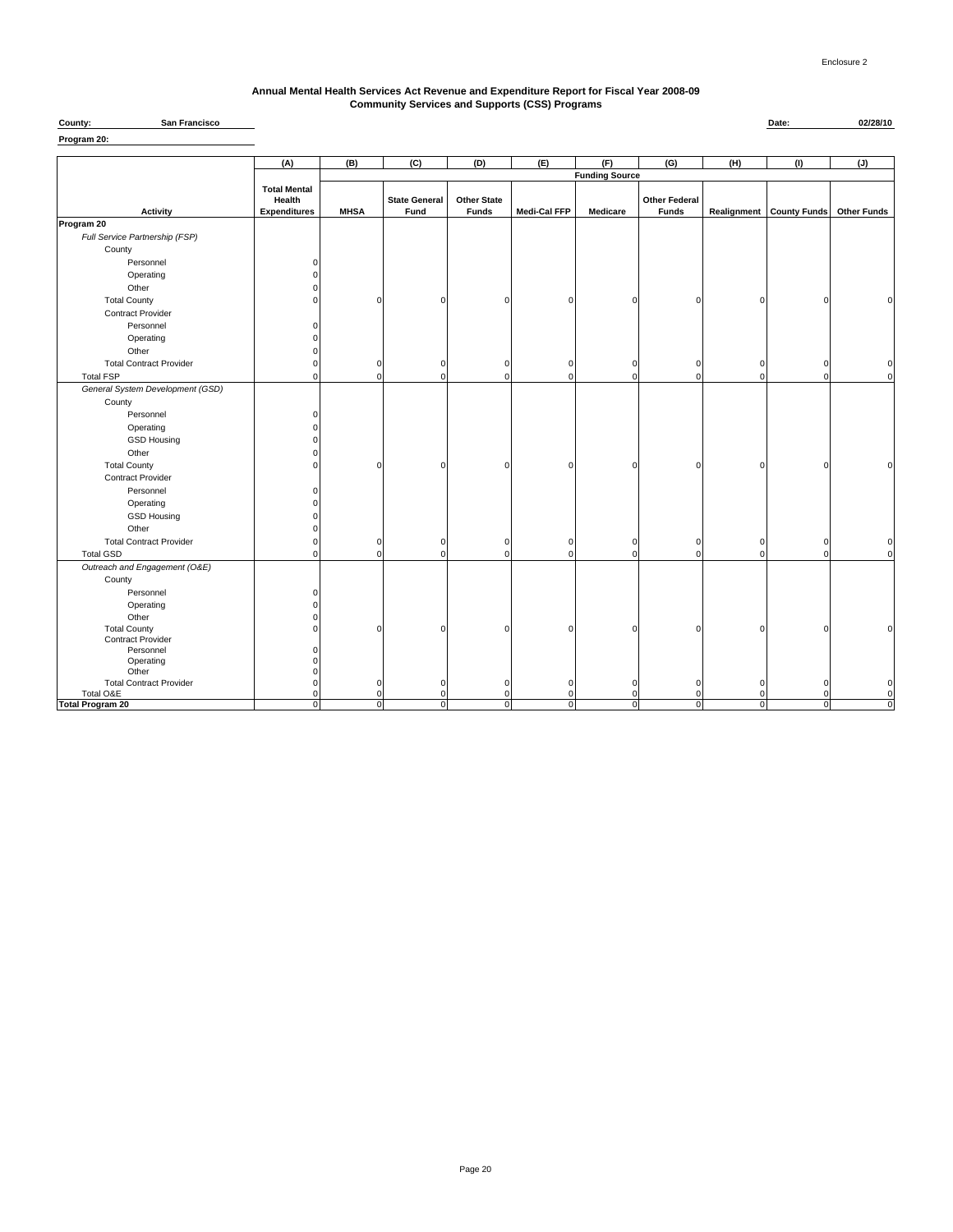**County: Date: 40,237 Program 21: San Francisco**

| . . <b>. .</b>                   |                                                      |             |                              |                                    |                     |                       |                                      |             |                     |                    |
|----------------------------------|------------------------------------------------------|-------------|------------------------------|------------------------------------|---------------------|-----------------------|--------------------------------------|-------------|---------------------|--------------------|
|                                  | (A)                                                  | (B)         | (C)                          | (D)                                | (E)                 | (F)                   | (G)                                  | (H)         | (1)                 | (J)                |
|                                  |                                                      |             |                              |                                    |                     | <b>Funding Source</b> |                                      |             |                     |                    |
| <b>Activity</b>                  | <b>Total Mental</b><br>Health<br><b>Expenditures</b> | <b>MHSA</b> | <b>State General</b><br>Fund | <b>Other State</b><br><b>Funds</b> | <b>Medi-Cal FFP</b> | Medicare              | <b>Other Federal</b><br><b>Funds</b> | Realignment | <b>County Funds</b> | <b>Other Funds</b> |
| Program 21                       |                                                      |             |                              |                                    |                     |                       |                                      |             |                     |                    |
| Full Service Partnership (FSP)   |                                                      |             |                              |                                    |                     |                       |                                      |             |                     |                    |
| County                           |                                                      |             |                              |                                    |                     |                       |                                      |             |                     |                    |
| Personnel                        |                                                      |             |                              |                                    |                     |                       |                                      |             |                     |                    |
| Operating                        | O                                                    |             |                              |                                    |                     |                       |                                      |             |                     |                    |
| Other                            | O                                                    |             |                              |                                    |                     |                       |                                      |             |                     |                    |
| <b>Total County</b>              |                                                      | $\Omega$    | $\Omega$                     | $\mathbf 0$                        | $\Omega$            | $\Omega$              | $\mathbf 0$                          | $\mathbf 0$ | $\mathbf 0$         |                    |
| <b>Contract Provider</b>         |                                                      |             |                              |                                    |                     |                       |                                      |             |                     |                    |
| Personnel                        | O                                                    |             |                              |                                    |                     |                       |                                      |             |                     |                    |
| Operating                        |                                                      |             |                              |                                    |                     |                       |                                      |             |                     |                    |
| Other                            | O                                                    |             |                              |                                    |                     |                       |                                      |             |                     |                    |
| <b>Total Contract Provider</b>   | $\Omega$                                             | $\mathbf 0$ | $\Omega$                     | $\mathbf 0$                        | $\Omega$            | $\Omega$              | $\mathbf 0$                          | 0           | 0                   | $\mathbf 0$        |
| <b>Total FSP</b>                 | $\Omega$                                             | $\Omega$    | $\Omega$                     | $\mathbf 0$                        | $\Omega$            | $\Omega$              | $\mathbf 0$                          | $\mathbf 0$ | $\overline{0}$      | $\mathbf 0$        |
| General System Development (GSD) |                                                      |             |                              |                                    |                     |                       |                                      |             |                     |                    |
| County                           |                                                      |             |                              |                                    |                     |                       |                                      |             |                     |                    |
| Personnel                        | $\Omega$                                             |             |                              |                                    |                     |                       |                                      |             |                     |                    |
| Operating                        | O                                                    |             |                              |                                    |                     |                       |                                      |             |                     |                    |
| <b>GSD Housing</b>               | O                                                    |             |                              |                                    |                     |                       |                                      |             |                     |                    |
| Other                            | U                                                    |             |                              |                                    |                     |                       |                                      |             |                     |                    |
| <b>Total County</b>              | n                                                    | $\Omega$    | $\Omega$                     | $\mathbf 0$                        | $\Omega$            | $\Omega$              | $\mathbf 0$                          | $\Omega$    | $\mathbf 0$         |                    |
| <b>Contract Provider</b>         |                                                      |             |                              |                                    |                     |                       |                                      |             |                     |                    |
| Personnel                        |                                                      |             |                              |                                    |                     |                       |                                      |             |                     |                    |
| Operating                        |                                                      |             |                              |                                    |                     |                       |                                      |             |                     |                    |
| <b>GSD Housing</b>               |                                                      |             |                              |                                    |                     |                       |                                      |             |                     |                    |
| Other                            |                                                      |             |                              |                                    |                     |                       |                                      |             |                     |                    |
| <b>Total Contract Provider</b>   | $\Omega$                                             | $\Omega$    | $\Omega$                     | $\mathbf 0$                        | $\Omega$            | $\mathbf 0$           | $\mathbf 0$                          | 0           | $\mathbf 0$         | 0                  |
| <b>Total GSD</b>                 | $\Omega$                                             | $\Omega$    | $\Omega$                     | $\Omega$                           | n                   | $\Omega$              | $\Omega$                             | $\Omega$    | $\Omega$            | $\mathbf 0$        |
| Outreach and Engagement (O&E)    |                                                      |             |                              |                                    |                     |                       |                                      |             |                     |                    |
| County                           |                                                      |             |                              |                                    |                     |                       |                                      |             |                     |                    |
| Personnel                        | O                                                    |             |                              |                                    |                     |                       |                                      |             |                     |                    |
| Operating                        | O                                                    |             |                              |                                    |                     |                       |                                      |             |                     |                    |
| Other                            | $\Omega$                                             |             |                              |                                    |                     |                       |                                      |             |                     |                    |
| <b>Total County</b>              | $\Omega$                                             | $\Omega$    | n                            | $\mathbf 0$                        | $\Omega$            | $\Omega$              | $\mathbf 0$                          | $\Omega$    | $\mathbf 0$         |                    |
| <b>Contract Provider</b>         |                                                      |             |                              |                                    |                     |                       |                                      |             |                     |                    |
| Personnel                        |                                                      |             |                              |                                    |                     |                       |                                      |             |                     |                    |
| Operating<br>Other               | n<br>O                                               |             |                              |                                    |                     |                       |                                      |             |                     |                    |
| <b>Total Contract Provider</b>   | 0                                                    | $\Omega$    | $\Omega$                     | $\mathbf 0$                        | $\Omega$            | O                     | $\mathbf 0$                          | 0           | $\mathbf 0$         | $\mathbf 0$        |
| Total O&E                        | 0                                                    | $\Omega$    | $\Omega$                     | $\mathbf 0$                        | $\Omega$            | $\Omega$              | $\mathbf 0$                          | $\mathbf 0$ | $\sqrt{ }$          | $\pmb{0}$          |
| <b>Total Program 21</b>          | 0                                                    | $\Omega$    | $\Omega$                     | $\mathbf 0$                        | $\Omega$            | $\Omega$              | $\mathbf 0$                          | $\Omega$    | $\Omega$            | $\mathbf 0$        |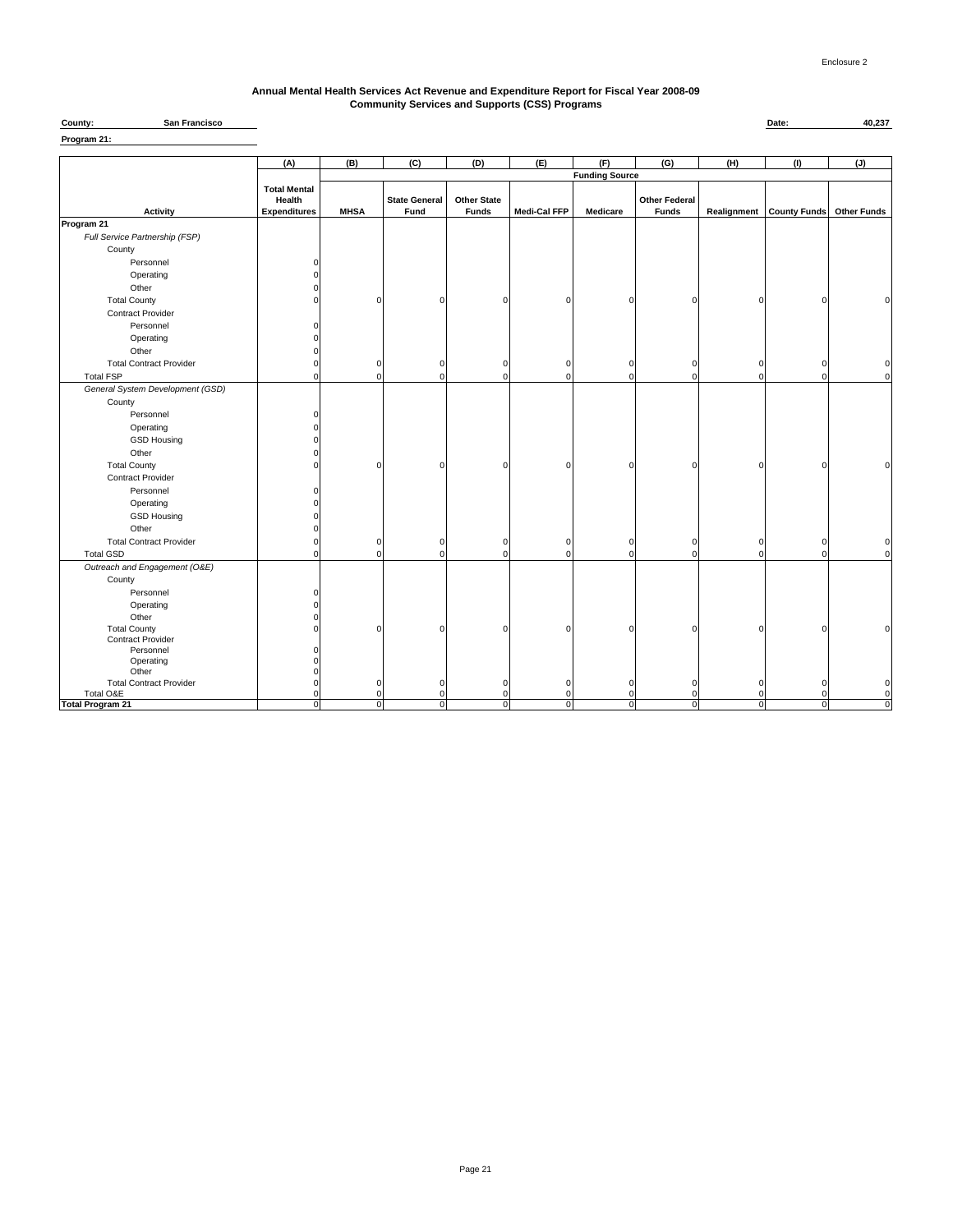| Program 22:                           |                                                      |                         |                              |                                    |                     |                       |                                      |          |                                      |                |
|---------------------------------------|------------------------------------------------------|-------------------------|------------------------------|------------------------------------|---------------------|-----------------------|--------------------------------------|----------|--------------------------------------|----------------|
|                                       | (A)                                                  | (B)                     | (C)                          | (D)                                | (E)                 | (F)                   | (G)                                  | (H)      | (1)                                  | (J)            |
|                                       |                                                      |                         |                              |                                    |                     | <b>Funding Source</b> |                                      |          |                                      |                |
| <b>Activity</b>                       | <b>Total Mental</b><br>Health<br><b>Expenditures</b> | <b>MHSA</b>             | <b>State General</b><br>Fund | <b>Other State</b><br><b>Funds</b> | <b>Medi-Cal FFP</b> | Medicare              | <b>Other Federal</b><br><b>Funds</b> |          | Realignment County Funds Other Funds |                |
| Program 22                            |                                                      |                         |                              |                                    |                     |                       |                                      |          |                                      |                |
| Full Service Partnership (FSP)        |                                                      |                         |                              |                                    |                     |                       |                                      |          |                                      |                |
| County                                |                                                      |                         |                              |                                    |                     |                       |                                      |          |                                      |                |
| Personnel                             | n                                                    |                         |                              |                                    |                     |                       |                                      |          |                                      |                |
| Operating                             | n                                                    |                         |                              |                                    |                     |                       |                                      |          |                                      |                |
| Other                                 |                                                      |                         |                              |                                    |                     |                       |                                      |          |                                      |                |
| <b>Total County</b>                   | n                                                    | $\mathsf{O}\xspace$     | C                            |                                    | $\mathbf 0$         | $\Omega$              | $\Omega$                             | $\Omega$ | 0                                    | O              |
| <b>Contract Provider</b>              |                                                      |                         |                              |                                    |                     |                       |                                      |          |                                      |                |
| Personnel                             |                                                      |                         |                              |                                    |                     |                       |                                      |          |                                      |                |
| Operating                             |                                                      |                         |                              |                                    |                     |                       |                                      |          |                                      |                |
| Other                                 | $^{\prime}$                                          |                         |                              |                                    |                     |                       |                                      |          |                                      |                |
| <b>Total Contract Provider</b>        |                                                      | 0                       | C                            | 0                                  | $\mathbf 0$         | 0                     | 0                                    | $\Omega$ | 0                                    | 0              |
| <b>Total FSP</b>                      | $\Omega$                                             | $\mathsf{O}\xspace$     | $\Omega$                     | $\Omega$                           | $\mathbf 0$         | $\Omega$              | $\mathbf 0$                          | $\Omega$ | $\mathbf 0$                          | $\mathbf 0$    |
| General System Development (GSD)      |                                                      |                         |                              |                                    |                     |                       |                                      |          |                                      |                |
| County                                |                                                      |                         |                              |                                    |                     |                       |                                      |          |                                      |                |
| Personnel                             | $\Omega$                                             |                         |                              |                                    |                     |                       |                                      |          |                                      |                |
| Operating                             |                                                      |                         |                              |                                    |                     |                       |                                      |          |                                      |                |
| <b>GSD Housing</b>                    | n                                                    |                         |                              |                                    |                     |                       |                                      |          |                                      |                |
| Other                                 | n                                                    |                         |                              |                                    |                     |                       |                                      |          |                                      |                |
| <b>Total County</b>                   |                                                      | $\mathsf{O}\xspace$     | C                            |                                    | $\Omega$            | $\Omega$              | $\Omega$                             | n        | 0                                    | $\Omega$       |
| <b>Contract Provider</b>              |                                                      |                         |                              |                                    |                     |                       |                                      |          |                                      |                |
| Personnel                             | n                                                    |                         |                              |                                    |                     |                       |                                      |          |                                      |                |
| Operating                             |                                                      |                         |                              |                                    |                     |                       |                                      |          |                                      |                |
| <b>GSD Housing</b>                    |                                                      |                         |                              |                                    |                     |                       |                                      |          |                                      |                |
| Other                                 |                                                      |                         |                              |                                    |                     |                       |                                      |          |                                      |                |
| <b>Total Contract Provider</b>        | n                                                    | $\mathsf{O}\xspace$     | $\Omega$                     | $\Omega$                           | $\mathbf 0$         | 0                     | 0                                    | 0        | $\mathsf 0$                          | 0              |
| <b>Total GSD</b>                      | $\Omega$                                             | $\mathbf 0$             | $\Omega$                     | $\Omega$                           | $\Omega$            | $\Omega$              | $\Omega$                             | $\Omega$ | $\Omega$                             | $\mathbf{0}$   |
| Outreach and Engagement (O&E)         |                                                      |                         |                              |                                    |                     |                       |                                      |          |                                      |                |
| County                                |                                                      |                         |                              |                                    |                     |                       |                                      |          |                                      |                |
| Personnel                             | n                                                    |                         |                              |                                    |                     |                       |                                      |          |                                      |                |
| Operating                             | $\Omega$                                             |                         |                              |                                    |                     |                       |                                      |          |                                      |                |
| Other                                 |                                                      |                         |                              |                                    |                     |                       |                                      |          |                                      |                |
| <b>Total County</b>                   |                                                      | $\mathsf{O}\xspace$     | C                            |                                    | $\Omega$            | $\Omega$              | $\Omega$                             | n        | 0                                    | O              |
| <b>Contract Provider</b><br>Personnel |                                                      |                         |                              |                                    |                     |                       |                                      |          |                                      |                |
| Operating                             | n                                                    |                         |                              |                                    |                     |                       |                                      |          |                                      |                |
| Other                                 |                                                      |                         |                              |                                    |                     |                       |                                      |          |                                      |                |
| <b>Total Contract Provider</b>        | $\Omega$                                             | 0                       | $\mathbf C$                  | 0                                  | $\mathbf 0$         | $\Omega$              | $\Omega$                             | n        | 0                                    | 0              |
| Total O&E                             | C                                                    | $\mathsf{O}\xspace$     | $\Omega$                     | $\Omega$                           | $\Omega$            | $\mathbf 0$           | 0                                    |          | $\mathbf 0$                          | $\mathbf 0$    |
| <b>Total Program 22</b>               | $\Omega$                                             | $\overline{\mathbf{0}}$ | $\Omega$                     | $\mathbf 0$                        | $\mathbf 0$         | $\overline{0}$        | 0                                    | $\Omega$ | $\overline{0}$                       | $\overline{0}$ |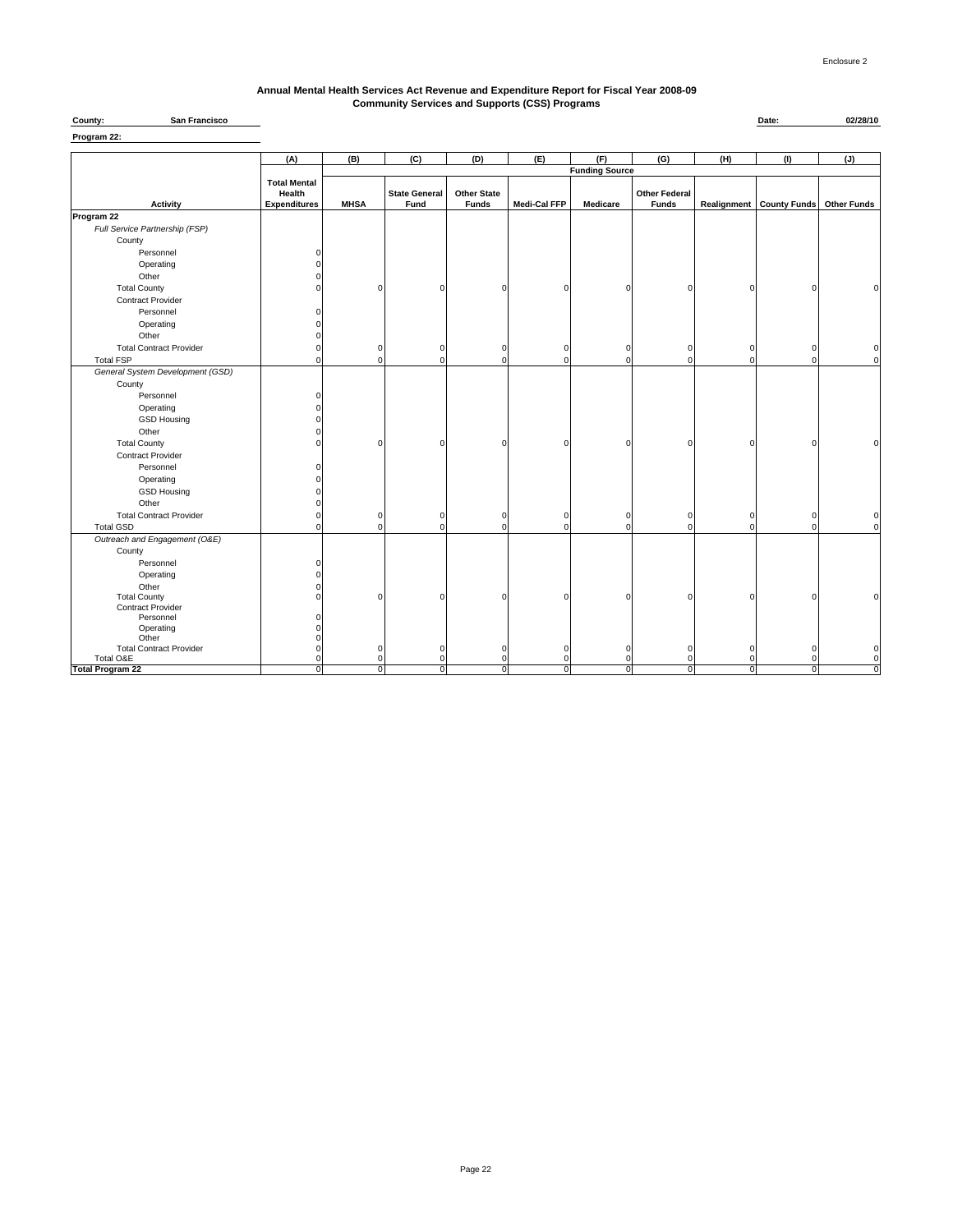| Program 23:                                     |                               |             |                      |                    |                     |                       |                      |          |                          |                    |
|-------------------------------------------------|-------------------------------|-------------|----------------------|--------------------|---------------------|-----------------------|----------------------|----------|--------------------------|--------------------|
|                                                 | (A)                           | (B)         | (C)                  | (D)                | (E)                 | (F)                   | (G)                  | (H)      | (1)                      | (J)                |
|                                                 |                               |             |                      |                    |                     | <b>Funding Source</b> |                      |          |                          |                    |
|                                                 | <b>Total Mental</b><br>Health |             | <b>State General</b> | <b>Other State</b> |                     |                       | <b>Other Federal</b> |          |                          |                    |
| Activity                                        | <b>Expenditures</b>           | <b>MHSA</b> | Fund                 | <b>Funds</b>       | <b>Medi-Cal FFP</b> | Medicare              | <b>Funds</b>         |          | Realignment County Funds | <b>Other Funds</b> |
| Program 23                                      |                               |             |                      |                    |                     |                       |                      |          |                          |                    |
| Full Service Partnership (FSP)                  |                               |             |                      |                    |                     |                       |                      |          |                          |                    |
| County                                          |                               |             |                      |                    |                     |                       |                      |          |                          |                    |
| Personnel                                       | $\Omega$                      |             |                      |                    |                     |                       |                      |          |                          |                    |
| Operating                                       | $\Omega$                      |             |                      |                    |                     |                       |                      |          |                          |                    |
| Other                                           | $\Omega$                      |             |                      |                    |                     |                       |                      |          |                          |                    |
| <b>Total County</b>                             | $\Omega$                      | $\Omega$    | $\Omega$             | $\mathbf 0$        | n                   | $\Omega$              | $\Omega$             | n        | $\mathbf 0$              | $\Omega$           |
| <b>Contract Provider</b>                        |                               |             |                      |                    |                     |                       |                      |          |                          |                    |
| Personnel                                       | $\Omega$                      |             |                      |                    |                     |                       |                      |          |                          |                    |
| Operating                                       | n                             |             |                      |                    |                     |                       |                      |          |                          |                    |
| Other                                           | C                             |             |                      |                    |                     |                       |                      |          |                          |                    |
| <b>Total Contract Provider</b>                  | $\Omega$                      | $\mathbf 0$ | $\Omega$             | $\pmb{0}$          | $\Omega$            | $\Omega$              | 0                    | n        | 0                        | $\mathbf 0$        |
| <b>Total FSP</b>                                | $\mathbf 0$                   | $\mathbf 0$ | $\Omega$             | $\mathbf 0$        | $\Omega$            | $\Omega$              | $\mathbf 0$          | $\Omega$ | $\Omega$                 | $\circ$            |
| General System Development (GSD)                |                               |             |                      |                    |                     |                       |                      |          |                          |                    |
| County                                          |                               |             |                      |                    |                     |                       |                      |          |                          |                    |
| Personnel                                       | 0<br>$\Omega$                 |             |                      |                    |                     |                       |                      |          |                          |                    |
| Operating                                       |                               |             |                      |                    |                     |                       |                      |          |                          |                    |
| <b>GSD Housing</b>                              | $\Omega$<br>$\Omega$          |             |                      |                    |                     |                       |                      |          |                          |                    |
| Other                                           |                               |             | $\Omega$             |                    |                     |                       | $\Omega$             |          |                          |                    |
| <b>Total County</b><br><b>Contract Provider</b> | $\Omega$                      | $\mathbf 0$ |                      | $\mathbf 0$        | <sup>0</sup>        | $\mathbf 0$           |                      | $\Omega$ | $\Omega$                 | $\mathbf 0$        |
|                                                 | n                             |             |                      |                    |                     |                       |                      |          |                          |                    |
| Personnel                                       | $\cap$                        |             |                      |                    |                     |                       |                      |          |                          |                    |
| Operating<br><b>GSD Housing</b>                 |                               |             |                      |                    |                     |                       |                      |          |                          |                    |
| Other                                           | $\Omega$                      |             |                      |                    |                     |                       |                      |          |                          |                    |
| <b>Total Contract Provider</b>                  | $\mathbf 0$                   | $\mathbf 0$ |                      | $\mathbf 0$        | $\Omega$            | $\Omega$              |                      | $\Omega$ |                          | $\mathbf 0$        |
| <b>Total GSD</b>                                | $\Omega$                      | $\Omega$    | 0<br>$\Omega$        | $\mathbf 0$        | $\Omega$            |                       | 0<br>$\Omega$        |          | 0<br>C                   | $\circ$            |
| Outreach and Engagement (O&E)                   |                               |             |                      |                    |                     |                       |                      |          |                          |                    |
| County                                          |                               |             |                      |                    |                     |                       |                      |          |                          |                    |
| Personnel                                       | $\mathbf 0$                   |             |                      |                    |                     |                       |                      |          |                          |                    |
| Operating                                       | n                             |             |                      |                    |                     |                       |                      |          |                          |                    |
| Other                                           | $\Omega$                      |             |                      |                    |                     |                       |                      |          |                          |                    |
| <b>Total County</b>                             | $\Omega$                      | $\Omega$    | $\Omega$             | $\Omega$           | $\Omega$            | $\Omega$              | $\Omega$             |          | $\Omega$                 | $\Omega$           |
| <b>Contract Provider</b>                        |                               |             |                      |                    |                     |                       |                      |          |                          |                    |
| Personnel                                       | n                             |             |                      |                    |                     |                       |                      |          |                          |                    |
| Operating                                       |                               |             |                      |                    |                     |                       |                      |          |                          |                    |
| Other                                           | n                             |             |                      |                    |                     |                       |                      |          |                          |                    |
| <b>Total Contract Provider</b>                  | $\Omega$                      | $\mathbf 0$ | $\Omega$             | $\mathbf 0$        | $\Omega$            | 0                     | $\mathbf 0$          | n        | $\Omega$                 | $\mathbf 0$        |
| Total O&E                                       | $\mathbf 0$                   |             | $\Omega$             | $\mathbf 0$        |                     |                       | $\mathbf 0$          |          | C                        | $\mathbf 0$        |
| <b>Total Program 23</b>                         | $\mathbf 0$                   | $\Omega$    | $\Omega$             | $\mathbf 0$        | $\Omega$            | $\Omega$              | $\Omega$             |          | $\Omega$                 | $\mathbf 0$        |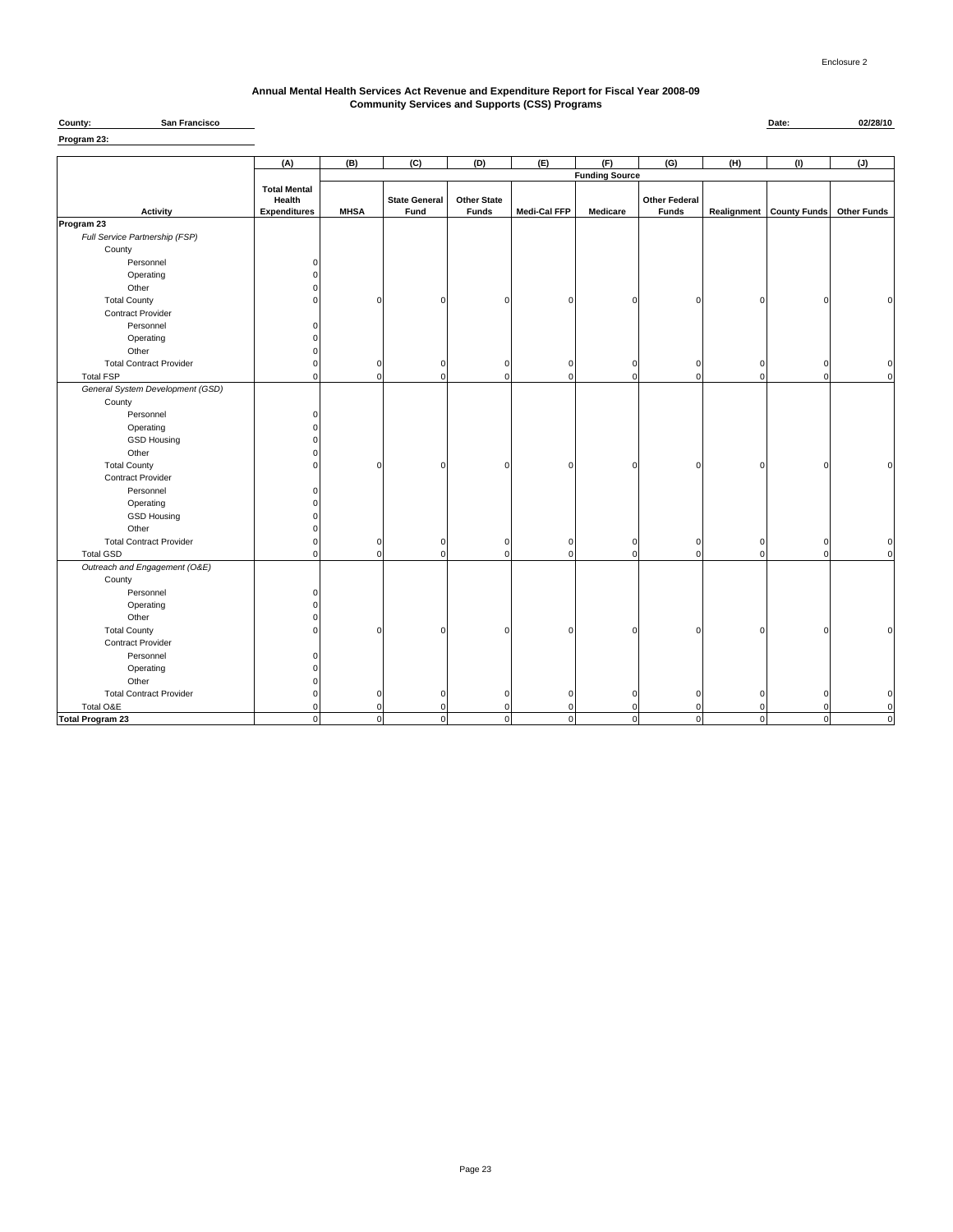#### **County: Date: 02/28/10 Program 24: San Francisco**

| Fluglalli 44.                    |                                                      |                |                              |                                    |                     |                       |                                      |             |                         |                    |
|----------------------------------|------------------------------------------------------|----------------|------------------------------|------------------------------------|---------------------|-----------------------|--------------------------------------|-------------|-------------------------|--------------------|
|                                  | (A)                                                  | (B)            | (C)                          | (D)                                | (E)                 | (F)                   | (G)                                  | (H)         | (1)                     | (J)                |
|                                  |                                                      |                |                              |                                    |                     | <b>Funding Source</b> |                                      |             |                         |                    |
| <b>Activity</b>                  | <b>Total Mental</b><br>Health<br><b>Expenditures</b> | <b>MHSA</b>    | <b>State General</b><br>Fund | <b>Other State</b><br><b>Funds</b> | <b>Medi-Cal FFP</b> | Medicare              | <b>Other Federal</b><br><b>Funds</b> | Realignment | <b>County Funds</b>     | <b>Other Funds</b> |
| Program 24                       |                                                      |                |                              |                                    |                     |                       |                                      |             |                         |                    |
| Full Service Partnership (FSP)   |                                                      |                |                              |                                    |                     |                       |                                      |             |                         |                    |
| County                           |                                                      |                |                              |                                    |                     |                       |                                      |             |                         |                    |
| Personnel                        | $\mathbf 0$                                          |                |                              |                                    |                     |                       |                                      |             |                         |                    |
| Operating                        | $\Omega$                                             |                |                              |                                    |                     |                       |                                      |             |                         |                    |
| Other                            | $\Omega$                                             |                |                              |                                    |                     |                       |                                      |             |                         |                    |
| <b>Total County</b>              | $\Omega$                                             | O              | $\Omega$                     | $\Omega$                           | $\mathbf 0$         | $\Omega$              | 0                                    | $\mathbf 0$ | $\mathsf{O}\xspace$     |                    |
| <b>Contract Provider</b>         |                                                      |                |                              |                                    |                     |                       |                                      |             |                         |                    |
| Personnel                        | O                                                    |                |                              |                                    |                     |                       |                                      |             |                         |                    |
| Operating                        | C                                                    |                |                              |                                    |                     |                       |                                      |             |                         |                    |
| Other                            | $\Omega$                                             |                |                              |                                    |                     |                       |                                      |             |                         |                    |
| <b>Total Contract Provider</b>   | $\Omega$                                             | $\mathbf{0}$   | $^{\circ}$                   | $\Omega$                           | $\mathbf 0$         | $\Omega$              | 0                                    | $\mathbf 0$ | 0                       | $\Omega$           |
| <b>Total FSP</b>                 | $\Omega$                                             | $\Omega$       | $\Omega$                     | $\Omega$                           | $\Omega$            | $\Omega$              | $\Omega$                             | $\Omega$    | $\mathbf 0$             | $\Omega$           |
| General System Development (GSD) |                                                      |                |                              |                                    |                     |                       |                                      |             |                         |                    |
| County                           |                                                      |                |                              |                                    |                     |                       |                                      |             |                         |                    |
| Personnel                        | 0                                                    |                |                              |                                    |                     |                       |                                      |             |                         |                    |
| Operating                        | $\mathbf 0$                                          |                |                              |                                    |                     |                       |                                      |             |                         |                    |
| <b>GSD Housing</b>               | $\Omega$                                             |                |                              |                                    |                     |                       |                                      |             |                         |                    |
| Other                            | $\Omega$                                             |                |                              |                                    |                     |                       |                                      |             |                         |                    |
| <b>Total County</b>              | $\Omega$                                             | O              | $\Omega$                     | ŋ                                  | $\Omega$            | $\Omega$              | $\Omega$                             | $\Omega$    | $\mathbf 0$             | O                  |
| <b>Contract Provider</b>         |                                                      |                |                              |                                    |                     |                       |                                      |             |                         |                    |
| Personnel                        | 0                                                    |                |                              |                                    |                     |                       |                                      |             |                         |                    |
| Operating                        | $\Omega$                                             |                |                              |                                    |                     |                       |                                      |             |                         |                    |
| <b>GSD Housing</b>               | C                                                    |                |                              |                                    |                     |                       |                                      |             |                         |                    |
| Other                            | O                                                    |                |                              |                                    |                     |                       |                                      |             |                         |                    |
| <b>Total Contract Provider</b>   | $\Omega$                                             | 0              | $^{\circ}$                   | ŋ                                  | $\mathbf 0$         | $\Omega$              | $\Omega$                             | $\Omega$    | $\mathsf{O}\xspace$     | 0                  |
| <b>Total GSD</b>                 | $\Omega$                                             | O              | $\Omega$                     |                                    | $\Omega$            |                       | $\Omega$                             | $\Omega$    | $\mathbf 0$             | $\mathbf 0$        |
| Outreach and Engagement (O&E)    |                                                      |                |                              |                                    |                     |                       |                                      |             |                         |                    |
| County                           |                                                      |                |                              |                                    |                     |                       |                                      |             |                         |                    |
| Personnel                        | $\mathbf 0$                                          |                |                              |                                    |                     |                       |                                      |             |                         |                    |
| Operating                        | $\Omega$                                             |                |                              |                                    |                     |                       |                                      |             |                         |                    |
| Other                            | $\Omega$                                             |                |                              |                                    |                     |                       |                                      |             |                         |                    |
| <b>Total County</b>              | $\Omega$                                             | n              | $\Omega$                     | n                                  | $\mathbf 0$         | $\Omega$              | $\Omega$                             | $\Omega$    | $\mathbf 0$             |                    |
| <b>Contract Provider</b>         |                                                      |                |                              |                                    |                     |                       |                                      |             |                         |                    |
| Personnel                        | $\Omega$                                             |                |                              |                                    |                     |                       |                                      |             |                         |                    |
| Operating<br>Other               | $\Omega$<br>$\Omega$                                 |                |                              |                                    |                     |                       |                                      |             |                         |                    |
| <b>Total Contract Provider</b>   | $\Omega$                                             | 0              | 0                            | ŋ                                  | $\Omega$            |                       | 0                                    | $\Omega$    | 0                       | O                  |
| Total O&E                        | $\mathbf 0$                                          | $\mathbf{O}$   | $\mathbf 0$                  | n                                  | $\Omega$            | $\Omega$              | $\Omega$                             | n           | 0                       | $\Omega$           |
| <b>Total Program 24</b>          | $\mathbf 0$                                          | $\overline{0}$ | $\overline{0}$               | $\Omega$                           | $\mathbf 0$         | $\Omega$              | 0                                    | $\Omega$    | $\overline{\mathbf{0}}$ | $\Omega$           |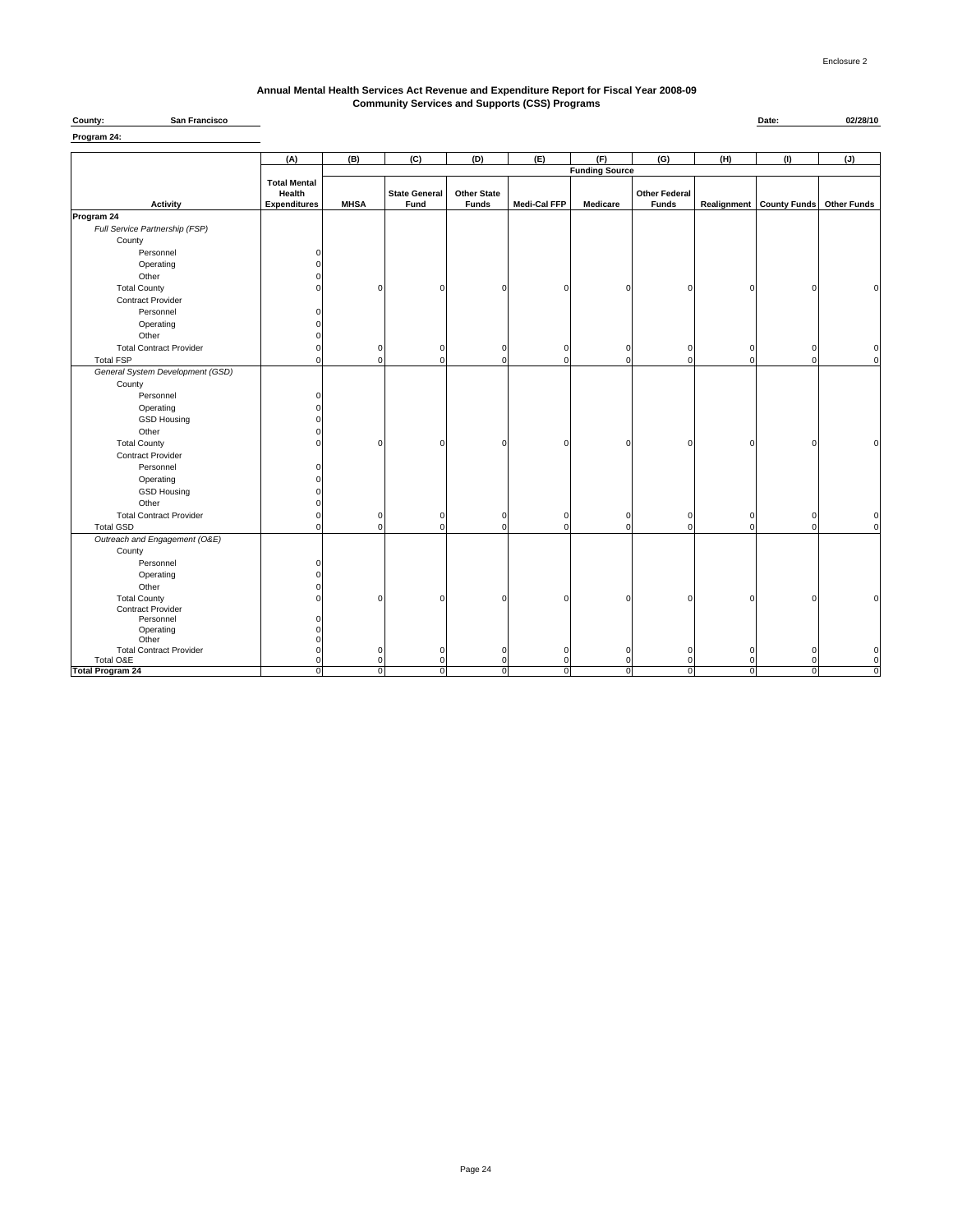| Program 25:                           |                               |                                    |                         |                    |                            |                            |                      |               |                            |                    |
|---------------------------------------|-------------------------------|------------------------------------|-------------------------|--------------------|----------------------------|----------------------------|----------------------|---------------|----------------------------|--------------------|
|                                       | (A)                           | (B)                                | (C)                     | (D)                | (E)                        | (F)                        | (G)                  | (H)           | (1)                        | (J)                |
|                                       |                               |                                    |                         |                    |                            | <b>Funding Source</b>      |                      |               |                            |                    |
|                                       | <b>Total Mental</b><br>Health |                                    | <b>State General</b>    | <b>Other State</b> |                            |                            | <b>Other Federal</b> |               |                            |                    |
| <b>Activity</b>                       | <b>Expenditures</b>           | <b>MHSA</b>                        | Fund                    | <b>Funds</b>       | <b>Medi-Cal FFP</b>        | Medicare                   | <b>Funds</b>         | Realignment   | <b>County Funds</b>        | <b>Other Funds</b> |
| Program 25                            |                               |                                    |                         |                    |                            |                            |                      |               |                            |                    |
| Full Service Partnership (FSP)        |                               |                                    |                         |                    |                            |                            |                      |               |                            |                    |
| County                                |                               |                                    |                         |                    |                            |                            |                      |               |                            |                    |
| Personnel                             | $\Omega$                      |                                    |                         |                    |                            |                            |                      |               |                            |                    |
| Operating                             |                               |                                    |                         |                    |                            |                            |                      |               |                            |                    |
| Other                                 |                               |                                    |                         |                    | $\Omega$                   | $\Omega$                   |                      |               |                            |                    |
| <b>Total County</b>                   | $\Omega$                      | $\mathsf{O}\xspace$                | C                       |                    |                            |                            | n                    |               | 0                          | $\Omega$           |
| <b>Contract Provider</b><br>Personnel |                               |                                    |                         |                    |                            |                            |                      |               |                            |                    |
|                                       |                               |                                    |                         |                    |                            |                            |                      |               |                            |                    |
| Operating<br>Other                    |                               |                                    |                         |                    |                            |                            |                      |               |                            |                    |
| <b>Total Contract Provider</b>        |                               |                                    |                         |                    |                            |                            |                      |               |                            |                    |
| <b>Total FSP</b>                      | n<br>$\Omega$                 | $\mathsf{O}\xspace$<br>$\mathbf 0$ | $\mathbf C$<br>$\Omega$ | 0<br>$\Omega$      | $\mathbf 0$<br>$\mathbf 0$ | $\mathbf 0$<br>$\mathbf 0$ | 0<br>$\mathbf 0$     | 0<br>$\Omega$ | $\mathsf 0$<br>$\mathbf 0$ | 0<br>$\mathbf 0$   |
| General System Development (GSD)      |                               |                                    |                         |                    |                            |                            |                      |               |                            |                    |
| County                                |                               |                                    |                         |                    |                            |                            |                      |               |                            |                    |
| Personnel                             | $\Omega$                      |                                    |                         |                    |                            |                            |                      |               |                            |                    |
| Operating                             | $\Omega$                      |                                    |                         |                    |                            |                            |                      |               |                            |                    |
| <b>GSD Housing</b>                    |                               |                                    |                         |                    |                            |                            |                      |               |                            |                    |
| Other                                 |                               |                                    |                         |                    |                            |                            |                      |               |                            |                    |
| <b>Total County</b>                   |                               | $\mathbf 0$                        |                         | Ω                  | $\Omega$                   | $\mathbf 0$                | $\Omega$             | n             | 0                          |                    |
| <b>Contract Provider</b>              |                               |                                    |                         |                    |                            |                            |                      |               |                            |                    |
| Personnel                             | n                             |                                    |                         |                    |                            |                            |                      |               |                            |                    |
| Operating                             |                               |                                    |                         |                    |                            |                            |                      |               |                            |                    |
| <b>GSD Housing</b>                    |                               |                                    |                         |                    |                            |                            |                      |               |                            |                    |
| Other                                 |                               |                                    |                         |                    |                            |                            |                      |               |                            |                    |
| <b>Total Contract Provider</b>        | n                             | 0                                  | $\sqrt{2}$              | 0                  | 0                          | 0                          | 0                    | $\Omega$      | 0                          | $\Omega$           |
| <b>Total GSD</b>                      | 0                             | $\pmb{0}$                          | $\Omega$                | $\Omega$           | $\Omega$                   | $\Omega$                   | $\mathbf 0$          | $\Omega$      | $\mathbf 0$                | 0                  |
| Outreach and Engagement (O&E)         |                               |                                    |                         |                    |                            |                            |                      |               |                            |                    |
| County                                |                               |                                    |                         |                    |                            |                            |                      |               |                            |                    |
| Personnel                             | 0                             |                                    |                         |                    |                            |                            |                      |               |                            |                    |
| Operating                             |                               |                                    |                         |                    |                            |                            |                      |               |                            |                    |
| Other                                 | n                             |                                    |                         |                    |                            |                            |                      |               |                            |                    |
| <b>Total County</b>                   |                               | $\mathbf 0$                        | C                       |                    | $\Omega$                   | U                          | $\Omega$             | $\Omega$      | $\Omega$                   |                    |
| <b>Contract Provider</b>              |                               |                                    |                         |                    |                            |                            |                      |               |                            |                    |
| Personnel                             |                               |                                    |                         |                    |                            |                            |                      |               |                            |                    |
| Operating                             |                               |                                    |                         |                    |                            |                            |                      |               |                            |                    |
| Other                                 | $^{\prime}$                   |                                    |                         |                    |                            |                            |                      |               |                            |                    |
| <b>Total Contract Provider</b>        |                               | $\mathsf{O}\xspace$                | $\mathbf C$             | 0                  | $\mathbf 0$                | n                          | $\Omega$             | O             | 0                          | $\Omega$           |
| Total O&E                             | $\Omega$                      | $\pmb{0}$                          | $\Omega$                | $\Omega$           | $\Omega$                   | $\Omega$                   | $\Omega$             | n             | $\mathbf 0$                | $\Omega$           |
| <b>Total Program 25</b>               | $\Omega$                      | $\mathbf{0}$                       | $\Omega$                | $\mathbf 0$        | $\mathbf 0$                | $\Omega$                   | $\Omega$             | $\Omega$      | $\mathbf 0$                | $\Omega$           |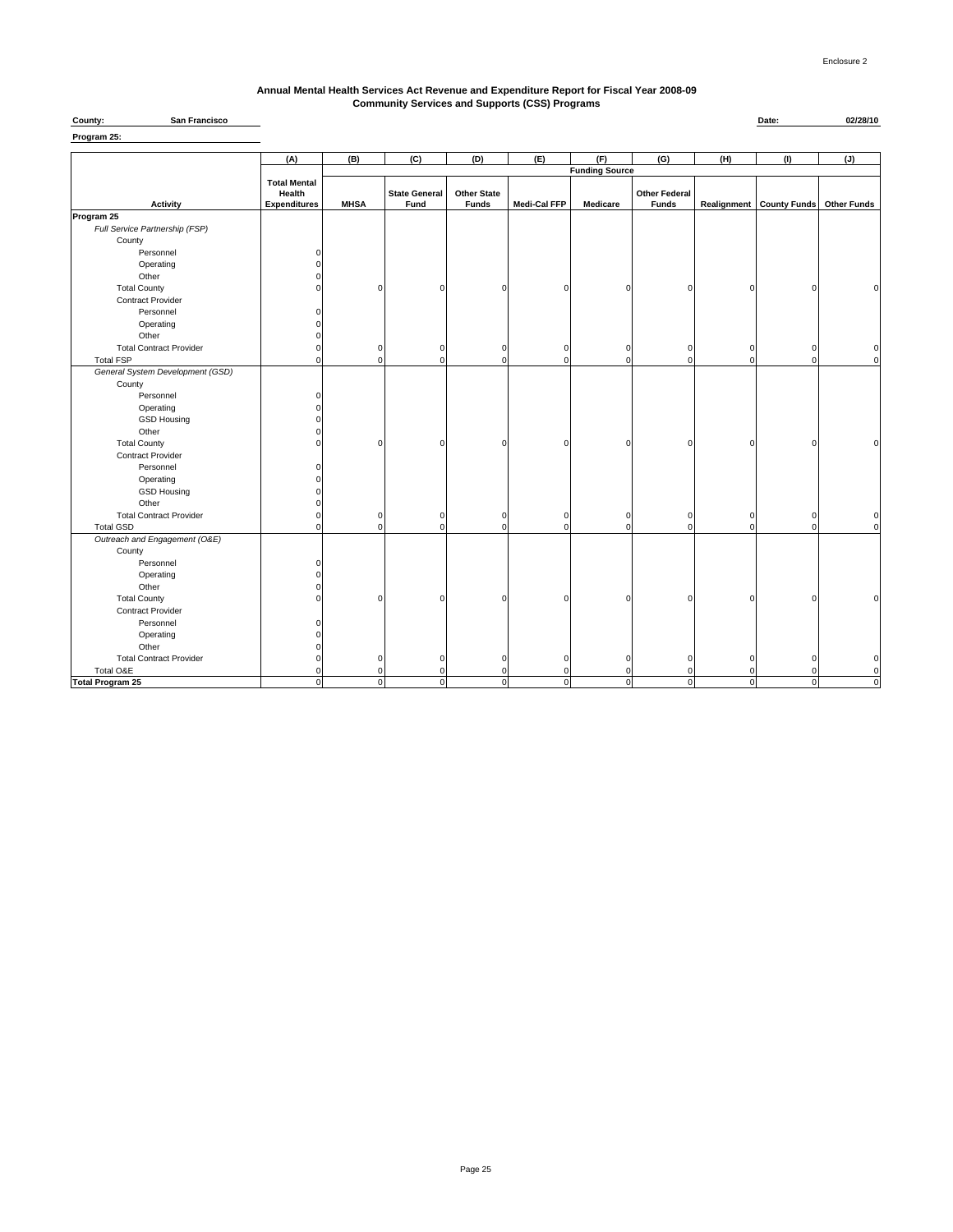| Program 26:                                  |                               |                     |                      |                    |                     |                       |                      |             |                     |                     |
|----------------------------------------------|-------------------------------|---------------------|----------------------|--------------------|---------------------|-----------------------|----------------------|-------------|---------------------|---------------------|
|                                              | (A)                           | (B)                 | (C)                  | (D)                | (E)                 | (F)                   | (G)                  | (H)         | (1)                 | (J)                 |
|                                              |                               |                     |                      |                    |                     | <b>Funding Source</b> |                      |             |                     |                     |
|                                              | <b>Total Mental</b><br>Health |                     | <b>State General</b> | <b>Other State</b> |                     |                       | <b>Other Federal</b> |             |                     |                     |
| <b>Activity</b>                              | <b>Expenditures</b>           | <b>MHSA</b>         | Fund                 | <b>Funds</b>       | <b>Medi-Cal FFP</b> | Medicare              | <b>Funds</b>         | Realignment | <b>County Funds</b> | <b>Other Funds</b>  |
| Program 26<br>Full Service Partnership (FSP) |                               |                     |                      |                    |                     |                       |                      |             |                     |                     |
| County                                       |                               |                     |                      |                    |                     |                       |                      |             |                     |                     |
| Personnel                                    | $\Omega$                      |                     |                      |                    |                     |                       |                      |             |                     |                     |
| Operating                                    |                               |                     |                      |                    |                     |                       |                      |             |                     |                     |
| Other                                        |                               |                     |                      |                    |                     |                       |                      |             |                     |                     |
| <b>Total County</b>                          | $\Omega$                      | $\mathsf{O}\xspace$ | C                    |                    | $\Omega$            | $\Omega$              | $\Omega$             |             | 0                   | $\Omega$            |
| <b>Contract Provider</b>                     |                               |                     |                      |                    |                     |                       |                      |             |                     |                     |
| Personnel                                    |                               |                     |                      |                    |                     |                       |                      |             |                     |                     |
| Operating                                    |                               |                     |                      |                    |                     |                       |                      |             |                     |                     |
| Other                                        |                               |                     |                      |                    |                     |                       |                      |             |                     |                     |
| <b>Total Contract Provider</b>               | n                             | $\mathsf{O}\xspace$ | $\mathbf C$          | 0                  | $\mathbf 0$         | $\mathbf 0$           | 0                    | 0           | $\mathsf 0$         | 0                   |
| <b>Total FSP</b>                             | 0                             | $\mathbf 0$         | $\Omega$             | $\Omega$           | $\mathbf 0$         | $\mathbf 0$           | $\mathbf 0$          | $\Omega$    | $\mathbf 0$         | $\mathbf 0$         |
| General System Development (GSD)             |                               |                     |                      |                    |                     |                       |                      |             |                     |                     |
| County                                       |                               |                     |                      |                    |                     |                       |                      |             |                     |                     |
| Personnel                                    | $\Omega$                      |                     |                      |                    |                     |                       |                      |             |                     |                     |
| Operating                                    | $\Omega$                      |                     |                      |                    |                     |                       |                      |             |                     |                     |
| <b>GSD Housing</b>                           |                               |                     |                      |                    |                     |                       |                      |             |                     |                     |
| Other                                        |                               |                     |                      |                    |                     |                       |                      |             |                     |                     |
| <b>Total County</b>                          |                               | $\mathbf 0$         |                      | Ω                  | $\Omega$            | $\mathbf 0$           | $\Omega$             | n           | 0                   |                     |
| <b>Contract Provider</b>                     |                               |                     |                      |                    |                     |                       |                      |             |                     |                     |
| Personnel                                    | n                             |                     |                      |                    |                     |                       |                      |             |                     |                     |
| Operating                                    |                               |                     |                      |                    |                     |                       |                      |             |                     |                     |
| <b>GSD Housing</b>                           |                               |                     |                      |                    |                     |                       |                      |             |                     |                     |
| Other                                        |                               |                     |                      |                    |                     |                       |                      |             |                     |                     |
| <b>Total Contract Provider</b>               | n                             | 0                   | $\sqrt{2}$           | 0                  | 0                   | 0                     | 0                    | $\Omega$    | 0                   | $\Omega$            |
| <b>Total GSD</b>                             | 0                             | $\pmb{0}$           | $\Omega$             | $\Omega$           | $\Omega$            | $\Omega$              | $\mathbf 0$          | $\Omega$    | $\mathbf 0$         | $\mathsf{O}\xspace$ |
| Outreach and Engagement (O&E)                |                               |                     |                      |                    |                     |                       |                      |             |                     |                     |
| County                                       |                               |                     |                      |                    |                     |                       |                      |             |                     |                     |
| Personnel                                    | 0                             |                     |                      |                    |                     |                       |                      |             |                     |                     |
| Operating                                    |                               |                     |                      |                    |                     |                       |                      |             |                     |                     |
| Other                                        | n                             |                     |                      |                    |                     |                       |                      |             |                     |                     |
| <b>Total County</b>                          |                               | $\mathbf 0$         | C                    |                    | $\Omega$            | U                     | $\Omega$             | $\Omega$    | $\Omega$            |                     |
| <b>Contract Provider</b>                     |                               |                     |                      |                    |                     |                       |                      |             |                     |                     |
| Personnel                                    | n                             |                     |                      |                    |                     |                       |                      |             |                     |                     |
| Operating                                    |                               |                     |                      |                    |                     |                       |                      |             |                     |                     |
| Other                                        | $^{\prime}$                   |                     |                      |                    |                     |                       |                      |             |                     |                     |
| <b>Total Contract Provider</b>               |                               | $\mathsf{O}\xspace$ | $\mathbf C$          | 0                  | $\mathbf 0$         | O                     | $\Omega$             | O           | 0                   | $\Omega$            |
| Total O&E                                    | $\Omega$                      | $\pmb{0}$           | $\Omega$             | $\Omega$           | $\Omega$            | $\Omega$              | $\Omega$             | n           | $\mathbf 0$         | $\Omega$            |
| <b>Total Program 26</b>                      | $\Omega$                      | $\mathbf{0}$        | $\Omega$             | $\mathbf 0$        | $\mathbf 0$         | $\Omega$              | $\Omega$             | $\Omega$    | $\mathbf 0$         | $\Omega$            |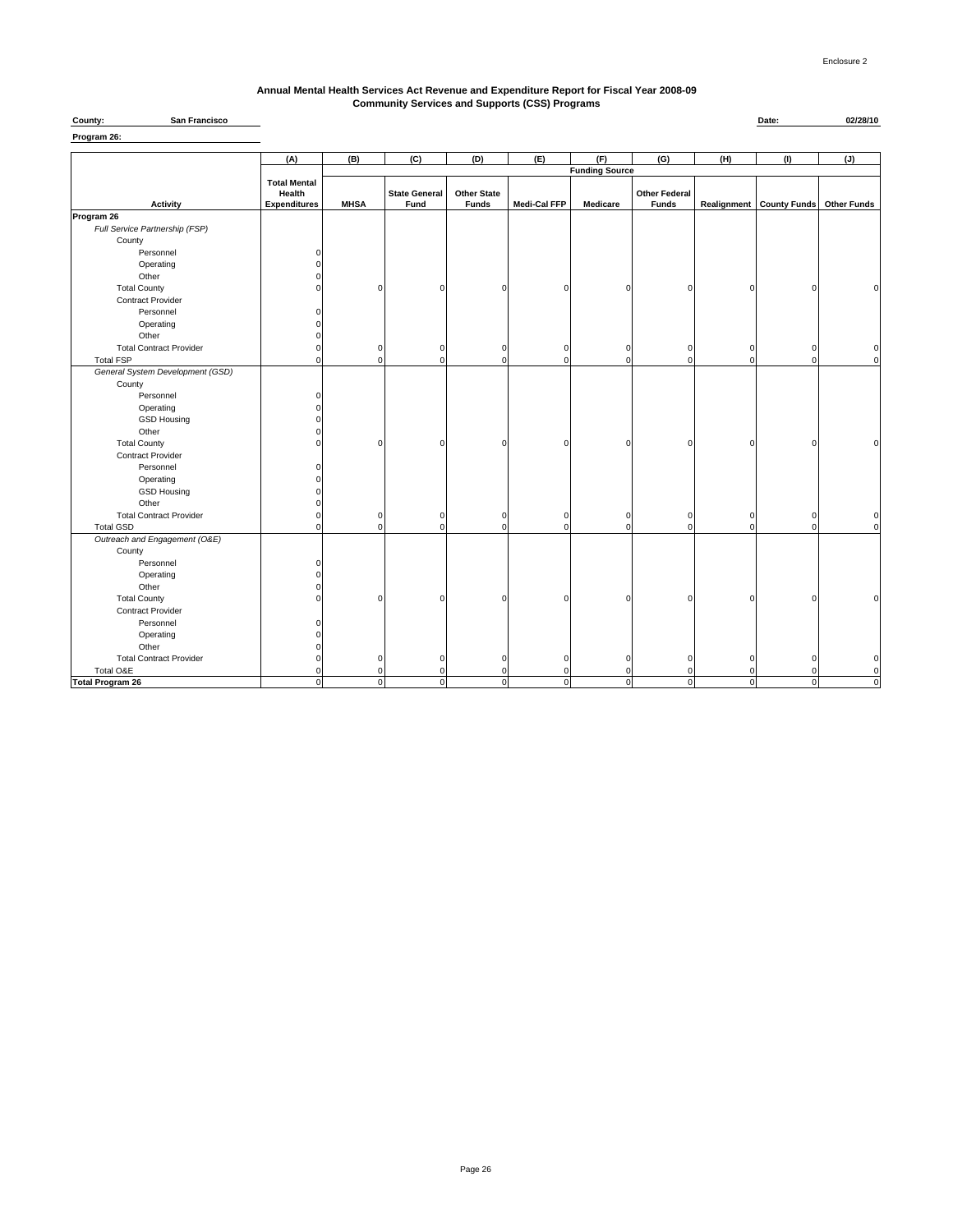**County: Date: 02/28/10 Program 27: San Francisco**

|                                  | (A)                                                  | (B)         | (C)                          | (D)                                | (E)                 | (F)                   | (G)                                  | (H)      | (1)                      | (J)                |
|----------------------------------|------------------------------------------------------|-------------|------------------------------|------------------------------------|---------------------|-----------------------|--------------------------------------|----------|--------------------------|--------------------|
|                                  |                                                      |             |                              |                                    |                     | <b>Funding Source</b> |                                      |          |                          |                    |
| <b>Activity</b>                  | <b>Total Mental</b><br>Health<br><b>Expenditures</b> | <b>MHSA</b> | <b>State General</b><br>Fund | <b>Other State</b><br><b>Funds</b> | <b>Medi-Cal FFP</b> | Medicare              | <b>Other Federal</b><br><b>Funds</b> |          | Realignment County Funds | <b>Other Funds</b> |
| Program 27                       |                                                      |             |                              |                                    |                     |                       |                                      |          |                          |                    |
| Full Service Partnership (FSP)   |                                                      |             |                              |                                    |                     |                       |                                      |          |                          |                    |
| County                           |                                                      |             |                              |                                    |                     |                       |                                      |          |                          |                    |
| Personnel                        | n                                                    |             |                              |                                    |                     |                       |                                      |          |                          |                    |
| Operating                        | n                                                    |             |                              |                                    |                     |                       |                                      |          |                          |                    |
| Other                            |                                                      |             |                              |                                    |                     |                       |                                      |          |                          |                    |
| <b>Total County</b>              |                                                      | $\Omega$    | $\Omega$                     | $\Omega$                           |                     | $\Omega$              | $\Omega$                             |          | $\Omega$                 | $\Omega$           |
| <b>Contract Provider</b>         |                                                      |             |                              |                                    |                     |                       |                                      |          |                          |                    |
| Personnel                        | C                                                    |             |                              |                                    |                     |                       |                                      |          |                          |                    |
| Operating                        |                                                      |             |                              |                                    |                     |                       |                                      |          |                          |                    |
| Other                            |                                                      |             |                              |                                    |                     |                       |                                      |          |                          |                    |
| <b>Total Contract Provider</b>   | n                                                    | $\mathbf 0$ | O                            | $\mathbf 0$                        | $\Omega$            | $\Omega$              | $\mathbf 0$                          | $\Omega$ | ŋ                        | $\mathbf 0$        |
| <b>Total FSP</b>                 | $\mathbf 0$                                          | $\mathbf 0$ | $\Omega$                     | $\mathbf 0$                        | $\Omega$            | $\Omega$              | $\mathbf 0$                          | $\Omega$ | $\Omega$                 | $\circ$            |
| General System Development (GSD) |                                                      |             |                              |                                    |                     |                       |                                      |          |                          |                    |
| County                           |                                                      |             |                              |                                    |                     |                       |                                      |          |                          |                    |
| Personnel                        | $\Omega$                                             |             |                              |                                    |                     |                       |                                      |          |                          |                    |
| Operating                        | n                                                    |             |                              |                                    |                     |                       |                                      |          |                          |                    |
| <b>GSD Housing</b>               | $\cap$                                               |             |                              |                                    |                     |                       |                                      |          |                          |                    |
| Other                            |                                                      |             |                              |                                    |                     |                       |                                      |          |                          |                    |
| <b>Total County</b>              |                                                      | $\Omega$    | $\Omega$                     | $\Omega$                           | $\Omega$            | O                     | $\Omega$                             |          | $\Omega$                 | $\Omega$           |
| <b>Contract Provider</b>         |                                                      |             |                              |                                    |                     |                       |                                      |          |                          |                    |
| Personnel                        | n                                                    |             |                              |                                    |                     |                       |                                      |          |                          |                    |
| Operating                        |                                                      |             |                              |                                    |                     |                       |                                      |          |                          |                    |
| <b>GSD Housing</b>               |                                                      |             |                              |                                    |                     |                       |                                      |          |                          |                    |
| Other                            | C                                                    |             |                              |                                    |                     |                       |                                      |          |                          |                    |
|                                  |                                                      |             |                              |                                    |                     |                       |                                      |          |                          |                    |
| <b>Total Contract Provider</b>   | $\Omega$                                             | $\mathbf 0$ | $\Omega$                     | $\pmb{0}$                          | $\Omega$            | $\Omega$              | 0                                    | n        | $\Omega$                 | $\mathbf 0$        |
| <b>Total GSD</b>                 | $\Omega$                                             | $\Omega$    | $\Omega$                     | $\mathbf 0$                        | $\Omega$            | n                     | $\Omega$                             |          | n                        | $\circ$            |
| Outreach and Engagement (O&E)    |                                                      |             |                              |                                    |                     |                       |                                      |          |                          |                    |
| County                           |                                                      |             |                              |                                    |                     |                       |                                      |          |                          |                    |
| Personnel                        | $\Omega$                                             |             |                              |                                    |                     |                       |                                      |          |                          |                    |
| Operating                        | n                                                    |             |                              |                                    |                     |                       |                                      |          |                          |                    |
| Other                            | C                                                    |             |                              |                                    |                     |                       |                                      |          |                          |                    |
| <b>Total County</b>              | n                                                    | $\Omega$    | $\Omega$                     | $\mathbf 0$                        | n                   | $\Omega$              | $\Omega$                             |          | $\Omega$                 | $\mathbf 0$        |
| <b>Contract Provider</b>         |                                                      |             |                              |                                    |                     |                       |                                      |          |                          |                    |
| Personnel                        |                                                      |             |                              |                                    |                     |                       |                                      |          |                          |                    |
| Operating                        |                                                      |             |                              |                                    |                     |                       |                                      |          |                          |                    |
| Other                            |                                                      |             |                              |                                    |                     |                       |                                      |          |                          |                    |
| <b>Total Contract Provider</b>   | $\Omega$                                             | $\Omega$    | $\Omega$                     | 0                                  | $\Omega$            | O                     | $\Omega$                             | n        | $\Omega$                 | $\mathbf 0$        |
| Total O&E                        | $\Omega$                                             |             | C                            | $\mathbf 0$                        |                     |                       | $\Omega$                             |          |                          | $\mathbf 0$        |
| <b>Total Program 27</b>          | $\mathbf 0$                                          | $\Omega$    | $\Omega$                     | $\mathbf 0$                        | $\Omega$            | $\Omega$              | $\Omega$                             |          | $\Omega$                 | $\mathbf 0$        |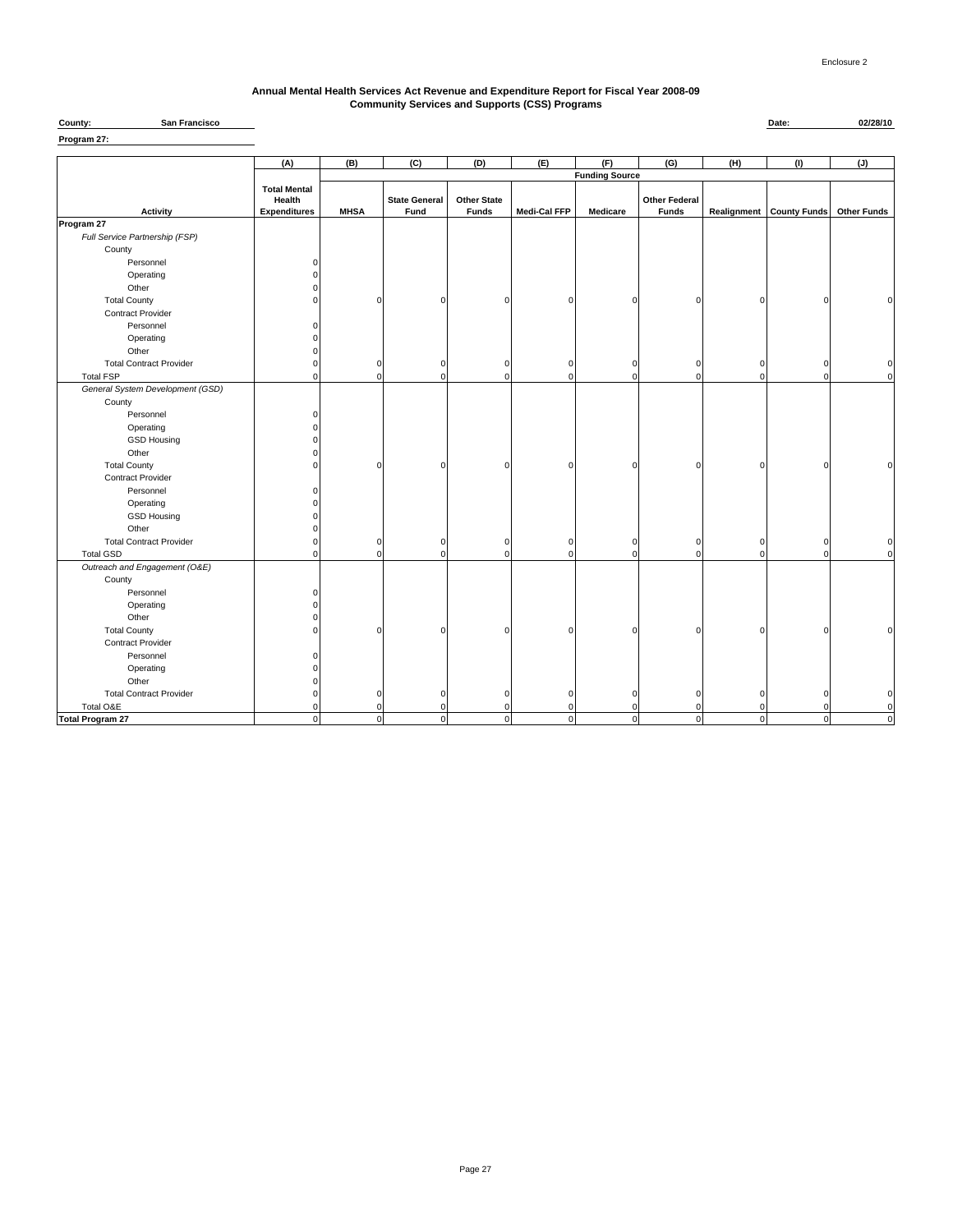**County: Date: 02/28/10 Program 28: San Francisco**

|                                  | (A)                                                  | (B)         | (C)                          | (D)                                | (E)                 | (F)                   | (G)                                  | (H)      | (1)                      | (J)                |
|----------------------------------|------------------------------------------------------|-------------|------------------------------|------------------------------------|---------------------|-----------------------|--------------------------------------|----------|--------------------------|--------------------|
|                                  |                                                      |             |                              |                                    |                     | <b>Funding Source</b> |                                      |          |                          |                    |
| <b>Activity</b>                  | <b>Total Mental</b><br>Health<br><b>Expenditures</b> | <b>MHSA</b> | <b>State General</b><br>Fund | <b>Other State</b><br><b>Funds</b> | <b>Medi-Cal FFP</b> | Medicare              | <b>Other Federal</b><br><b>Funds</b> |          | Realignment County Funds | <b>Other Funds</b> |
| Program 28                       |                                                      |             |                              |                                    |                     |                       |                                      |          |                          |                    |
| Full Service Partnership (FSP)   |                                                      |             |                              |                                    |                     |                       |                                      |          |                          |                    |
| County                           |                                                      |             |                              |                                    |                     |                       |                                      |          |                          |                    |
| Personnel                        | O                                                    |             |                              |                                    |                     |                       |                                      |          |                          |                    |
| Operating                        | C                                                    |             |                              |                                    |                     |                       |                                      |          |                          |                    |
| Other                            |                                                      |             |                              |                                    |                     |                       |                                      |          |                          |                    |
| <b>Total County</b>              |                                                      | $\Omega$    | O                            | $\mathbf 0$                        |                     | $\Omega$              | $\Omega$                             |          | $\Omega$                 | $\Omega$           |
| <b>Contract Provider</b>         |                                                      |             |                              |                                    |                     |                       |                                      |          |                          |                    |
| Personnel                        |                                                      |             |                              |                                    |                     |                       |                                      |          |                          |                    |
| Operating                        |                                                      |             |                              |                                    |                     |                       |                                      |          |                          |                    |
| Other                            |                                                      |             |                              |                                    |                     |                       |                                      |          |                          |                    |
| <b>Total Contract Provider</b>   | n                                                    | $\mathbf 0$ | 0                            | $\mathbf 0$                        | $\Omega$            | 0                     | $^{\circ}$                           | $\Omega$ | 0                        | $\mathbf 0$        |
| <b>Total FSP</b>                 | $\mathbf 0$                                          | $\Omega$    | $\Omega$                     | $\mathbf 0$                        | $\Omega$            | O                     | $\Omega$                             | $\Omega$ | $\Omega$                 | $\overline{0}$     |
| General System Development (GSD) |                                                      |             |                              |                                    |                     |                       |                                      |          |                          |                    |
| County                           |                                                      |             |                              |                                    |                     |                       |                                      |          |                          |                    |
| Personnel                        | O                                                    |             |                              |                                    |                     |                       |                                      |          |                          |                    |
| Operating                        | C                                                    |             |                              |                                    |                     |                       |                                      |          |                          |                    |
| <b>GSD Housing</b>               | C                                                    |             |                              |                                    |                     |                       |                                      |          |                          |                    |
| Other                            |                                                      |             |                              |                                    |                     |                       |                                      |          |                          |                    |
| <b>Total County</b>              | n                                                    | $\Omega$    | $\Omega$                     | $\mathbf 0$                        | n                   | ŋ                     | $\Omega$                             |          | $\mathbf 0$              | $\mathbf 0$        |
| <b>Contract Provider</b>         |                                                      |             |                              |                                    |                     |                       |                                      |          |                          |                    |
| Personnel                        |                                                      |             |                              |                                    |                     |                       |                                      |          |                          |                    |
|                                  |                                                      |             |                              |                                    |                     |                       |                                      |          |                          |                    |
| Operating                        |                                                      |             |                              |                                    |                     |                       |                                      |          |                          |                    |
| <b>GSD Housing</b>               |                                                      |             |                              |                                    |                     |                       |                                      |          |                          |                    |
| Other                            |                                                      |             |                              |                                    |                     |                       |                                      |          |                          |                    |
| <b>Total Contract Provider</b>   | $\Omega$                                             | $\mathbf 0$ | $\Omega$                     | $\mathbf 0$                        | $\Omega$            | 0                     | $^{\circ}$                           | n        | 0                        | $\circ$            |
| <b>Total GSD</b>                 | $\Omega$                                             | $\Omega$    | $\cap$                       | $\Omega$                           | <sup>n</sup>        | r                     | $\Omega$                             | n        | C                        | $\circ$            |
| Outreach and Engagement (O&E)    |                                                      |             |                              |                                    |                     |                       |                                      |          |                          |                    |
| County                           |                                                      |             |                              |                                    |                     |                       |                                      |          |                          |                    |
| Personnel                        | $\Omega$                                             |             |                              |                                    |                     |                       |                                      |          |                          |                    |
| Operating                        | n                                                    |             |                              |                                    |                     |                       |                                      |          |                          |                    |
| Other                            | $\Omega$                                             |             |                              |                                    |                     |                       |                                      |          |                          |                    |
| <b>Total County</b>              | $\Omega$                                             | $\Omega$    | $\Omega$                     | $\Omega$                           |                     | $\Omega$              | $\Omega$                             |          | $\Omega$                 | $\Omega$           |
| <b>Contract Provider</b>         |                                                      |             |                              |                                    |                     |                       |                                      |          |                          |                    |
| Personnel                        |                                                      |             |                              |                                    |                     |                       |                                      |          |                          |                    |
| Operating                        |                                                      |             |                              |                                    |                     |                       |                                      |          |                          |                    |
| Other                            | n                                                    |             |                              |                                    |                     |                       |                                      |          |                          |                    |
| <b>Total Contract Provider</b>   | C                                                    | $\mathbf 0$ | C                            | $\mathbf 0$                        | $\Omega$            | n                     | $\Omega$                             |          | U                        | $\mathbf 0$        |
| Total O&E                        | $\Omega$                                             | n           | n                            | $\mathbf 0$                        | O                   |                       | $\Omega$                             |          |                          | $\overline{0}$     |
| <b>Total Program 28</b>          | $\mathbf 0$                                          | $\mathbf 0$ | 0                            | $\mathbf 0$                        | $\mathbf 0$         | $\Omega$              | $\mathbf 0$                          | n        | $\Omega$                 | $\mathbf{0}$       |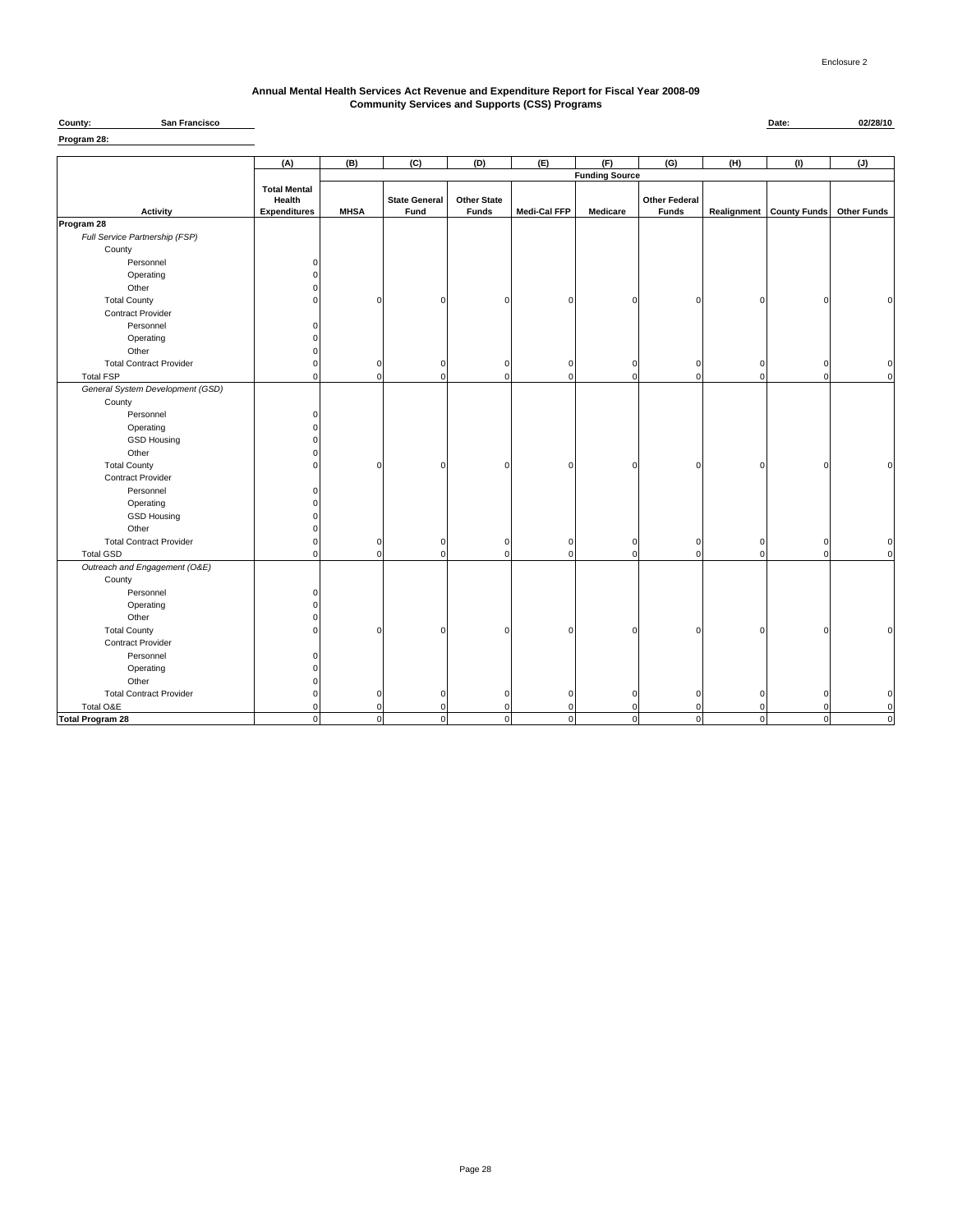| Program 29:                      |                                                      |             |                              |                                    |                     |                       |                                      |          |                          |                    |
|----------------------------------|------------------------------------------------------|-------------|------------------------------|------------------------------------|---------------------|-----------------------|--------------------------------------|----------|--------------------------|--------------------|
|                                  | (A)                                                  | (B)         | (C)                          | (D)                                | (E)                 | (F)                   | (G)                                  | (H)      | (1)                      | (J)                |
|                                  |                                                      |             |                              |                                    |                     | <b>Funding Source</b> |                                      |          |                          |                    |
| Activity                         | <b>Total Mental</b><br>Health<br><b>Expenditures</b> | <b>MHSA</b> | <b>State General</b><br>Fund | <b>Other State</b><br><b>Funds</b> | <b>Medi-Cal FFP</b> | Medicare              | <b>Other Federal</b><br><b>Funds</b> |          | Realignment County Funds | <b>Other Funds</b> |
| Program 29                       |                                                      |             |                              |                                    |                     |                       |                                      |          |                          |                    |
| Full Service Partnership (FSP)   |                                                      |             |                              |                                    |                     |                       |                                      |          |                          |                    |
| County                           |                                                      |             |                              |                                    |                     |                       |                                      |          |                          |                    |
| Personnel                        | $\Omega$                                             |             |                              |                                    |                     |                       |                                      |          |                          |                    |
| Operating                        | $\Omega$                                             |             |                              |                                    |                     |                       |                                      |          |                          |                    |
| Other                            | $\Omega$                                             |             |                              |                                    |                     |                       |                                      |          |                          |                    |
| <b>Total County</b>              | $\Omega$                                             | n           | $\mathbf 0$                  | $\Omega$                           | $\Omega$            | 0                     | n                                    | $\Omega$ | $\mathbf 0$              | $\Omega$           |
| <b>Contract Provider</b>         |                                                      |             |                              |                                    |                     |                       |                                      |          |                          |                    |
| Personnel                        | $\Omega$                                             |             |                              |                                    |                     |                       |                                      |          |                          |                    |
| Operating                        | $\Omega$                                             |             |                              |                                    |                     |                       |                                      |          |                          |                    |
| Other                            | $\Omega$                                             |             |                              |                                    |                     |                       |                                      |          |                          |                    |
| <b>Total Contract Provider</b>   | $\mathbf 0$                                          | $\Omega$    | $\pmb{0}$                    | $\mathbf 0$                        | $\Omega$            | 0                     | $\Omega$                             | $\Omega$ | 0                        | $\mathbf 0$        |
| <b>Total FSP</b>                 | $\Omega$                                             | $\Omega$    | 0                            | $\mathbf 0$                        | $\Omega$            | $\Omega$              | $\Omega$                             | $\Omega$ | $\mathbf 0$              | $\mathbf 0$        |
| General System Development (GSD) |                                                      |             |                              |                                    |                     |                       |                                      |          |                          |                    |
| County                           |                                                      |             |                              |                                    |                     |                       |                                      |          |                          |                    |
| Personnel                        | $\mathbf 0$                                          |             |                              |                                    |                     |                       |                                      |          |                          |                    |
| Operating                        | $\Omega$                                             |             |                              |                                    |                     |                       |                                      |          |                          |                    |
| <b>GSD Housing</b>               | $\Omega$                                             |             |                              |                                    |                     |                       |                                      |          |                          |                    |
| Other                            | $\Omega$                                             |             |                              |                                    |                     |                       |                                      |          |                          |                    |
| <b>Total County</b>              | $\mathbf 0$                                          | $\Omega$    | $\mathbf 0$                  | $\Omega$                           | $\Omega$            | $\mathbf 0$           | $\Omega$                             | $\Omega$ | $\Omega$                 | $\Omega$           |
| <b>Contract Provider</b>         |                                                      |             |                              |                                    |                     |                       |                                      |          |                          |                    |
| Personnel                        | $\Omega$                                             |             |                              |                                    |                     |                       |                                      |          |                          |                    |
| Operating                        | $\Omega$                                             |             |                              |                                    |                     |                       |                                      |          |                          |                    |
| <b>GSD Housing</b>               |                                                      |             |                              |                                    |                     |                       |                                      |          |                          |                    |
| Other                            | $\Omega$                                             |             |                              |                                    |                     |                       |                                      |          |                          |                    |
| <b>Total Contract Provider</b>   | $\mathbf 0$                                          | $\Omega$    | $\mathbf 0$                  | $\mathbf 0$                        | $\Omega$            | $\mathbf 0$           | $\Omega$                             | $\Omega$ | 0                        | $\mathbf 0$        |
| <b>Total GSD</b>                 | $\Omega$                                             | $\Omega$    | $\Omega$                     | $\Omega$                           | $\Omega$            | $\Omega$              | $\Omega$                             | $\Omega$ | $\Omega$                 | $\mathbf 0$        |
| Outreach and Engagement (O&E)    |                                                      |             |                              |                                    |                     |                       |                                      |          |                          |                    |
| County                           |                                                      |             |                              |                                    |                     |                       |                                      |          |                          |                    |
| Personnel                        | $\mathbf 0$                                          |             |                              |                                    |                     |                       |                                      |          |                          |                    |
| Operating                        | $\Omega$                                             |             |                              |                                    |                     |                       |                                      |          |                          |                    |
| Other                            | $\Omega$                                             |             |                              |                                    |                     |                       |                                      |          |                          |                    |
| <b>Total County</b>              | $\Omega$                                             |             | 0                            | $\Omega$                           | $\Omega$            | $\mathbf 0$           | $\Omega$                             | $\Omega$ | $\Omega$                 | C                  |
| <b>Contract Provider</b>         |                                                      |             |                              |                                    |                     |                       |                                      |          |                          |                    |
| Personnel                        | $\Omega$                                             |             |                              |                                    |                     |                       |                                      |          |                          |                    |
| Operating                        | n                                                    |             |                              |                                    |                     |                       |                                      |          |                          |                    |
| Other                            | $\Omega$                                             |             |                              |                                    |                     |                       |                                      |          |                          |                    |
| <b>Total Contract Provider</b>   | $\mathbf 0$                                          | n           | 0                            | $\mathbf 0$                        | $\Omega$            | $\Omega$              | $\Omega$                             | $\Omega$ | $\mathbf 0$              | $\mathbf 0$        |
| Total O&E                        | $\mathbf 0$                                          |             | 0                            | $\Omega$                           |                     | $\Omega$              |                                      |          | $\Omega$                 | $\mathbf 0$        |
| <b>Total Program 29</b>          | $\mathbf 0$                                          | $\Omega$    | 0                            | $\overline{0}$                     |                     | $\mathbf 0$           | n                                    |          | $\Omega$                 | $\mathbf 0$        |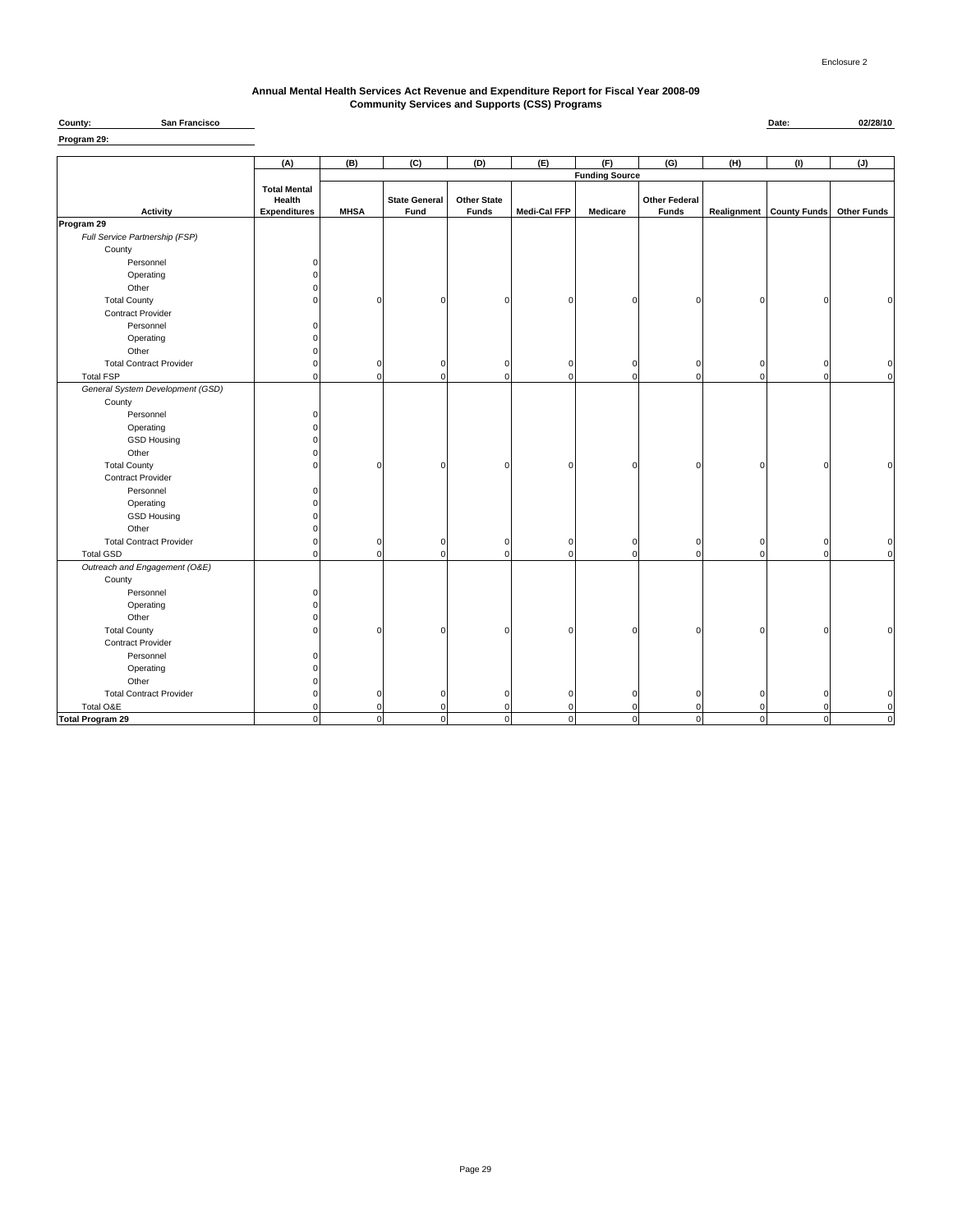**County: Date: 02/28/10 Program 30: San Francisco**

|                                                   | (A)                                                  | (B)                     | (C)                          | (D)                                | (E)                 | (F)                   | (G)                                  | (H)      | (1)                      | (J)                |
|---------------------------------------------------|------------------------------------------------------|-------------------------|------------------------------|------------------------------------|---------------------|-----------------------|--------------------------------------|----------|--------------------------|--------------------|
|                                                   |                                                      |                         |                              |                                    |                     | <b>Funding Source</b> |                                      |          |                          |                    |
| <b>Activity</b>                                   | <b>Total Mental</b><br>Health<br><b>Expenditures</b> | <b>MHSA</b>             | <b>State General</b><br>Fund | <b>Other State</b><br><b>Funds</b> | <b>Medi-Cal FFP</b> | Medicare              | <b>Other Federal</b><br><b>Funds</b> |          | Realignment County Funds | <b>Other Funds</b> |
| Program 30                                        |                                                      |                         |                              |                                    |                     |                       |                                      |          |                          |                    |
| Full Service Partnership (FSP)                    |                                                      |                         |                              |                                    |                     |                       |                                      |          |                          |                    |
| County                                            |                                                      |                         |                              |                                    |                     |                       |                                      |          |                          |                    |
| Personnel                                         | $\Omega$                                             |                         |                              |                                    |                     |                       |                                      |          |                          |                    |
| Operating                                         | C                                                    |                         |                              |                                    |                     |                       |                                      |          |                          |                    |
| Other                                             |                                                      |                         |                              |                                    |                     |                       |                                      |          |                          |                    |
| <b>Total County</b>                               |                                                      | $\Omega$                | 0                            | $\mathbf 0$                        |                     | $\Omega$              | n                                    |          | $\Omega$                 | $\Omega$           |
| <b>Contract Provider</b>                          |                                                      |                         |                              |                                    |                     |                       |                                      |          |                          |                    |
| Personnel                                         |                                                      |                         |                              |                                    |                     |                       |                                      |          |                          |                    |
| Operating                                         |                                                      |                         |                              |                                    |                     |                       |                                      |          |                          |                    |
| Other                                             |                                                      |                         |                              |                                    |                     |                       |                                      |          |                          |                    |
| <b>Total Contract Provider</b>                    | n                                                    | $\mathbf 0$             | $\Omega$                     | $\mathbf 0$                        | $\Omega$            | $\mathbf 0$           | $\mathbf 0$                          | n        | $\Omega$                 | $\mathbf 0$        |
| <b>Total FSP</b>                                  | $\mathbf 0$                                          | $\Omega$                | $\Omega$                     | $\mathbf 0$                        | $\Omega$            | $\Omega$              | $\Omega$                             | n        | $\Omega$                 | $\overline{0}$     |
| General System Development (GSD)                  |                                                      |                         |                              |                                    |                     |                       |                                      |          |                          |                    |
| County                                            |                                                      |                         |                              |                                    |                     |                       |                                      |          |                          |                    |
| Personnel                                         | n                                                    |                         |                              |                                    |                     |                       |                                      |          |                          |                    |
| Operating                                         | C                                                    |                         |                              |                                    |                     |                       |                                      |          |                          |                    |
| <b>GSD Housing</b>                                | n                                                    |                         |                              |                                    |                     |                       |                                      |          |                          |                    |
| Other                                             |                                                      |                         |                              |                                    |                     |                       |                                      |          |                          |                    |
| <b>Total County</b>                               | n                                                    | $\Omega$                | $\Omega$                     | $\Omega$                           | O                   | ŋ                     | $\Omega$                             |          | $\Omega$                 | $\mathbf 0$        |
| <b>Contract Provider</b>                          |                                                      |                         |                              |                                    |                     |                       |                                      |          |                          |                    |
| Personnel                                         |                                                      |                         |                              |                                    |                     |                       |                                      |          |                          |                    |
| Operating                                         |                                                      |                         |                              |                                    |                     |                       |                                      |          |                          |                    |
| <b>GSD Housing</b>                                |                                                      |                         |                              |                                    |                     |                       |                                      |          |                          |                    |
| Other                                             |                                                      |                         |                              |                                    |                     |                       |                                      |          |                          |                    |
| <b>Total Contract Provider</b>                    | $\Omega$                                             |                         | $\Omega$                     |                                    |                     |                       |                                      | $\Omega$ | $\Omega$                 |                    |
|                                                   | $\Omega$                                             | $\mathbf 0$<br>$\Omega$ | $\Omega$                     | 0<br>$\Omega$                      | $\Omega$<br>n       | 0                     | $^{\circ}$<br>$\Omega$               | n        | C                        | $\mathbf 0$        |
| <b>Total GSD</b><br>Outreach and Engagement (O&E) |                                                      |                         |                              |                                    |                     |                       |                                      |          |                          | $\overline{0}$     |
| County                                            |                                                      |                         |                              |                                    |                     |                       |                                      |          |                          |                    |
|                                                   |                                                      |                         |                              |                                    |                     |                       |                                      |          |                          |                    |
| Personnel                                         | $\Omega$                                             |                         |                              |                                    |                     |                       |                                      |          |                          |                    |
| Operating                                         | n                                                    |                         |                              |                                    |                     |                       |                                      |          |                          |                    |
| Other                                             | n                                                    |                         |                              |                                    |                     |                       |                                      |          |                          |                    |
| <b>Total County</b>                               | $\Omega$                                             | $\Omega$                | $\Omega$                     | $\mathbf 0$                        |                     | $\Omega$              | $\Omega$                             |          | $\Omega$                 | $\Omega$           |
| <b>Contract Provider</b>                          |                                                      |                         |                              |                                    |                     |                       |                                      |          |                          |                    |
| Personnel                                         |                                                      |                         |                              |                                    |                     |                       |                                      |          |                          |                    |
| Operating                                         |                                                      |                         |                              |                                    |                     |                       |                                      |          |                          |                    |
| Other                                             |                                                      |                         |                              |                                    |                     |                       |                                      |          |                          |                    |
| <b>Total Contract Provider</b>                    | n                                                    | $\mathbf 0$             | O                            | $\mathbf 0$                        | $\Omega$            | ŋ                     | $\Omega$                             |          | U                        | $\mathbf 0$        |
| Total O&E                                         | $\Omega$                                             | n                       | n                            | $\mathbf 0$                        | O                   |                       | $\Omega$                             |          |                          | $\overline{0}$     |
| Total Program 30                                  | $\mathbf 0$                                          | $\mathbf 0$             | 0                            | $\mathbf 0$                        | $\mathbf 0$         | $\Omega$              | $\mathbf 0$                          | n        | $\Omega$                 | $\mathbf{0}$       |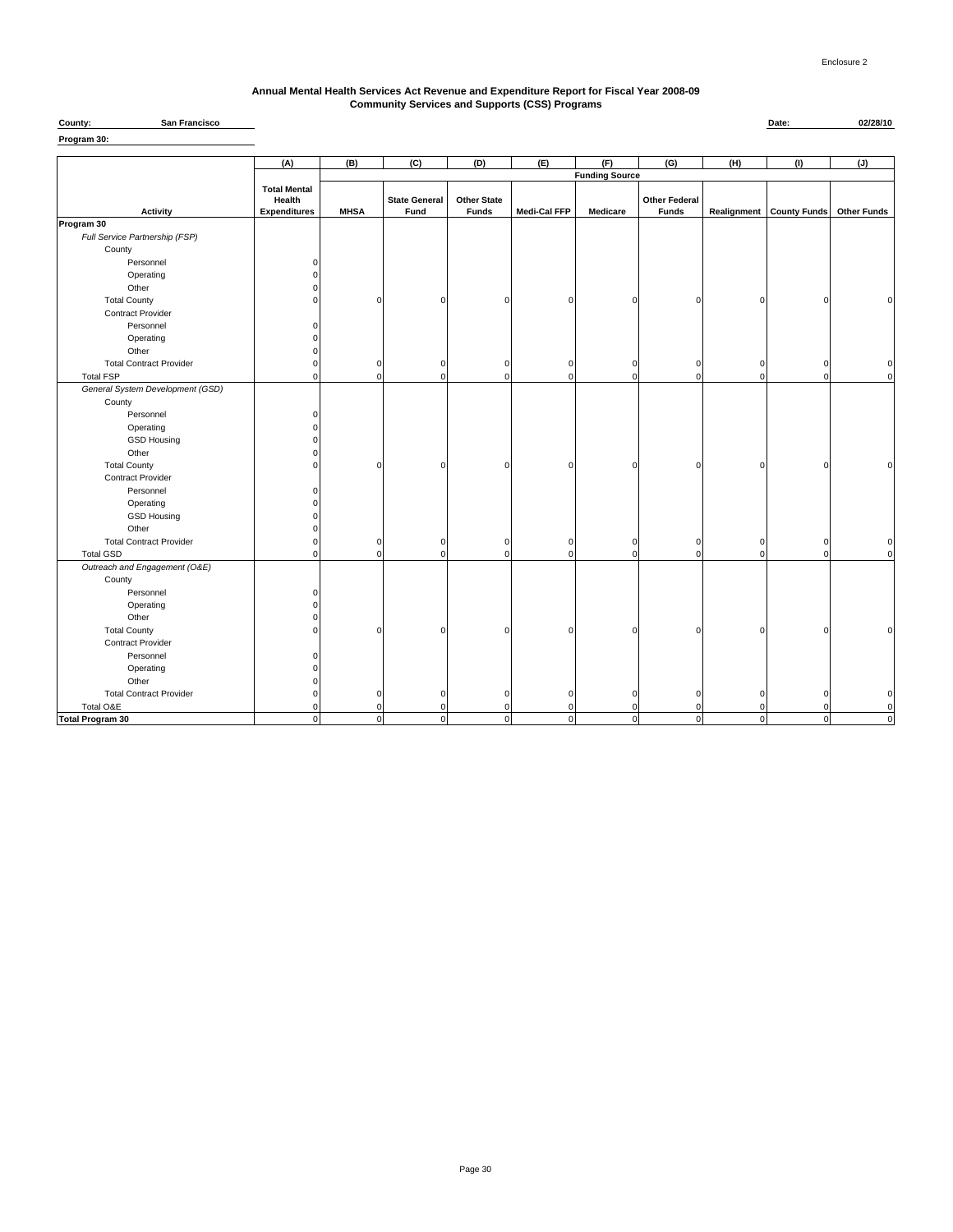| Program 31:                      |                               |             |                      |                    |                     |                       |                      |          |                          |                    |
|----------------------------------|-------------------------------|-------------|----------------------|--------------------|---------------------|-----------------------|----------------------|----------|--------------------------|--------------------|
|                                  | (A)                           | (B)         | (C)                  | (D)                | (E)                 | (F)                   | (G)                  | (H)      | (1)                      | (J)                |
|                                  |                               |             |                      |                    |                     | <b>Funding Source</b> |                      |          |                          |                    |
|                                  | <b>Total Mental</b><br>Health |             | <b>State General</b> | <b>Other State</b> |                     |                       | <b>Other Federal</b> |          |                          |                    |
| Activity                         | <b>Expenditures</b>           | <b>MHSA</b> | Fund                 | <b>Funds</b>       | <b>Medi-Cal FFP</b> | Medicare              | <b>Funds</b>         |          | Realignment County Funds | <b>Other Funds</b> |
| Program 31                       |                               |             |                      |                    |                     |                       |                      |          |                          |                    |
| Full Service Partnership (FSP)   |                               |             |                      |                    |                     |                       |                      |          |                          |                    |
| County                           | $\Omega$                      |             |                      |                    |                     |                       |                      |          |                          |                    |
| Personnel                        |                               |             |                      |                    |                     |                       |                      |          |                          |                    |
| Operating                        | $\Omega$                      |             |                      |                    |                     |                       |                      |          |                          |                    |
| Other                            | C<br>$\Omega$                 |             | $\Omega$             |                    | n                   | $\Omega$              | $\Omega$             |          |                          | $\Omega$           |
| <b>Total County</b>              |                               | $\Omega$    |                      | $\mathbf 0$        |                     |                       |                      | n        | $\mathbf 0$              |                    |
| <b>Contract Provider</b>         |                               |             |                      |                    |                     |                       |                      |          |                          |                    |
| Personnel                        | $\Omega$                      |             |                      |                    |                     |                       |                      |          |                          |                    |
| Operating<br>Other               | n                             |             |                      |                    |                     |                       |                      |          |                          |                    |
|                                  | C                             |             |                      |                    |                     |                       |                      |          |                          |                    |
| <b>Total Contract Provider</b>   | $\Omega$                      | $\mathbf 0$ | $\Omega$             | $\pmb{0}$          | $\Omega$            | $\Omega$              | 0                    | n        | 0                        | $\mathbf 0$        |
| <b>Total FSP</b>                 | $\mathbf 0$                   | $\mathbf 0$ | $\Omega$             | $\mathbf 0$        | $\Omega$            | $\Omega$              | $\mathbf 0$          | $\Omega$ | $\Omega$                 | $\circ$            |
| General System Development (GSD) |                               |             |                      |                    |                     |                       |                      |          |                          |                    |
| County                           |                               |             |                      |                    |                     |                       |                      |          |                          |                    |
| Personnel                        | 0<br>$\Omega$                 |             |                      |                    |                     |                       |                      |          |                          |                    |
| Operating                        |                               |             |                      |                    |                     |                       |                      |          |                          |                    |
| <b>GSD Housing</b>               | $\Omega$                      |             |                      |                    |                     |                       |                      |          |                          |                    |
| Other                            | $\Omega$                      |             |                      |                    |                     |                       |                      |          |                          |                    |
| <b>Total County</b>              | $\Omega$                      | $\mathbf 0$ | $\Omega$             | $\mathbf 0$        | <sup>0</sup>        | $\mathbf 0$           | $\Omega$             | $\Omega$ | $\Omega$                 | $\mathbf 0$        |
| <b>Contract Provider</b>         |                               |             |                      |                    |                     |                       |                      |          |                          |                    |
| Personnel                        | n                             |             |                      |                    |                     |                       |                      |          |                          |                    |
| Operating                        | $\cap$                        |             |                      |                    |                     |                       |                      |          |                          |                    |
| <b>GSD Housing</b>               |                               |             |                      |                    |                     |                       |                      |          |                          |                    |
| Other                            | $\Omega$                      |             |                      |                    |                     |                       |                      |          |                          |                    |
| <b>Total Contract Provider</b>   | $\mathbf 0$                   | $\mathbf 0$ | 0                    | $\mathbf 0$        | $\Omega$            | $\Omega$              | 0                    | $\Omega$ | 0                        | $\mathbf 0$        |
| <b>Total GSD</b>                 | $\Omega$                      | $\Omega$    | $\Omega$             | $\mathbf 0$        | $\Omega$            |                       | $\Omega$             |          | C                        | $\circ$            |
| Outreach and Engagement (O&E)    |                               |             |                      |                    |                     |                       |                      |          |                          |                    |
| County                           |                               |             |                      |                    |                     |                       |                      |          |                          |                    |
| Personnel                        | $\mathbf 0$                   |             |                      |                    |                     |                       |                      |          |                          |                    |
| Operating                        | n                             |             |                      |                    |                     |                       |                      |          |                          |                    |
| Other                            | $\Omega$                      |             |                      |                    |                     |                       |                      |          |                          |                    |
| <b>Total County</b>              | $\Omega$                      | $\Omega$    | $\Omega$             | $\Omega$           | $\Omega$            | $\Omega$              | $\Omega$             |          | $\Omega$                 | $\Omega$           |
| <b>Contract Provider</b>         |                               |             |                      |                    |                     |                       |                      |          |                          |                    |
| Personnel                        | n                             |             |                      |                    |                     |                       |                      |          |                          |                    |
| Operating                        |                               |             |                      |                    |                     |                       |                      |          |                          |                    |
| Other                            | n                             |             |                      |                    |                     |                       |                      |          |                          |                    |
| <b>Total Contract Provider</b>   | $\Omega$                      | $\mathbf 0$ | $\Omega$             | $\mathbf 0$        | $\Omega$            | 0                     | $\mathbf 0$          | n        | $\Omega$                 | $\mathbf 0$        |
| Total O&E                        | $\mathbf 0$                   |             | $\Omega$             | $\mathbf 0$        |                     |                       | $\mathbf 0$          |          |                          | $\mathbf 0$        |
| <b>Total Program 31</b>          | $\mathbf 0$                   | $\Omega$    | $\Omega$             | $\mathbf 0$        | $\Omega$            | $\Omega$              | $\Omega$             |          | $\Omega$                 | $\mathbf 0$        |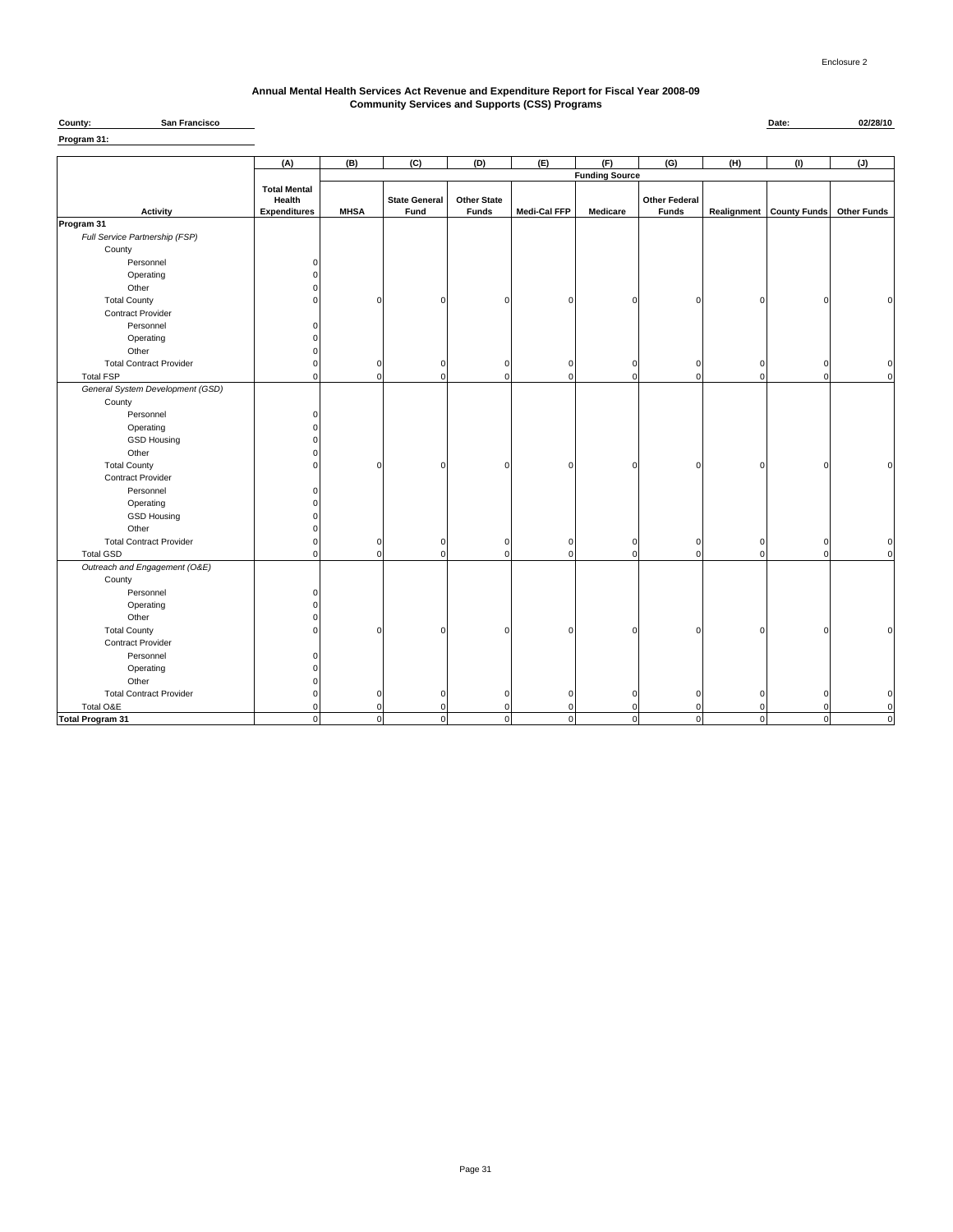| Program 32:                          |                                                      |             |                              |                                    |                     |                         |                                      |          |                          |                            |
|--------------------------------------|------------------------------------------------------|-------------|------------------------------|------------------------------------|---------------------|-------------------------|--------------------------------------|----------|--------------------------|----------------------------|
|                                      | (A)                                                  | (B)         | (C)                          | (D)                                | (E)                 | (F)                     | (G)                                  | (H)      | (1)                      | (J)                        |
|                                      |                                                      |             |                              |                                    |                     | <b>Funding Source</b>   |                                      |          |                          |                            |
| Activity                             | <b>Total Mental</b><br>Health<br><b>Expenditures</b> | <b>MHSA</b> | <b>State General</b><br>Fund | <b>Other State</b><br><b>Funds</b> | <b>Medi-Cal FFP</b> | Medicare                | <b>Other Federal</b><br><b>Funds</b> |          | Realignment County Funds | <b>Other Funds</b>         |
| Program 32                           |                                                      |             |                              |                                    |                     |                         |                                      |          |                          |                            |
| Full Service Partnership (FSP)       |                                                      |             |                              |                                    |                     |                         |                                      |          |                          |                            |
| County                               |                                                      |             |                              |                                    |                     |                         |                                      |          |                          |                            |
| Personnel                            | $\Omega$                                             |             |                              |                                    |                     |                         |                                      |          |                          |                            |
| Operating                            | $\Omega$                                             |             |                              |                                    |                     |                         |                                      |          |                          |                            |
| Other                                | $\Omega$                                             |             |                              |                                    |                     |                         |                                      |          |                          |                            |
| <b>Total County</b>                  | $\Omega$                                             | n           | $\mathbf 0$                  | $\Omega$                           | $\Omega$            | 0                       | n                                    | $\Omega$ | $\mathbf 0$              | $\Omega$                   |
| <b>Contract Provider</b>             |                                                      |             |                              |                                    |                     |                         |                                      |          |                          |                            |
| Personnel                            | $\Omega$                                             |             |                              |                                    |                     |                         |                                      |          |                          |                            |
| Operating                            | $\Omega$                                             |             |                              |                                    |                     |                         |                                      |          |                          |                            |
| Other                                | $\Omega$                                             |             |                              |                                    |                     |                         |                                      |          |                          |                            |
| <b>Total Contract Provider</b>       | $\mathbf 0$                                          | $\Omega$    | $\pmb{0}$                    | $\mathbf 0$                        | $\Omega$            | 0                       | $\Omega$                             | $\Omega$ | 0                        | $\mathsf 0$                |
| <b>Total FSP</b>                     | $\Omega$                                             | $\Omega$    | 0                            | $\mathbf 0$                        | $\Omega$            | $\Omega$                | $\Omega$                             | $\Omega$ | $\mathbf 0$              | $\mathbf 0$                |
| General System Development (GSD)     |                                                      |             |                              |                                    |                     |                         |                                      |          |                          |                            |
| County                               |                                                      |             |                              |                                    |                     |                         |                                      |          |                          |                            |
| Personnel                            | $\mathbf 0$                                          |             |                              |                                    |                     |                         |                                      |          |                          |                            |
| Operating                            | $\Omega$                                             |             |                              |                                    |                     |                         |                                      |          |                          |                            |
| <b>GSD Housing</b>                   | $\Omega$                                             |             |                              |                                    |                     |                         |                                      |          |                          |                            |
| Other                                | $\Omega$                                             |             |                              |                                    |                     |                         |                                      |          |                          |                            |
| <b>Total County</b>                  | $\mathbf 0$                                          | $\Omega$    | $\mathbf 0$                  | $\Omega$                           | $\Omega$            | $\mathbf 0$             | $\Omega$                             | $\Omega$ | $\Omega$                 | $\Omega$                   |
| <b>Contract Provider</b>             |                                                      |             |                              |                                    |                     |                         |                                      |          |                          |                            |
| Personnel                            | $\Omega$                                             |             |                              |                                    |                     |                         |                                      |          |                          |                            |
| Operating                            | $\Omega$                                             |             |                              |                                    |                     |                         |                                      |          |                          |                            |
| <b>GSD Housing</b>                   |                                                      |             |                              |                                    |                     |                         |                                      |          |                          |                            |
| Other                                | $\Omega$                                             |             |                              |                                    |                     |                         |                                      |          |                          |                            |
| <b>Total Contract Provider</b>       | $\mathbf 0$                                          | $\Omega$    | $\mathbf 0$                  | $\mathbf 0$                        | $\Omega$            | $\mathbf 0$             | $\Omega$                             | $\Omega$ | 0                        | $\mathbf 0$                |
| <b>Total GSD</b>                     | $\Omega$                                             | $\Omega$    | $\Omega$                     | $\Omega$                           | $\Omega$            | $\Omega$                | $\Omega$                             | $\Omega$ | $\Omega$                 | $\mathbf 0$                |
| Outreach and Engagement (O&E)        |                                                      |             |                              |                                    |                     |                         |                                      |          |                          |                            |
| County                               |                                                      |             |                              |                                    |                     |                         |                                      |          |                          |                            |
| Personnel                            | $\mathbf 0$                                          |             |                              |                                    |                     |                         |                                      |          |                          |                            |
| Operating                            | $\Omega$                                             |             |                              |                                    |                     |                         |                                      |          |                          |                            |
| Other                                | $\Omega$                                             |             |                              |                                    |                     |                         |                                      |          |                          |                            |
| <b>Total County</b>                  | $\Omega$                                             |             | 0                            | $\Omega$                           | $\Omega$            | $\mathbf 0$             | $\Omega$                             | $\Omega$ | $\Omega$                 | C                          |
| <b>Contract Provider</b>             |                                                      |             |                              |                                    |                     |                         |                                      |          |                          |                            |
| Personnel                            | $\Omega$                                             |             |                              |                                    |                     |                         |                                      |          |                          |                            |
| Operating                            | n                                                    |             |                              |                                    |                     |                         |                                      |          |                          |                            |
| Other                                | $\Omega$                                             |             |                              |                                    |                     |                         |                                      |          |                          |                            |
| <b>Total Contract Provider</b>       | $\mathbf 0$                                          | n           | 0                            | $\mathbf 0$<br>$\Omega$            | $\Omega$            | $\Omega$                | $\Omega$                             | $\Omega$ | $\mathbf 0$<br>$\Omega$  | $\mathbf 0$                |
| Total O&E<br><b>Total Program 32</b> | $\mathbf 0$<br>$\mathbf 0$                           | n           | 0<br>0                       | $\overline{0}$                     |                     | $\Omega$<br>$\mathbf 0$ | $\Omega$                             |          | $\Omega$                 | $\mathbf 0$<br>$\mathbf 0$ |
|                                      |                                                      |             |                              |                                    |                     |                         |                                      |          |                          |                            |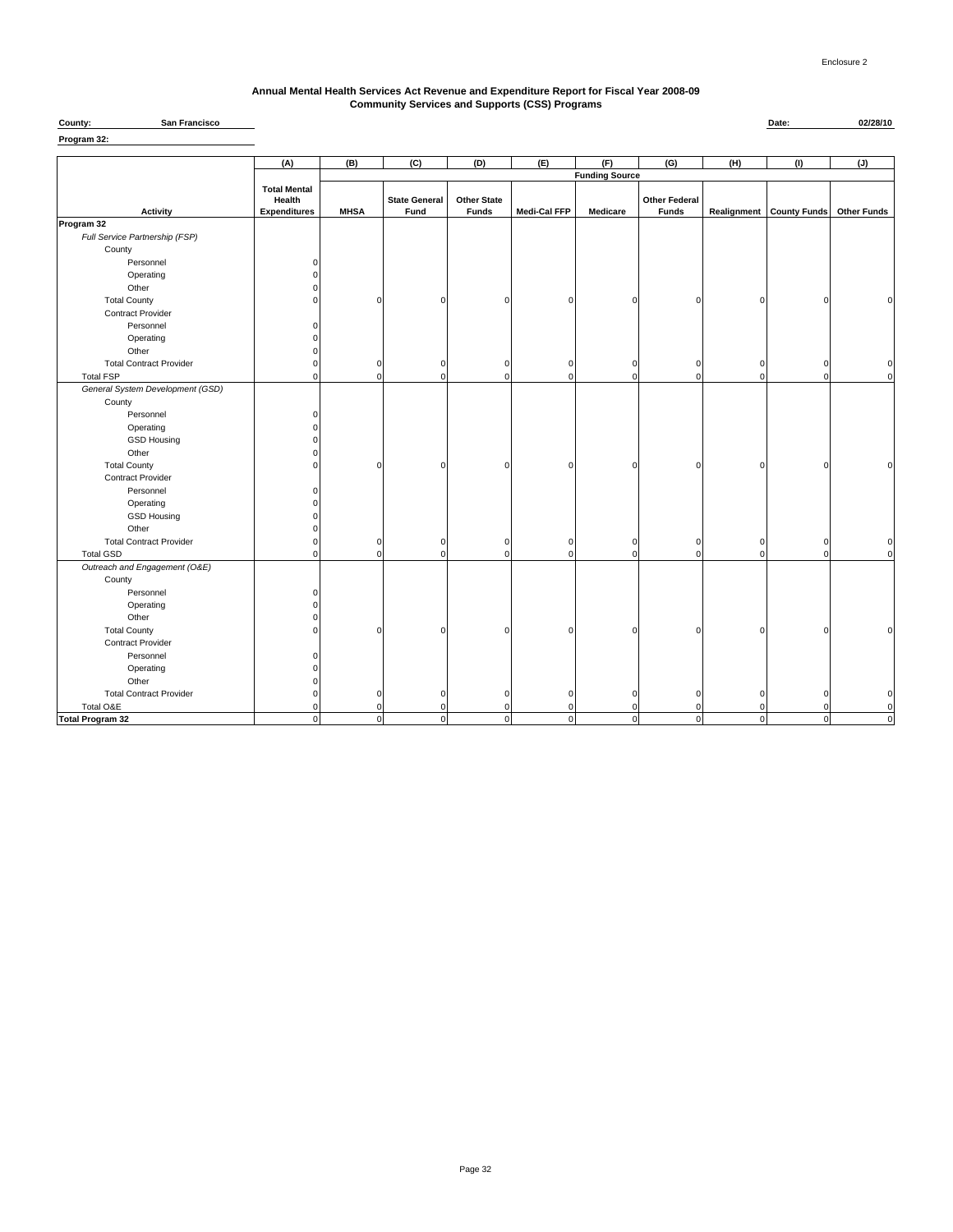**County: Date: 02/28/10 Program 33: San Francisco**

|                                  | (A)                                                  | (B)         | (C)                          | (D)                                | (E)                 | (F)                   | (G)                                  | (H)         | (1)                 | (J)                |
|----------------------------------|------------------------------------------------------|-------------|------------------------------|------------------------------------|---------------------|-----------------------|--------------------------------------|-------------|---------------------|--------------------|
|                                  |                                                      |             |                              |                                    |                     | <b>Funding Source</b> |                                      |             |                     |                    |
| <b>Activity</b>                  | <b>Total Mental</b><br>Health<br><b>Expenditures</b> | <b>MHSA</b> | <b>State General</b><br>Fund | <b>Other State</b><br><b>Funds</b> | <b>Medi-Cal FFP</b> | Medicare              | <b>Other Federal</b><br><b>Funds</b> | Realignment | <b>County Funds</b> | <b>Other Funds</b> |
| Program 33                       |                                                      |             |                              |                                    |                     |                       |                                      |             |                     |                    |
| Full Service Partnership (FSP)   |                                                      |             |                              |                                    |                     |                       |                                      |             |                     |                    |
| County                           |                                                      |             |                              |                                    |                     |                       |                                      |             |                     |                    |
| Personnel                        | $\Omega$                                             |             |                              |                                    |                     |                       |                                      |             |                     |                    |
| Operating                        | $\Omega$                                             |             |                              |                                    |                     |                       |                                      |             |                     |                    |
| Other                            |                                                      |             |                              |                                    |                     |                       |                                      |             |                     |                    |
| <b>Total County</b>              |                                                      | $\Omega$    | O                            | $\Omega$                           | $\mathbf 0$         | $\Omega$              |                                      | $\Omega$    | $\Omega$            | $\Omega$           |
| <b>Contract Provider</b>         |                                                      |             |                              |                                    |                     |                       |                                      |             |                     |                    |
| Personnel                        | n                                                    |             |                              |                                    |                     |                       |                                      |             |                     |                    |
| Operating                        |                                                      |             |                              |                                    |                     |                       |                                      |             |                     |                    |
| Other                            |                                                      |             |                              |                                    |                     |                       |                                      |             |                     |                    |
| <b>Total Contract Provider</b>   | $\Omega$                                             | $\Omega$    | $\Omega$                     | 0                                  | $\mathbf 0$         | $\mathbf{0}$          | $\Omega$                             | 0           | 0                   | $\Omega$           |
| <b>Total FSP</b>                 | $\mathbf 0$                                          | $\Omega$    | $\Omega$                     | $\mathbf 0$                        | $\Omega$            | $\Omega$              | $\Omega$                             | $\Omega$    | $\Omega$            | $\mathbf 0$        |
| General System Development (GSD) |                                                      |             |                              |                                    |                     |                       |                                      |             |                     |                    |
| County                           |                                                      |             |                              |                                    |                     |                       |                                      |             |                     |                    |
| Personnel                        | $\Omega$                                             |             |                              |                                    |                     |                       |                                      |             |                     |                    |
| Operating                        | $\Omega$                                             |             |                              |                                    |                     |                       |                                      |             |                     |                    |
| <b>GSD Housing</b>               | $\Omega$                                             |             |                              |                                    |                     |                       |                                      |             |                     |                    |
| Other                            |                                                      |             |                              |                                    |                     |                       |                                      |             |                     |                    |
| <b>Total County</b>              | $\Omega$                                             | $\Omega$    | $\Omega$                     | $\Omega$                           | $\mathbf 0$         | $\Omega$              | n                                    | $\Omega$    | O                   | $\Omega$           |
| <b>Contract Provider</b>         |                                                      |             |                              |                                    |                     |                       |                                      |             |                     |                    |
| Personnel                        | $\Omega$                                             |             |                              |                                    |                     |                       |                                      |             |                     |                    |
|                                  |                                                      |             |                              |                                    |                     |                       |                                      |             |                     |                    |
| Operating                        |                                                      |             |                              |                                    |                     |                       |                                      |             |                     |                    |
| <b>GSD Housing</b>               | O                                                    |             |                              |                                    |                     |                       |                                      |             |                     |                    |
| Other                            |                                                      |             |                              |                                    |                     |                       |                                      |             |                     |                    |
| <b>Total Contract Provider</b>   | 0                                                    | 0           | 0                            | $\mathbf 0$                        | $\mathbf 0$         | 0                     | $\Omega$                             | 0           | 0                   | 0                  |
| <b>Total GSD</b>                 | $\Omega$                                             | $\Omega$    | $\Omega$                     | $\mathbf 0$                        | $\Omega$            | $\Omega$              | $\Omega$                             | $\Omega$    | O                   | $\Omega$           |
| Outreach and Engagement (O&E)    |                                                      |             |                              |                                    |                     |                       |                                      |             |                     |                    |
| County                           |                                                      |             |                              |                                    |                     |                       |                                      |             |                     |                    |
| Personnel                        | $\Omega$                                             |             |                              |                                    |                     |                       |                                      |             |                     |                    |
| Operating                        | $\Omega$                                             |             |                              |                                    |                     |                       |                                      |             |                     |                    |
| Other                            | $\Omega$                                             |             |                              |                                    |                     |                       |                                      |             |                     |                    |
| <b>Total County</b>              | $\Omega$                                             | $\Omega$    | $\Omega$                     | $\Omega$                           | $\Omega$            | $\Omega$              | n                                    | $\Omega$    | $\Omega$            | $\Omega$           |
| <b>Contract Provider</b>         |                                                      |             |                              |                                    |                     |                       |                                      |             |                     |                    |
| Personnel                        |                                                      |             |                              |                                    |                     |                       |                                      |             |                     |                    |
| Operating                        |                                                      |             |                              |                                    |                     |                       |                                      |             |                     |                    |
| Other                            | $\Omega$                                             |             |                              |                                    |                     |                       |                                      |             |                     |                    |
| <b>Total Contract Provider</b>   | $\mathbf 0$                                          | $\Omega$    | $\mathbf 0$                  | 0                                  | $\mathbf 0$         | $\Omega$              | $\Omega$                             | $\Omega$    | $\Omega$            | $\Omega$           |
| Total O&E                        | $\mathbf 0$                                          | C           | $\Omega$                     | $\mathbf 0$                        | $\Omega$            | O                     | $\Omega$                             | r           | O                   | $\Omega$           |
| <b>Total Program 33</b>          | $\mathbf 0$                                          | $\sqrt{ }$  | 0                            | $\mathbf 0$                        | $\Omega$            | $\Omega$              | $\Omega$                             | $\Omega$    | O                   | $\Omega$           |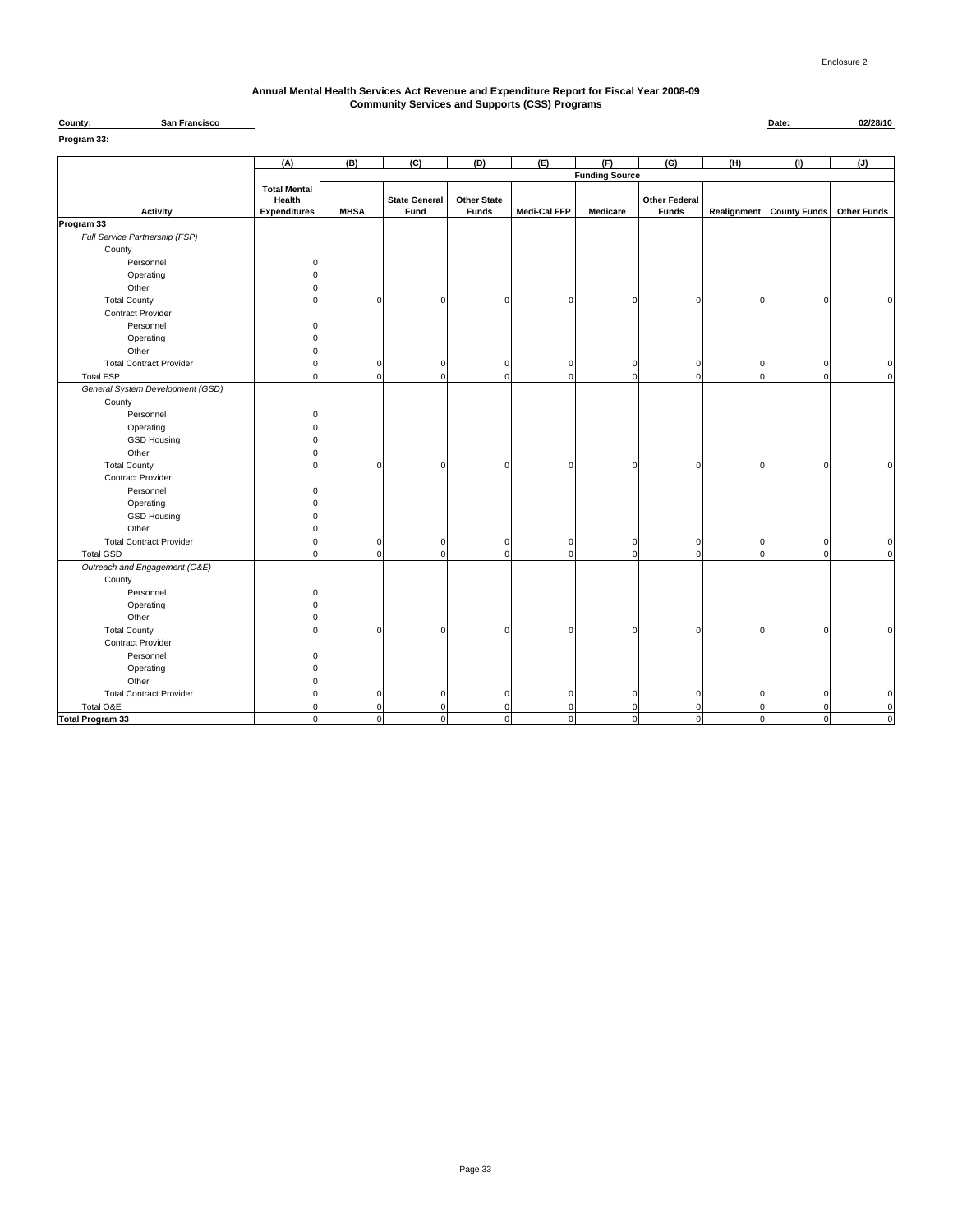**County: Date: 02/28/10 Program 34: San Francisco**

|                                  | (A)                                                  | (B)         | (C)                          | (D)                                | (E)                 | (F)                   | (G)                                  | (H)      | (1)                      | (J)                           |
|----------------------------------|------------------------------------------------------|-------------|------------------------------|------------------------------------|---------------------|-----------------------|--------------------------------------|----------|--------------------------|-------------------------------|
|                                  |                                                      |             |                              |                                    |                     | <b>Funding Source</b> |                                      |          |                          |                               |
| <b>Activity</b>                  | <b>Total Mental</b><br>Health<br><b>Expenditures</b> | <b>MHSA</b> | <b>State General</b><br>Fund | <b>Other State</b><br><b>Funds</b> | <b>Medi-Cal FFP</b> | Medicare              | <b>Other Federal</b><br><b>Funds</b> |          | Realignment County Funds | <b>Other Funds</b>            |
| Program 34                       |                                                      |             |                              |                                    |                     |                       |                                      |          |                          |                               |
| Full Service Partnership (FSP)   |                                                      |             |                              |                                    |                     |                       |                                      |          |                          |                               |
| County                           |                                                      |             |                              |                                    |                     |                       |                                      |          |                          |                               |
| Personnel                        | $\Omega$                                             |             |                              |                                    |                     |                       |                                      |          |                          |                               |
| Operating                        | C                                                    |             |                              |                                    |                     |                       |                                      |          |                          |                               |
| Other                            |                                                      |             |                              |                                    |                     |                       |                                      |          |                          |                               |
| <b>Total County</b>              |                                                      | $\Omega$    | 0                            | $\mathbf 0$                        |                     | $\Omega$              | $\Omega$                             |          | $\Omega$                 | $\Omega$                      |
| <b>Contract Provider</b>         |                                                      |             |                              |                                    |                     |                       |                                      |          |                          |                               |
| Personnel                        |                                                      |             |                              |                                    |                     |                       |                                      |          |                          |                               |
| Operating                        |                                                      |             |                              |                                    |                     |                       |                                      |          |                          |                               |
| Other                            |                                                      |             |                              |                                    |                     |                       |                                      |          |                          |                               |
| <b>Total Contract Provider</b>   | n                                                    | $\mathbf 0$ | $\Omega$                     | $\mathbf 0$                        | $\Omega$            | $\mathbf 0$           | $\mathbf 0$                          | n        | $\Omega$                 | $\mathbf 0$                   |
| <b>Total FSP</b>                 | $\mathbf 0$                                          | $\Omega$    | $\Omega$                     | $\mathbf 0$                        | $\Omega$            | $\Omega$              | $\Omega$                             | n        | $\Omega$                 | $\overline{0}$                |
| General System Development (GSD) |                                                      |             |                              |                                    |                     |                       |                                      |          |                          |                               |
| County                           |                                                      |             |                              |                                    |                     |                       |                                      |          |                          |                               |
| Personnel                        | n                                                    |             |                              |                                    |                     |                       |                                      |          |                          |                               |
| Operating                        | C                                                    |             |                              |                                    |                     |                       |                                      |          |                          |                               |
| <b>GSD Housing</b>               | n                                                    |             |                              |                                    |                     |                       |                                      |          |                          |                               |
| Other                            |                                                      |             |                              |                                    |                     |                       |                                      |          |                          |                               |
| <b>Total County</b>              | n                                                    | $\Omega$    | $\Omega$                     | $\Omega$                           | O                   | ŋ                     | $\Omega$                             |          | $\Omega$                 | $\mathbf 0$                   |
| <b>Contract Provider</b>         |                                                      |             |                              |                                    |                     |                       |                                      |          |                          |                               |
| Personnel                        |                                                      |             |                              |                                    |                     |                       |                                      |          |                          |                               |
| Operating                        |                                                      |             |                              |                                    |                     |                       |                                      |          |                          |                               |
| <b>GSD Housing</b>               |                                                      |             |                              |                                    |                     |                       |                                      |          |                          |                               |
| Other                            |                                                      |             |                              |                                    |                     |                       |                                      |          |                          |                               |
| <b>Total Contract Provider</b>   | $\Omega$                                             | $\mathbf 0$ | $\Omega$                     | 0                                  | $\Omega$            | 0                     | $^{\circ}$                           | $\Omega$ | $\Omega$                 |                               |
| <b>Total GSD</b>                 | $\Omega$                                             | $\Omega$    | $\Omega$                     | $\Omega$                           | n                   |                       | $\Omega$                             | n        | C                        | $\mathbf 0$<br>$\overline{0}$ |
| Outreach and Engagement (O&E)    |                                                      |             |                              |                                    |                     |                       |                                      |          |                          |                               |
| County                           |                                                      |             |                              |                                    |                     |                       |                                      |          |                          |                               |
|                                  | $\Omega$                                             |             |                              |                                    |                     |                       |                                      |          |                          |                               |
| Personnel                        |                                                      |             |                              |                                    |                     |                       |                                      |          |                          |                               |
| Operating                        | n                                                    |             |                              |                                    |                     |                       |                                      |          |                          |                               |
| Other                            | n                                                    |             |                              |                                    |                     |                       |                                      |          |                          |                               |
| <b>Total County</b>              | $\Omega$                                             | $\Omega$    | $\Omega$                     | $\mathbf 0$                        |                     | $\Omega$              | $\Omega$                             |          | $\Omega$                 | $\Omega$                      |
| <b>Contract Provider</b>         |                                                      |             |                              |                                    |                     |                       |                                      |          |                          |                               |
| Personnel                        |                                                      |             |                              |                                    |                     |                       |                                      |          |                          |                               |
| Operating                        |                                                      |             |                              |                                    |                     |                       |                                      |          |                          |                               |
| Other                            |                                                      |             |                              |                                    |                     |                       |                                      |          |                          |                               |
| <b>Total Contract Provider</b>   | n                                                    | $\mathbf 0$ | O                            | $\mathbf 0$                        | $\Omega$            | ŋ                     | $\Omega$                             |          | U                        | $\mathbf 0$                   |
| Total O&E                        | $\Omega$                                             | n           | n                            | $\mathbf 0$                        | O                   |                       | $\Omega$                             |          |                          | $\overline{0}$                |
| <b>Total Program 34</b>          | $\mathbf 0$                                          | $\mathbf 0$ | 0                            | $\mathbf 0$                        | $\mathbf 0$         | $\Omega$              | $\mathbf 0$                          | n        | $\Omega$                 | $\mathbf{0}$                  |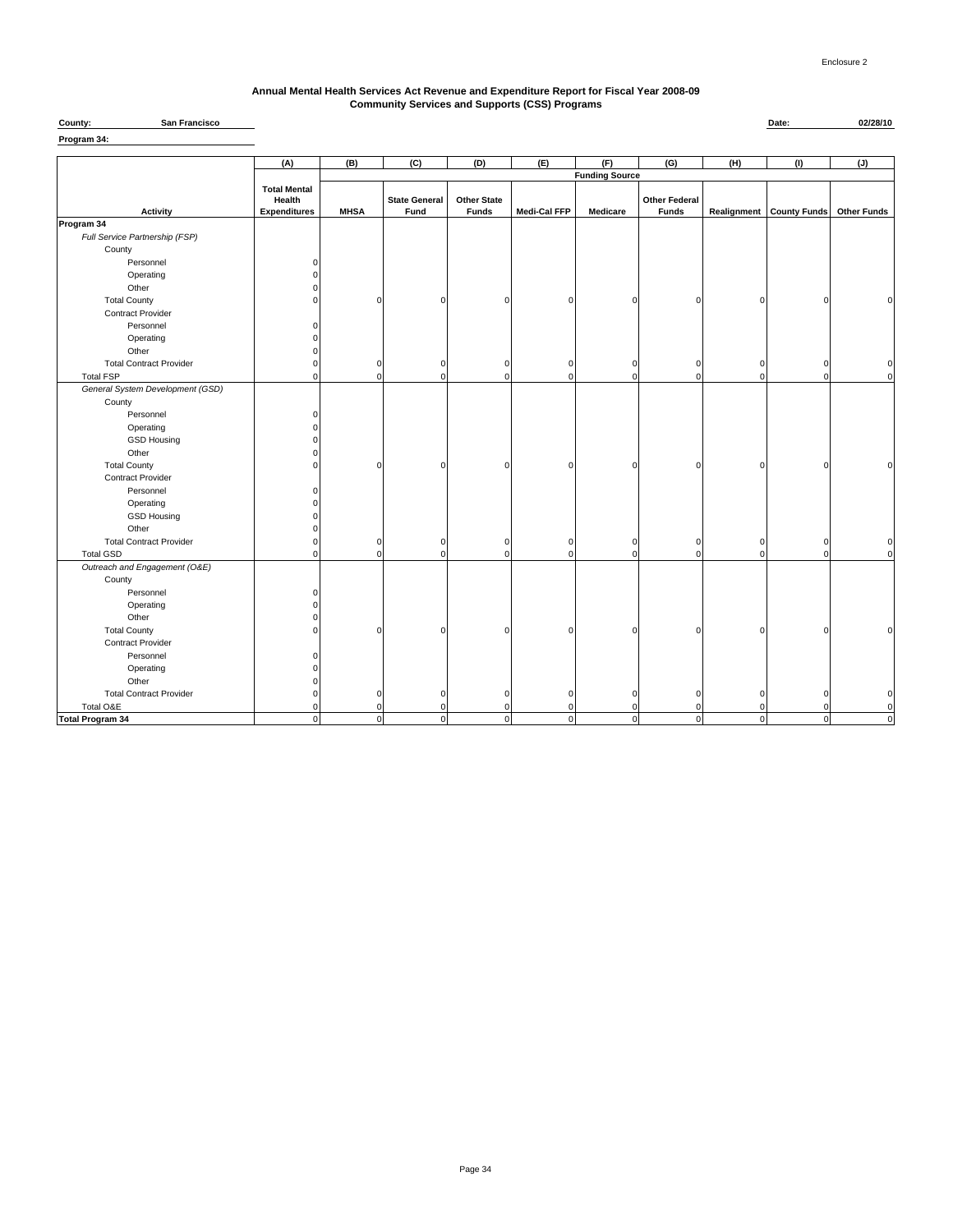**County: Date: 02/28/10 County:**<br>Program 35: **San Francisco**

|                                             | (A)                                                  | (B)                        | (C)                          | (D)                      | (E)                 | (F)                   | (G)                           | (H)         | (1)                  | (J)                |
|---------------------------------------------|------------------------------------------------------|----------------------------|------------------------------|--------------------------|---------------------|-----------------------|-------------------------------|-------------|----------------------|--------------------|
|                                             |                                                      |                            |                              |                          |                     | <b>Funding Source</b> |                               |             |                      |                    |
| <b>Activity</b>                             | <b>Total Mental</b><br>Health<br><b>Expenditures</b> | <b>MHSA</b>                | <b>State General</b><br>Fund | <b>Other State Funds</b> | <b>Medi-Cal FFP</b> | Medicare              | <b>Other Federal</b><br>Funds | Realignment | <b>County Funds</b>  | <b>Other Funds</b> |
| Program 35                                  |                                                      |                            |                              |                          |                     |                       |                               |             |                      |                    |
| Full Service Partnership (FSP)              |                                                      |                            |                              |                          |                     |                       |                               |             |                      |                    |
| County                                      |                                                      |                            |                              |                          |                     |                       |                               |             |                      |                    |
| Personnel                                   |                                                      |                            |                              |                          |                     |                       |                               |             |                      |                    |
| Operating                                   |                                                      |                            |                              |                          |                     |                       |                               |             |                      |                    |
| Other                                       |                                                      |                            |                              |                          |                     |                       |                               |             |                      |                    |
| <b>Total County</b>                         |                                                      | $\mathbf 0$                | $\Omega$                     | ſ                        |                     |                       |                               |             | $\Omega$             |                    |
| <b>Contract Provider</b>                    |                                                      |                            |                              |                          |                     |                       |                               |             |                      |                    |
| Personnel                                   |                                                      |                            |                              |                          |                     |                       |                               |             |                      |                    |
| Operating                                   |                                                      |                            |                              |                          |                     |                       |                               |             |                      |                    |
| Other                                       |                                                      |                            |                              |                          |                     |                       |                               |             |                      |                    |
| <b>Total Contract Provider</b>              |                                                      | $^{\circ}$                 | $\Omega$                     |                          |                     |                       |                               |             | $\mathbf 0$          |                    |
| <b>Total FSP</b>                            |                                                      | $\Omega$                   | C                            | C                        |                     |                       |                               |             | $\Omega$             | $\sqrt{2}$         |
| General System Development (GSD)            |                                                      |                            |                              |                          |                     |                       |                               |             |                      |                    |
| County                                      |                                                      |                            |                              |                          |                     |                       |                               |             |                      |                    |
| Personnel                                   |                                                      |                            |                              |                          |                     |                       |                               |             |                      |                    |
| Operating                                   |                                                      |                            |                              |                          |                     |                       |                               |             |                      |                    |
| GSD Housing                                 |                                                      |                            |                              |                          |                     |                       |                               |             |                      |                    |
| Other                                       |                                                      |                            |                              |                          |                     |                       |                               |             |                      |                    |
| <b>Total County</b>                         |                                                      | $\mathbf 0$                | $\Omega$                     |                          |                     |                       |                               |             | n                    |                    |
| <b>Contract Provider</b>                    |                                                      |                            |                              |                          |                     |                       |                               |             |                      |                    |
| Personnel                                   |                                                      |                            |                              |                          |                     |                       |                               |             |                      |                    |
| Operating                                   |                                                      |                            |                              |                          |                     |                       |                               |             |                      |                    |
| <b>GSD Housing</b>                          |                                                      |                            |                              |                          |                     |                       |                               |             |                      |                    |
| Other                                       |                                                      |                            |                              |                          |                     |                       |                               |             |                      |                    |
| <b>Total Contract Provider</b>              |                                                      | $\mathbf 0$                | $\Omega$                     | c                        |                     |                       |                               |             | $\Omega$             | O                  |
| <b>Total GSD</b>                            |                                                      | $\Omega$                   | $\Omega$                     |                          |                     |                       |                               |             | $\Omega$             | $\Omega$           |
| Outreach and Engagement (O&E)               |                                                      |                            |                              |                          |                     |                       |                               |             |                      |                    |
| County                                      |                                                      |                            |                              |                          |                     |                       |                               |             |                      |                    |
| Personnel                                   |                                                      |                            |                              |                          |                     |                       |                               |             |                      |                    |
| Operating                                   |                                                      |                            |                              |                          |                     |                       |                               |             |                      |                    |
| Other                                       |                                                      |                            |                              |                          |                     |                       |                               |             |                      |                    |
| <b>Total County</b>                         |                                                      | $\mathbf 0$                | $\Omega$                     |                          |                     |                       |                               |             |                      |                    |
| Contract Provider                           |                                                      |                            |                              |                          |                     |                       |                               |             |                      |                    |
| Personnel                                   |                                                      |                            |                              |                          |                     |                       |                               |             |                      |                    |
| Operating                                   |                                                      |                            |                              |                          |                     |                       |                               |             |                      |                    |
| Other                                       |                                                      |                            |                              |                          |                     |                       |                               |             |                      |                    |
| <b>Total Contract Provider</b><br>Total O&E |                                                      | $\mathbf 0$<br>$\mathbf 0$ | $\Omega$<br>$\Omega$         |                          |                     |                       |                               |             | $\Omega$<br>$\Omega$ |                    |
| <b>Total Program 35</b>                     | $^{\circ}$                                           | $\overline{0}$             | $\Omega$                     | $\mathbf 0$              | r                   | n                     | $\Omega$                      | $\Omega$    | $\mathbf 0$          | $\Omega$           |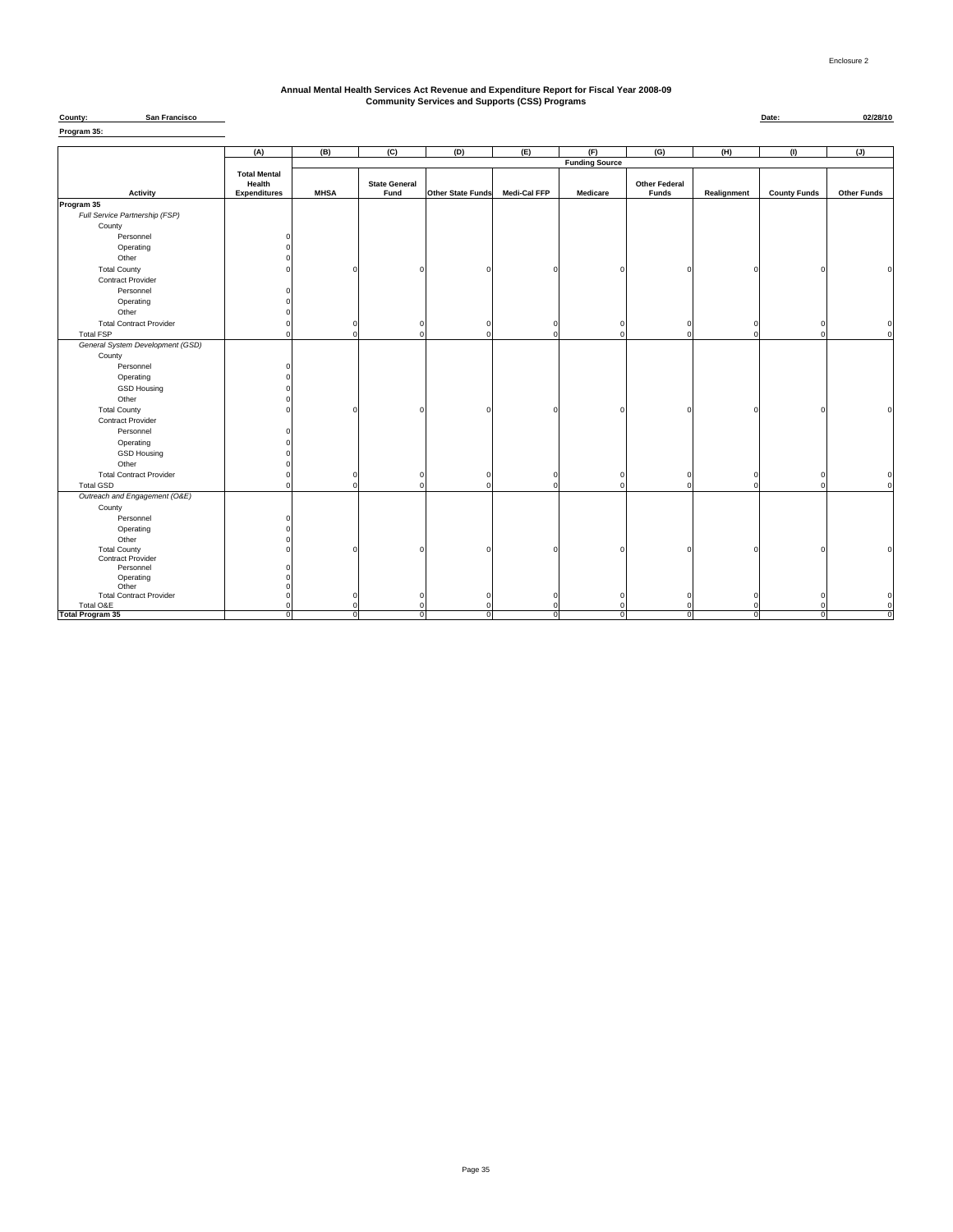| Program 36:                      |                                                      |                |                              |                                    |                     |                       |                                      |          |                                 |                    |
|----------------------------------|------------------------------------------------------|----------------|------------------------------|------------------------------------|---------------------|-----------------------|--------------------------------------|----------|---------------------------------|--------------------|
|                                  | (A)                                                  | (B)            | (C)                          | (D)                                | (E)                 | (F)                   | (G)                                  | (H)      | (1)                             | (J)                |
|                                  |                                                      |                |                              |                                    |                     | <b>Funding Source</b> |                                      |          |                                 |                    |
| <b>Activity</b>                  | <b>Total Mental</b><br>Health<br><b>Expenditures</b> | <b>MHSA</b>    | <b>State General</b><br>Fund | <b>Other State</b><br><b>Funds</b> | <b>Medi-Cal FFP</b> | Medicare              | <b>Other Federal</b><br><b>Funds</b> |          | <b>Realignment County Funds</b> | <b>Other Funds</b> |
| Program 36                       |                                                      |                |                              |                                    |                     |                       |                                      |          |                                 |                    |
| Full Service Partnership (FSP)   |                                                      |                |                              |                                    |                     |                       |                                      |          |                                 |                    |
| County                           |                                                      |                |                              |                                    |                     |                       |                                      |          |                                 |                    |
| Personnel                        | 0                                                    |                |                              |                                    |                     |                       |                                      |          |                                 |                    |
| Operating                        | $\Omega$                                             |                |                              |                                    |                     |                       |                                      |          |                                 |                    |
| Other                            | $\Omega$                                             |                |                              |                                    |                     |                       |                                      |          |                                 |                    |
| <b>Total County</b>              | n                                                    | 0              | $\Omega$                     | C                                  | $\Omega$            | O                     | $\Omega$                             |          | 0                               | n                  |
| <b>Contract Provider</b>         |                                                      |                |                              |                                    |                     |                       |                                      |          |                                 |                    |
| Personnel                        | $\Omega$                                             |                |                              |                                    |                     |                       |                                      |          |                                 |                    |
| Operating                        | O                                                    |                |                              |                                    |                     |                       |                                      |          |                                 |                    |
| Other                            | O                                                    |                |                              |                                    |                     |                       |                                      |          |                                 |                    |
| <b>Total Contract Provider</b>   | $\Omega$                                             | 0              | $\mathbf 0$                  | $\Omega$                           | $\Omega$            | $\mathbf{0}$          | 0                                    |          | 0                               | 0                  |
| <b>Total FSP</b>                 | $\mathbf 0$                                          | $\mathbf 0$    | $\mathbf 0$                  | $\Omega$                           | $\Omega$            | 0                     | $\mathbf 0$                          |          | $\mathbf 0$                     | $\circ$            |
| General System Development (GSD) |                                                      |                |                              |                                    |                     |                       |                                      |          |                                 |                    |
| County                           |                                                      |                |                              |                                    |                     |                       |                                      |          |                                 |                    |
| Personnel                        | $\Omega$                                             |                |                              |                                    |                     |                       |                                      |          |                                 |                    |
| Operating                        | $\Omega$                                             |                |                              |                                    |                     |                       |                                      |          |                                 |                    |
| <b>GSD Housing</b>               | $\Omega$                                             |                |                              |                                    |                     |                       |                                      |          |                                 |                    |
| Other                            | $\Omega$                                             |                |                              |                                    |                     |                       |                                      |          |                                 |                    |
| <b>Total County</b>              | $\Omega$                                             | $\mathbf 0$    | $\Omega$                     | $\Omega$                           | $\Omega$            | 0                     | $\Omega$                             |          | $\Omega$                        | $\Omega$           |
| <b>Contract Provider</b>         |                                                      |                |                              |                                    |                     |                       |                                      |          |                                 |                    |
| Personnel                        | O                                                    |                |                              |                                    |                     |                       |                                      |          |                                 |                    |
| Operating                        | O                                                    |                |                              |                                    |                     |                       |                                      |          |                                 |                    |
| <b>GSD Housing</b>               | O                                                    |                |                              |                                    |                     |                       |                                      |          |                                 |                    |
| Other                            | $\Omega$                                             |                |                              |                                    |                     |                       |                                      |          |                                 |                    |
| <b>Total Contract Provider</b>   | $\Omega$                                             | $\pmb{0}$      | $\mathbf 0$                  | 0                                  | $\mathbf 0$         | 0                     | 0                                    |          | 0                               | 0                  |
| <b>Total GSD</b>                 | $\Omega$                                             | $\mathbf 0$    | $\Omega$                     | $\Omega$                           | $\Omega$            | O                     | $\Omega$                             |          | $\Omega$                        | $\circ$            |
| Outreach and Engagement (O&E)    |                                                      |                |                              |                                    |                     |                       |                                      |          |                                 |                    |
| County                           |                                                      |                |                              |                                    |                     |                       |                                      |          |                                 |                    |
| Personnel                        | 0                                                    |                |                              |                                    |                     |                       |                                      |          |                                 |                    |
| Operating                        | $\Omega$                                             |                |                              |                                    |                     |                       |                                      |          |                                 |                    |
| Other                            | 0                                                    |                |                              |                                    |                     |                       |                                      |          |                                 |                    |
| <b>Total County</b>              | $\Omega$                                             | $\mathbf 0$    | $\Omega$                     | $\Omega$                           | $\Omega$            | $\mathbf{O}$          | $\Omega$                             |          | $\Omega$                        | O                  |
| <b>Contract Provider</b>         |                                                      |                |                              |                                    |                     |                       |                                      |          |                                 |                    |
| Personnel<br>Operating           | O<br>$\Omega$                                        |                |                              |                                    |                     |                       |                                      |          |                                 |                    |
| Other                            | $\Omega$                                             |                |                              |                                    |                     |                       |                                      |          |                                 |                    |
| <b>Total Contract Provider</b>   | $\Omega$                                             | $\mathbf 0$    | $\mathbf 0$                  | $\Omega$                           | $\Omega$            | 0                     | $\Omega$                             |          | 0                               | $\Omega$           |
| Total O&E                        | $\mathbf 0$                                          | $\mathbf 0$    | $\mathbf 0$                  | $\mathbf 0$                        | $\Omega$            | $\mathbf{O}$          | $\mathbf 0$                          |          | $\mathbf 0$                     | $\mathbf 0$        |
| <b>Total Program 36</b>          | $\overline{0}$                                       | $\overline{0}$ | $\overline{0}$               | $\overline{0}$                     | $\mathbf 0$         | $\overline{0}$        | $\overline{0}$                       | $\Omega$ | $\overline{0}$                  | $\overline{0}$     |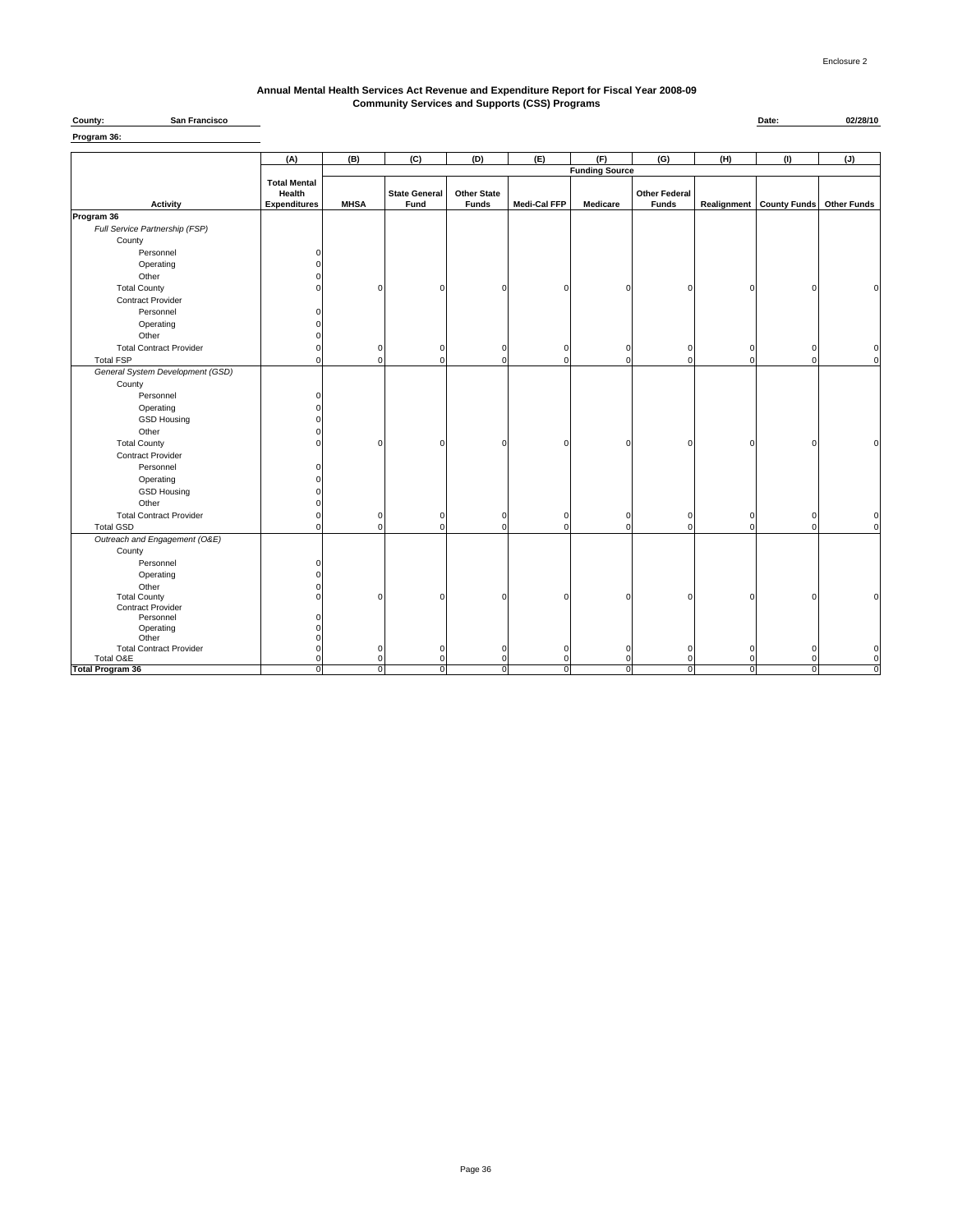| Program 37:                                 |                                                      |                          |                              |                                    |                         |                         |                                      |              |                                      |                  |
|---------------------------------------------|------------------------------------------------------|--------------------------|------------------------------|------------------------------------|-------------------------|-------------------------|--------------------------------------|--------------|--------------------------------------|------------------|
|                                             | (A)                                                  | (B)                      | (C)                          | (D)                                | (E)                     | (F)                     | (G)                                  | (H)          | (1)                                  | (J)              |
|                                             |                                                      |                          |                              |                                    |                         | <b>Funding Source</b>   |                                      |              |                                      |                  |
| <b>Activity</b>                             | <b>Total Mental</b><br>Health<br><b>Expenditures</b> | <b>MHSA</b>              | <b>State General</b><br>Fund | <b>Other State</b><br><b>Funds</b> | <b>Medi-Cal FFP</b>     | Medicare                | <b>Other Federal</b><br><b>Funds</b> |              | Realignment County Funds Other Funds |                  |
| Program 37                                  |                                                      |                          |                              |                                    |                         |                         |                                      |              |                                      |                  |
| Full Service Partnership (FSP)              |                                                      |                          |                              |                                    |                         |                         |                                      |              |                                      |                  |
| County                                      |                                                      |                          |                              |                                    |                         |                         |                                      |              |                                      |                  |
| Personnel                                   | n                                                    |                          |                              |                                    |                         |                         |                                      |              |                                      |                  |
| Operating                                   | n                                                    |                          |                              |                                    |                         |                         |                                      |              |                                      |                  |
| Other                                       |                                                      |                          |                              |                                    |                         |                         |                                      |              |                                      |                  |
| <b>Total County</b>                         | n                                                    | $\mathsf{O}\xspace$      | C                            |                                    | $\mathbf 0$             | $\Omega$                | $\Omega$                             | <sup>0</sup> | 0                                    | O                |
| <b>Contract Provider</b>                    |                                                      |                          |                              |                                    |                         |                         |                                      |              |                                      |                  |
| Personnel                                   |                                                      |                          |                              |                                    |                         |                         |                                      |              |                                      |                  |
| Operating                                   |                                                      |                          |                              |                                    |                         |                         |                                      |              |                                      |                  |
| Other                                       | $^{\prime}$                                          |                          |                              |                                    |                         |                         |                                      |              |                                      |                  |
| <b>Total Contract Provider</b>              |                                                      | 0                        | C                            | 0                                  | $\mathbf 0$             | 0                       | 0                                    | $\Omega$     | 0                                    | 0                |
| <b>Total FSP</b>                            | $\Omega$                                             | $\mathsf{O}\xspace$      | $\Omega$                     | $\Omega$                           | $\mathbf 0$             | $\Omega$                | $\mathbf 0$                          | $\Omega$     | $\mathbf 0$                          | $\mathbf 0$      |
| General System Development (GSD)            |                                                      |                          |                              |                                    |                         |                         |                                      |              |                                      |                  |
| County                                      |                                                      |                          |                              |                                    |                         |                         |                                      |              |                                      |                  |
| Personnel                                   | $\Omega$                                             |                          |                              |                                    |                         |                         |                                      |              |                                      |                  |
| Operating                                   |                                                      |                          |                              |                                    |                         |                         |                                      |              |                                      |                  |
| <b>GSD Housing</b>                          | n                                                    |                          |                              |                                    |                         |                         |                                      |              |                                      |                  |
| Other                                       | n                                                    |                          |                              |                                    |                         |                         |                                      |              |                                      |                  |
| <b>Total County</b>                         |                                                      | $\mathsf{O}\xspace$      | C                            |                                    | $\Omega$                | $\Omega$                | $\Omega$                             | n            | 0                                    | $\Omega$         |
| <b>Contract Provider</b>                    |                                                      |                          |                              |                                    |                         |                         |                                      |              |                                      |                  |
| Personnel                                   | n                                                    |                          |                              |                                    |                         |                         |                                      |              |                                      |                  |
| Operating                                   |                                                      |                          |                              |                                    |                         |                         |                                      |              |                                      |                  |
| <b>GSD Housing</b>                          |                                                      |                          |                              |                                    |                         |                         |                                      |              |                                      |                  |
| Other                                       |                                                      |                          |                              |                                    |                         |                         |                                      |              |                                      |                  |
| <b>Total Contract Provider</b>              | n                                                    | $\mathsf{O}\xspace$      | $\Omega$                     | $\Omega$                           | $\mathbf 0$             | 0                       | 0                                    | 0            | $\mathsf 0$                          | 0                |
| <b>Total GSD</b>                            | $\Omega$                                             | $\mathbf 0$              | $\Omega$                     | $\Omega$                           | $\Omega$                | $\Omega$                | $\Omega$                             | $\Omega$     | $\Omega$                             | $\mathbf{0}$     |
| Outreach and Engagement (O&E)               |                                                      |                          |                              |                                    |                         |                         |                                      |              |                                      |                  |
| County                                      |                                                      |                          |                              |                                    |                         |                         |                                      |              |                                      |                  |
| Personnel                                   | n<br>$\Omega$                                        |                          |                              |                                    |                         |                         |                                      |              |                                      |                  |
| Operating<br>Other                          |                                                      |                          |                              |                                    |                         |                         |                                      |              |                                      |                  |
| <b>Total County</b>                         |                                                      | $\mathsf{O}\xspace$      | C                            |                                    | $\Omega$                | $\Omega$                | $\Omega$                             | n            | 0                                    | O                |
| <b>Contract Provider</b>                    |                                                      |                          |                              |                                    |                         |                         |                                      |              |                                      |                  |
| Personnel                                   |                                                      |                          |                              |                                    |                         |                         |                                      |              |                                      |                  |
| Operating                                   | n                                                    |                          |                              |                                    |                         |                         |                                      |              |                                      |                  |
| Other                                       |                                                      |                          |                              |                                    |                         |                         |                                      |              |                                      |                  |
| <b>Total Contract Provider</b><br>Total O&E | $\Omega$<br>C                                        | 0<br>$\mathsf{O}\xspace$ | $\mathbf C$<br>$\Omega$      | 0<br>$\Omega$                      | $\mathbf 0$<br>$\Omega$ | $\Omega$<br>$\mathbf 0$ | $\Omega$<br>0                        | n            | 0<br>$\mathbf 0$                     | 0<br>$\mathbf 0$ |
| <b>Total Program 37</b>                     | $\Omega$                                             | $\overline{\mathbf{0}}$  | $\Omega$                     | $\mathbf 0$                        | $\mathbf 0$             | $\overline{0}$          | 0                                    | $\Omega$     | $\overline{0}$                       | $\overline{0}$   |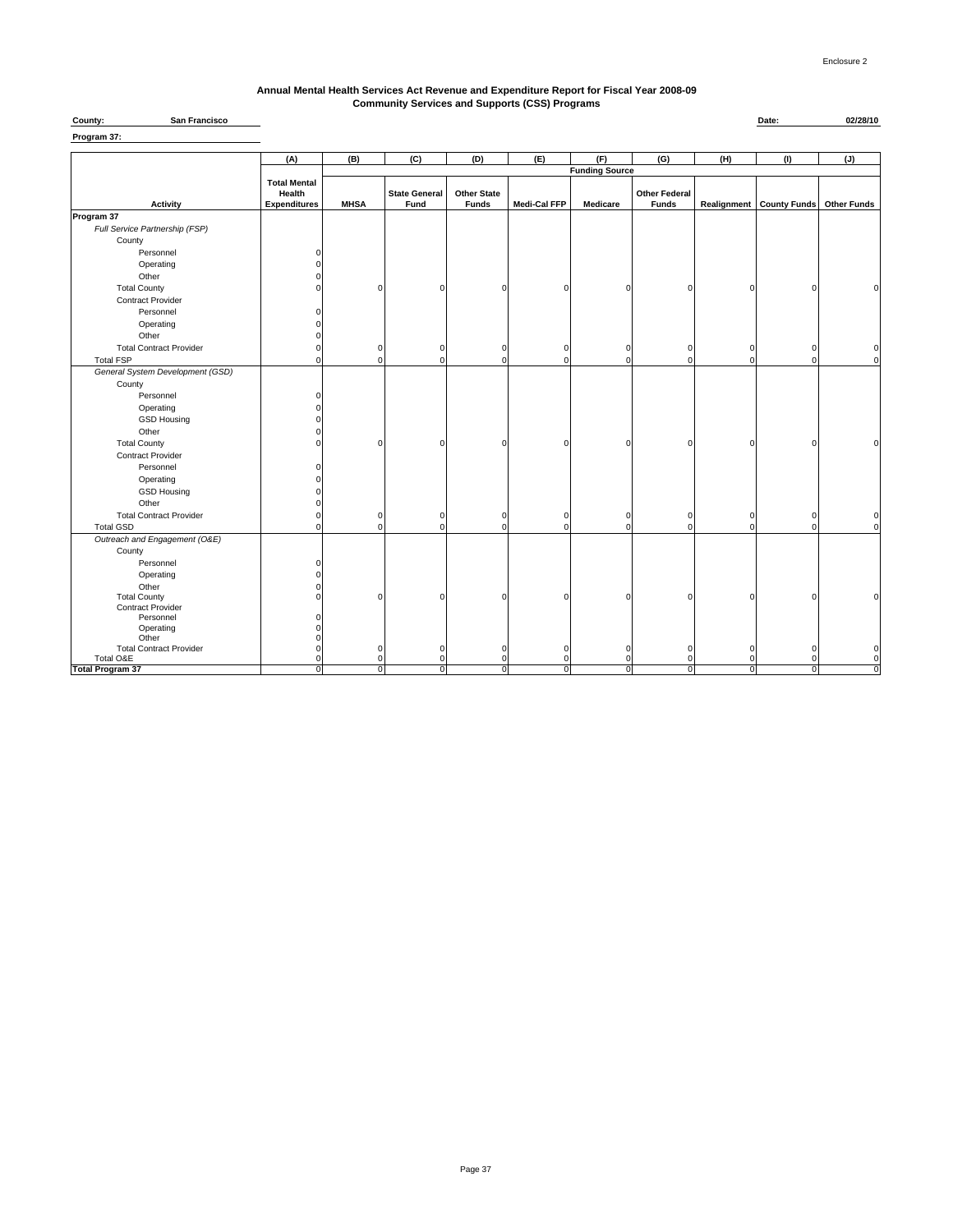| Program 38:                      |                                                      |                         |                              |                                    |                     |                       |                                      |              |                                 |                    |
|----------------------------------|------------------------------------------------------|-------------------------|------------------------------|------------------------------------|---------------------|-----------------------|--------------------------------------|--------------|---------------------------------|--------------------|
|                                  | (A)                                                  | (B)                     | (C)                          | (D)                                | (E)                 | (F)                   | (G)                                  | (H)          | (1)                             | (J)                |
|                                  |                                                      |                         |                              |                                    |                     | <b>Funding Source</b> |                                      |              |                                 |                    |
| <b>Activity</b>                  | <b>Total Mental</b><br>Health<br><b>Expenditures</b> | <b>MHSA</b>             | <b>State General</b><br>Fund | <b>Other State</b><br><b>Funds</b> | <b>Medi-Cal FFP</b> | Medicare              | <b>Other Federal</b><br><b>Funds</b> |              | <b>Realignment County Funds</b> | <b>Other Funds</b> |
| Program 38                       |                                                      |                         |                              |                                    |                     |                       |                                      |              |                                 |                    |
| Full Service Partnership (FSP)   |                                                      |                         |                              |                                    |                     |                       |                                      |              |                                 |                    |
| County                           |                                                      |                         |                              |                                    |                     |                       |                                      |              |                                 |                    |
| Personnel                        | n                                                    |                         |                              |                                    |                     |                       |                                      |              |                                 |                    |
| Operating                        | n                                                    |                         |                              |                                    |                     |                       |                                      |              |                                 |                    |
| Other                            |                                                      |                         |                              |                                    |                     |                       |                                      |              |                                 |                    |
| <b>Total County</b>              | n                                                    | $\mathsf{O}\xspace$     | C                            |                                    | $\mathbf 0$         | $\Omega$              | $\Omega$                             | <sup>0</sup> | 0                               | O                  |
| <b>Contract Provider</b>         |                                                      |                         |                              |                                    |                     |                       |                                      |              |                                 |                    |
| Personnel                        |                                                      |                         |                              |                                    |                     |                       |                                      |              |                                 |                    |
| Operating                        |                                                      |                         |                              |                                    |                     |                       |                                      |              |                                 |                    |
| Other                            | n                                                    |                         |                              |                                    |                     |                       |                                      |              |                                 |                    |
| <b>Total Contract Provider</b>   |                                                      | 0                       | C                            | 0                                  | $\mathbf 0$         | 0                     | 0                                    | $\Omega$     | 0                               | 0                  |
| <b>Total FSP</b>                 | $\Omega$                                             | $\mathsf{O}\xspace$     | $\Omega$                     | $\Omega$                           | $\mathbf 0$         | $\Omega$              | $\mathbf 0$                          | $\Omega$     | $\mathbf 0$                     | $\mathbf 0$        |
| General System Development (GSD) |                                                      |                         |                              |                                    |                     |                       |                                      |              |                                 |                    |
| County                           |                                                      |                         |                              |                                    |                     |                       |                                      |              |                                 |                    |
| Personnel                        | $\Omega$                                             |                         |                              |                                    |                     |                       |                                      |              |                                 |                    |
| Operating                        | n                                                    |                         |                              |                                    |                     |                       |                                      |              |                                 |                    |
| <b>GSD Housing</b>               | n                                                    |                         |                              |                                    |                     |                       |                                      |              |                                 |                    |
| Other                            | n                                                    |                         |                              |                                    |                     |                       |                                      |              |                                 |                    |
| <b>Total County</b>              |                                                      | $\mathsf{O}\xspace$     | C                            |                                    | $\Omega$            | $\Omega$              | $\Omega$                             | n            | 0                               | $\Omega$           |
| <b>Contract Provider</b>         |                                                      |                         |                              |                                    |                     |                       |                                      |              |                                 |                    |
| Personnel                        | n                                                    |                         |                              |                                    |                     |                       |                                      |              |                                 |                    |
| Operating                        |                                                      |                         |                              |                                    |                     |                       |                                      |              |                                 |                    |
| <b>GSD Housing</b>               |                                                      |                         |                              |                                    |                     |                       |                                      |              |                                 |                    |
| Other                            |                                                      |                         |                              |                                    |                     |                       |                                      |              |                                 |                    |
| <b>Total Contract Provider</b>   | n                                                    | $\mathsf{O}\xspace$     | $\Omega$                     | $\Omega$                           | $\mathbf 0$         | 0                     | 0                                    | 0            | $\mathsf 0$                     | $\mathbf 0$        |
| <b>Total GSD</b>                 | $\Omega$                                             | $\mathbf 0$             | $\Omega$                     | $\Omega$                           | $\Omega$            | $\Omega$              | $\Omega$                             | $\Omega$     | $\Omega$                        | $\mathbf{0}$       |
| Outreach and Engagement (O&E)    |                                                      |                         |                              |                                    |                     |                       |                                      |              |                                 |                    |
| County                           |                                                      |                         |                              |                                    |                     |                       |                                      |              |                                 |                    |
| Personnel                        | $\Omega$                                             |                         |                              |                                    |                     |                       |                                      |              |                                 |                    |
| Operating                        | $\Omega$                                             |                         |                              |                                    |                     |                       |                                      |              |                                 |                    |
| Other                            |                                                      |                         |                              |                                    |                     |                       |                                      |              |                                 |                    |
| <b>Total County</b>              |                                                      | $\mathsf{O}\xspace$     | C                            |                                    | $\Omega$            | $\Omega$              | $\Omega$                             | n            | 0                               | O                  |
| <b>Contract Provider</b>         |                                                      |                         |                              |                                    |                     |                       |                                      |              |                                 |                    |
| Personnel                        |                                                      |                         |                              |                                    |                     |                       |                                      |              |                                 |                    |
| Operating<br>Other               | n                                                    |                         |                              |                                    |                     |                       |                                      |              |                                 |                    |
| <b>Total Contract Provider</b>   | $\Omega$                                             | 0                       | $\mathbf C$                  | 0                                  | $\mathbf 0$         | $\Omega$              | $\Omega$                             | n            | 0                               | 0                  |
| Total O&E                        | C                                                    | $\mathsf{O}\xspace$     | $\Omega$                     | $\Omega$                           | $\Omega$            | $\mathbf 0$           | 0                                    |              | $\mathbf 0$                     | $\mathbf 0$        |
| <b>Total Program 38</b>          | $\Omega$                                             | $\overline{\mathbf{0}}$ | $\Omega$                     | $\mathbf 0$                        | $\mathbf 0$         | $\overline{0}$        | 0                                    | $\Omega$     | $\overline{0}$                  | $\overline{0}$     |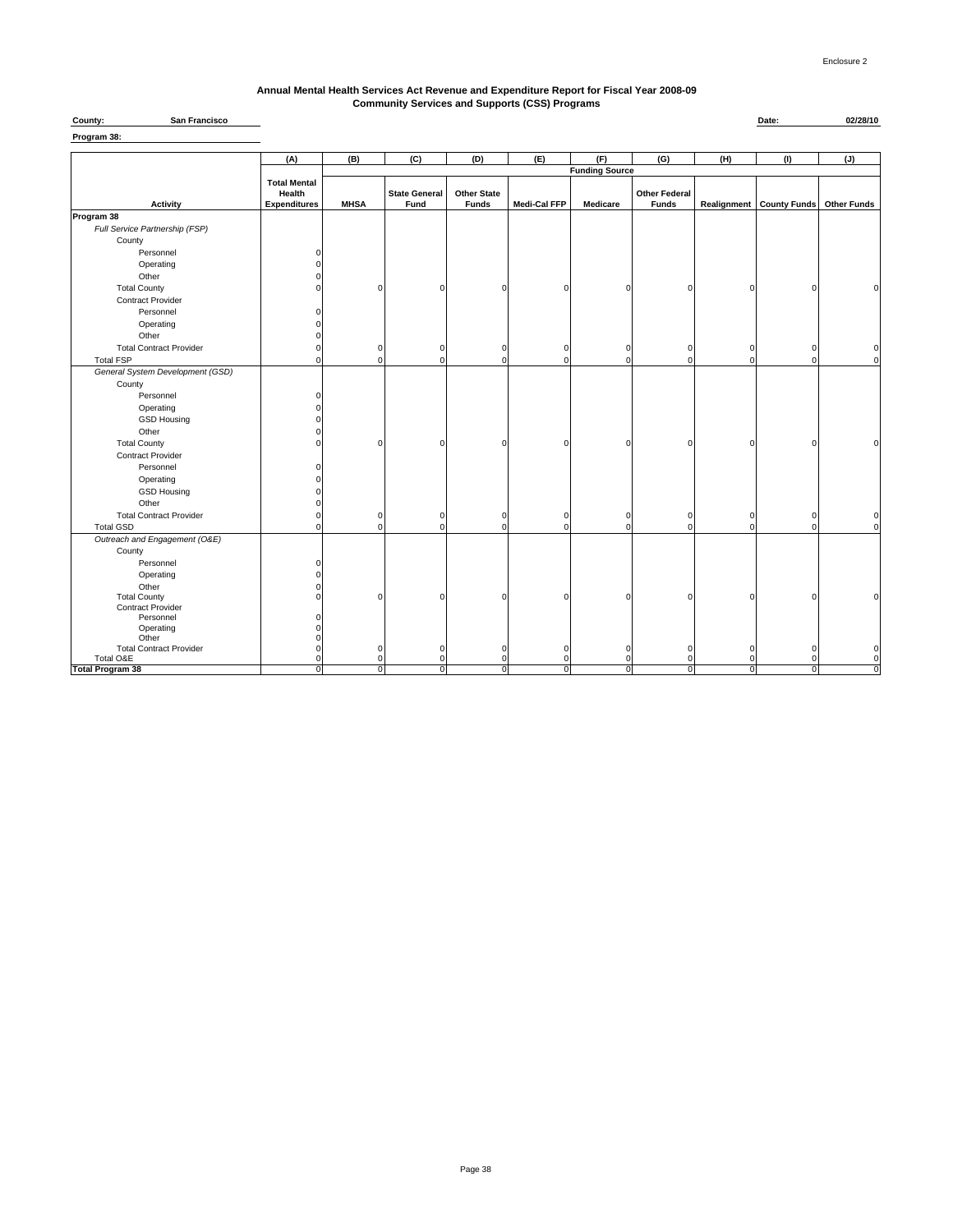| Program 39:                                     |                                                      |                         |                              |                                    |                     |                       |                                      |          |                                      |                |
|-------------------------------------------------|------------------------------------------------------|-------------------------|------------------------------|------------------------------------|---------------------|-----------------------|--------------------------------------|----------|--------------------------------------|----------------|
|                                                 | (A)                                                  | (B)                     | (C)                          | (D)                                | (E)                 | (F)                   | (G)                                  | (H)      | (1)                                  | (J)            |
|                                                 |                                                      |                         |                              |                                    |                     | <b>Funding Source</b> |                                      |          |                                      |                |
| <b>Activity</b>                                 | <b>Total Mental</b><br>Health<br><b>Expenditures</b> | <b>MHSA</b>             | <b>State General</b><br>Fund | <b>Other State</b><br><b>Funds</b> | <b>Medi-Cal FFP</b> | Medicare              | <b>Other Federal</b><br><b>Funds</b> |          | Realignment County Funds Other Funds |                |
| Program 39                                      |                                                      |                         |                              |                                    |                     |                       |                                      |          |                                      |                |
| Full Service Partnership (FSP)                  |                                                      |                         |                              |                                    |                     |                       |                                      |          |                                      |                |
| County                                          |                                                      |                         |                              |                                    |                     |                       |                                      |          |                                      |                |
| Personnel                                       | n                                                    |                         |                              |                                    |                     |                       |                                      |          |                                      |                |
| Operating                                       | n                                                    |                         |                              |                                    |                     |                       |                                      |          |                                      |                |
| Other                                           |                                                      |                         |                              |                                    |                     |                       |                                      |          |                                      |                |
| <b>Total County</b>                             | n                                                    | $\mathsf{O}\xspace$     | C                            |                                    | $\mathbf 0$         | $\Omega$              | $\Omega$                             | $\Omega$ | 0                                    | O              |
| <b>Contract Provider</b>                        |                                                      |                         |                              |                                    |                     |                       |                                      |          |                                      |                |
| Personnel                                       |                                                      |                         |                              |                                    |                     |                       |                                      |          |                                      |                |
| Operating                                       |                                                      |                         |                              |                                    |                     |                       |                                      |          |                                      |                |
| Other                                           | n                                                    |                         |                              |                                    |                     |                       |                                      |          |                                      |                |
| <b>Total Contract Provider</b>                  |                                                      | 0                       | C                            | 0                                  | $\mathbf 0$         | 0                     | 0                                    | $\Omega$ | 0                                    | 0              |
| <b>Total FSP</b>                                | $\Omega$                                             | $\mathsf{O}\xspace$     | $\Omega$                     | $\Omega$                           | $\mathbf 0$         | $\Omega$              | $\mathbf 0$                          | $\Omega$ | $\mathbf 0$                          | $\mathbf 0$    |
| General System Development (GSD)                |                                                      |                         |                              |                                    |                     |                       |                                      |          |                                      |                |
| County                                          |                                                      |                         |                              |                                    |                     |                       |                                      |          |                                      |                |
| Personnel                                       | $\Omega$                                             |                         |                              |                                    |                     |                       |                                      |          |                                      |                |
| Operating                                       | n                                                    |                         |                              |                                    |                     |                       |                                      |          |                                      |                |
| <b>GSD Housing</b>                              | n                                                    |                         |                              |                                    |                     |                       |                                      |          |                                      |                |
| Other                                           | n                                                    |                         |                              |                                    |                     |                       |                                      |          |                                      |                |
| <b>Total County</b>                             |                                                      | $\mathsf{O}\xspace$     | C                            |                                    | $\Omega$            | $\Omega$              | $\Omega$                             | n        | 0                                    | $\Omega$       |
| <b>Contract Provider</b>                        |                                                      |                         |                              |                                    |                     |                       |                                      |          |                                      |                |
| Personnel                                       | n                                                    |                         |                              |                                    |                     |                       |                                      |          |                                      |                |
| Operating                                       |                                                      |                         |                              |                                    |                     |                       |                                      |          |                                      |                |
| <b>GSD Housing</b>                              |                                                      |                         |                              |                                    |                     |                       |                                      |          |                                      |                |
| Other                                           |                                                      |                         |                              |                                    |                     |                       |                                      |          |                                      |                |
| <b>Total Contract Provider</b>                  | n                                                    | $\mathsf{O}\xspace$     | $\Omega$                     | $\Omega$                           | $\mathbf 0$         | 0                     | 0                                    | 0        | $\mathsf 0$                          | $\mathbf 0$    |
| <b>Total GSD</b>                                | $\Omega$                                             | $\mathbf 0$             | $\Omega$                     | $\Omega$                           | $\Omega$            | $\Omega$              | $\Omega$                             | $\Omega$ | $\Omega$                             | $\mathbf{0}$   |
| Outreach and Engagement (O&E)                   |                                                      |                         |                              |                                    |                     |                       |                                      |          |                                      |                |
| County                                          |                                                      |                         |                              |                                    |                     |                       |                                      |          |                                      |                |
| Personnel                                       | $\Omega$                                             |                         |                              |                                    |                     |                       |                                      |          |                                      |                |
| Operating                                       | $\Omega$                                             |                         |                              |                                    |                     |                       |                                      |          |                                      |                |
| Other                                           |                                                      |                         |                              |                                    |                     |                       |                                      |          |                                      |                |
| <b>Total County</b><br><b>Contract Provider</b> |                                                      | $\mathsf{O}\xspace$     | C                            |                                    | $\Omega$            | $\Omega$              | $\Omega$                             | n        | 0                                    | O              |
| Personnel                                       |                                                      |                         |                              |                                    |                     |                       |                                      |          |                                      |                |
| Operating                                       | n                                                    |                         |                              |                                    |                     |                       |                                      |          |                                      |                |
| Other                                           |                                                      |                         |                              |                                    |                     |                       |                                      |          |                                      |                |
| <b>Total Contract Provider</b>                  | $\Omega$                                             | 0                       | $\mathbf C$                  | 0                                  | $\mathbf 0$         | $\Omega$              | $\Omega$                             | n        | 0                                    | 0              |
| Total O&E                                       | C                                                    | $\mathsf{O}\xspace$     | $\Omega$                     | $\Omega$                           | $\Omega$            | $\mathbf 0$           | 0                                    |          | $\mathbf 0$                          | $\mathbf 0$    |
| <b>Total Program 39</b>                         | $\Omega$                                             | $\overline{\mathbf{0}}$ | $\Omega$                     | $\mathbf 0$                        | $\mathbf 0$         | $\overline{0}$        | 0                                    | $\Omega$ | $\overline{0}$                       | $\overline{0}$ |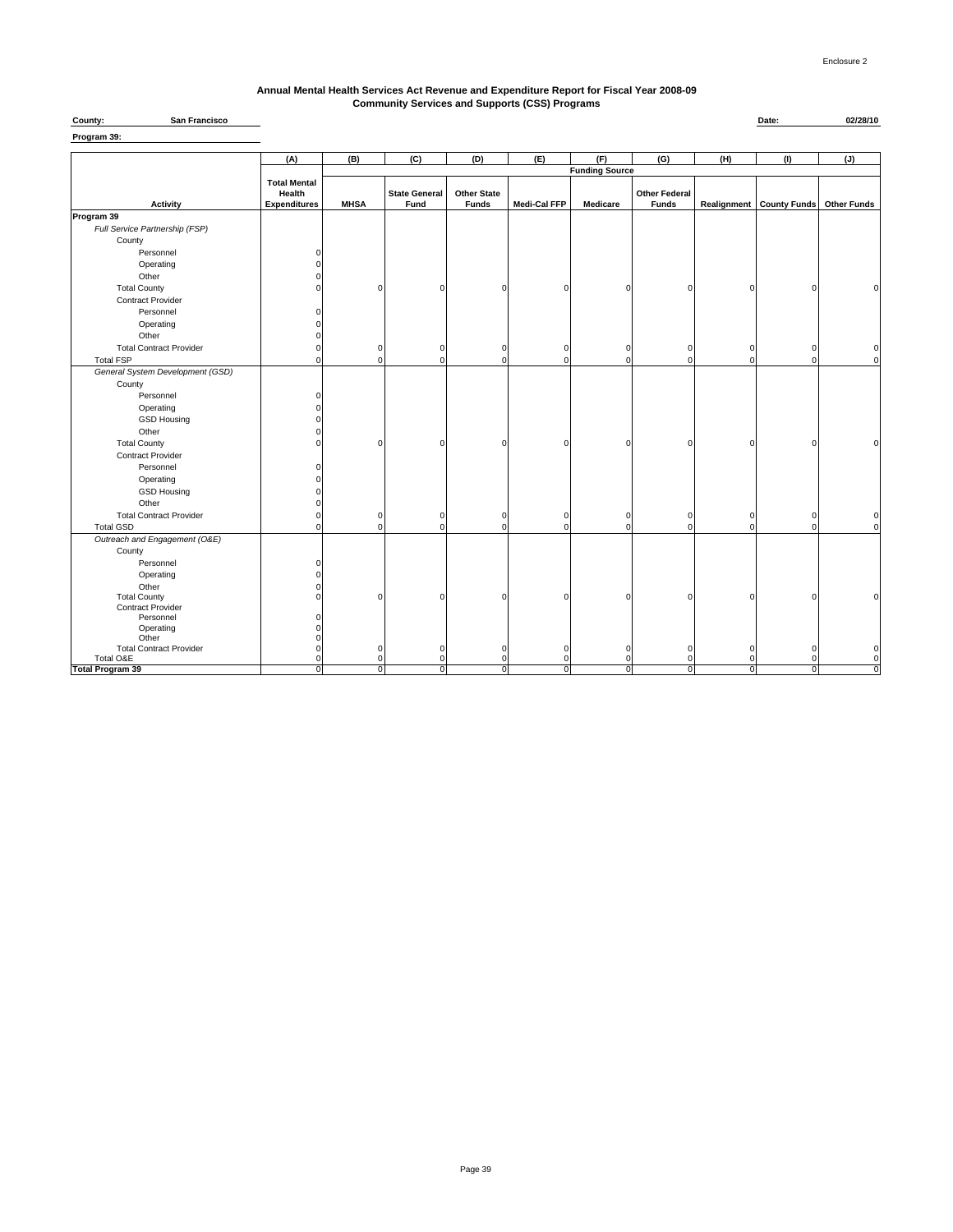#### **County: Date: 02/28/10 Program 40: San Francisco**

|                                  | (A)                           | (B)         | (C)                          | (D)                                | (E)                 | (F)                   | (G)                                  | (H)         | (1)                             | (J)                |
|----------------------------------|-------------------------------|-------------|------------------------------|------------------------------------|---------------------|-----------------------|--------------------------------------|-------------|---------------------------------|--------------------|
|                                  |                               |             |                              |                                    |                     | <b>Funding Source</b> |                                      |             |                                 |                    |
|                                  | <b>Total Mental</b>           |             |                              |                                    |                     |                       |                                      |             |                                 |                    |
| <b>Activity</b>                  | Health<br><b>Expenditures</b> | <b>MHSA</b> | <b>State General</b><br>Fund | <b>Other State</b><br><b>Funds</b> | <b>Medi-Cal FFP</b> | Medicare              | <b>Other Federal</b><br><b>Funds</b> |             | <b>Realignment</b> County Funds | <b>Other Funds</b> |
| Program 40                       |                               |             |                              |                                    |                     |                       |                                      |             |                                 |                    |
| Full Service Partnership (FSP)   |                               |             |                              |                                    |                     |                       |                                      |             |                                 |                    |
| County                           |                               |             |                              |                                    |                     |                       |                                      |             |                                 |                    |
| Personnel                        | n                             |             |                              |                                    |                     |                       |                                      |             |                                 |                    |
| Operating                        | n                             |             |                              |                                    |                     |                       |                                      |             |                                 |                    |
| Other                            |                               |             |                              |                                    |                     |                       |                                      |             |                                 |                    |
| <b>Total County</b>              |                               | $\Omega$    | ŋ                            | $\Omega$                           | n                   | $\mathbf 0$           | $\sqrt{2}$                           | n           | $\mathbf 0$                     | n                  |
| <b>Contract Provider</b>         |                               |             |                              |                                    |                     |                       |                                      |             |                                 |                    |
| Personnel                        |                               |             |                              |                                    |                     |                       |                                      |             |                                 |                    |
| Operating                        |                               |             |                              |                                    |                     |                       |                                      |             |                                 |                    |
| Other                            |                               |             |                              |                                    |                     |                       |                                      |             |                                 |                    |
| <b>Total Contract Provider</b>   | O                             | $\circ$     | 0                            | 0                                  | $\Omega$            | 0                     | C                                    | $\mathbf 0$ | $\mathbf 0$                     | 0                  |
| <b>Total FSP</b>                 | $\Omega$                      | $\mathbf 0$ | $\mathbf 0$                  | $\mathbf 0$                        | $\Omega$            | $\mathbf 0$           | $\Omega$                             | $\Omega$    | $\mathbf 0$                     | $\mathbf 0$        |
| General System Development (GSD) |                               |             |                              |                                    |                     |                       |                                      |             |                                 |                    |
| County                           |                               |             |                              |                                    |                     |                       |                                      |             |                                 |                    |
| Personnel                        | $\Omega$                      |             |                              |                                    |                     |                       |                                      |             |                                 |                    |
| Operating                        | $\Omega$                      |             |                              |                                    |                     |                       |                                      |             |                                 |                    |
| <b>GSD Housing</b>               |                               |             |                              |                                    |                     |                       |                                      |             |                                 |                    |
| Other                            |                               |             |                              |                                    |                     |                       |                                      |             |                                 |                    |
| <b>Total County</b>              |                               | $\Omega$    | ŋ                            | $\Omega$                           | n                   | $\mathbf 0$           | $\sqrt{2}$                           | O           | $\Omega$                        |                    |
| <b>Contract Provider</b>         |                               |             |                              |                                    |                     |                       |                                      |             |                                 |                    |
| Personnel                        |                               |             |                              |                                    |                     |                       |                                      |             |                                 |                    |
| Operating                        |                               |             |                              |                                    |                     |                       |                                      |             |                                 |                    |
| GSD Housing                      |                               |             |                              |                                    |                     |                       |                                      |             |                                 |                    |
| Other                            |                               |             |                              |                                    |                     |                       |                                      |             |                                 |                    |
| <b>Total Contract Provider</b>   | O                             | $\mathbf 0$ | 0                            | $\mathbf 0$                        | $\Omega$            | $\mathbf 0$           | $\sqrt{2}$                           | $\Omega$    | $\mathbf 0$                     | 0                  |
| <b>Total GSD</b>                 | $\mathbf 0$                   | $\mathbf 0$ | $\Omega$                     | $\mathbf 0$                        | $\Omega$            | $\Omega$              | $\Omega$                             | $\Omega$    | $\Omega$                        | $\mathbf 0$        |
| Outreach and Engagement (O&E)    |                               |             |                              |                                    |                     |                       |                                      |             |                                 |                    |
| County                           |                               |             |                              |                                    |                     |                       |                                      |             |                                 |                    |
| Personnel                        | O                             |             |                              |                                    |                     |                       |                                      |             |                                 |                    |
| Operating                        |                               |             |                              |                                    |                     |                       |                                      |             |                                 |                    |
| Other                            |                               |             |                              |                                    |                     |                       |                                      |             |                                 |                    |
| <b>Total County</b>              |                               | $\Omega$    | O                            | $\Omega$                           | n                   | $\mathbf 0$           | C                                    |             | $\Omega$                        |                    |
| <b>Contract Provider</b>         |                               |             |                              |                                    |                     |                       |                                      |             |                                 |                    |
| Personnel                        |                               |             |                              |                                    |                     |                       |                                      |             |                                 |                    |
| Operating<br>Other               |                               |             |                              |                                    |                     |                       |                                      |             |                                 |                    |
| <b>Total Contract Provider</b>   | O                             | $\mathbf 0$ | $\Omega$                     | $\Omega$                           | $\Omega$            | $\Omega$              | C                                    | 0           | $\mathbf 0$                     | $\mathbf 0$        |
| Total O&E                        | $\Omega$                      | $\mathbf 0$ | $\mathbf 0$                  | $\mathbf 0$                        | n                   | $\mathbf 0$           | $\Omega$                             | O           | $\mathbf 0$                     | $\mathbf 0$        |
| <b>Total Program 40</b>          | 0                             | $\mathbf 0$ | $\mathbf 0$                  | $\overline{0}$                     | O                   | $\mathbf 0$           | $\Omega$                             | $\Omega$    | $\mathbf 0$                     | ō                  |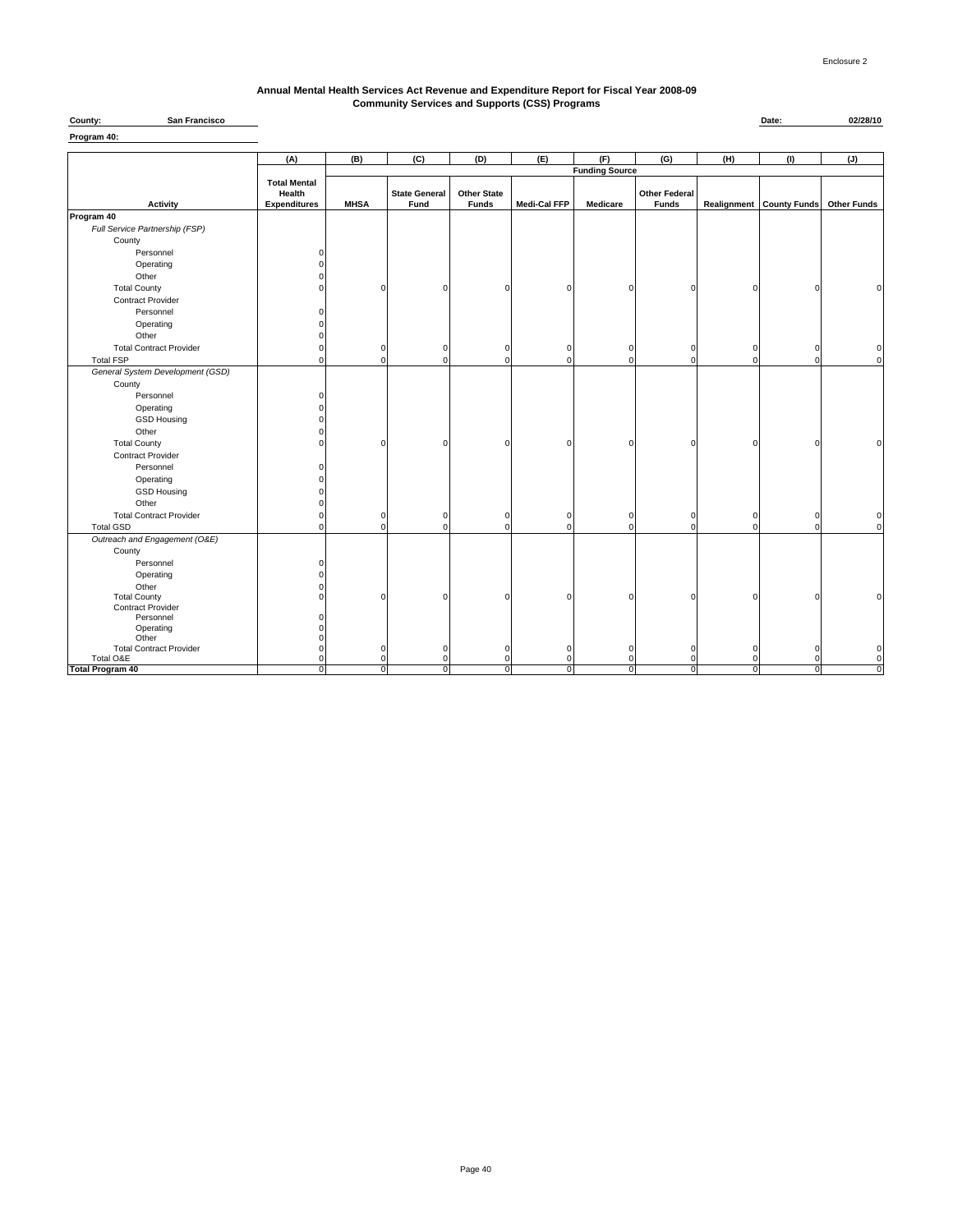|                                                   | (A)                           | (B)         | (C)                          | (D)                                | (E)                 | (F)                   | (G)                                  | (H)          | (1)                             | (J)                |
|---------------------------------------------------|-------------------------------|-------------|------------------------------|------------------------------------|---------------------|-----------------------|--------------------------------------|--------------|---------------------------------|--------------------|
|                                                   |                               |             |                              |                                    |                     | <b>Funding Source</b> |                                      |              |                                 |                    |
|                                                   | <b>Total Mental</b>           |             |                              |                                    |                     |                       |                                      |              |                                 |                    |
| <b>Activity</b>                                   | Health<br><b>Expenditures</b> | <b>MHSA</b> | <b>State General</b><br>Fund | <b>Other State</b><br><b>Funds</b> | <b>Medi-Cal FFP</b> | Medicare              | <b>Other Federal</b><br><b>Funds</b> |              | <b>Realignment County Funds</b> | <b>Other Funds</b> |
| <b>All Programs</b>                               |                               |             |                              |                                    |                     |                       |                                      |              |                                 |                    |
| Full Service Partnership (FSP)                    |                               |             |                              |                                    |                     |                       |                                      |              |                                 |                    |
|                                                   |                               |             |                              |                                    |                     |                       |                                      |              |                                 |                    |
| County<br>Personnel                               | 3,072,373                     | 2,439,738   |                              |                                    | 632,635             | $\Omega$              |                                      |              |                                 |                    |
| Operating                                         |                               |             |                              |                                    | $\sqrt{ }$          | 0                     |                                      |              |                                 |                    |
| Other                                             | 10,072                        | 9,316       |                              |                                    | 756                 | $\Omega$              |                                      |              |                                 |                    |
| <b>Total County</b>                               | 3,082,445                     | 2,449,054   |                              |                                    | 633,391             | $\Omega$              |                                      |              |                                 |                    |
| <b>Contract Provider</b>                          |                               |             |                              |                                    |                     |                       |                                      |              |                                 |                    |
| Personnel                                         | 2,163,236                     | 1,520,601   | 31,193                       |                                    | 589,130             | $\Omega$              |                                      |              |                                 | 22,312             |
| Operating                                         | 1,068,276                     | 864,993     | 18,120                       |                                    | 176,327             | $\Omega$              |                                      |              |                                 | 8,836              |
| Other                                             | 326,721                       | 225,046     | 5,919                        |                                    | 92,009              | $\Omega$              |                                      |              |                                 | 3,748              |
| <b>Total Contract Provider</b>                    | 3,558,233                     | 2,610,640   | 55,232                       |                                    | 857,465             | $\Omega$              |                                      |              |                                 | 34,896             |
| <b>Total FSP</b>                                  |                               |             | 55,232                       |                                    |                     | $\Omega$              |                                      |              | n                               | 34,896             |
| General System Development (GSD)                  | 6,640,678                     | 5,059,694   |                              |                                    | 1,490,856           |                       |                                      |              |                                 |                    |
| County                                            |                               |             |                              |                                    |                     |                       |                                      |              |                                 |                    |
| Personnel                                         | 635,054                       | 635,054     |                              | $\Omega$                           |                     | $\Omega$              |                                      |              |                                 |                    |
| Operating                                         |                               |             |                              |                                    |                     | $\Omega$              |                                      |              |                                 |                    |
| <b>GSD Housing</b>                                |                               |             |                              |                                    |                     | $\Omega$              |                                      |              |                                 |                    |
| Other                                             |                               |             |                              |                                    |                     | $\Omega$              |                                      |              |                                 |                    |
| <b>Total County</b>                               | 635,054                       | 635,054     |                              |                                    |                     | U                     |                                      |              |                                 |                    |
| <b>Contract Provider</b>                          |                               |             |                              |                                    |                     |                       |                                      |              |                                 |                    |
| Personnel                                         | 1,674,760                     | 1,671,150   |                              |                                    |                     | $\Omega$              |                                      |              | 3,103                           | 506                |
| Operating                                         | 523,857                       | 520,350     |                              |                                    |                     | U                     |                                      |              | 3,189                           | 318                |
| <b>GSD Housing</b>                                | O                             |             |                              |                                    |                     | $\Omega$              |                                      |              | $\Omega$                        | $\Omega$           |
| Other                                             | 176,913                       | 176,262     |                              |                                    |                     | $\Omega$              |                                      |              | 552                             | 99                 |
|                                                   |                               |             |                              |                                    |                     |                       |                                      |              |                                 |                    |
| <b>Total Contract Provider</b>                    | 2,375,529                     | 2,367,762   | O                            |                                    | C                   | $\Omega$<br>$\Omega$  |                                      | $\Omega$     | 6,844                           | 923                |
| <b>Total GSD</b><br>Outreach and Engagement (O&E) | 3,010,583                     | 3,002,816   |                              |                                    |                     |                       |                                      |              | 6,844                           | 923                |
|                                                   |                               |             |                              |                                    |                     |                       |                                      |              |                                 |                    |
| County<br>Personnel                               |                               |             |                              | ი                                  |                     | $\Omega$              |                                      |              |                                 |                    |
| Operating                                         |                               |             |                              |                                    |                     | $\Omega$              |                                      |              |                                 |                    |
| Other                                             |                               |             |                              |                                    |                     | $\Omega$              |                                      |              |                                 |                    |
| <b>Total County</b>                               |                               |             |                              |                                    |                     | U                     |                                      |              |                                 |                    |
| <b>Contract Provider</b>                          |                               |             |                              |                                    |                     |                       |                                      |              |                                 |                    |
| Personnel                                         | 58,382                        | 58,382      |                              |                                    |                     |                       |                                      |              |                                 |                    |
| Operating                                         | 11,326                        | 11,326      |                              |                                    |                     | $\Omega$              |                                      |              |                                 |                    |
| Other                                             | 7,965                         | 7,965       |                              |                                    |                     |                       |                                      |              |                                 |                    |
| <b>Total Contract Provider</b>                    | 77,673                        | 77,673      |                              |                                    |                     | O                     |                                      |              |                                 |                    |
| Total O&E                                         | 77,673                        | 77,673      |                              |                                    |                     | U                     |                                      |              |                                 |                    |
| <b>Total CSS Funding Sources</b>                  | 9,728,934                     | 8,140,183   | 55,232                       | $\mathbf 0$                        | 1,490,856           | O                     |                                      | $\mathbf{0}$ | 6,844                           | 35,819             |
|                                                   |                               |             |                              |                                    |                     |                       |                                      |              |                                 |                    |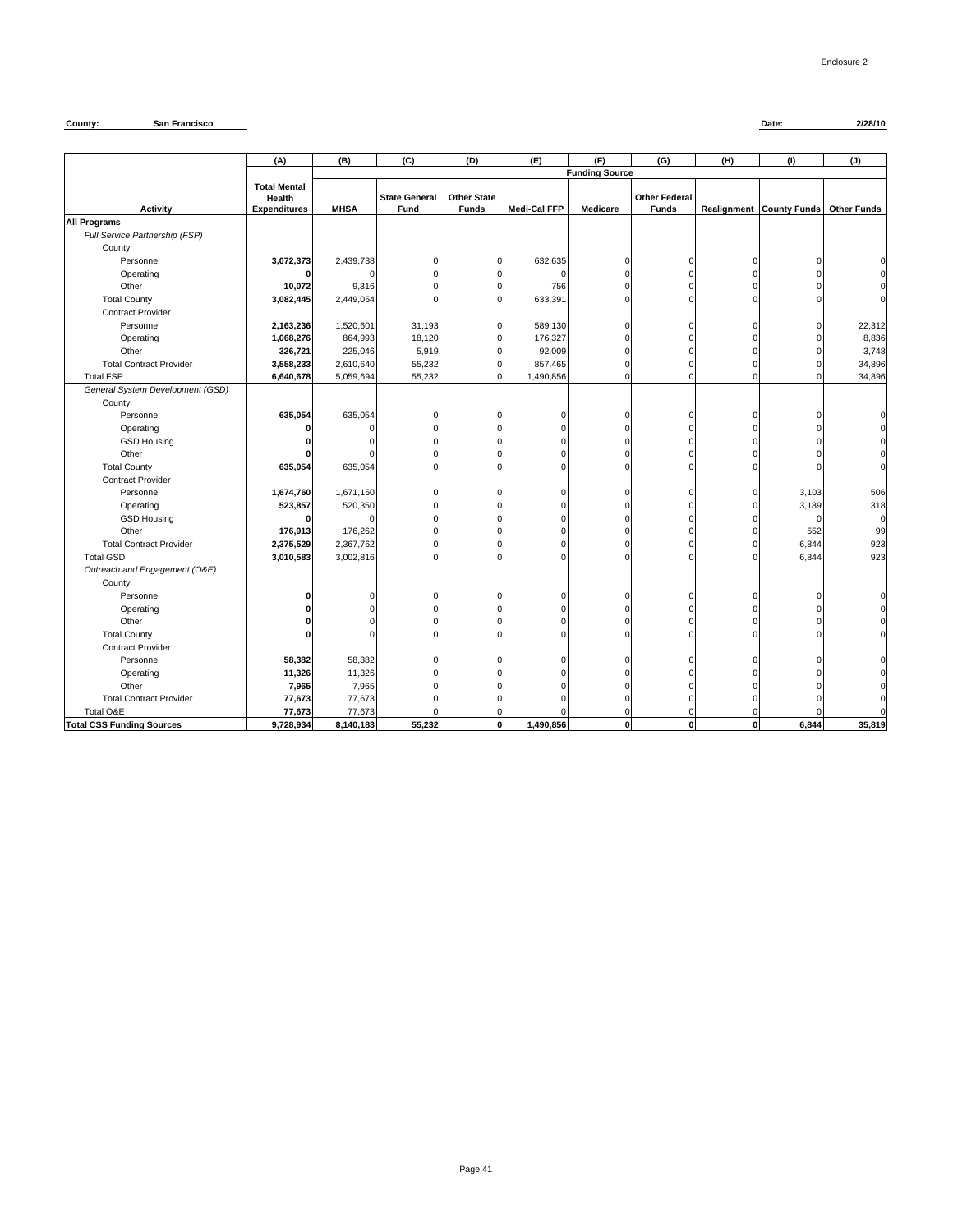|                                             | (A)                           | (B)         | (C)                          | (D)                                | (E)                 | (F)                   | (G)                                  | (H)          | (1)                             | (J)                |
|---------------------------------------------|-------------------------------|-------------|------------------------------|------------------------------------|---------------------|-----------------------|--------------------------------------|--------------|---------------------------------|--------------------|
|                                             |                               |             |                              |                                    |                     | <b>Funding Source</b> |                                      |              |                                 |                    |
|                                             | <b>Total Mental</b>           |             |                              |                                    |                     |                       |                                      |              |                                 |                    |
|                                             | Health<br><b>Expenditures</b> | <b>MHSA</b> | <b>State General</b><br>Fund | <b>Other State</b><br><b>Funds</b> | <b>Medi-Cal FFP</b> | Medicare              | <b>Other Federal</b><br><b>Funds</b> |              | <b>Realignment County Funds</b> | <b>Other Funds</b> |
| <b>CSS Programs</b>                         |                               |             |                              |                                    |                     |                       |                                      |              |                                 |                    |
| 1 WP1 CYF-FSP                               | 995,519                       | 978,314     | $\mathbf 0$                  | $\mathbf 0$                        | 17,205              | $\Omega$              | 0                                    | 0            | $\Omega$                        | $\Omega$           |
| 2 WP2 CYF-GSD                               | 766,081                       | 759,237     | $\Omega$                     | $\mathbf 0$                        | C                   | C                     |                                      | 0            | 6,844                           |                    |
| 3 WP3 TAY-FSP                               | 962,677                       | 706,463     | 55,232                       | $\mathbf 0$                        | 191,701             | C                     |                                      | ŋ            | $\Omega$                        | 9,281              |
| 4 WP4 TAY-GSD                               | 765,102                       | 765,102     | 0                            | 0                                  |                     | ſ                     |                                      | 0            | 0                               | 0                  |
| 5 WP5 Adult-FSP                             | 4,014,384                     | 3,003,145   | 0                            | $\mathbf 0$                        | 1,001,662           | C                     |                                      | C            | $\Omega$                        | 9,577              |
| 6 WP6 Adult-GSD                             | 874,085                       | 874,085     | 0                            | $\mathbf 0$                        | C                   | C                     |                                      | 0            | 0                               | C                  |
| 7 WP7 Older Adult-FSP                       | 745,771                       | 449,445     | 0                            | $\mathbf 0$                        | 280,288             |                       |                                      |              | 0                               | 16,038             |
| 8 WP8 Older Adult-GSD                       | 605,315                       | 604,392     | 0                            | 0                                  | $\mathbf{C}$        |                       |                                      | 0            | $\mathbf 0$                     | 923                |
| 90                                          | C                             |             | 0                            | 0                                  | $^{\circ}$          | C                     |                                      | 0            | $\Omega$                        | $^{\circ}$         |
| 10 0                                        | C                             |             | 0                            | $\mathbf 0$                        | $\Omega$            | C                     |                                      | $\Omega$     | $\Omega$                        |                    |
| 11 0                                        | C                             |             | $\Omega$                     | $\mathbf 0$                        | $\Omega$            | C                     |                                      | n            | $\Omega$                        |                    |
| 12 0                                        | r                             |             | $\Omega$                     | $\mathbf 0$                        | $\mathbf 0$         | ſ                     |                                      | ŋ            | $\Omega$                        |                    |
| 130                                         | ſ                             |             | 0                            | 0                                  | $\mathbf 0$         | C<br>C                |                                      | 0<br>C       | $\Omega$                        |                    |
| 14 0                                        |                               |             | 0<br>$\Omega$                | 0                                  | $\mathbf 0$         |                       |                                      |              | 0                               |                    |
| 15 0<br>16 0                                |                               |             | 0                            | 0<br>0                             | 0<br>C              |                       |                                      |              | $\Omega$<br>$\Omega$            |                    |
| 170                                         | C                             |             | $\Omega$                     | $\mathbf 0$                        | $\mathbf 0$         | C                     |                                      | $\Omega$     | $\Omega$                        |                    |
| 18 0                                        | C                             |             | $\Omega$                     | $\Omega$                           | $^{\circ}$          | ſ                     |                                      | C            | $\Omega$                        |                    |
| 190                                         | C                             |             | $\Omega$                     | 0                                  | $\mathbf 0$         | ſ                     |                                      | ŋ            | $\Omega$                        |                    |
| 20 0                                        | C                             |             | $\Omega$                     | $\mathbf 0$                        | $\mathbf 0$         | C                     |                                      | ŋ            | $\Omega$                        |                    |
| 210                                         |                               |             | 0                            | $\mathbf 0$                        | $\mathbf 0$         | ſ                     |                                      | C            | 0                               |                    |
| 22 0                                        | C                             |             | 0                            | 0                                  | 0                   | C                     |                                      | C            | $\Omega$                        |                    |
| 23 0                                        |                               |             | 0                            | $\mathbf 0$                        | 0                   |                       |                                      |              | $\Omega$                        |                    |
| 24 0                                        | C                             |             | 0                            | 0                                  | 0                   | C                     |                                      | 0            | $\Omega$                        |                    |
| 25 0                                        | C                             |             | $\Omega$                     | $\mathbf 0$                        | $^{\circ}$          | C                     |                                      | 0            | $\Omega$                        |                    |
| 26 0                                        | C                             |             | $\Omega$                     | $\mathbf 0$                        | $^{\circ}$          | C                     |                                      | 0            | $\Omega$                        |                    |
| 27 0                                        | C                             |             | $\Omega$                     | $\mathbf 0$                        | $\mathbf 0$         | C                     |                                      | $\Omega$     | $\Omega$                        |                    |
| 28 0                                        | $\sqrt{2}$                    |             | $\Omega$                     | $\mathbf 0$                        | $\mathbf 0$         | C                     |                                      | $\Omega$     | $\Omega$                        |                    |
| 29 0                                        | C                             |             | 0                            | 0                                  | $\mathbf 0$         | C                     |                                      | 0            | $\Omega$                        |                    |
| 30 0                                        |                               |             | 0                            | $\mathbf 0$                        | $\mathbf 0$         | C                     |                                      |              | $\mathbf 0$                     |                    |
| 31 0                                        | C                             |             | 0                            | $\mathbf 0$                        | $\mathbf 0$         | C                     |                                      | 0            | $\mathbf 0$                     |                    |
| 32 0                                        |                               |             | 0                            | $\mathbf 0$                        | 0                   |                       |                                      |              | $\mathbf 0$                     |                    |
| 33 0                                        |                               |             | $\Omega$                     | 0                                  | $\Omega$            |                       |                                      | C            | $\Omega$                        |                    |
| 34 0                                        | C                             |             | $\Omega$                     | 0                                  | $^{\circ}$          | C                     |                                      | 0            | $\Omega$                        |                    |
| 35 0                                        | C                             |             | $\Omega$                     | $\Omega$                           | $^{\circ}$          | C                     |                                      | $\Omega$     | $\Omega$                        |                    |
| 36 0                                        | r                             |             | $\Omega$                     | $\Omega$                           | $\Omega$            | r                     |                                      | ŋ            | $\Omega$                        |                    |
| 370                                         |                               |             | $\Omega$                     | $\Omega$                           | $\Omega$            |                       |                                      | C            | $\Omega$                        |                    |
| 38 0                                        |                               |             | 0                            | 0                                  | 0                   | C                     |                                      | C            | $\Omega$                        |                    |
| 39 0                                        |                               |             | Ω                            | 0                                  | 0                   |                       |                                      |              |                                 |                    |
| 40 0                                        |                               |             | Ω                            | 0<br>$\mathbf 0$                   | $\mathbf{C}$        | 0                     | 0                                    | 0            | $\Omega$                        |                    |
| <b>Total CSS Programs</b>                   | 9,728,934                     | 8,140,183   | 55,232                       |                                    | 1,490,856           |                       |                                      | 0            | 6,844                           | 35,819             |
| <b>MHSA Housing Program Assignment(s)</b>   | $\mathbf 0$                   |             |                              |                                    |                     |                       |                                      |              |                                 |                    |
|                                             |                               |             |                              |                                    |                     |                       |                                      |              |                                 |                    |
| CSS Planning, Evaluation and Administration |                               |             |                              |                                    |                     |                       |                                      |              |                                 |                    |
| Planning                                    |                               |             |                              |                                    |                     |                       |                                      |              |                                 |                    |
| Personnel                                   | 105,832                       | 105,832     |                              |                                    |                     |                       |                                      |              |                                 |                    |
| Other                                       |                               |             |                              |                                    |                     |                       |                                      |              |                                 |                    |
| <b>Total CSS Planning</b>                   | 105,832                       | 105,832     |                              | 0                                  | C                   | C                     | $\Omega$                             |              |                                 |                    |
| Evaluation                                  |                               |             |                              |                                    |                     |                       |                                      |              |                                 |                    |
| Personnel                                   | 169,394                       | 169,394     |                              |                                    |                     |                       |                                      |              |                                 |                    |
| <b>Professional Services</b>                | $\mathbf{C}$                  | $\Omega$    |                              |                                    |                     |                       |                                      |              |                                 |                    |
| <b>Operating Costs</b>                      | 0                             | 0           |                              |                                    |                     |                       |                                      |              |                                 |                    |
| <b>Total CSS Evaluation</b>                 | 169,394                       | 169,394     | $\mathsf{O}\xspace$          | $\mathbf 0$                        | $\mathbf 0$         | $\Omega$              | $\overline{0}$                       | $\mathbf 0$  | $\mathbf 0$                     | $\mathbf 0$        |
| Administration                              |                               |             |                              |                                    |                     |                       |                                      |              |                                 |                    |
| Personnel                                   | 770,313                       | 770,313     |                              |                                    |                     |                       |                                      |              |                                 |                    |
| <b>Operating Costs</b>                      | 521,078                       | 521,078     |                              |                                    |                     |                       |                                      |              |                                 |                    |
| City/County Allocated Administration        | C                             |             |                              |                                    |                     |                       |                                      |              |                                 |                    |
| <b>Total CSS Administration</b>             | 1,291,391                     | 1,291,391   | $\mathbf 0$                  | $\mathbf 0$                        | 0                   | 0                     | $\Omega$                             | 0            | 0                               | O                  |
| Total CSS Planning, Evaluation and Admin.   | 1,566,617                     | 1,566,617   | $\mathsf{O}\xspace$          | $\mathbf 0$                        | $\mathbf 0$         | $\Omega$              | $\Omega$                             | $\mathbf 0$  | 0                               | $\pmb{0}$          |
| <b>Total CSS</b>                            | 11,295,551                    |             |                              |                                    |                     | 0                     | $\mathbf{0}$                         |              |                                 |                    |
|                                             |                               | 9,706,800   | 55,232                       | $\mathbf{0}$                       | 1,490,856           |                       |                                      | $\mathbf{0}$ | 6,844                           | 35,819             |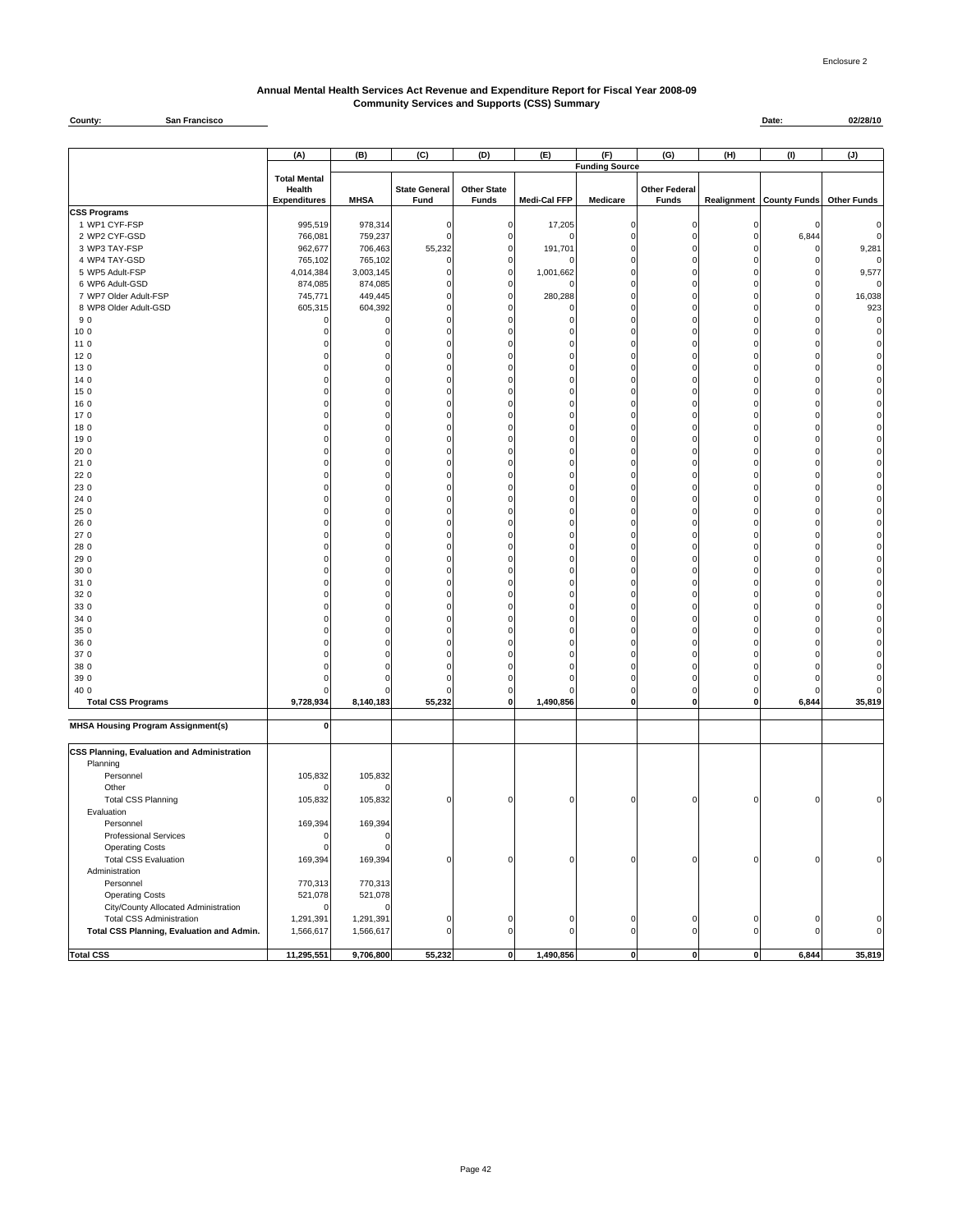#### **Annual Mental Health Services Act Revenue and Expenditure Report for Fiscal Year 2008-09 Workforce Education and Training (WET) Program**

| County:    | San Francisco                     |
|------------|-----------------------------------|
| Program 1: | <b>Workforce Staffing Support</b> |

**San Francisco Date: 02/28/10**

|                                        | (A)                           | (B)         | (C)                  | (D)                | (E)          | (F)                   | (G)                  | (H)         | (1)                             | (J)          |
|----------------------------------------|-------------------------------|-------------|----------------------|--------------------|--------------|-----------------------|----------------------|-------------|---------------------------------|--------------|
|                                        |                               |             |                      |                    |              | <b>Funding Source</b> |                      |             |                                 |              |
|                                        | <b>Total Mental</b><br>Health |             | <b>State General</b> | <b>Other State</b> |              |                       | <b>Other Federal</b> |             |                                 |              |
| <b>Funding Category</b>                | <b>Expenditures</b>           | <b>MHSA</b> | Fund                 | Funds              | Medi-Cal FFP | Medicare              | <b>Funds</b>         | Realignment | <b>County Funds</b> Other Funds |              |
| <b>Workforce Staffing Support</b>      | 11,554                        | 11,554      |                      |                    |              |                       |                      |             |                                 |              |
| Training and Technical Assistance      |                               |             |                      |                    |              |                       |                      |             |                                 |              |
| Mental Health Career Pathways Programs |                               |             |                      |                    |              |                       |                      |             |                                 |              |
| Residency and Internship Programs      |                               |             |                      |                    |              |                       |                      |             |                                 |              |
| Financial Incentive Programs           |                               |             |                      |                    |              |                       |                      |             |                                 |              |
| <b>Total WET Programs</b>              | 11,554                        | 11,554      |                      |                    |              |                       |                      |             |                                 | $\mathbf{0}$ |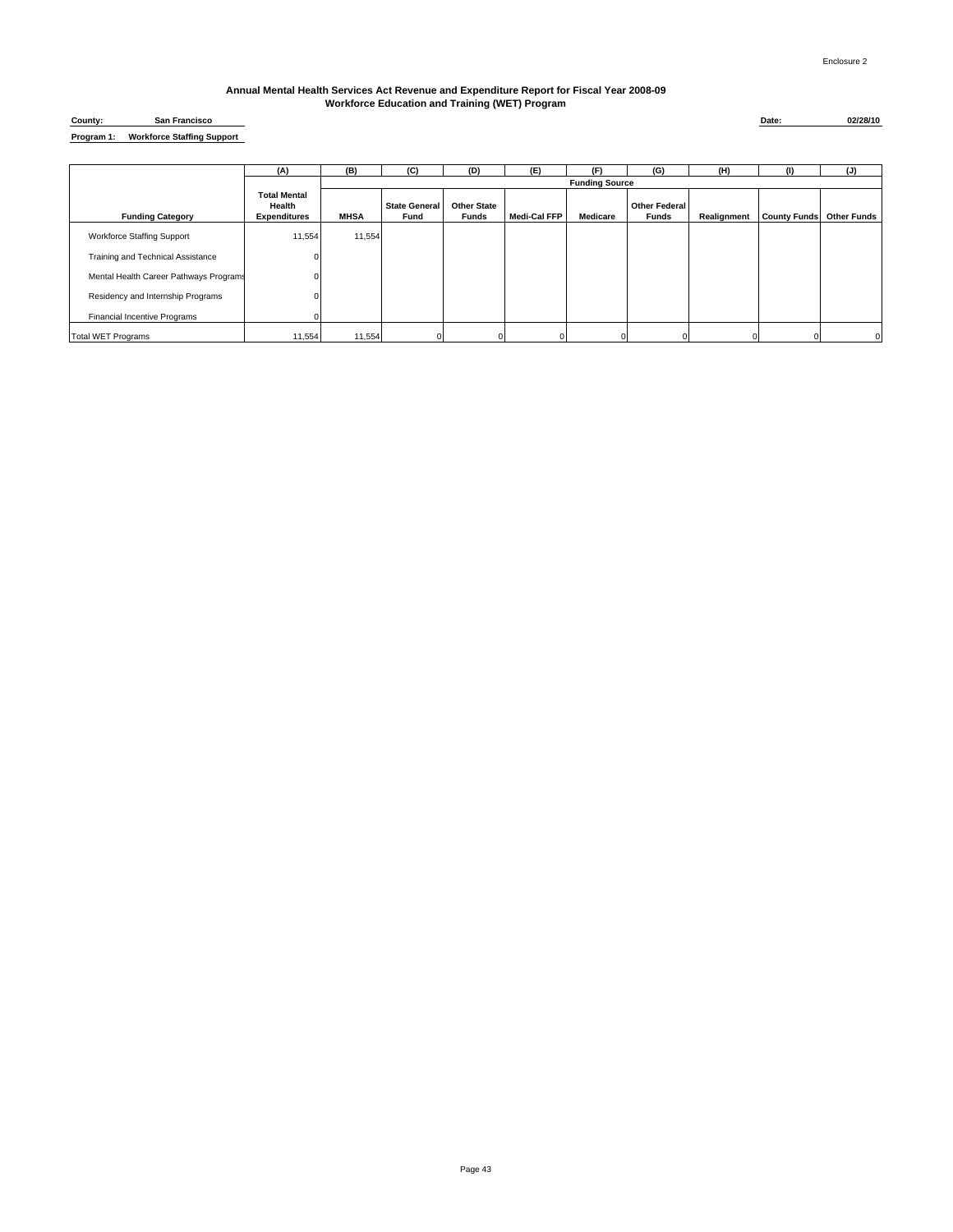## **Annual Mental Health Services Act Revenue and Expenditure Report for Fiscal Year 2008-09 Workforce Education and Training (WET) Summary**

#### **County: Date: 01/00/00 San Francisco**

|                                   | (A)                           | (B)         | (C)                  | (D)          | (E)                 | (F)<br><b>Funding Source</b> | (G)                  | (H)          | (1)                             | (J)                |
|-----------------------------------|-------------------------------|-------------|----------------------|--------------|---------------------|------------------------------|----------------------|--------------|---------------------------------|--------------------|
|                                   |                               |             |                      |              |                     |                              |                      |              |                                 |                    |
|                                   | <b>Total Mental</b><br>Health |             | <b>State General</b> | Other State  |                     |                              | <b>Other Federal</b> |              |                                 |                    |
|                                   | <b>Expenditures</b>           | <b>MHSA</b> | Fund                 | <b>Funds</b> | <b>Medi-Cal FFP</b> | Medicare                     | <b>Funds</b>         |              | <b>Realignment County Funds</b> | <b>Other Funds</b> |
| <b>WET Programs</b>               |                               |             |                      |              |                     |                              |                      |              |                                 |                    |
| 1 Workforce Staffing Support      | 11,554                        | 11,554      | 0                    | $\sqrt{ }$   | $\mathbf 0$         | $\mathbf 0$                  |                      | 0            |                                 | $\Omega$           |
| 2 Training Technical Asst         |                               | $\Omega$    | O                    | r            | r                   | $\Omega$                     |                      |              |                                 |                    |
| 3 Mental Health Careers           |                               | n           | U                    | r            | C                   | $\Omega$                     |                      |              |                                 |                    |
| 4 Residency Internship Prog       |                               |             | $\Omega$             | C            | C                   | $\mathbf 0$                  |                      |              |                                 |                    |
| 5 Financial Incentives            |                               |             | 0                    |              | C                   | $\mathbf 0$                  |                      |              |                                 |                    |
| 60                                |                               |             | U                    |              | r                   | $\mathbf 0$                  |                      |              |                                 |                    |
| 70                                |                               |             | O                    |              |                     | $\Omega$                     |                      |              |                                 |                    |
| 80                                |                               | n           | O                    |              | r                   | $\Omega$                     |                      | ∩            |                                 |                    |
| 90                                |                               | O           | $\Omega$             | C            | C                   | $\mathbf 0$                  |                      | n            |                                 |                    |
| 100                               |                               | O           | $\Omega$             | r            | C                   | $\mathbf 0$                  |                      | n            |                                 |                    |
| 11 0                              |                               |             | $\Omega$             | r            | C                   | $\Omega$                     |                      |              |                                 |                    |
| 12 0                              |                               |             | U                    |              | r                   | $\Omega$                     |                      |              |                                 |                    |
| 130                               |                               | n           | U                    |              | C                   | $\mathbf 0$                  |                      |              |                                 |                    |
| 14 0                              |                               | n           | O                    |              | C                   | $\Omega$                     |                      |              |                                 |                    |
| 150                               |                               | n           | $\Omega$             | r            | C                   | $\Omega$                     |                      | n            |                                 |                    |
| 160                               |                               | $\Omega$    | $\Omega$             | U            | C                   | $\mathbf 0$                  |                      | n            |                                 |                    |
| 170                               |                               |             | O                    |              |                     | $\Omega$                     |                      |              |                                 |                    |
| 180                               |                               |             | $\Omega$             |              | r                   | $\mathbf 0$                  |                      |              |                                 |                    |
| 190                               |                               |             | 0                    |              | ſ                   | $\Omega$                     |                      |              |                                 |                    |
| 20 0                              |                               |             | O                    |              |                     | $\Omega$                     |                      |              |                                 |                    |
| 210                               |                               |             | O                    |              | C                   | $\Omega$                     |                      |              |                                 |                    |
| 220                               |                               |             | n                    |              | C                   | $\Omega$                     |                      | ∩            |                                 |                    |
| 230                               |                               |             | O                    |              | C                   | $\mathbf 0$                  |                      |              |                                 |                    |
| 24 0                              |                               |             |                      |              |                     | $\Omega$                     |                      | U            |                                 | $\Omega$           |
| 25 0                              |                               |             | U                    |              | ſ                   | $\Omega$                     |                      | 0            |                                 | 0                  |
| <b>Total WET Programs</b>         | 11,554                        | 11,554      | $\bf{0}$             | O            | $\Omega$            | $\Omega$                     | O                    | 0            |                                 | $\mathbf 0$        |
|                                   |                               |             |                      |              |                     |                              |                      |              |                                 |                    |
| <b>WET Planning</b>               |                               |             |                      |              |                     |                              |                      |              |                                 |                    |
| Workforce Staffing Support        |                               |             |                      |              |                     |                              |                      |              |                                 |                    |
| Training and Technical Assistance |                               |             |                      |              |                     |                              |                      |              |                                 |                    |
| Mental Health Career Pathways F   |                               |             |                      |              |                     |                              |                      |              |                                 |                    |
| Residency and Internship Prograr  |                               |             |                      |              |                     |                              |                      |              |                                 |                    |
| Financial Incentive Programs      |                               |             |                      |              |                     |                              |                      |              |                                 |                    |
| <b>Total WET Planning</b>         |                               | $\Omega$    | $\Omega$             | C            | $\Omega$            | $\Omega$                     | U                    | U            |                                 | $\Omega$           |
| <b>WET Administration</b>         |                               |             |                      |              |                     |                              |                      |              |                                 |                    |
| Administration                    |                               |             |                      |              |                     |                              |                      |              |                                 |                    |
| Personnel                         |                               |             |                      |              |                     |                              |                      |              |                                 |                    |
| <b>Operating Costs</b>            |                               |             |                      |              |                     |                              |                      |              |                                 |                    |
| City/County Allocated Admini      |                               |             |                      |              |                     |                              |                      |              |                                 |                    |
| <b>Total WET Administration</b>   |                               |             | $\Omega$             | C            | $\Omega$            | $\Omega$                     | U                    | $\Omega$     |                                 | $\Omega$           |
| <b>Total WET</b>                  | 11,554                        | 11,554      | $\mathbf{0}$         | $\mathbf{0}$ | $\mathbf{0}$        | $\mathbf 0$                  | $\mathbf{0}$         | $\mathbf{0}$ | $\mathbf{0}$                    | $\mathbf 0$        |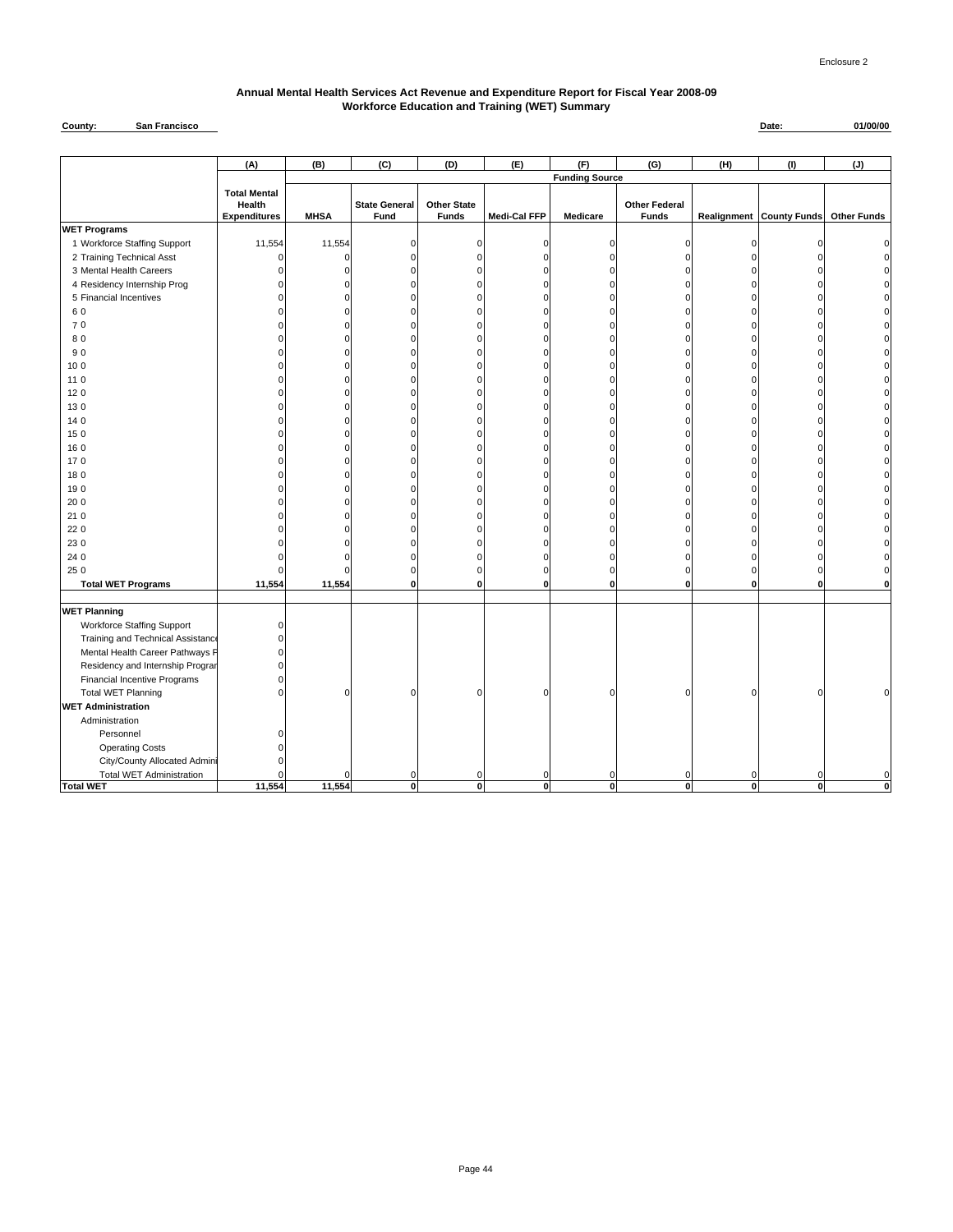|                                                        |                     |                            | Prevention and Early Intervention (PEI) Project Summary |              |                     |                       |                      |             |                     |                    |
|--------------------------------------------------------|---------------------|----------------------------|---------------------------------------------------------|--------------|---------------------|-----------------------|----------------------|-------------|---------------------|--------------------|
| San Francisco<br>County:                               |                     |                            |                                                         |              |                     |                       |                      |             | Date:               | 02/28/10           |
|                                                        | (A)                 | (B)                        | (C)                                                     | (D)          | (E)                 | (F)                   | (G)                  | (H)         | (1)                 | (J)                |
|                                                        |                     |                            |                                                         |              |                     | <b>Funding Source</b> |                      |             |                     |                    |
|                                                        | <b>Total Mental</b> |                            |                                                         |              |                     |                       |                      |             |                     |                    |
|                                                        | Health              |                            | <b>State General</b>                                    | Other State  |                     |                       | <b>Other Federal</b> |             |                     |                    |
|                                                        | <b>Expenditures</b> | <b>MHSA</b>                | Fund                                                    | <b>Funds</b> | <b>Medi-Cal FFP</b> | Medicare              | <b>Funds</b>         | Realignment | <b>County Funds</b> | <b>Other Funds</b> |
| <b>PEI Projects</b>                                    |                     |                            |                                                         |              |                     |                       |                      |             |                     |                    |
| 10                                                     | Ω                   | $\mathbf 0$                |                                                         | C            | $\Omega$            |                       | $\Omega$             |             | n                   |                    |
| 20                                                     |                     | $\Omega$<br>$\Omega$       |                                                         |              |                     |                       | O                    |             |                     |                    |
| 30<br>40                                               |                     | $\Omega$                   |                                                         |              |                     |                       |                      |             |                     |                    |
| 50                                                     |                     | $\Omega$                   |                                                         |              |                     |                       |                      |             |                     |                    |
| 60                                                     |                     | $\Omega$                   |                                                         |              |                     |                       |                      |             |                     |                    |
| 70                                                     |                     | $\mathbf 0$                |                                                         | ŋ            | n                   |                       |                      | n           |                     |                    |
| 80                                                     |                     | $\mathbf 0$                |                                                         | $\Omega$     | n                   |                       |                      | n           |                     |                    |
| 90                                                     |                     | $\Omega$                   |                                                         | ŋ            | n                   |                       |                      | n           |                     |                    |
| 100                                                    |                     | $\Omega$                   |                                                         | $\Omega$     | $\Omega$            |                       |                      |             |                     |                    |
| 110                                                    |                     | $\Omega$                   |                                                         |              | n                   |                       |                      |             |                     |                    |
| 120                                                    |                     | $\Omega$                   |                                                         |              | $\Omega$            |                       |                      |             |                     |                    |
| 130                                                    |                     | $\Omega$                   |                                                         |              | C                   |                       |                      |             |                     |                    |
| 14 0                                                   |                     | $\Omega$                   |                                                         | ŋ            | n                   |                       |                      |             |                     |                    |
| 15 0                                                   |                     | $\Omega$                   |                                                         |              | C                   |                       |                      |             |                     |                    |
| 160                                                    |                     | $\mathbf 0$                |                                                         | O            | $\Omega$            |                       |                      | n           |                     |                    |
| 170                                                    |                     | $\Omega$                   |                                                         |              | C                   |                       |                      | n           |                     |                    |
| 180                                                    | በ                   | $\Omega$                   |                                                         | O            | n                   |                       |                      | n           |                     |                    |
| 190                                                    | n                   | $\Omega$                   |                                                         | n            | n                   |                       |                      | n           |                     |                    |
| 20 0                                                   |                     | $\Omega$                   |                                                         | n            | n                   |                       |                      |             |                     |                    |
| 210                                                    |                     | $\Omega$                   |                                                         |              |                     |                       |                      |             |                     |                    |
| 22 0                                                   |                     | $\Omega$                   |                                                         |              |                     |                       |                      |             |                     |                    |
| 23 0<br>24 0                                           |                     | $\Omega$                   |                                                         | n            | C                   |                       |                      |             |                     |                    |
| 25 0                                                   | n<br>Ò              | $\mathbf 0$<br>$\mathbf 0$ | $\Omega$                                                | $\Omega$     | $\Omega$            |                       | $\Omega$             | $\Omega$    | O                   | $\mathbf 0$        |
| <b>Total PEI Projects</b>                              | $\Omega$            | $\Omega$                   | $\Omega$                                                | $\mathbf 0$  | $\Omega$            | $\Omega$              | $\Omega$             | $\Omega$    | $\Omega$            | $\Omega$           |
| PEI Planning, Evaluation and Administration            |                     |                            |                                                         |              |                     |                       |                      |             |                     |                    |
| Planning                                               |                     |                            |                                                         |              |                     |                       |                      |             |                     |                    |
| Personnel                                              | 102767              | 102767                     |                                                         |              |                     |                       |                      |             |                     |                    |
| Other                                                  | 8854                | 8854                       |                                                         |              |                     |                       |                      |             |                     |                    |
| <b>Total PEI Planning</b>                              | 111621              | 111621                     | $\Omega$                                                | $\Omega$     | $\Omega$            |                       |                      | $\Omega$    |                     |                    |
| Evaluation                                             |                     |                            |                                                         |              |                     |                       |                      |             |                     |                    |
| Personnel                                              |                     |                            |                                                         |              |                     |                       |                      |             |                     |                    |
| Professional Services                                  |                     |                            |                                                         |              |                     |                       |                      |             |                     |                    |
| <b>Operating Costs</b>                                 |                     |                            |                                                         |              |                     |                       |                      |             |                     |                    |
| <b>Total PEI Evaluation</b>                            |                     | $\Omega$                   |                                                         |              | $\Omega$            |                       |                      |             |                     |                    |
| Administration                                         |                     |                            |                                                         |              |                     |                       |                      |             |                     |                    |
| Personnel                                              |                     |                            |                                                         |              |                     |                       |                      |             |                     |                    |
| <b>Operating Costs</b>                                 | n                   |                            |                                                         |              |                     |                       |                      |             |                     |                    |
| City/County Allocated Administration                   | O                   |                            |                                                         |              |                     |                       |                      |             |                     |                    |
| Total PEI Administration                               |                     |                            |                                                         | O            | $\Omega$            |                       |                      |             | ŋ                   |                    |
| Total PEI Planning, Evaluation and Admin.<br>Total PEI | 111621<br>111621    | 111621<br>111,621          | $\Omega$                                                | $\Omega$     | $\Omega$            | $\Omega$              | $\Omega$             | ſ           | O<br>$\overline{0}$ | O<br>$\Omega$      |
|                                                        |                     |                            | $\circ$                                                 | $\mathbf 0$  | $\mathbf 0$         |                       | $\mathbf 0$          | $\mathbf 0$ |                     |                    |

## **Annual Mental Health Services Act Revenue and Expenditure Report for Fiscal Year 2008-09 Prevention and Early Intervention (PEI) Project Summary**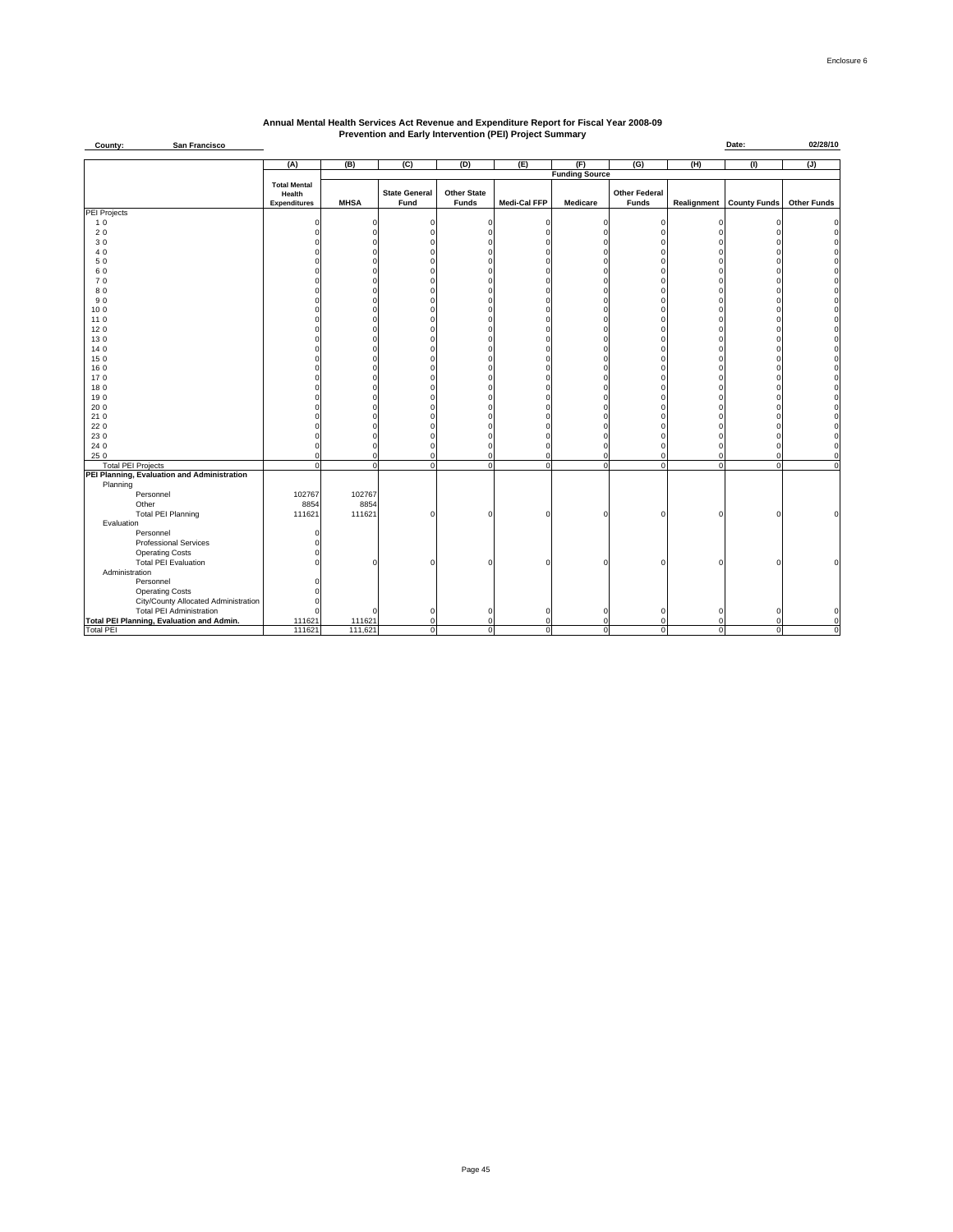Enclosure 6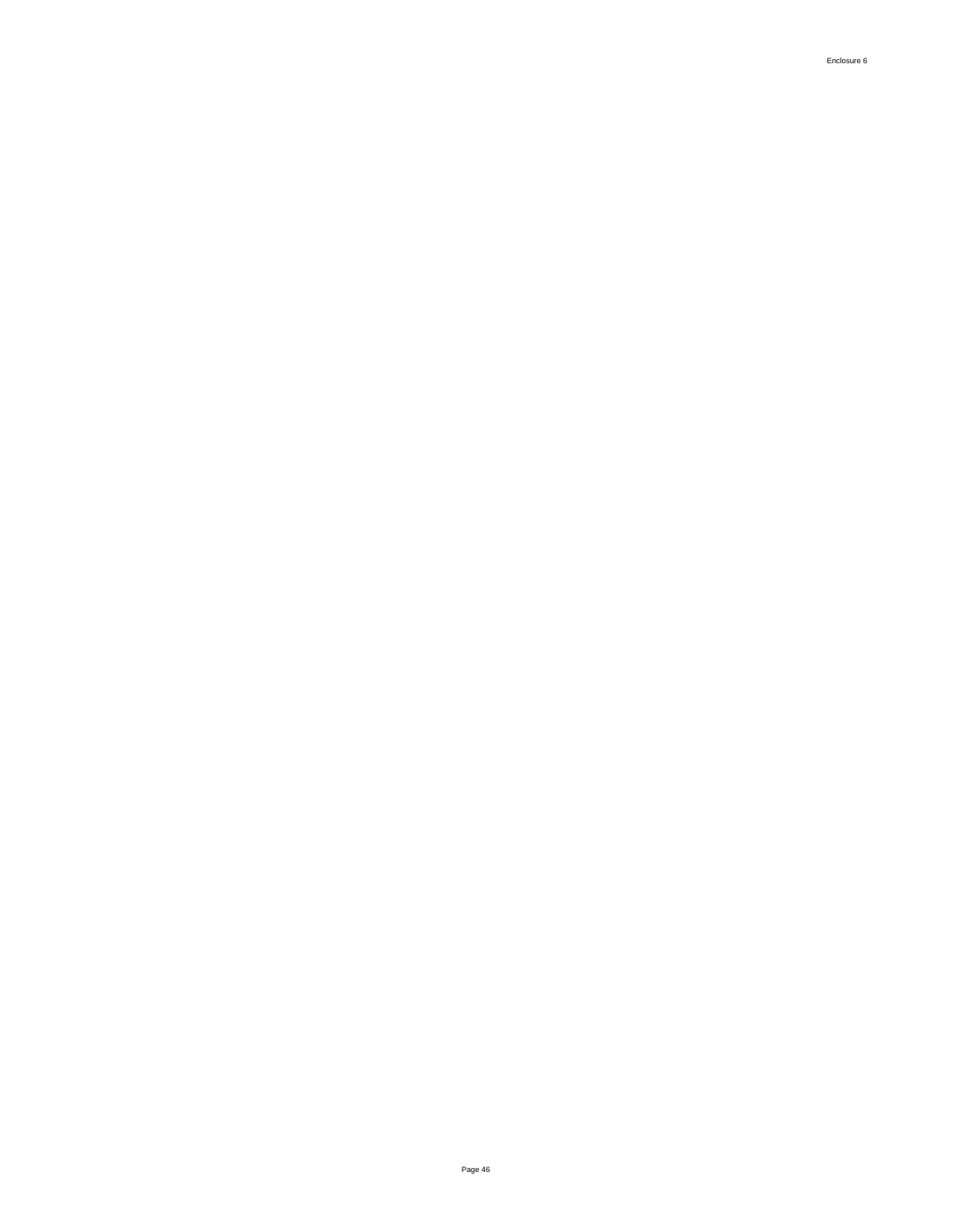#### **Annual Mental Health Services Act Revenue and Expenditure Report for Fiscal Year 2008-09 Prevention and Early Intervention (PEI) Intervention Funding Summary**

### **County: San Francisco**

| San Francisco<br>County:                  |                                                      |             |                              |                                    |                     |                                   |                               |     | Date:                                | 02/28/10       |
|-------------------------------------------|------------------------------------------------------|-------------|------------------------------|------------------------------------|---------------------|-----------------------------------|-------------------------------|-----|--------------------------------------|----------------|
|                                           | (A)                                                  | (B)         | $\overline{C}$               | (D)                                | (E)                 | (F)                               | (G)                           | (H) | (1)                                  | $\overline{u}$ |
|                                           |                                                      |             |                              |                                    |                     |                                   |                               |     |                                      |                |
|                                           | <b>Total Mental</b><br>Health<br><b>Expenditures</b> | <b>MHSA</b> | <b>State General</b><br>Fund | <b>Other State</b><br><b>Funds</b> | <b>Medi-Cal FFP</b> | <b>Funding Source</b><br>Medicare | <b>Other Federal</b><br>Funds |     | Realignment County Funds Other Funds |                |
| <b>All Projects</b>                       |                                                      |             |                              |                                    |                     |                                   |                               |     |                                      |                |
| Universal Prevention (UP)                 |                                                      |             |                              |                                    |                     |                                   |                               |     |                                      |                |
| County                                    |                                                      |             |                              |                                    |                     |                                   |                               |     |                                      |                |
| Personnel                                 |                                                      |             |                              |                                    |                     |                                   |                               |     |                                      |                |
| Operating                                 |                                                      |             |                              |                                    |                     |                                   |                               |     |                                      |                |
| Other                                     |                                                      |             |                              |                                    |                     |                                   |                               |     |                                      |                |
| <b>Total County</b>                       |                                                      |             |                              |                                    |                     |                                   |                               |     |                                      |                |
| <b>Contract Provider</b>                  |                                                      |             |                              |                                    |                     |                                   |                               |     |                                      |                |
| Personnel                                 |                                                      |             |                              |                                    |                     |                                   |                               |     |                                      |                |
| Operating                                 |                                                      |             |                              |                                    |                     |                                   |                               |     |                                      |                |
| Other                                     |                                                      |             |                              |                                    |                     |                                   |                               |     |                                      |                |
| <b>Total Contract Provider</b>            |                                                      |             |                              |                                    |                     |                                   |                               |     |                                      |                |
| <b>Total UP</b>                           |                                                      |             |                              |                                    |                     |                                   |                               |     |                                      |                |
| Selected/Indicated Prevention (SIP)/Early |                                                      |             |                              |                                    |                     |                                   |                               |     |                                      |                |
| County                                    |                                                      |             |                              |                                    |                     |                                   |                               |     |                                      |                |
| Personnel                                 |                                                      |             |                              |                                    |                     |                                   |                               |     |                                      |                |
| Operating                                 |                                                      |             |                              |                                    |                     |                                   |                               |     |                                      |                |
| Other                                     |                                                      |             |                              |                                    |                     |                                   |                               |     |                                      |                |
| <b>Total County</b>                       |                                                      |             |                              |                                    |                     |                                   |                               |     |                                      |                |
| <b>Contract Provider</b>                  |                                                      |             |                              |                                    |                     |                                   |                               |     |                                      |                |
| Personnel                                 |                                                      |             |                              |                                    |                     |                                   |                               |     |                                      |                |
| Operating                                 |                                                      |             |                              |                                    |                     |                                   |                               |     |                                      |                |
| Other                                     |                                                      |             |                              |                                    |                     |                                   |                               |     |                                      |                |
| <b>Total Contract Provider</b>            |                                                      |             |                              |                                    |                     |                                   |                               |     |                                      |                |
| <b>Total SIP/EI</b>                       |                                                      |             |                              |                                    |                     |                                   |                               |     |                                      |                |
| <b>Total PEI Funding Sources</b>          |                                                      |             |                              |                                    |                     |                                   |                               |     |                                      |                |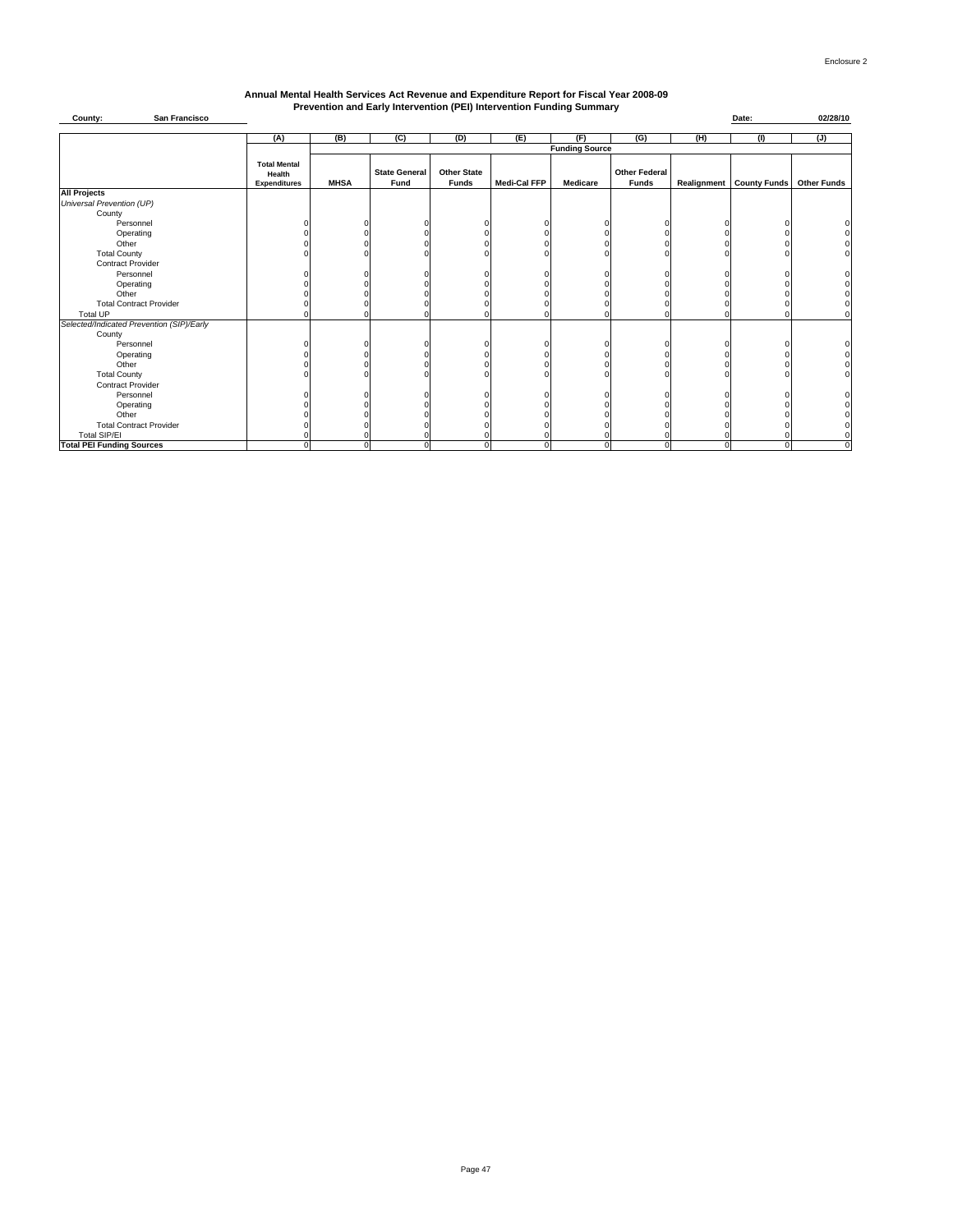#### **Annual Mental Health Services Act Revenue and Expenditure Report for Fiscal Year 2008-09 County Summary**

|                                     | (A)                                                  | (B)                   | (C)                          | (D)                                | (E)                 | (F)             | (G)                           | (H) | (1)                             | (J)                |  |  |
|-------------------------------------|------------------------------------------------------|-----------------------|------------------------------|------------------------------------|---------------------|-----------------|-------------------------------|-----|---------------------------------|--------------------|--|--|
|                                     |                                                      | <b>Funding Source</b> |                              |                                    |                     |                 |                               |     |                                 |                    |  |  |
|                                     | <b>Total Mental</b><br>Health<br><b>Expenditures</b> | <b>MHSA</b>           | <b>State General</b><br>Fund | <b>Other State</b><br><b>Funds</b> | <b>Medi-Cal FFP</b> | <b>Medicare</b> | <b>Other Federal</b><br>Funds |     | <b>Realignment County Funds</b> | <b>Other Funds</b> |  |  |
| <b>MHSA Components</b>              |                                                      |                       |                              |                                    |                     |                 |                               |     |                                 |                    |  |  |
| 1 Community Services and Supports   | 11,295,551                                           | 9,706,800             | 55,232                       |                                    | 1,490,856           |                 |                               |     | 6,844                           | 35,819             |  |  |
| 2 Workforce Education and Training  | 11,554                                               | 11,554                |                              |                                    |                     |                 |                               |     |                                 |                    |  |  |
| 3 Capital Facilities                | $\mathbf 0$                                          |                       |                              |                                    |                     |                 |                               |     |                                 |                    |  |  |
| 4 Technological Needs               | $\Omega$                                             |                       |                              |                                    |                     |                 |                               |     |                                 |                    |  |  |
| 5 Prevention and Early Intervention | $\Omega$                                             |                       |                              |                                    |                     |                 |                               |     |                                 |                    |  |  |
| 6 Innovation                        |                                                      |                       |                              |                                    |                     |                 |                               |     |                                 |                    |  |  |
| <b>Total MHSA Components</b>        | 11,307,105                                           | 9,718,354             | 55,232                       |                                    | 1,490,856           | 0               | 0                             |     | 6,844                           | 35,819             |  |  |